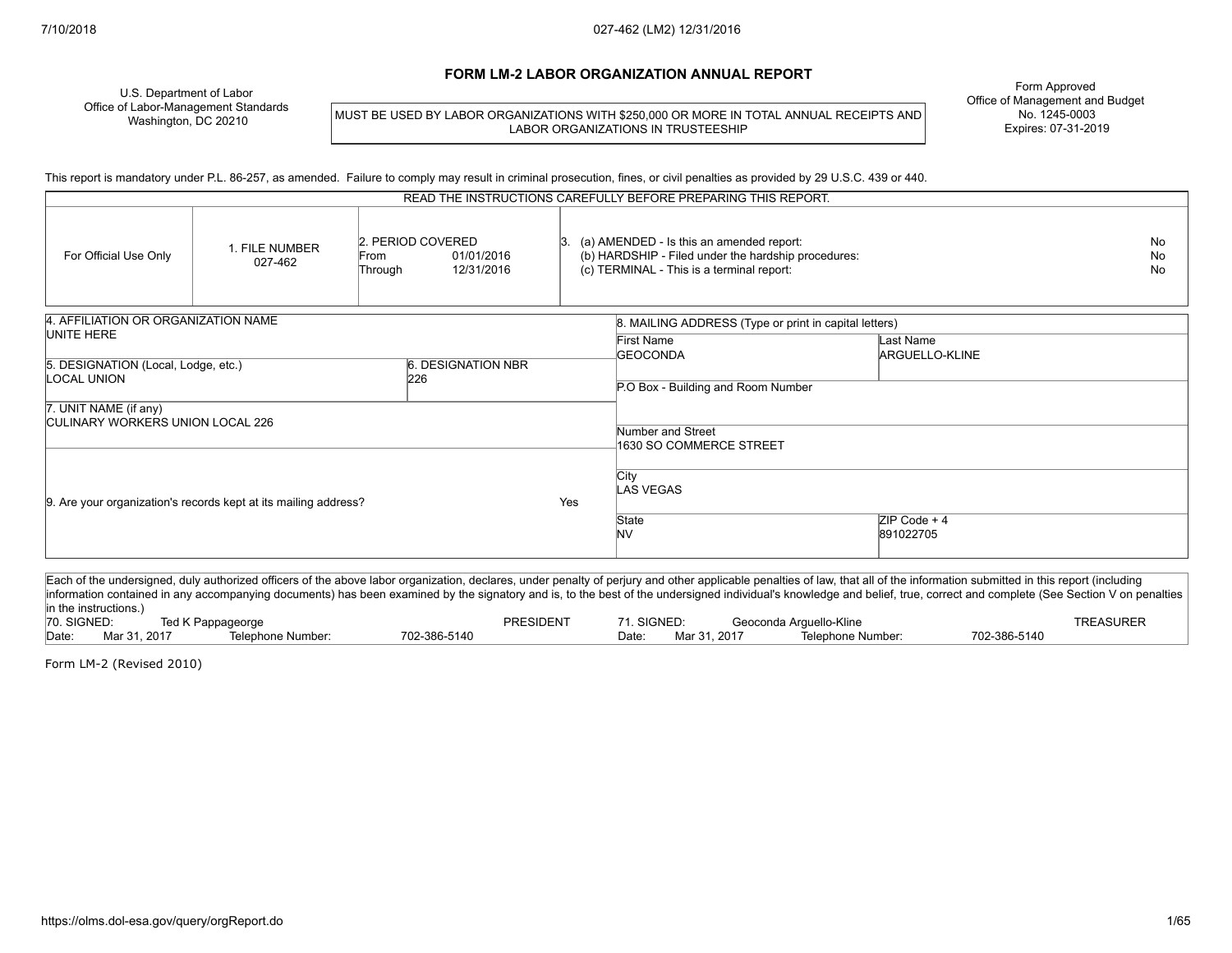| [20] How many members did the labor organization have at the end of the reporting period? | 50.141 |
|-------------------------------------------------------------------------------------------|--------|
| 21. What are the labor organization's rates of dues and fees?                             |        |

| Rates of Dues and Fees |                    |  |       |         |         |  |
|------------------------|--------------------|--|-------|---------|---------|--|
| Dues/Fees              | Amount             |  | Unit  | Minimum | Maximum |  |
| (a) Regular Dues/Fees  | 27.20 to 49.50 per |  | month | 27.20   | 49.50   |  |
| (b) Working Dues/Fees  | N/Alper            |  | N/A   | N/A     | N/A     |  |
| I(c) Initiation Fees   | N/Alper            |  | N/A   | N/A     | N/A     |  |
| Transfer Fees          | N/A <sub>per</sub> |  | N/A   | N/A     | N/A     |  |
| (e) Work Permits       | N/Alper            |  | N/A   | N/A     | N/A     |  |

# **ITEMS 10 THROUGH 21** FILE NUMBER: 027-462

| 10. During the reporting period did the labor organization create or participate in the                              |           |
|----------------------------------------------------------------------------------------------------------------------|-----------|
| administration of a trust or a fund or organization, as defined in the instructions, which                           | Yes       |
| provides benefits for members or beneficiaries?                                                                      |           |
| 11(a). During the reporting period did the labor organization have a political action                                |           |
| committee (PAC) fund?                                                                                                | No.       |
| 11(b). During the reporting period did the labor organization have a subsidiary                                      | No.       |
| organization as defined in Section X of these Instructions?                                                          |           |
| 12. During the reporting period did the labor organization have an audit or review of its                            | Yes       |
| books and records by an outside accountant or by a parent body auditor/representative?                               |           |
| 13. During the reporting period did the labor organization discover any loss or shortage                             | No.       |
| of funds or other assets? (Answer "Yes" even if there has been repayment or recovery.)                               |           |
| 14. What is the maximum amount recoverable under the labor organization's fidelity                                   |           |
| bond for a loss caused by any officer, employee or agent of the labor organization who                               | \$500,000 |
| handled union funds?                                                                                                 |           |
| 15. During the reporting period did the labor organization acquire or dispose of any                                 | Yes       |
| assets in a manner other than purchase or sale?                                                                      |           |
| 16. Were any of the labor organization's assets pledged as security or encumbered in                                 | <b>No</b> |
| any way at the end of the reporting period?                                                                          |           |
| 17. Did the labor organization have any contingent liabilities at the end of the reporting                           | <b>No</b> |
| period?                                                                                                              |           |
| 18. During the reporting period did the labor organization have any changes in its                                   |           |
| constitution or bylaws, other than rates of dues and fees, or in practices/procedures<br>listed in the instructions? | <b>No</b> |
|                                                                                                                      | 05/2017   |
| 19. What is the date of the labor organization's next regular election of officers?                                  |           |
|                                                                                                                      |           |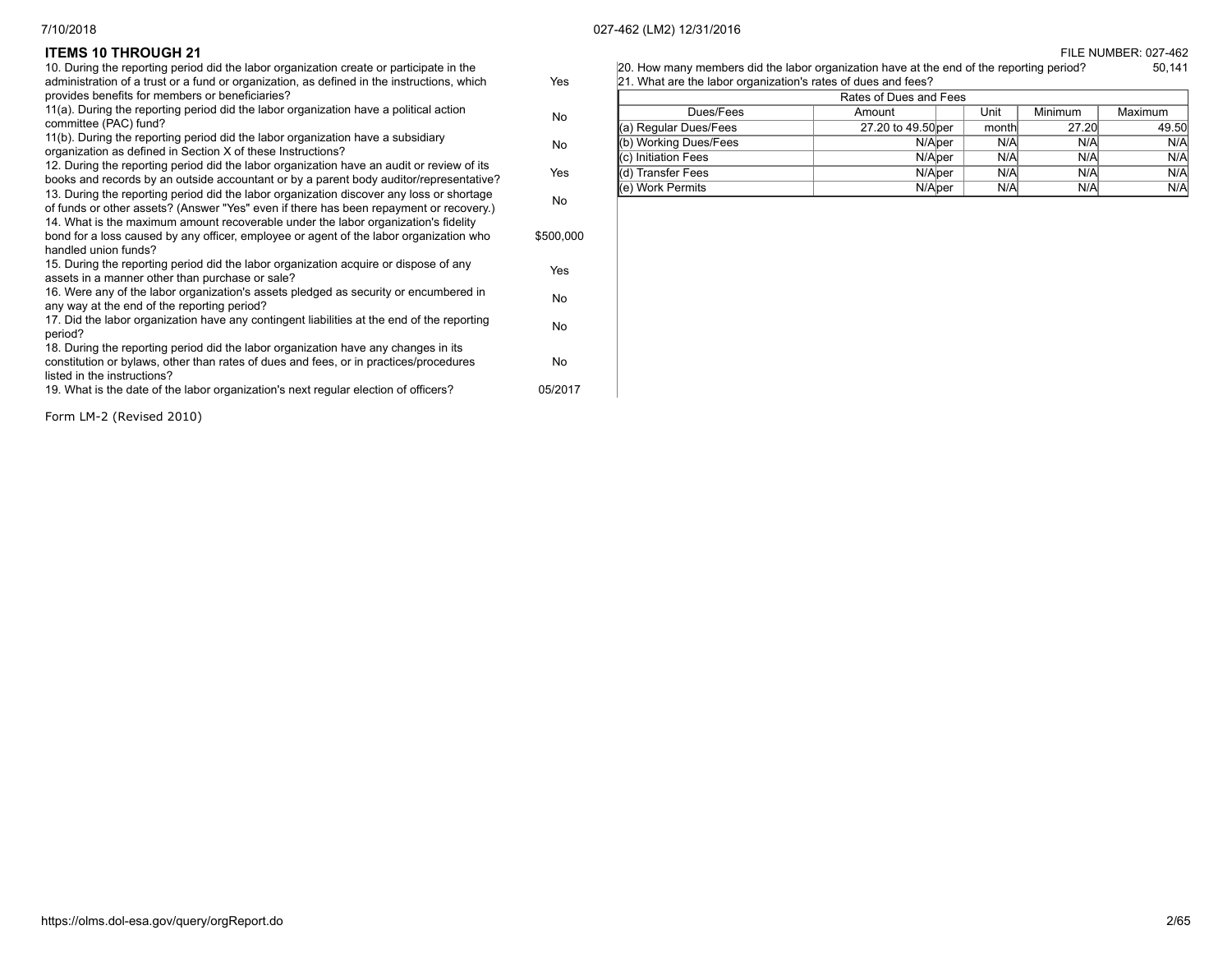#### **STATEMENT A - ASSETS AND LIABILITIES** FILE NUMBER: 027-462

ASSETS

| <b>ASSETS</b>                | Schedule | <b>Start of Reporting Period</b> | End of Reporting Period |
|------------------------------|----------|----------------------------------|-------------------------|
|                              | Number   | (A)                              | (B)                     |
| 22. Cash                     |          | \$5,327,867                      | \$6,524,687             |
| 23. Accounts Receivable      |          | \$78,174                         | \$76,216                |
| 24. Loans Receivable         |          | \$22,000                         | \$0                     |
| 25. U.S. Treasury Securities |          | \$C                              | \$0                     |
| 26. Investments              |          | \$13,746,673                     | \$13,800,553            |
| 27. Fixed Assets             |          | \$4,538,111                      | \$6,997,771             |
| 28. Other Assets             |          | \$16,732                         | \$21,487                |
| 29. TOTAL ASSETS             |          | \$23,729,557                     | \$27,420,714            |

LIABILITIES

| <b>LIABILITIES</b>    | Schedule<br>Number | Start of Reporting Period<br>(A) | End of Reporting Period<br>(B) |
|-----------------------|--------------------|----------------------------------|--------------------------------|
| 30. Accounts Payable  |                    |                                  |                                |
| 31. Loans Payable     |                    |                                  |                                |
| 32. Mortgages Payable |                    |                                  | \$0                            |
| 33. Other Liabilities | 10                 | \$849,600                        | \$859,882                      |
| 34. TOTAL LIABILITIES |                    | \$849,600                        | \$859,882                      |
|                       |                    |                                  |                                |

| 35. NET ASSETS | 0220057<br>922.019.9971 | 0.00000000<br>\$26.560.832 |
|----------------|-------------------------|----------------------------|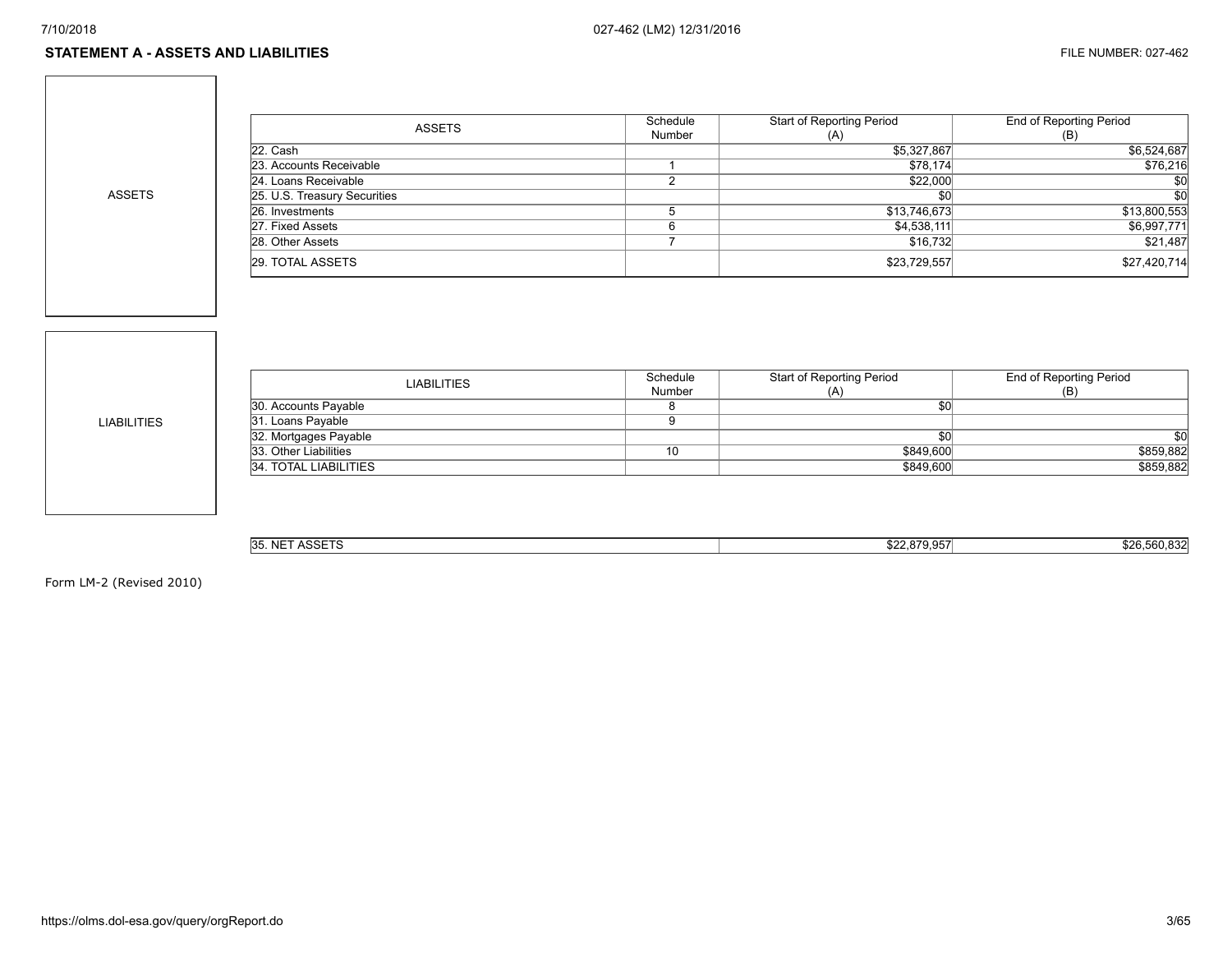# **STATEMENT B - RECEIPTS AND DISBURSEMENTS EXECUTE 27-462**

| <b>CASH RECEIPTS</b>                                | <b>SCH</b>     | <b>AMOUNT</b> | <b>CASH DISBURSEMENTS</b>                                        |             | <b>SCH</b> | <b>AMOUNT</b>   |
|-----------------------------------------------------|----------------|---------------|------------------------------------------------------------------|-------------|------------|-----------------|
| 36. Dues and Agency Fees                            |                |               | \$28,200,687 50. Representational Activities                     |             | 15         | \$9,130,985     |
| 37. Per Capita Tax                                  |                |               | \$0.51. Political Activities and Lobbying                        |             | 16         | \$1,020,013     |
| 38. Fees, Fines, Assessments, Work Permits          |                |               | \$179,67652. Contributions, Gifts, and Grants                    |             | 17         | \$592,429       |
| 39. Sale of Supplies                                |                |               | \$7153. General Overhead                                         |             | 18         | \$2,294,230     |
| 40. Interest                                        |                |               | \$319,42554. Union Administration                                |             | 19         | \$219,366       |
| 41. Dividends                                       |                |               | \$14155. Benefits                                                |             | 20         | \$2,518,243     |
| 42. Rents                                           |                |               | \$5,835556. Per Capita Tax                                       |             |            | \$10,574,492    |
| 43. Sale of Investments and Fixed Assets            | 3              |               | \$1.535.606 57. Strike Benefits                                  |             |            |                 |
| 44. Loans Obtained                                  | 9              |               | 58. Fees, Fines, Assessments, etc.                               |             |            |                 |
| 45. Repayments of Loans Made                        | $\overline{2}$ |               | \$22,000 59. Supplies for Resale                                 |             |            | $\overline{50}$ |
| 46. On Behalf of Affiliates for Transmittal to Them |                |               | \$0 60. Purchase of Investments and Fixed Assets                 |             |            | \$4,128,170     |
| 47. From Members for Disbursement on Their Behalf   |                |               | \$263,902 61. Loans Made                                         |             | $\sim$     |                 |
| 48. Other Receipts                                  | 14             |               | \$2,323,840 62. Repayment of Loans Obtained                      |             | 9          |                 |
| 49. TOTAL RECEIPTS                                  |                |               | \$32,851,18363. To Affiliates of Funds Collected on Their Behalf |             |            | \$0             |
|                                                     |                |               | 64. On Behalf of Individual Members                              |             |            | \$291,991       |
|                                                     |                |               | 65. Direct Taxes                                                 |             |            | \$884,444       |
|                                                     |                |               |                                                                  |             |            |                 |
|                                                     |                |               | 66. Subtotal                                                     |             |            | \$31,654,363    |
|                                                     |                |               | 67. Withholding Taxes and Payroll Deductions                     |             |            |                 |
|                                                     |                |               | 67a. Total Withheld                                              | \$2,324,620 |            |                 |
|                                                     |                |               | 67b. Less Total Disbursed                                        | \$2,324,620 |            |                 |
| 67c. Total Withheld But Not Disbursed               |                |               |                                                                  |             |            |                 |
|                                                     |                |               | 68. TOTAL DISBURSEMENTS                                          |             |            | \$31,654,363    |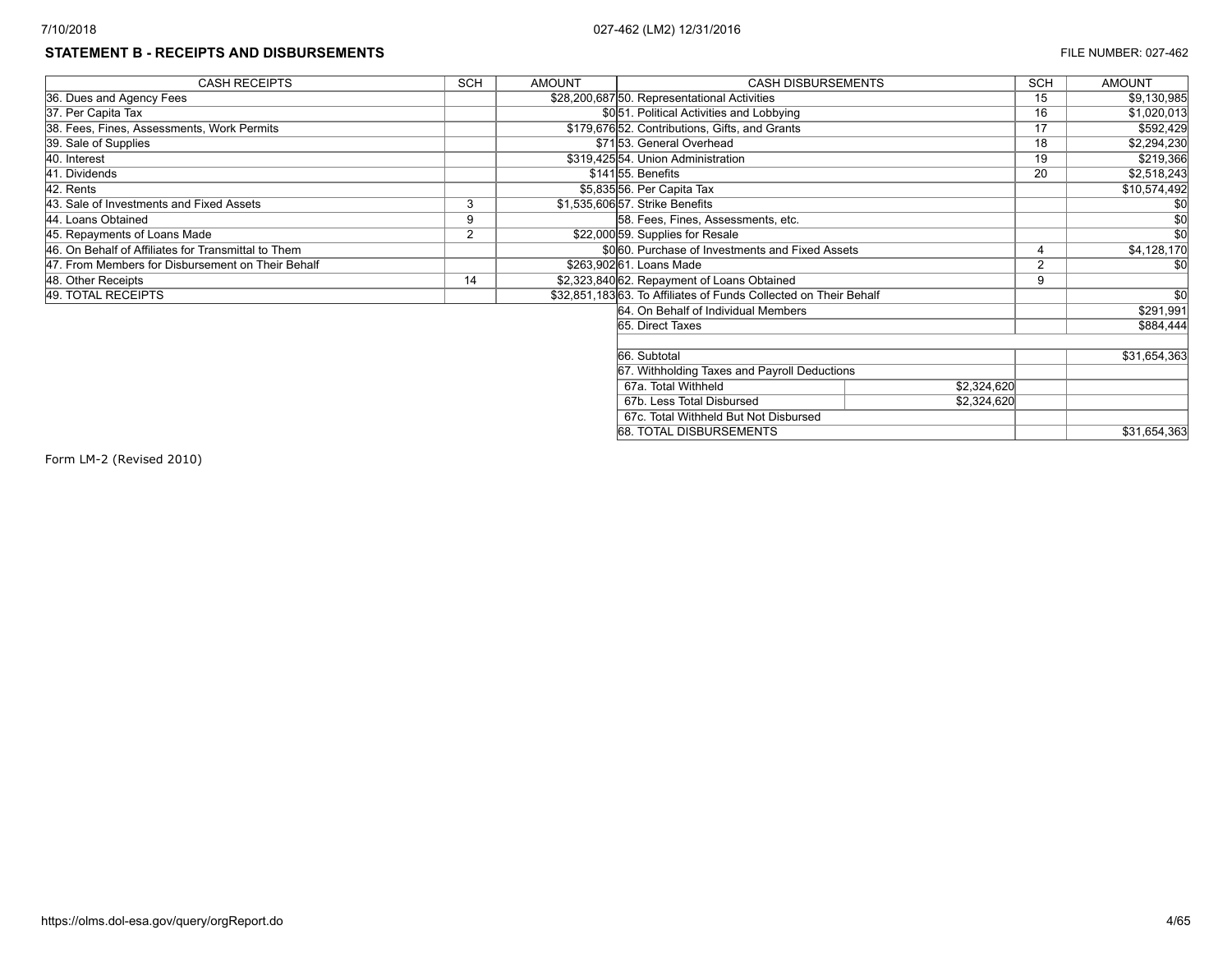# **SCHEDULE 1 - ACCOUNTS RECEIVABLE AGING SCHEDULE Example 2001 120 and 2003 120 and 2003 120 and 2003 120 and 2003 120 and 2003 120 and 2003 120 and 2003 120 and 2003 120 and 2003 120 and 2003 120 and 2003 120 and 2003 12**

| Entity or Individual Name                                                               | <b>Total Account</b> | 90-180 Davs | 180+ Days | Liquidated Account |
|-----------------------------------------------------------------------------------------|----------------------|-------------|-----------|--------------------|
|                                                                                         | Receivable           | Past Due    | Past Due  | Receivable         |
| (A)                                                                                     | (B)                  | (C)         | (D)       | (E.                |
| <b>IUNITE HERE International Union</b>                                                  | \$39,287             |             | \$24.887  | \$0                |
| Total of all itemized accounts receivable                                               | \$39.287             |             | \$24.887  | \$0                |
| Totals from all other accounts receivable                                               | \$36.929             | \$207       | \$2.510   | \$0                |
| <b>Totals</b> (Total of Column (B) will be automatically entered in Item 23, Column(B)) | \$76,216             | \$207       | \$27.397  | \$0                |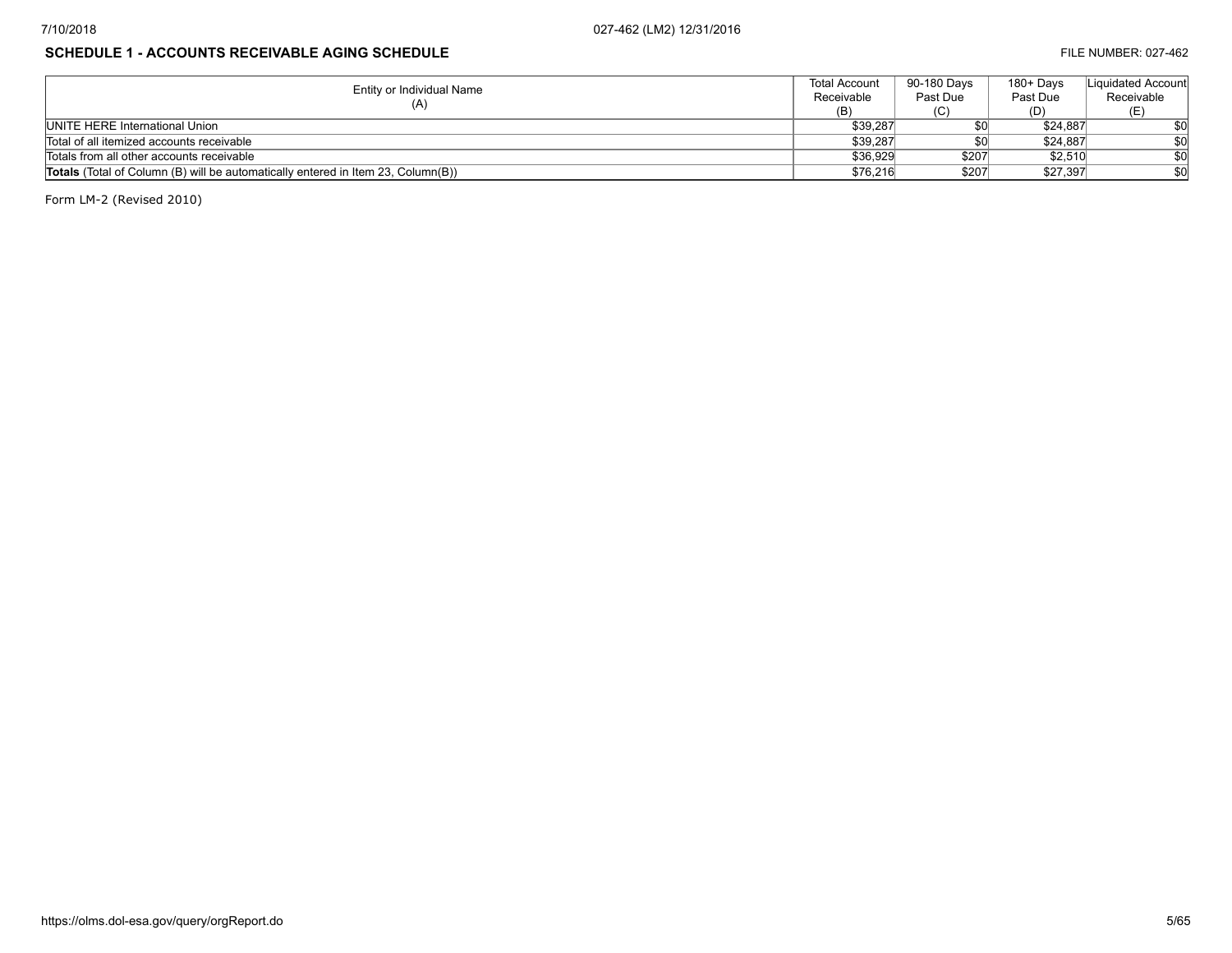### **SCHEDULE 2 - LOANS RECEIVABLE EXECUVABLE FILE NUMBER: 027-462**

| List below loans to officers, employees, or members which at any time during the reporting              | Loans                                    | Loans Made                  | Repayments Received During Period | Loans<br>Outstanding at     |                       |
|---------------------------------------------------------------------------------------------------------|------------------------------------------|-----------------------------|-----------------------------------|-----------------------------|-----------------------|
| period exceeded \$250 and list all loans to business enterprises regarless of amount.<br>(A)            | Outstanding at<br>Start of Period<br>(B) | <b>During Period</b><br>(C) | Cash<br>(D)(1)                    | Other Than Cash<br>(D)(2)   | End of Period<br>(E)  |
| Name: UNITE HERE Local 54<br>Purpose: Operating Loan<br>Security: None<br>Terms of Repayment: 50 months | \$22,000                                 | \$0                         | \$22,000                          | \$0                         | \$O                   |
| Total of loans not listed above                                                                         |                                          |                             |                                   |                             |                       |
| Total of all lines above                                                                                | \$22,000                                 | \$0                         | \$22,000                          | \$0                         | \$0                   |
| Totals will be automatically entered in                                                                 | Item 24<br>Column (A)                    | Item 61                     | Item 45                           | ltem 69<br>with Explanation | Item 24<br>Column (B) |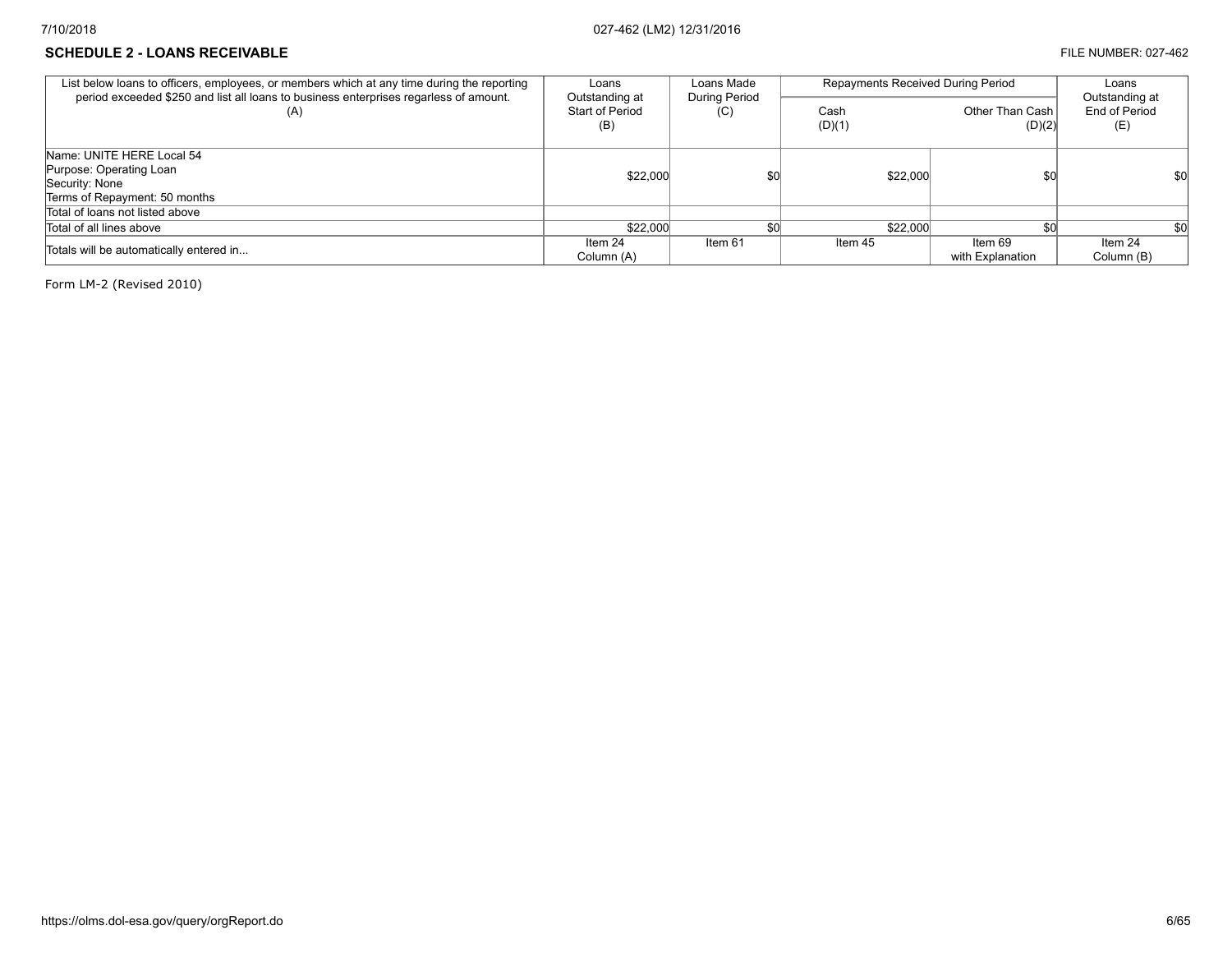# **SCHEDULE 3 - SALE OF INVESTMENTS AND FIXED ASSETS FILE NUMBER: 027-462**

| Description (if land or buildings give location)                                   | Cost        | Book Value  | <b>Gross Sales Price</b> | Amount Received |  |
|------------------------------------------------------------------------------------|-------------|-------------|--------------------------|-----------------|--|
| (A)                                                                                | (B)         | (C)         | (D)                      | (E)             |  |
| Baxter International Inc. 95% Jun 1, 2016                                          | \$250,678   | \$250,678   | \$250,000                | \$250,000       |  |
| Goldman Sachs Group Inc 5.35% Jan 15, 2016                                         | \$365,873   | \$365,873   | \$350,000                | \$350,000       |  |
| Citigroup Inc 1.250% Jan 15, 2016                                                  | \$200,964   | \$200,964   | \$200,000                | \$200,000       |  |
| 1943 shares of Abbyie Inc                                                          | \$112,265   | \$112,265   | \$123,766                | \$123,766       |  |
| 1029 shares of Altria Group Inc                                                    | \$56,278    | \$56,278    | \$64,788                 | \$64,788        |  |
| 731 Shares of Anheuser-Busch Inbev Adr                                             | \$88,221    | \$88,221    | \$84,017                 | \$84,017        |  |
| 11312 shares of Automatic Data Proc                                                | \$112,344   | \$112,344   | \$114,773                | \$114,773       |  |
| 2453 shares of Centurylink Inc                                                     | \$84,512    | \$84,512    | \$57,528                 | \$57,528        |  |
| 1910 shares of Conocophillips                                                      | \$87,524    | \$87,524    | \$76,061                 | \$76,061        |  |
| 350 shares of Digital Rity Tr Ince                                                 | \$23,908    | \$23,908    | \$30,902                 | \$30,902        |  |
| 1153 shares of Eli Lilly & Co                                                      | \$84,278    | \$84,278    | \$81,680                 | \$81,680        |  |
| 907 shares of Exxon Mobile Corp                                                    | \$75,940    | \$75,940    | \$75,945                 | \$75,945        |  |
| 1137 shares of California Resources                                                | \$184       | \$184       | \$165                    | \$165           |  |
| 420 shares of Ventas Inc                                                           | \$27,811    | \$27,811    | \$25,981                 | \$25,981        |  |
| Total of all lines above                                                           | \$1,570,780 | \$1,570,780 | \$1,535,606              | \$1,535,606     |  |
|                                                                                    |             |             | Less Reinvestments       |                 |  |
| (The total from Net Sales Line will be automatically entered in Item 43) Net Sales |             |             |                          |                 |  |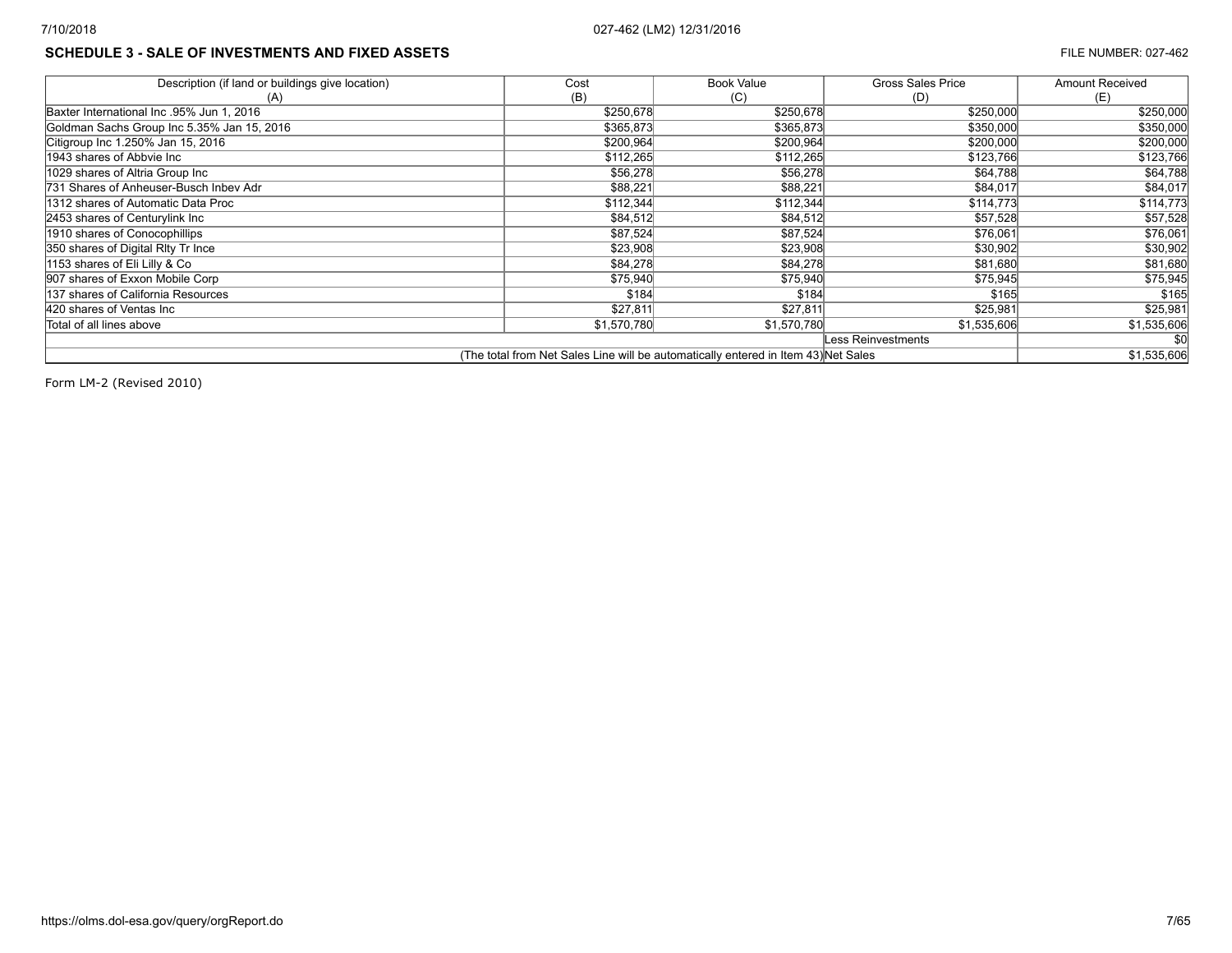# **SCHEDULE 4 - PURCHASE OF INVESTMENTS AND FIXED ASSETS FILE NUMBER: 027-462**

| Description (if land or buildings, give location)                                           | Cost        | <b>Book Value</b>  | Cash Paid   |
|---------------------------------------------------------------------------------------------|-------------|--------------------|-------------|
| (A)                                                                                         | (B)         | (C)                | (D)         |
| Furniture and equipment                                                                     | \$65.222    | \$65,222           | \$65,222    |
| 221 Wyoming Las Vegas, NV                                                                   | \$2,441,269 | \$2.441.269        | \$2,441,269 |
| Corporate Bonds                                                                             | \$688,676   | \$688,676          | \$688,676   |
| Equities                                                                                    | \$933,003   | \$933,003          | \$933,003   |
| Total of all lines above                                                                    | \$4.128.170 | \$4.128.170        | \$4,128,170 |
|                                                                                             |             | Less Reinvestments |             |
| (The total from Net Purchases Line will be automatically entered in Item 60.) Net Purchases |             | \$4,128,170        |             |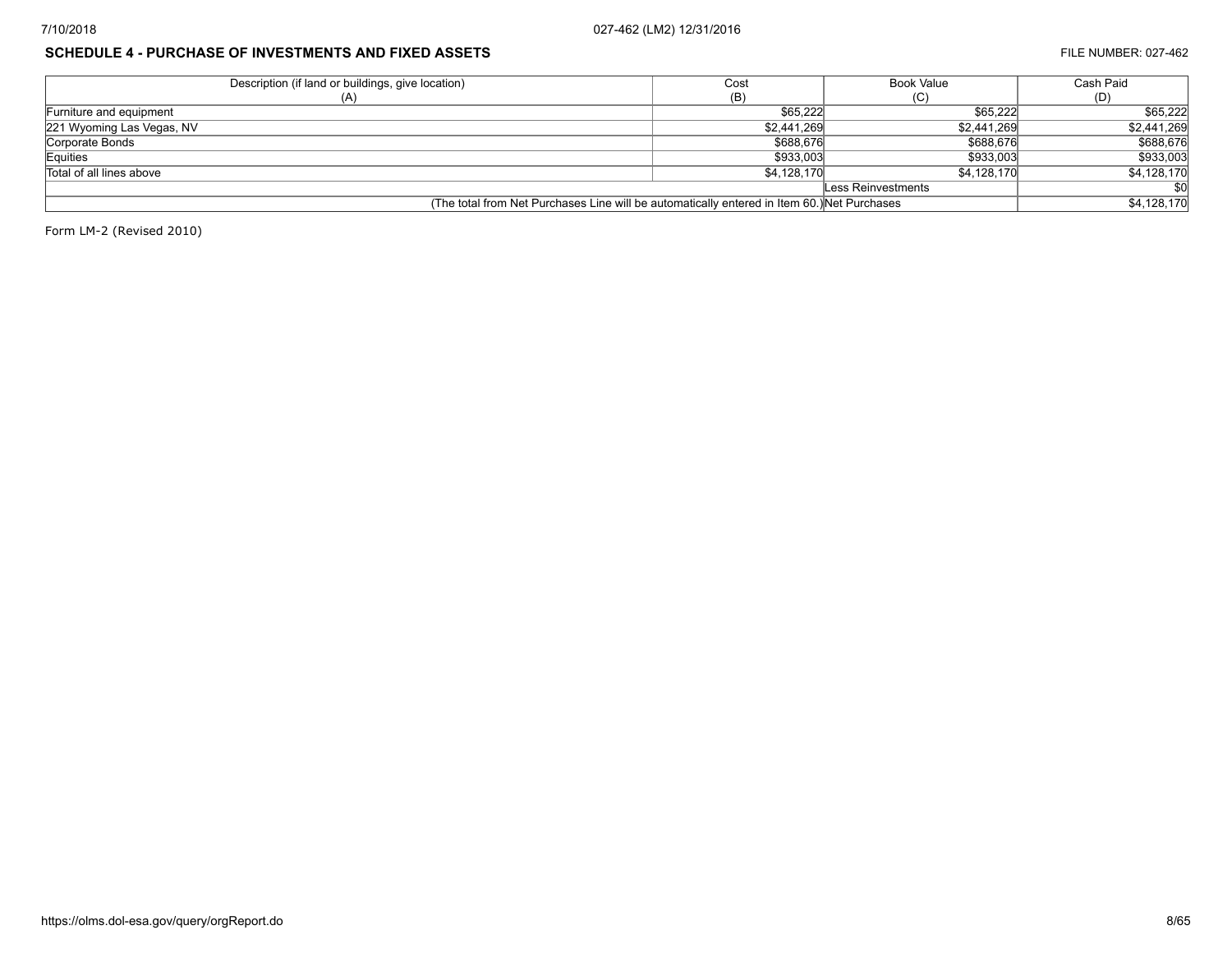#### **SCHEDULE 5 - INVESTMENTS** FILE NUMBER: 027-462

| Description                                                                                                                                                     | Amount       |
|-----------------------------------------------------------------------------------------------------------------------------------------------------------------|--------------|
| (A)                                                                                                                                                             | (B)          |
| <b>Marketable Securities</b>                                                                                                                                    |              |
| A. Total Cost                                                                                                                                                   | \$4,435,084  |
| B. Total Book Value                                                                                                                                             | \$4,435,084  |
| C. List each marketable security which has a book value over \$5,000 and exceeds 5% of Line B.                                                                  |              |
| Other Investments                                                                                                                                               |              |
| D. Total Cost                                                                                                                                                   | \$9,365,469  |
| E. Total Book Value                                                                                                                                             | \$9,365,469  |
| F. List each other investment which has a book value over \$5,000 and exceeds 5% of Line E. Also, list each subsidiary for which separate reports are attached. |              |
| <b>G. Total of Lines B and E</b> (Total will be automatically entered in Item 26, Column(B))                                                                    | \$13,800,553 |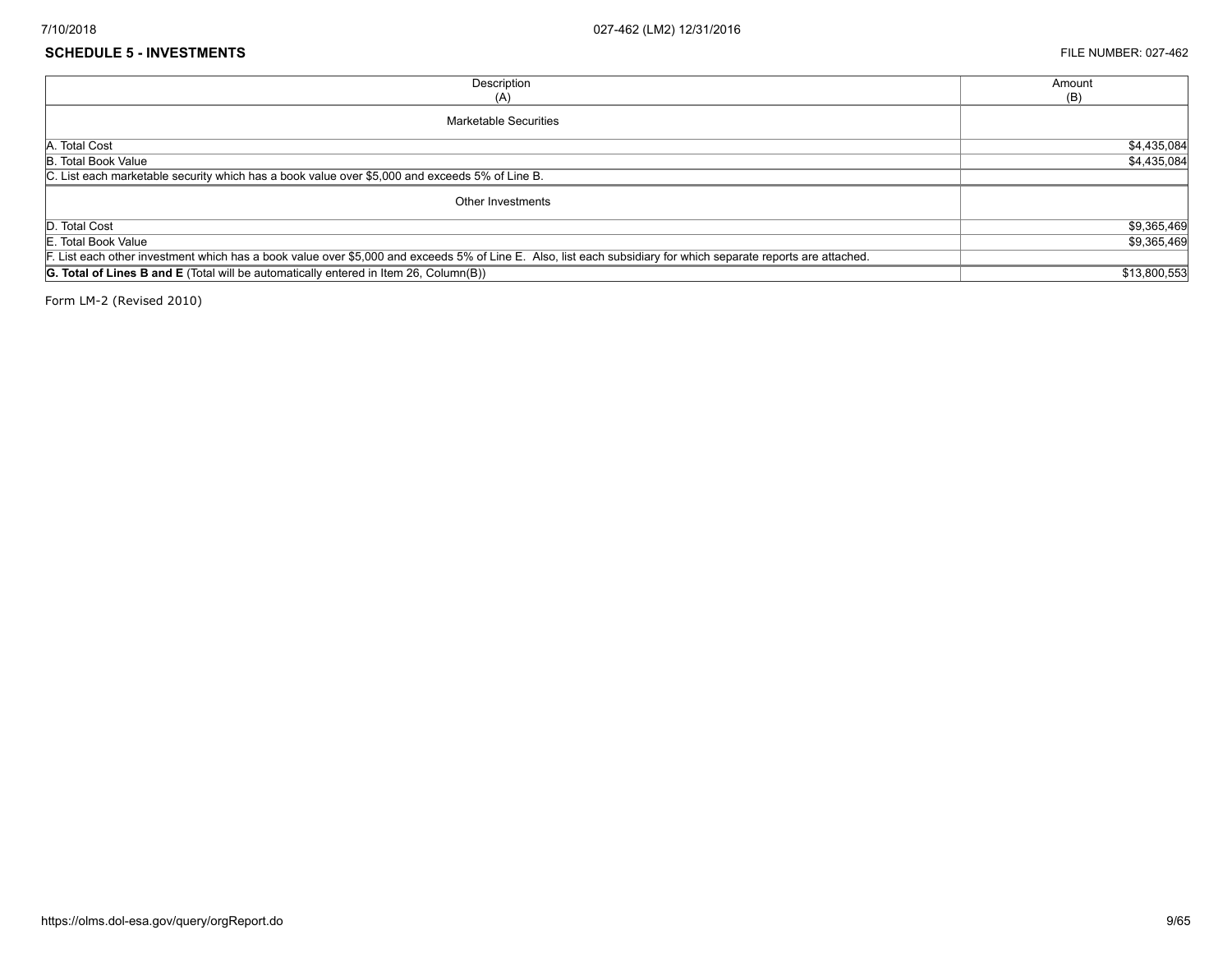## **SCHEDULE 6 - FIXED ASSETS** FILE NUMBER: 027-462

| Description<br>(A)                                                                                                      | Cost or Other Basis<br>(B) | <b>Total Depreciation or</b><br><b>Amount Expensed</b><br>(C) | Book Value<br>(D) | Value<br>(E) |
|-------------------------------------------------------------------------------------------------------------------------|----------------------------|---------------------------------------------------------------|-------------------|--------------|
| A. Land (give location)                                                                                                 |                            |                                                               |                   |              |
| 1630 S Commerce St, Las Vegas, NV<br>$\lfloor$ Land 1:                                                                  | \$636,555                  |                                                               | \$636,555         | \$2,000,000  |
| Cemetery Plots in Reno NV<br>Land $2:$                                                                                  | \$6.630                    |                                                               | \$6,630           | \$6,630      |
| 221 W. Wyoming Ave, Las Vegas, NV<br>Land $3:$                                                                          | \$2,441,269                |                                                               | \$2.441.269       | \$2,441,269  |
| B. Buildings (give location)                                                                                            |                            |                                                               |                   |              |
| Building 1: 1630 S Commerce St, Las Vegas, NV                                                                           | \$2,377,110                | \$0                                                           | \$2,377,110       | \$2,377,110  |
| C. Automobiles and Other Vehicles                                                                                       | \$115,759                  | \$0                                                           | \$115,759         | \$115,759    |
| D. Office Furniture and Equipment                                                                                       | \$1,420,448                | \$0                                                           | \$1,420,448       | \$1,420,448  |
| E. Other Fixed Assets                                                                                                   | \$0                        | SO <sub>0</sub>                                               |                   | \$0          |
| F. Totals of Lines A through E (Column(D) Total will be automatically entered in Item<br>$ 27, \text{Column}(B)\rangle$ | \$6,997,771                | \$0                                                           | \$6,997,771       | \$8,361,216  |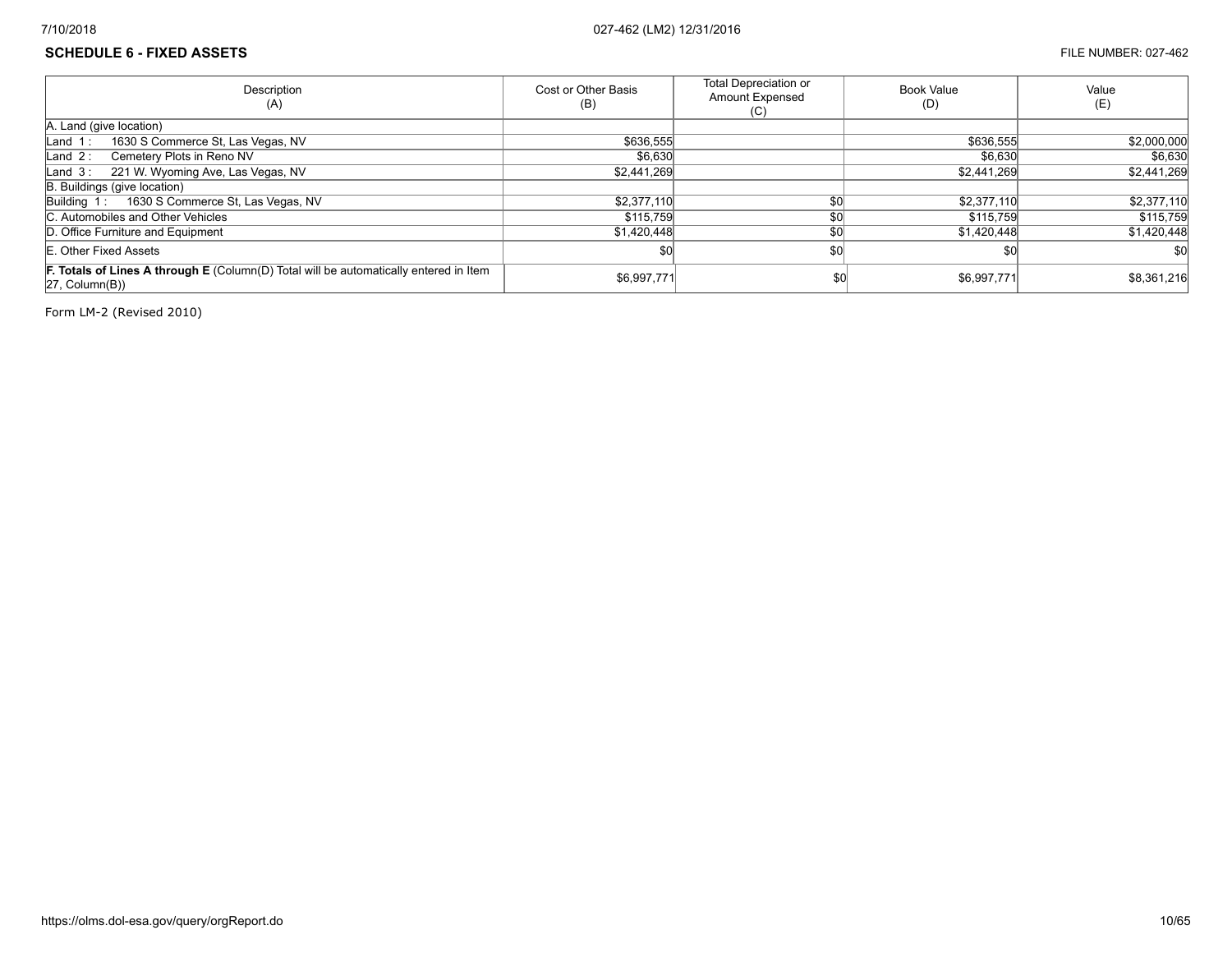# **SCHEDULE 7 - OTHER ASSETS** FILE NUMBER: 027-462

| Description                                                       | Book Value |
|-------------------------------------------------------------------|------------|
|                                                                   | (B)        |
| Tickets for resale                                                | \$21,320   |
| Deposit Secretary of State                                        | \$167      |
| Total (Total will be automatically entered in Item 28, Column(B)) | \$21,487   |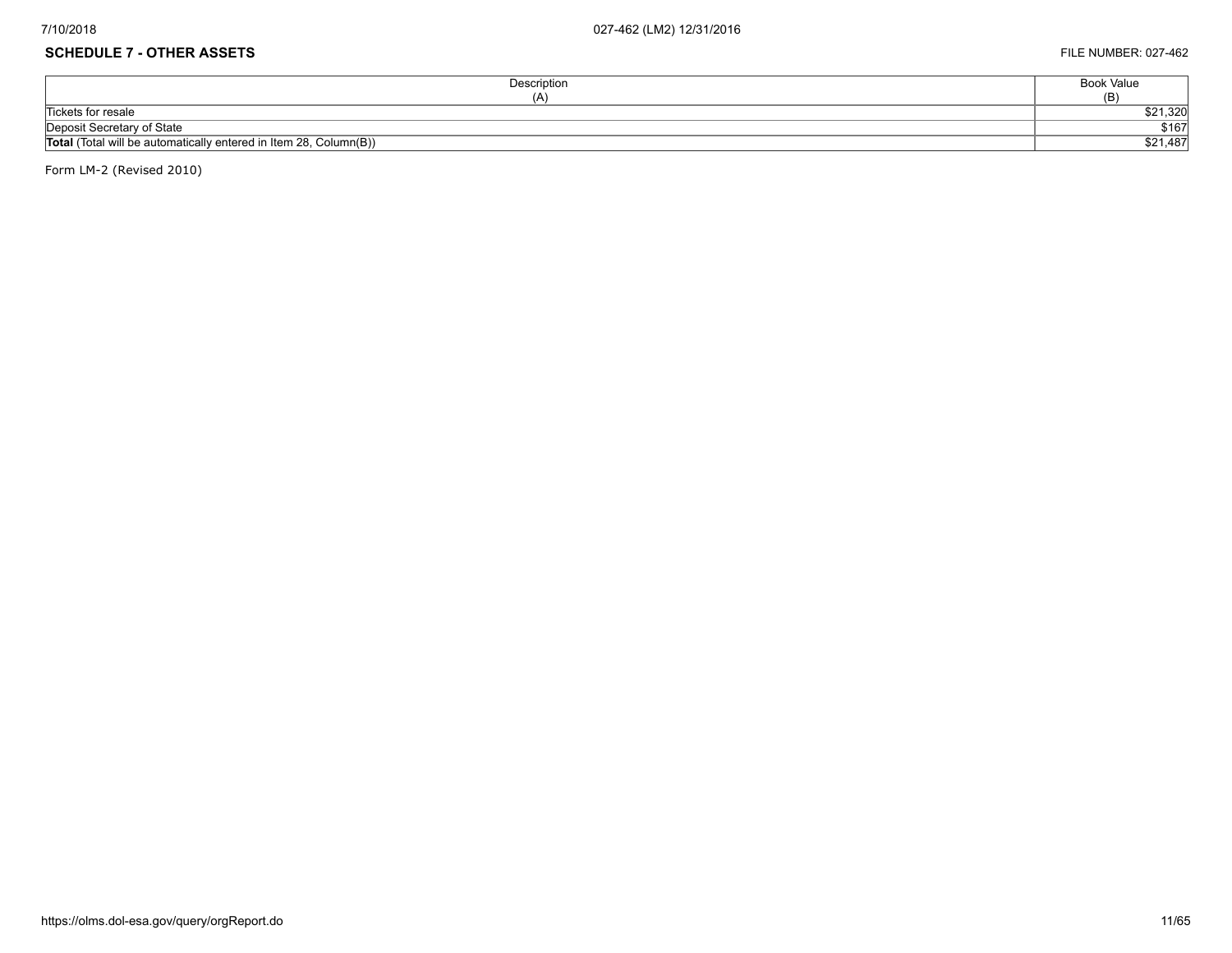# **SCHEDULE 8 - ACCOUNTS PAYABLE AGING SCHEDULE FILE NUMBER: 027-462**

| Entity or Individual Name                                                               | <b>Total Account</b><br>Pavable | 90-180 Davs<br>Past Due | 180+ Davs Past<br>Due | Liquidated Account<br>Payable |
|-----------------------------------------------------------------------------------------|---------------------------------|-------------------------|-----------------------|-------------------------------|
|                                                                                         | (B)                             |                         |                       |                               |
| Total for all itemized accounts payable                                                 |                                 |                         |                       |                               |
| Total from all other accounts payable                                                   |                                 |                         |                       |                               |
| <b>Totals</b> (Total for Column(B) will be automatically entered in Item 30, Column(D)) |                                 |                         |                       |                               |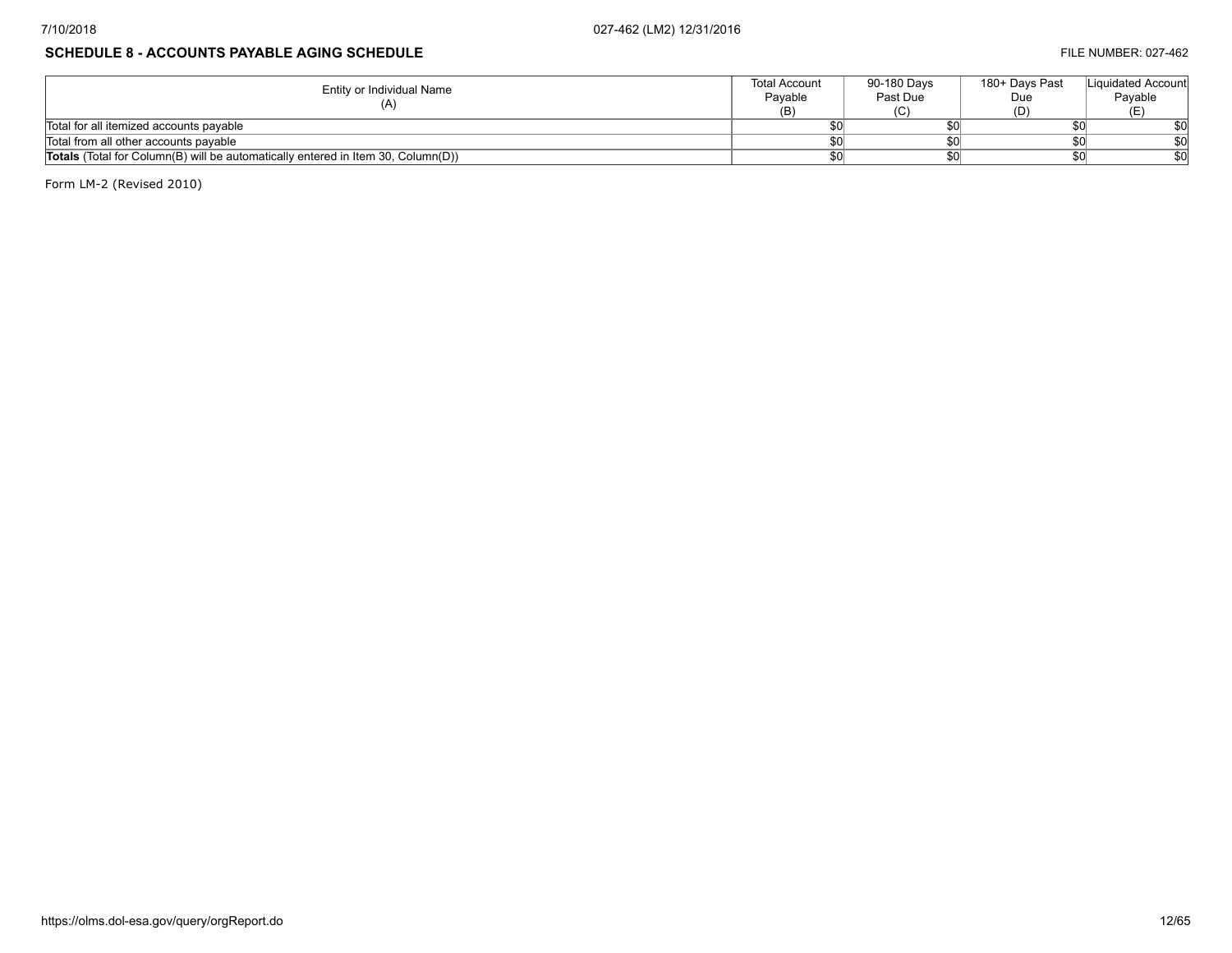## **SCHEDULE 9 - LOANS PAYABLE FILE NUMBER: 027-462**

| Source of Loans Payable at Any<br>Time During the Reporting Period | Loans Owed at<br>Start of Period<br>(B) | Loans Obtained<br>During Period<br>(C) | Repayment<br>During Period<br>Cash<br>(D)(1) | Repayment<br>During Period<br>Other Than Cash<br>(D)(2) | Loans Owed at<br>End of Period<br>(E) |
|--------------------------------------------------------------------|-----------------------------------------|----------------------------------------|----------------------------------------------|---------------------------------------------------------|---------------------------------------|
| Total Loans Pavable                                                |                                         |                                        |                                              |                                                         |                                       |
| Totals will be automatically entered in                            | Item 31                                 | Item 44                                | Item 62                                      | Item 69                                                 | Item 31                               |
|                                                                    | Column (C)                              |                                        |                                              | with Explanation                                        | Column (D)                            |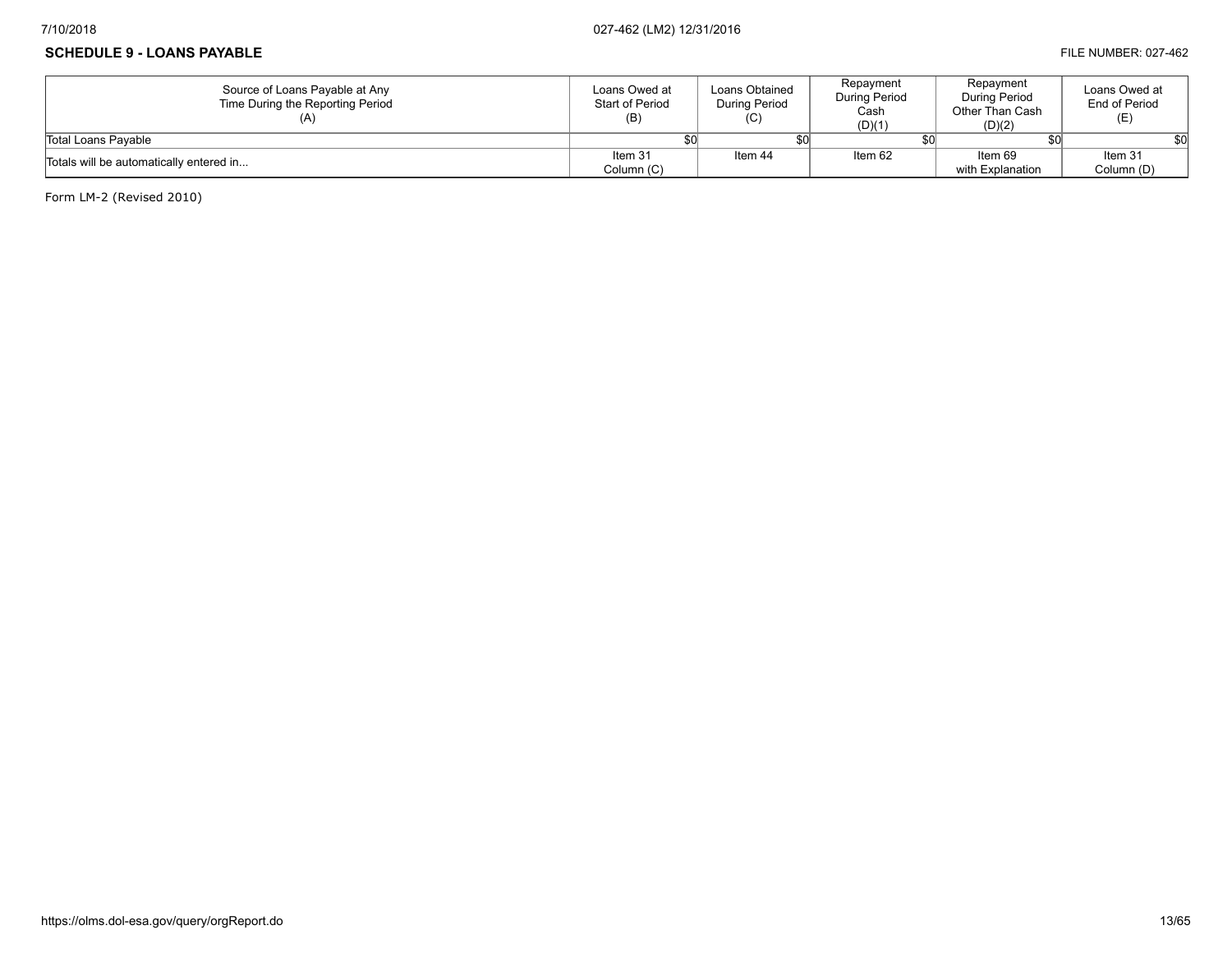#### **SCHEDULE 10 - OTHER LIABILITIES** FILE NUMBER: 027-462

| Description                                                                                | Amount at End of Period |
|--------------------------------------------------------------------------------------------|-------------------------|
| I.                                                                                         | (B)                     |
| Per Capita due to UNITE HERE                                                               | \$859,882               |
| <b>Total Other Liabilities</b> (Total will be automatically entered in Item 33, Column(D)) | \$859,882               |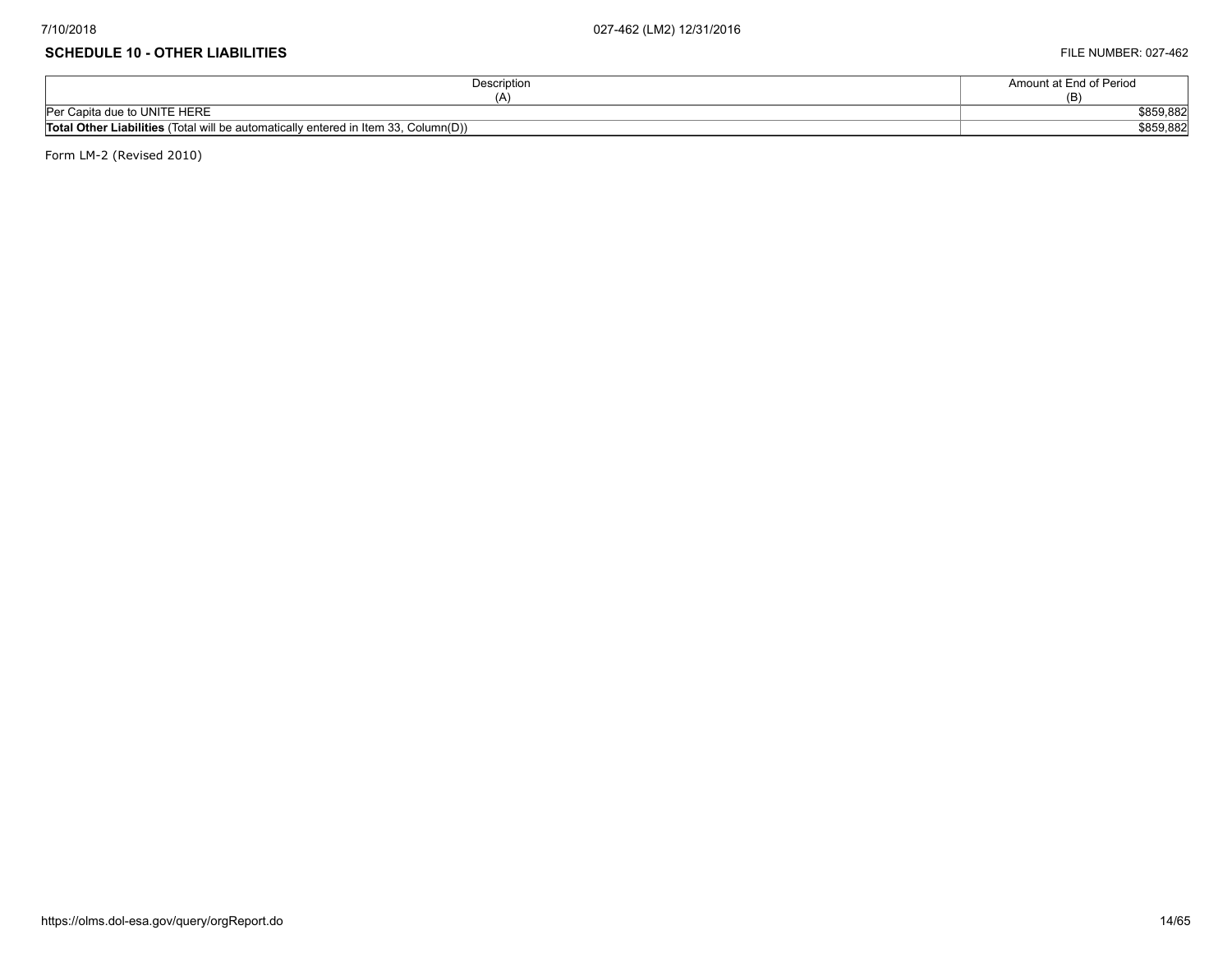# **SCHEDULE 11 - ALL OFFICERS AND DISBURSEMENTS TO OFFICERS FILE NUMBER: 027-462**

|                 | (A)<br>Name                                            | (B)<br>Title |       | (C)<br><b>Status</b>                                | (D)<br><b>Gross Salary</b><br><b>Disbursements</b><br>(before any<br>deductions) |           | (E)<br>Allowances<br>Disbursed |     |       | (F)<br>Disbursements for Official<br><b>Business</b> | $\overline{(G)}$<br>Other<br>Disbursements not reported in<br>(D) through (F) |                               | (H)<br><b>TOTAL</b> |           |
|-----------------|--------------------------------------------------------|--------------|-------|-----------------------------------------------------|----------------------------------------------------------------------------------|-----------|--------------------------------|-----|-------|------------------------------------------------------|-------------------------------------------------------------------------------|-------------------------------|---------------------|-----------|
| A<br>B<br>Iс    | Arquello-Kline, Geoconda<br>Secretary-Treasurer<br>lC. |              |       |                                                     |                                                                                  | \$104,380 | \$0                            |     | \$198 |                                                      | \$0                                                                           |                               |                     | \$104,578 |
|                 | Schedule 15<br>Representational Activities             |              | 45 %  | Schedule 16<br>Political Activities and<br>Lobbying | 11 %                                                                             |           | Schedule 17<br>Contributions   |     | $0\%$ | Schedule 18<br>General Overhead                      | $0\%$                                                                         | Schedule 19<br>Administration |                     | 44 %      |
| lΑ<br>lв<br>lc. | Pappageorge, Ted K<br>President<br>lc.                 |              |       |                                                     |                                                                                  | \$85,817  |                                | \$0 |       | \$4,249                                              |                                                                               | \$0                           |                     | \$90,066  |
|                 | Schedule 15<br>Representational Activities             |              | 95 %  | Schedule 16<br>Political Activities and<br>Lobbying | 4 %                                                                              |           | Schedule 17<br>Contributions   |     | $0\%$ | Schedule 18<br>General Overhead                      | $0\%$                                                                         | Schedule 19<br>Administration |                     | 1%        |
| lA<br>lΒ<br>lc. | Vashon, Leain<br><b>Vice President</b><br>lc.          |              |       |                                                     |                                                                                  | \$585     |                                | \$0 |       | \$1,239                                              |                                                                               | \$0                           |                     | \$1,824   |
|                 | Schedule 15<br>Representational Activities             |              | $0\%$ | Schedule 16<br>Political Activities and<br>Lobbying | 0%                                                                               |           | Schedule 17<br>Contributions   |     | 0%    | Schedule 18<br>General Overhead                      | $0\%$                                                                         | Schedule 19<br>Administration |                     | 100 %     |
| lΑ<br>B<br>lc.  | Caron, Walter<br><b>Executive Board</b><br>Þ           |              |       |                                                     |                                                                                  | \$485     |                                | \$0 |       | \$0                                                  |                                                                               | \$0                           |                     | \$485     |
|                 | Schedule 15<br>Representational Activities             |              | $0\%$ | Schedule 16<br>Political Activities and<br>Lobbying | 0%                                                                               |           | Schedule 17<br>Contributions   |     | 0%    | Schedule 18<br>General Overhead                      | $0\%$                                                                         | Schedule 19<br>Administration |                     | 100 %     |
| İΑ<br>B<br>Iс   | Chan, Heidy<br>Trustee<br>lc.                          |              |       |                                                     |                                                                                  | \$16,733  |                                | \$0 |       | \$789                                                |                                                                               | \$0                           |                     | \$17,522  |
|                 | Schedule 15<br>Representational Activities             |              | $0\%$ | Schedule 16<br>Political Activities and<br>Lobbying | 95 %                                                                             |           | Schedule 17<br>Contributions   |     | $0\%$ | Schedule 18<br>General Overhead                      | $0\%$                                                                         | Schedule 19<br>Administration |                     | 5 %       |
| B<br>lc.        | Cruz, Felix<br>Executive Board<br>Þ                    |              |       |                                                     |                                                                                  | \$0       |                                | \$0 |       | \$0                                                  |                                                                               | \$0                           |                     | \$0       |
|                 | Schedule 15<br>Representational Activities             |              | $0\%$ | Schedule 16<br>Political Activities and<br>Lobbying | 0%                                                                               |           | Schedule 17<br>Contributions   |     | $0\%$ | Schedule 18<br>General Overhead                      | $0\%$                                                                         | Schedule 19<br>Administration |                     | 100 %     |
| B<br>lc         | Furtado, Terri<br>Executive Board<br>lc.               |              |       |                                                     |                                                                                  | \$320     |                                | \$0 |       | \$0                                                  |                                                                               | \$0                           |                     | \$320     |
|                 | Schedule 15<br>Representational Activities             |              | $0\%$ | Schedule 16<br>Political Activities and<br>Lobbying | 0%                                                                               |           | Schedule 17<br>Contributions   |     | $0\%$ | Schedule 18<br>General Overhead                      | $0\%$                                                                         | Schedule 19<br>Administration |                     | 100 %     |
| lA<br>B<br>C    | Hernandez, Gloria E<br>Chaplin<br>lc.                  |              |       |                                                     |                                                                                  | \$67,841  |                                | \$0 |       | \$726                                                |                                                                               | \$0                           |                     | \$68,567  |
|                 | Schedule 15<br>Representational Activities             |              | 92 %  | Schedule 16<br>Political Activities and<br>Lobbying | 8 %                                                                              |           | Schedule 17<br>Contributions   |     | 0%    | Schedule 18<br>General Overhead                      | $0\%$                                                                         | Schedule 19<br>Administration |                     | $0\%$     |
| B<br>Iс         | Martinez, Evadne<br>Executive Board<br>lC.             |              |       |                                                     |                                                                                  | \$750     |                                | \$0 |       |                                                      |                                                                               | 50                            |                     | \$750     |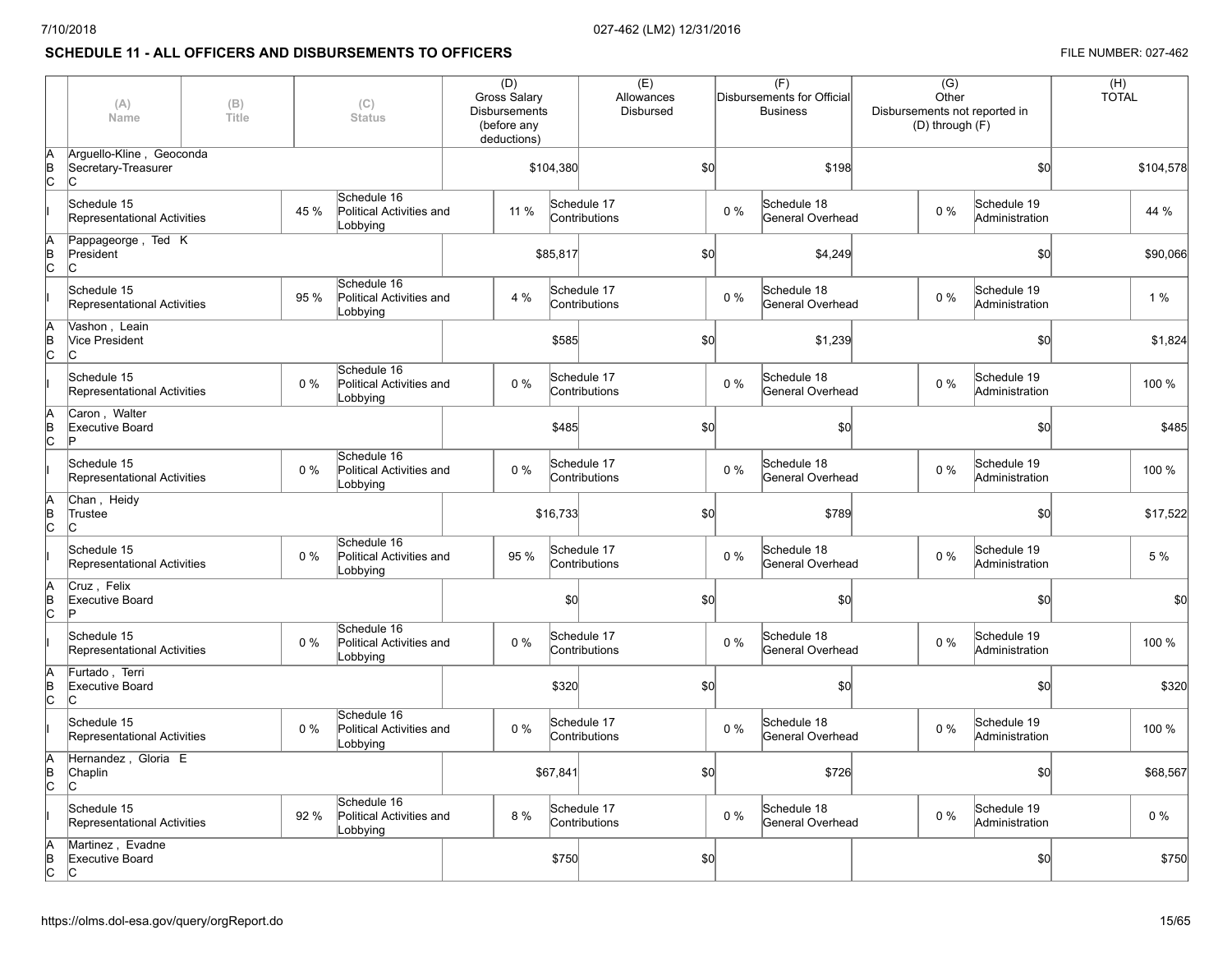|                     | (A)<br>Name                                         | (B)<br>(C)<br>Title<br><b>Status</b> |       |                                                     | (D)<br><b>Gross Salary</b><br><b>Disbursements</b><br>(before any<br>deductions) |           | (E)<br>Allowances<br>Disbursed |                 |       | (F)<br>Disbursements for Official<br><b>Business</b> | $\overline{(G)}$<br>Other<br>Disbursements not reported in<br>(D) through (F) |           |                               | (H)<br><b>TOTAL</b> |           |
|---------------------|-----------------------------------------------------|--------------------------------------|-------|-----------------------------------------------------|----------------------------------------------------------------------------------|-----------|--------------------------------|-----------------|-------|------------------------------------------------------|-------------------------------------------------------------------------------|-----------|-------------------------------|---------------------|-----------|
|                     | Schedule 15<br>Representational Activities          |                                      | $0\%$ | Schedule 16<br>Political Activities and<br>Lobbying | $0\%$                                                                            |           | Schedule 17<br>Contributions   |                 | $0\%$ | Schedule 18<br>General Overhead                      |                                                                               | $0\%$     | Schedule 19<br>Administration |                     | 100 %     |
| $\overline{C}$      | Minero, Mariano<br><b>Executive Board</b><br>IС     |                                      |       |                                                     |                                                                                  | \$650     |                                | \$0             |       |                                                      |                                                                               |           | \$0                           |                     | \$650     |
|                     | Schedule 15<br>Representational Activities          |                                      | $0\%$ | Schedule 16<br>Political Activities and<br>Lobbying | $0\%$                                                                            |           | Schedule 17<br>Contributions   |                 | $0\%$ | Schedule 18<br>General Overhead                      |                                                                               | $0\%$     | Schedule 19<br>Administration |                     | 100 %     |
| A<br>B<br>C         | Ortiz, Jorge<br>Trustee<br>lC.                      |                                      |       |                                                     |                                                                                  | \$21,724  |                                | \$0             |       | \$1,615                                              |                                                                               |           | \$0                           |                     | \$23,339  |
|                     | Schedule 15<br>Representational Activities          |                                      | 0%    | Schedule 16<br>Political Activities and<br>Lobbying | 95 %                                                                             |           | Schedule 17<br>Contributions   |                 | $0\%$ | Schedule 18<br>General Overhead                      |                                                                               | 0%        | Schedule 19<br>Administration |                     | 5 %       |
| A<br>B<br>C         | Quintana, Karen<br>Executive Board                  |                                      |       |                                                     |                                                                                  | \$330     |                                | \$0             |       | \$0                                                  |                                                                               |           | \$0                           |                     | \$330     |
|                     | Schedule 15<br><b>Representational Activities</b>   |                                      | 0%    | Schedule 16<br>Political Activities and<br>Lobbying | $0\%$                                                                            |           | Schedule 17<br>Contributions   |                 | $0\%$ | Schedule 18<br>General Overhead                      |                                                                               | $0\%$     | Schedule 19<br>Administration |                     | 100 %     |
| A<br>$\overline{C}$ | Rios, Maria<br><b>Executive Board</b>               |                                      |       |                                                     |                                                                                  | \$320     |                                | \$0             |       | \$0                                                  |                                                                               |           | \$0                           |                     | \$320     |
|                     | Schedule 15<br><b>Representational Activities</b>   |                                      | $0\%$ | Schedule 16<br>Political Activities and<br>Lobbying | 0%                                                                               |           | Schedule 17<br>Contributions   |                 | $0\%$ | Schedule 18<br>General Overhead                      |                                                                               | $0\%$     | Schedule 19<br>Administration |                     | 100 %     |
| A<br>B<br>C         | Rothenberger, Burkey<br><b>Executive Board</b><br>C |                                      |       |                                                     |                                                                                  | \$750     |                                | \$0             |       | \$0                                                  |                                                                               |           | \$0                           |                     | \$750     |
|                     | Schedule 15<br>Representational Activities          |                                      | $0\%$ | Schedule 16<br>Political Activities and<br>Lobbying | $0\%$                                                                            |           | Schedule 17<br>Contributions   |                 | $0\%$ | Schedule 18<br>General Overhead                      |                                                                               | $0\%$     | Schedule 19<br>Administration |                     | 100 %     |
| B<br>C              | Tirabassi, Michael<br>Trustee<br>IС                 |                                      |       |                                                     |                                                                                  | \$14,859  |                                | \$0             |       | \$1,058                                              |                                                                               |           | \$0                           |                     | \$15,917  |
|                     | Schedule 15<br>Representational Activities          |                                      | $0\%$ | Schedule 16<br>Political Activities and<br>Lobbying | 95 %                                                                             |           | Schedule 17<br>Contributions   |                 | $0\%$ | Schedule 18<br>General Overhead                      |                                                                               | $0\%$     | Schedule 19<br>Administration |                     | 5 %       |
| Ā<br>$\overline{c}$ | Walter, John<br>Executive Board<br>lc.              |                                      |       |                                                     |                                                                                  | \$750     |                                | \$0             |       | \$230                                                |                                                                               |           | \$0                           |                     | \$980     |
|                     | Schedule 15<br>Representational Activities          |                                      | 0%    | Schedule 16<br>Political Activities and<br>Lobbying | 0%                                                                               |           | Schedule 17<br>Contributions   |                 | $0\%$ | Schedule 18<br>General Overhead                      |                                                                               | 0%        | Schedule 19<br>Administration |                     | 100 %     |
|                     | <b>Total Officer Disbursements</b>                  |                                      |       |                                                     |                                                                                  | \$316,294 |                                | $\overline{30}$ |       | \$10,104                                             |                                                                               |           | 50                            |                     | \$326,398 |
|                     | Less Deductions                                     |                                      |       |                                                     |                                                                                  |           |                                |                 |       |                                                      |                                                                               |           |                               |                     |           |
|                     | <b>Net Disbursements</b>                            |                                      |       |                                                     |                                                                                  |           |                                |                 |       |                                                      |                                                                               | \$326,398 |                               |                     |           |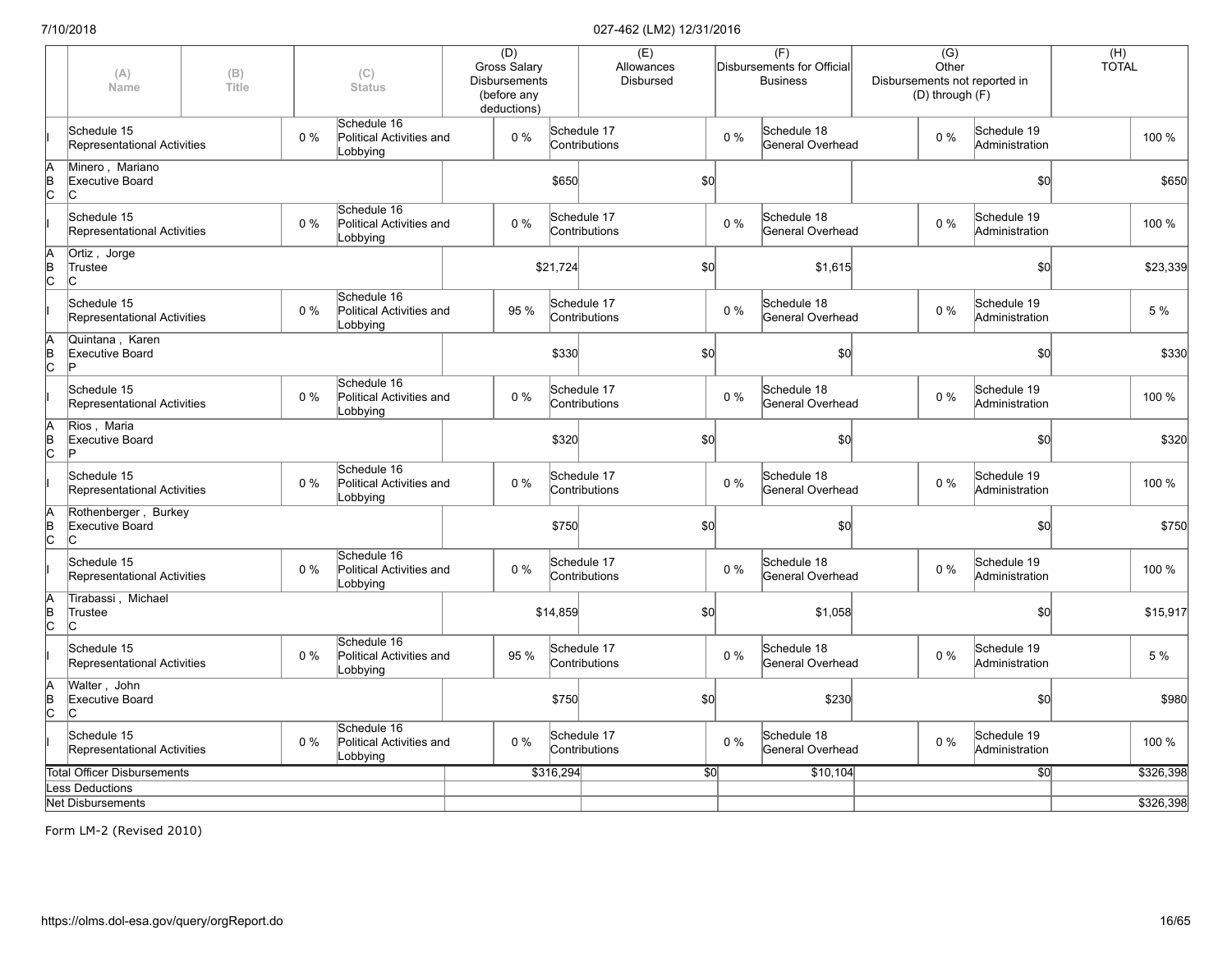# **SCHEDULE 12 - DISBURSEMENTS TO EMPLOYEES FILE NUMBER: 027-462**

|                 | (A)<br>Name                                          | (B)<br>Title |       | (C)<br>Other Payer                                  | (D)<br><b>Gross Salary</b><br><b>Disbursements</b><br>(before any<br>deductions) |                              | (E)<br>Allowances Disbursed |       | (F)<br>Disbursements for Official<br><b>Business</b> | $\overline{(G)}$<br>Other Disbursements not<br>reported in<br>(D) through (F) |                               | (H)<br><b>TOTAL</b> |
|-----------------|------------------------------------------------------|--------------|-------|-----------------------------------------------------|----------------------------------------------------------------------------------|------------------------------|-----------------------------|-------|------------------------------------------------------|-------------------------------------------------------------------------------|-------------------------------|---------------------|
| ΙB<br>lс        | Abreu, Eulalio<br>Organizer-Internal<br>N/A          |              |       |                                                     |                                                                                  | \$59,456                     |                             | \$0   | \$390                                                | \$0                                                                           |                               | \$59,846            |
|                 | Schedule 15<br>Representational Activities           |              | 95 %  | Schedule 16<br>Political Activities and<br>Lobbying | 5 %                                                                              | Schedule 17<br>Contributions |                             | $0\%$ | Schedule 18<br>General Overhead                      | 0%                                                                            | Schedule 19<br>Administration | $0\%$               |
| lA<br>B<br>Iс   | Acevedo, Rosa L<br>Organizer-External<br>N/A         |              |       |                                                     |                                                                                  | \$60,982                     |                             | \$0   | \$390                                                |                                                                               | \$0                           | \$61,372            |
|                 | Schedule 15<br>Representational Activities           |              | 90 %  | Schedule 16<br>Political Activities and<br>Lobbying | 10 %                                                                             | Schedule 17<br>Contributions |                             | 0%    | Schedule 18<br>General Overhead                      | 0%                                                                            | Schedule 19<br>Administration | 0 %                 |
| lA<br>ΙB<br>lc. | Adamson, Kenneth<br>Organizer-Internal<br>N/A        |              |       |                                                     |                                                                                  | \$59,651                     |                             | \$0   | \$390                                                |                                                                               | SO <sub>o</sub>               | \$60,041            |
|                 | Schedule 15<br>Representational Activities           |              | 100 % | Schedule 16<br>Political Activities and<br>Lobbying | $0\%$                                                                            | Schedule 17<br>Contributions |                             | 0%    | Schedule 18<br>General Overhead                      | 0%                                                                            | Schedule 19<br>Administration | 0 %                 |
| lΑ<br>B<br>lc.  | Aguilar, Cristina<br>Political Loa's<br>N/A          |              |       |                                                     |                                                                                  | \$11,702                     |                             | \$0   | \$1,164                                              |                                                                               | \$0                           | \$12,866            |
|                 | Schedule 15<br>Representational Activities           |              | $0\%$ | Schedule 16<br>Political Activities and<br>Lobbying | 100 %                                                                            | Schedule 17<br>Contributions |                             | 0%    | Schedule 18<br>General Overhead                      | 0%                                                                            | Schedule 19<br>Administration | $0\%$               |
| B<br>lc         | Almada, Wendy<br>Organizing-Internal-LOA<br>N/A      |              |       |                                                     |                                                                                  | \$15,331                     |                             | \$0   | \$1,180                                              |                                                                               | SO <sub>o</sub>               | \$16,511            |
|                 | Schedule 15<br>Representational Activities           |              | 92 %  | Schedule 16<br>Political Activities and<br>Lobbying | 8 %                                                                              | Schedule 17<br>Contributions |                             | 0%    | Schedule 18<br>General Overhead                      | $0\%$                                                                         | Schedule 19<br>Administration | $0\%$               |
| ΙB<br>lc.       | Aguino-Barillas, Ovidio<br>Organizer-External<br>N/A |              |       |                                                     |                                                                                  | \$59,885                     |                             | \$0   | \$317                                                |                                                                               | \$0                           | \$60,202            |
|                 | Schedule 15<br>Representational Activities           |              | 99 %  | Schedule 16<br>Political Activities and<br>Lobbying | 1%                                                                               | Schedule 17<br>Contributions |                             | $0\%$ | Schedule 18<br>General Overhead                      | 0%                                                                            | Schedule 19<br>Administration | $0\%$               |
| B<br>Iс         | Arberry, Chenay C<br>Research Intern<br>N/A          |              |       |                                                     |                                                                                  | \$20,647                     |                             | \$0   | \$0                                                  |                                                                               | \$0                           | \$20,647            |
|                 | Schedule 15<br>Representational Activities           |              | 86 %  | Schedule 16<br>Political Activities and<br>Lobbying | 14 %                                                                             | Schedule 17<br>Contributions |                             | $0\%$ | Schedule 18<br>General Overhead                      | $0\%$                                                                         | Schedule 19<br>Administration | $0\%$               |
| ΙB<br>lс        | Arias, Cecilia A<br>Organizing-External-LOA<br>N/A   |              |       |                                                     |                                                                                  | \$34,728                     |                             | \$0   | \$7,724                                              |                                                                               | \$0                           | \$42,452            |
|                 | Schedule 15<br>Representational Activities           |              | 91 %  | Schedule 16<br>Political Activities and<br>Lobbying | 9 %                                                                              | Schedule 17<br>Contributions |                             | 0%    | Schedule 18<br>General Overhead                      | $0\%$                                                                         | Schedule 19<br>Administration | $0\%$               |
| B<br>lс         | Armenta, Cesar D<br>Organizer-Dept Head<br>N/A       |              |       |                                                     |                                                                                  | \$68,613                     |                             | \$0   | \$369                                                |                                                                               | \$0                           | \$68,982            |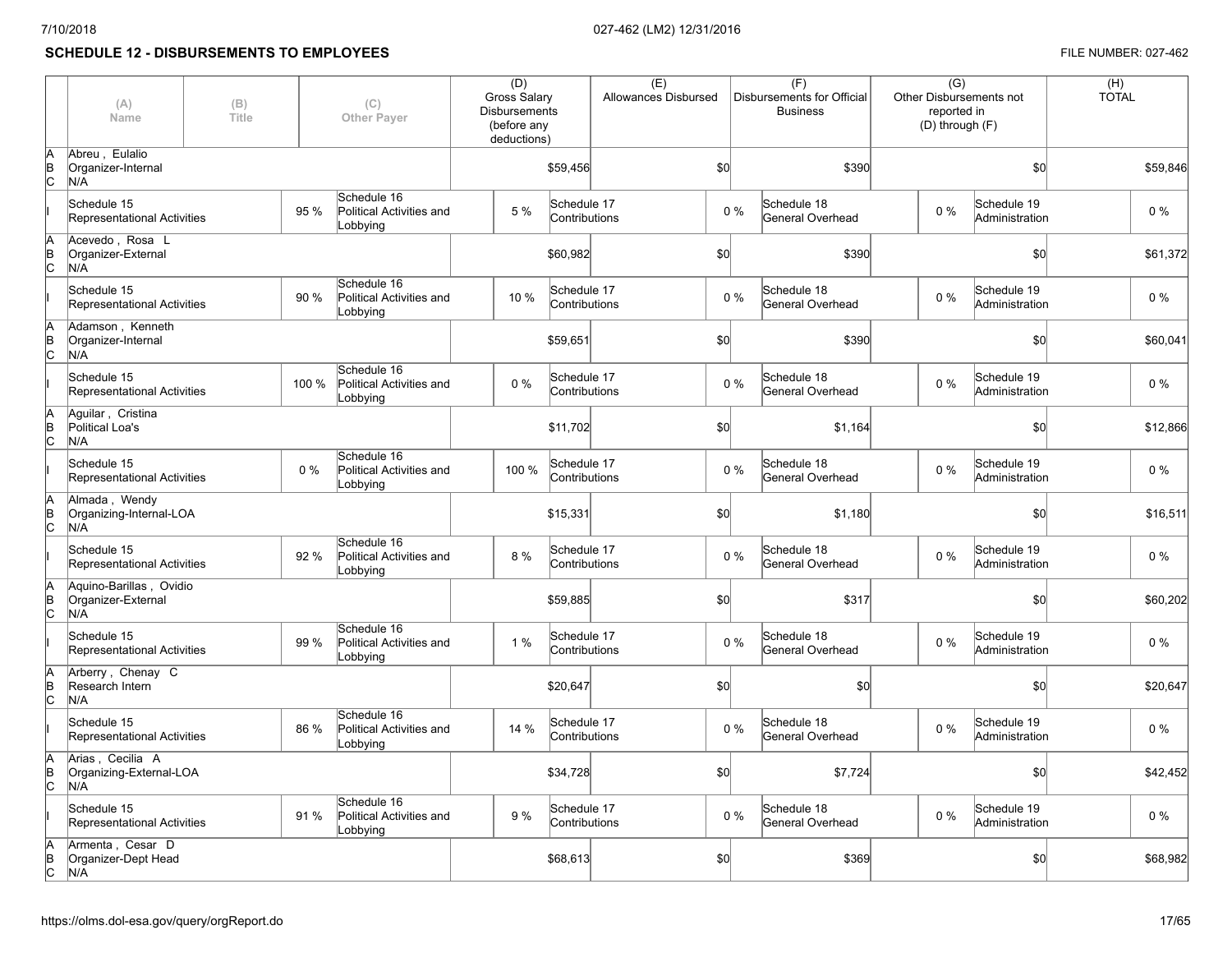|             | (A)<br>Name                                            | (B)<br><b>Title</b> |       | (C)<br><b>Other Paver</b>                                 | (D)<br><b>Gross Salary</b><br>Disbursements<br>(before any<br>deductions) |                              | (E)<br>Allowances Disbursed |       |       | (F)<br>Disbursements for Official<br><b>Business</b> |       | $\overline{(G)}$<br>Other Disbursements not<br>reported in<br>(D) through (F) | $(H)$<br>TOTAL |
|-------------|--------------------------------------------------------|---------------------|-------|-----------------------------------------------------------|---------------------------------------------------------------------------|------------------------------|-----------------------------|-------|-------|------------------------------------------------------|-------|-------------------------------------------------------------------------------|----------------|
|             | Schedule 15<br>Representational Activities             |                     | 90 %  | Schedule 16<br>Political Activities and<br>Lobbying       | 10 %                                                                      | Schedule 17<br>Contributions |                             |       | $0\%$ | Schedule 18<br>General Overhead                      | $0\%$ | Schedule 19<br>Administration                                                 | $0\%$          |
| A<br>B<br>C | Armenta, Georgina I<br>Organizer-Internal<br>N/A       |                     |       |                                                           |                                                                           | \$59,651                     |                             | \$0   |       | \$497                                                |       | \$0                                                                           | \$60,148       |
|             | Schedule 15<br>Representational Activities             |                     | 87 %  | Schedule 16<br>Political Activities and<br>Lobbying       | 13 %                                                                      | Schedule 17<br>Contributions |                             |       | $0\%$ | Schedule 18<br>General Overhead                      | $0\%$ | Schedule 19<br>Administration                                                 | 0 %            |
| A<br>B<br>C | Avelar, Lupe<br>Political Loa's<br>N/A                 |                     |       |                                                           |                                                                           | \$11,754                     |                             | \$0   |       | \$782                                                |       | \$0                                                                           | \$12,536       |
|             | Schedule 15<br>Representational Activities             |                     | 0%    | Schedule 16<br>Political Activities and<br>Lobbying       | 100 %                                                                     | Schedule 17<br>Contributions |                             | $0\%$ |       | Schedule 18<br>General Overhead                      | $0\%$ | Schedule 19<br>Administration                                                 | $0\%$          |
| A<br>B<br>C | Bagen, Noemi R<br>Organizer-External<br>N/A            |                     |       |                                                           |                                                                           | \$62,011                     |                             | \$0   |       | \$390                                                |       | \$0                                                                           | \$62,401       |
|             | Schedule 15<br>Representational Activities             |                     | 94 %  | Schedule 16<br>Political Activities and<br>Lobbying       | 6 %                                                                       | Schedule 17<br>Contributions |                             |       | $0\%$ | Schedule 18<br>General Overhead                      | $0\%$ | Schedule 19<br>Administration                                                 | $0\%$          |
| A<br>B<br>C | Baird, Kevin A<br><b>IT-Computer Tech</b><br>N/A       |                     |       |                                                           |                                                                           | \$13,550                     |                             | \$0   |       | \$0                                                  |       | \$0                                                                           | \$13,550       |
|             | Schedule 15<br>Representational Activities             |                     | $0\%$ | Schedule 16<br>Political Activities and<br>Lobbying       | 0%                                                                        | Schedule 17<br>Contributions |                             |       | $0\%$ | Schedule 18<br>General Overhead                      | 90 %  | Schedule 19<br>Administration                                                 | 10 %           |
| A<br>B<br>C | Banuelos, Angela<br>Organizing-Internal-LOA<br>N/A     |                     |       |                                                           |                                                                           | \$36,088                     |                             | \$0   |       | \$7,726                                              |       | \$0                                                                           | \$43,814       |
|             | Schedule 15<br>Representational Activities             |                     | 97 %  | Schedule 16<br>Political Activities and<br>Lobbying       | 3 %                                                                       | Schedule 17<br>Contributions |                             | $0\%$ |       | Schedule 18<br>General Overhead                      | $0\%$ | Schedule 19<br>Administration                                                 | $0\%$          |
| A<br>B<br>C | Batres, Leonel E<br>Grievance Specialist<br>N/A        |                     |       |                                                           |                                                                           | \$58,973                     |                             | \$0   |       | \$390                                                |       | \$0                                                                           | \$59,363       |
|             | Schedule 15<br>Representational Activities             |                     | 94 %  | Schedule 16<br>Political Activities and<br>Lobbying       | 6 %                                                                       | Schedule 17<br>Contributions |                             | $0\%$ |       | Schedule 18<br>General Overhead                      | $0\%$ | Schedule 19<br>Administration                                                 | $0\%$          |
| A<br>B<br>C | Best, Shawn R<br>Boycott LOA<br>N/A                    |                     |       |                                                           |                                                                           | \$11,231                     |                             | \$0   |       | \$0                                                  |       | \$0                                                                           | \$11,231       |
|             | Schedule 15<br>Representational Activities             |                     |       | Schedule 16<br>100 % Political Activities and<br>Lobbying | $0\%$                                                                     | Schedule 17<br>Contributions |                             |       | $0\%$ | Schedule 18<br>General Overhead                      | $0\%$ | Schedule 19<br>Administration                                                 | $0\%$          |
| A<br>B<br>C | Bolster . Glenna A<br>Organizer-Internal<br>N/A        |                     |       |                                                           |                                                                           | \$59,651                     |                             | \$0   |       | \$605                                                |       | \$0                                                                           | \$60,256       |
|             | Schedule 15<br>Representational Activities             |                     | 91 %  | Schedule 16<br>Political Activities and<br>Lobbying       | 9 %                                                                       | Schedule 17<br>Contributions |                             |       | $0\%$ | Schedule 18<br>General Overhead                      | 0%    | Schedule 19<br>Administration                                                 | $0\%$          |
| A<br>B<br>C | Bonaventure, James<br>Director of Legal Affairs<br>N/A |                     |       |                                                           |                                                                           | \$70,297                     |                             | \$0   |       | \$326                                                |       | \$0                                                                           | \$70,623       |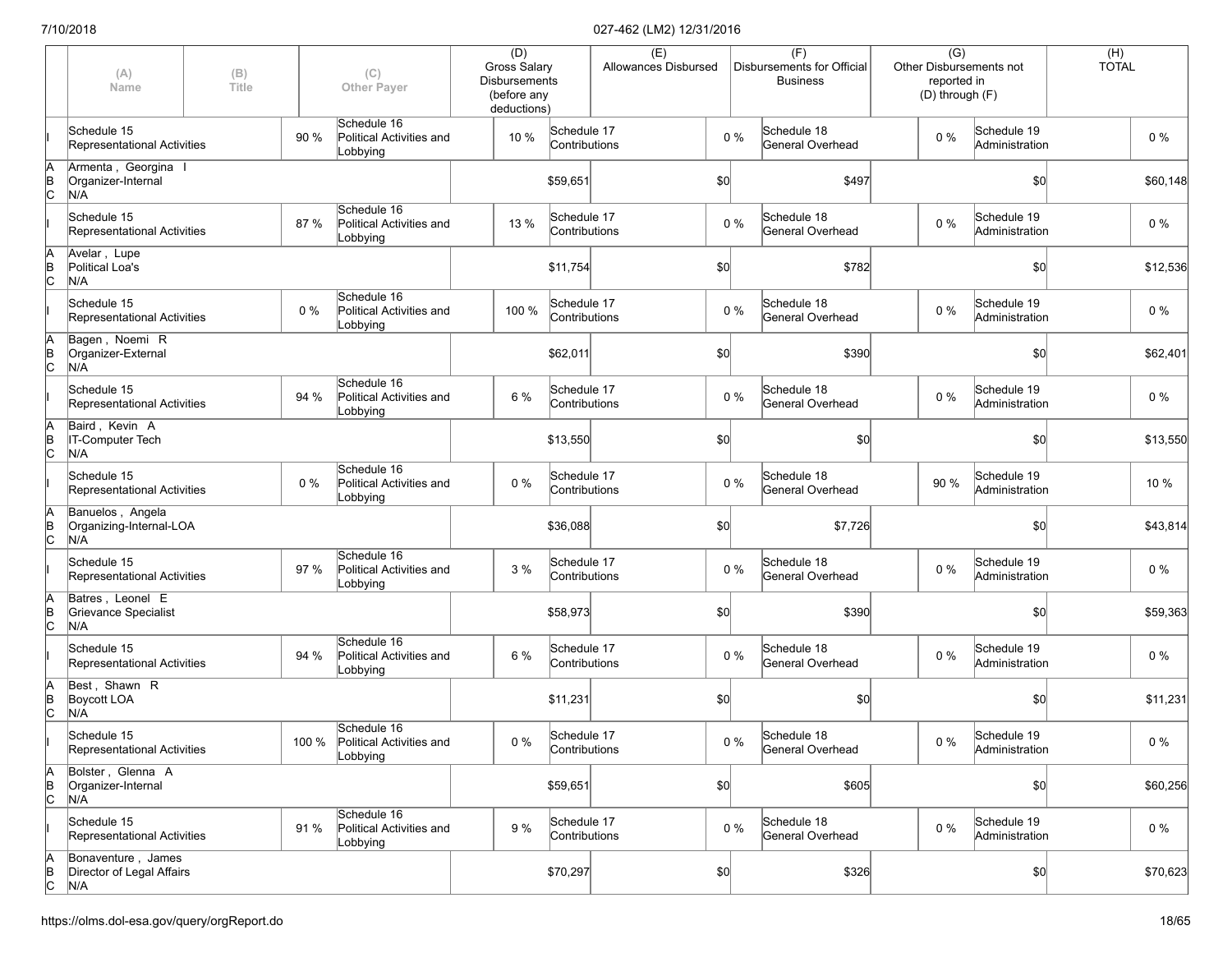|                      | (A)<br>(B)<br>Title<br>Name                          |  | (C)<br><b>Other Payer</b> | (D)<br><b>Gross Salary</b><br><b>Disbursements</b><br>(before any<br>deductions) |     | (E)<br>Allowances Disbursed        |  |     | (F)<br>Disbursements for Official<br><b>Business</b> | $\overline{(G)}$<br>Other Disbursements not<br>reported in<br>(D) through (F) |  |       | (H)<br><b>TOTAL</b>           |  |           |
|----------------------|------------------------------------------------------|--|---------------------------|----------------------------------------------------------------------------------|-----|------------------------------------|--|-----|------------------------------------------------------|-------------------------------------------------------------------------------|--|-------|-------------------------------|--|-----------|
|                      | Schedule 15<br>Representational Activities           |  | 99 %                      | Schedule 16<br>Political Activities and<br>Lobbying                              | 0%  | Schedule 17<br>Contributions       |  |     | $0\%$                                                | Schedule 18<br>General Overhead                                               |  | $0\%$ | Schedule 19<br>Administration |  | 1%        |
| ΙA<br>$\overline{C}$ | Boyd, Patrick P<br>Organizer-External<br>N/A         |  |                           |                                                                                  |     | \$82,630                           |  | \$0 |                                                      | \$29,384                                                                      |  |       | \$0                           |  | \$112,014 |
|                      | Schedule 15<br>Representational Activities           |  | 93 %                      | Schedule 16<br>Political Activities and<br>Lobbying                              | 7 % | Schedule 17<br>Contributions       |  |     | $0\%$                                                | Schedule 18<br>General Overhead                                               |  | $0\%$ | Schedule 19<br>Administration |  | $0\%$     |
| ΙA<br>$\overline{C}$ | Brown, Delores A<br>Organizer-External<br>N/A        |  |                           |                                                                                  |     | \$61,173                           |  | \$0 |                                                      | \$10,211                                                                      |  |       | \$0                           |  | \$71,384  |
|                      | Schedule 15<br>Representational Activities           |  | 100 %                     | Schedule 16<br>Political Activities and<br>Lobbying                              | 0%  | Schedule 17<br>Contributions       |  |     | $0\%$                                                | Schedule 18<br>General Overhead                                               |  | $0\%$ | Schedule 19<br>Administration |  | $0\%$     |
| ΙA<br>$\overline{C}$ | Brust, Lori R<br>Organizer-Internal<br>N/A           |  |                           |                                                                                  |     | \$59,790                           |  | \$0 |                                                      | \$420                                                                         |  |       | \$0                           |  | \$60,210  |
|                      | Schedule 15<br>Representational Activities           |  | 98 %                      | Schedule 16<br>Political Activities and<br>Lobbying                              | 2 % | Schedule 17<br>Contributions       |  |     | $0\%$                                                | Schedule 18<br>General Overhead                                               |  | $0\%$ | Schedule 19<br>Administration |  | $0\%$     |
| ΙA<br>$\overline{C}$ | Buenrostro, Silvia<br>Organizing-External<br>N/A     |  |                           |                                                                                  |     | \$40,942                           |  | \$0 |                                                      | \$6,878                                                                       |  |       | \$0                           |  | \$47,820  |
|                      | Schedule 15<br>Representational Activities           |  | 99 %                      | Schedule 16<br>Political Activities and<br>Lobbying                              | 1 % | Schedule 17<br>Contributions       |  |     | $0\%$                                                | Schedule 18<br>General Overhead                                               |  | $0\%$ | Schedule 19<br>Administration |  | $0\%$     |
| ΙA<br>$\overline{C}$ | Cabrera, Juan A<br>Organizer-Internal<br>N/A         |  |                           |                                                                                  |     | \$61,597                           |  | \$0 |                                                      | \$730                                                                         |  |       | \$0                           |  | \$62,327  |
|                      | Schedule 15<br>Representational Activities           |  | 98 %                      | Schedule 16<br>Political Activities and<br>Lobbying                              | 2 % | Schedule 17<br>Contributions       |  |     | $0\%$                                                | Schedule 18<br>General Overhead                                               |  | $0\%$ | Schedule 19<br>Administration |  | 0%        |
| ΙA<br>$\overline{C}$ | Canales Lopez, Miguel A<br>Organizer-External<br>N/A |  |                           |                                                                                  |     | \$62,520                           |  | \$0 |                                                      | \$456                                                                         |  |       | \$0                           |  | \$62,976  |
|                      | Schedule 15<br>Representational Activities           |  | 93 %                      | Schedule 16<br>Political Activities and<br>Lobbying                              | 7 % | Schedule 17<br>Contributions       |  |     | $0\%$                                                | Schedule 18<br>General Overhead                                               |  | $0\%$ | Schedule 19<br>Administration |  | $0\%$     |
| ΙA<br>$\overline{C}$ | Cancela, Yvanna D<br>Political Director<br>N/A       |  |                           |                                                                                  |     | \$63,035                           |  | \$0 |                                                      | \$2,411                                                                       |  |       | \$0                           |  | \$65,446  |
|                      | Schedule 15<br>Representational Activities           |  | 0 %                       | Schedule 16<br>Political Activities and<br>Lobbying                              |     | 100 % Schedule 17<br>Contributions |  |     | $0\%$                                                | Schedule 18<br>General Overhead                                               |  | $0\%$ | Schedule 19<br>Administration |  | $0\%$     |
| ΙA<br>$\overline{C}$ | Carrillo, Aurelio M<br>Member Svc Spc/IWCP<br>N/A    |  |                           |                                                                                  |     | \$67,937                           |  | 50  |                                                      | \$390                                                                         |  |       | \$0                           |  | \$68,327  |
|                      | Schedule 15<br>Representational Activities           |  | 0%                        | Schedule 16<br>Political Activities and<br>Lobbying                              | 0%  | Schedule 17<br>Contributions       |  |     | 100 %                                                | Schedule 18<br>General Overhead                                               |  | $0\%$ | Schedule 19<br>Administration |  | $0\%$     |
| $\overline{C}$       | Case, Deborah S<br>Assistant Controller<br>N/A       |  |                           |                                                                                  |     | \$77,752                           |  | 50  |                                                      | \$353                                                                         |  |       | \$0                           |  | \$78,105  |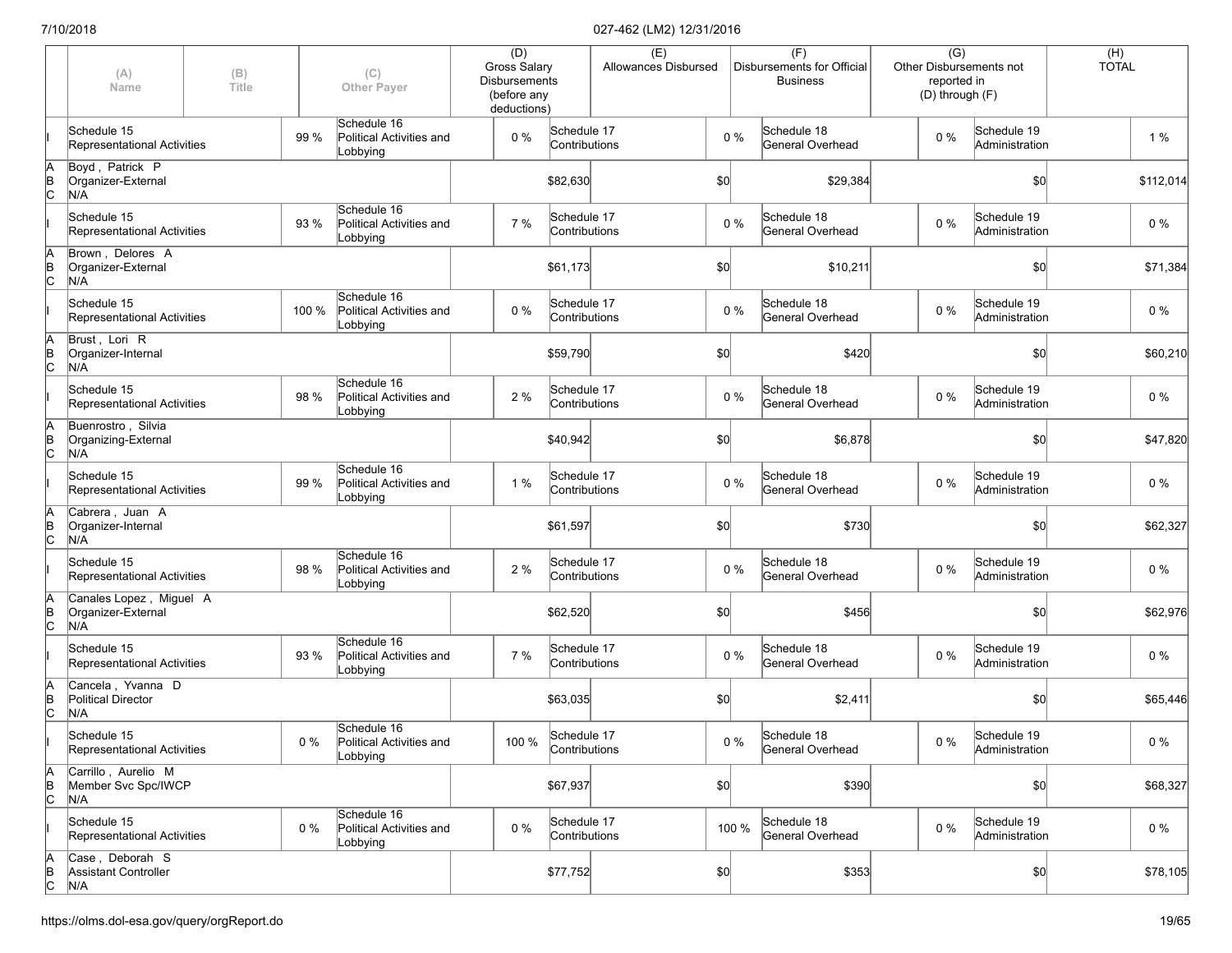|                      | (A)<br>(B)<br>Title<br>Name                              |  | (C)<br><b>Other Payer</b> | (D)<br><b>Gross Salary</b><br><b>Disbursements</b><br>(before any<br>deductions) |       | (E)<br>Allowances Disbursed  |  |     | (F)<br>Disbursements for Official<br><b>Business</b> | $\overline{(G)}$<br>Other Disbursements not<br>reported in<br>(D) through (F) |       | $(H)$<br>TOTAL                |  |          |
|----------------------|----------------------------------------------------------|--|---------------------------|----------------------------------------------------------------------------------|-------|------------------------------|--|-----|------------------------------------------------------|-------------------------------------------------------------------------------|-------|-------------------------------|--|----------|
|                      | Schedule 15<br>Representational Activities               |  | 0%                        | Schedule 16<br>Political Activities and<br>Lobbying                              | $0\%$ | Schedule 17<br>Contributions |  |     | $0\%$                                                | Schedule 18<br><b>General Overhead</b>                                        | 99 %  | Schedule 19<br>Administration |  | 1%       |
| A<br>B<br>C          | Castillo, G M<br>Organizer-External Lead<br>N/A          |  |                           |                                                                                  |       | \$62,554                     |  | \$0 |                                                      | \$447                                                                         |       | \$0                           |  | \$63,001 |
|                      | Schedule 15<br>Representational Activities               |  | 91 %                      | Schedule 16<br>Political Activities and<br>Lobbying                              | 9 %   | Schedule 17<br>Contributions |  |     | $0\%$                                                | Schedule 18<br><b>General Overhead</b>                                        | $0\%$ | Schedule 19<br>Administration |  | $0\%$    |
| ΙA<br>$\overline{C}$ | Castrejon, Santos<br>Organizing-Internal-LOA<br>N/A      |  |                           |                                                                                  |       | \$21,921                     |  | \$0 |                                                      | \$2,530                                                                       |       | \$0                           |  | \$24,451 |
|                      | Schedule 15<br>Representational Activities               |  | 100 %                     | Schedule 16<br>Political Activities and<br>Lobbying                              | 0%    | Schedule 17<br>Contributions |  |     | $0\%$                                                | Schedule 18<br>General Overhead                                               | 0%    | Schedule 19<br>Administration |  | $0\%$    |
| ΙA<br>$\overline{C}$ | Castro Villan, Maria E<br>Political Loa's<br>N/A         |  |                           |                                                                                  |       | \$25,071                     |  | \$0 |                                                      | \$1,929                                                                       |       | \$0                           |  | \$27,000 |
|                      | Schedule 15<br>Representational Activities               |  | 0%                        | Schedule 16<br>Political Activities and<br>Lobbying                              | 100 % | Schedule 17<br>Contributions |  |     | 0%                                                   | Schedule 18<br>General Overhead                                               | $0\%$ | Schedule 19<br>Administration |  | $0\%$    |
| ΙA<br>$\overline{C}$ | Chavez, Anita<br>Secretary<br>N/A                        |  |                           |                                                                                  |       | \$36,781                     |  | \$0 |                                                      | \$0                                                                           |       | \$0                           |  | \$36,781 |
|                      | Schedule 15<br>Representational Activities               |  | 1%                        | Schedule 16<br>Political Activities and<br>Lobbying                              | $0\%$ | Schedule 17<br>Contributions |  |     | $0\%$                                                | Schedule 18<br>General Overhead                                               | $0\%$ | Schedule 19<br>Administration |  | 99 %     |
| ΙA<br>$\overline{B}$ | Chuc-Bac, Hugo Estuard<br>Organizing-Internal-LOA<br>N/A |  |                           |                                                                                  |       | \$20,848                     |  | \$0 |                                                      | \$1,662                                                                       |       | \$0                           |  | \$22,510 |
|                      | Schedule 15<br>Representational Activities               |  | 93 %                      | Schedule 16<br>Political Activities and<br>Lobbying                              | 7 %   | Schedule 17<br>Contributions |  |     | $0\%$                                                | Schedule 18<br>General Overhead                                               | $0\%$ | Schedule 19<br>Administration |  | $0\%$    |
| ΙA<br>$\overline{C}$ | Collins, Ian M<br>Organizer-Internal<br>N/A              |  |                           |                                                                                  |       | \$59,874                     |  | \$0 |                                                      | \$1,943                                                                       |       | \$0                           |  | \$61,817 |
|                      | Schedule 15<br>Representational Activities               |  | 100 %                     | Schedule 16<br>Political Activities and<br>Lobbying                              | $0\%$ | Schedule 17<br>Contributions |  |     | $0\%$                                                | Schedule 18<br>General Overhead                                               | $0\%$ | Schedule 19<br>Administration |  | $0\%$    |
| A<br>$\overline{C}$  | Comacchio, Nympha B<br>Organizer-Internal<br>N/A         |  |                           |                                                                                  |       | \$58,541                     |  | \$0 |                                                      | \$390                                                                         |       | \$0                           |  | \$58,931 |
|                      | Schedule 15<br>Representational Activities               |  |                           | Schedule 16<br>100 % Political Activities and<br>Lobbying                        | $0\%$ | Schedule 17<br>Contributions |  |     | $0\%$                                                | Schedule 18<br>General Overhead                                               | $0\%$ | Schedule 19<br>Administration |  | $0\%$    |
| A<br>$\overline{C}$  | Cortes, Maria G<br>Citizenship-LOA<br>N/A                |  |                           |                                                                                  |       | \$9,851                      |  | \$0 |                                                      | \$189                                                                         |       | \$0                           |  | \$10,040 |
|                      | Schedule 15<br>Representational Activities               |  | 100 %                     | Schedule 16<br>Political Activities and<br>Lobbying                              | $0\%$ | Schedule 17<br>Contributions |  |     | $0\%$                                                | Schedule 18<br>General Overhead                                               | $0\%$ | Schedule 19<br>Administration |  | $0\%$    |
| A<br>B<br>C          | Cruz-Sanchez, Maria L<br>Organizing-External-LOA<br>N/A  |  |                           |                                                                                  |       | \$31,990                     |  | \$0 |                                                      | \$5,240                                                                       |       | \$0                           |  | \$37,230 |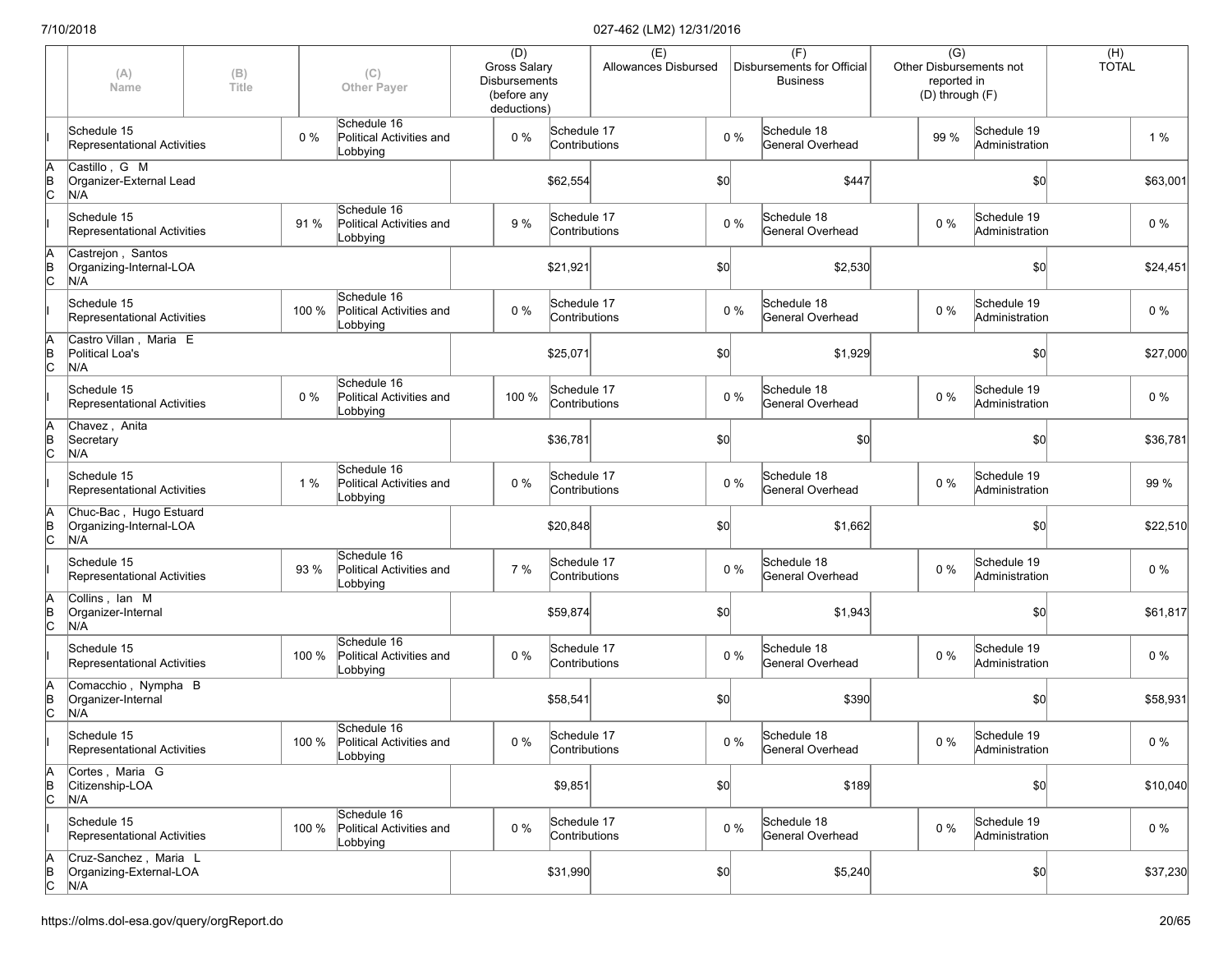|                      | (A)<br>Name                                            | (B)<br>Title |       | (C)<br><b>Other Payer</b>                           | (D)<br>Gross Salary<br><b>Disbursements</b><br>(before any<br>deductions) |                              | (E)<br>Allowances Disbursed |     |       | (F)<br>Disbursements for Official<br><b>Business</b> | $\overline{(G)}$<br>Other Disbursements not<br>reported in<br>(D) through (F) |                               | (H)<br><b>TOTAL</b> |          |
|----------------------|--------------------------------------------------------|--------------|-------|-----------------------------------------------------|---------------------------------------------------------------------------|------------------------------|-----------------------------|-----|-------|------------------------------------------------------|-------------------------------------------------------------------------------|-------------------------------|---------------------|----------|
|                      | Schedule 15<br>Representational Activities             |              | 100 % | Schedule 16<br>Political Activities and<br>Lobbying | $0\%$                                                                     | Schedule 17<br>Contributions |                             |     | $0\%$ | Schedule 18<br>General Overhead                      | $0\%$                                                                         | Schedule 19<br>Administration |                     | $0\%$    |
| ΙA<br>$\overline{B}$ | Dalton, Johanna<br>Organizer-Dept Head<br>N/A          |              |       |                                                     |                                                                           | \$16,333                     |                             | \$0 |       | \$163                                                |                                                                               | \$0                           |                     | \$16,496 |
|                      | Schedule 15<br>Representational Activities             |              | 100 % | Schedule 16<br>Political Activities and<br>Lobbying | $0\%$                                                                     | Schedule 17<br>Contributions |                             |     | $0\%$ | Schedule 18<br>General Overhead                      | $0\%$                                                                         | Schedule 19<br>Administration |                     | 0%       |
| ΙA<br>$\overline{C}$ | Davies, Michaela B<br>Data Entry Specialist<br>N/A     |              |       |                                                     |                                                                           | \$41,129                     |                             | \$0 |       | \$0                                                  |                                                                               | \$0                           |                     | \$41,129 |
|                      | Schedule 15<br>Representational Activities             |              | 0%    | Schedule 16<br>Political Activities and<br>Lobbying | $0\%$                                                                     | Schedule 17<br>Contributions |                             |     | $0\%$ | Schedule 18<br>General Overhead                      | 100 %                                                                         | Schedule 19<br>Administration |                     | $0\%$    |
| ΙA<br>$\overline{C}$ | De Martinez, Asela D<br>Organizer-External Lead<br>N/A |              |       |                                                     |                                                                           | \$62,598                     |                             | \$0 |       | \$958                                                |                                                                               | \$0                           |                     | \$63,556 |
|                      | Schedule 15<br>Representational Activities             |              | 99 %  | Schedule 16<br>Political Activities and<br>Lobbying | 1%                                                                        | Schedule 17<br>Contributions |                             |     | $0\%$ | Schedule 18<br>General Overhead                      | $0\%$                                                                         | Schedule 19<br>Administration |                     | $0\%$    |
| ΙA<br>ΙB<br>lc.      | Dela-Puente . Nicolaza C<br>Organizer-Internal<br>N/A  |              |       |                                                     |                                                                           | \$63,869                     |                             | \$0 |       | \$468                                                |                                                                               | \$0                           |                     | \$64,337 |
|                      | Schedule 15<br>Representational Activities             |              | 100 % | Schedule 16<br>Political Activities and<br>Lobbying | 0%                                                                        | Schedule 17<br>Contributions |                             |     | $0\%$ | Schedule 18<br>General Overhead                      | $0\%$                                                                         | Schedule 19<br>Administration |                     | $0\%$    |
| ΙA<br>$\overline{B}$ | DeValle, Tina M<br>Organizer-External Lead<br>N/A      |              |       |                                                     |                                                                           | \$62,300                     |                             | \$0 |       | \$378                                                |                                                                               | \$0                           |                     | \$62,678 |
|                      | Schedule 15<br>Representational Activities             |              | 98 %  | Schedule 16<br>Political Activities and<br>Lobbying | 2 %                                                                       | Schedule 17<br>Contributions |                             |     | $0\%$ | Schedule 18<br>General Overhead                      | $0\%$                                                                         | Schedule 19<br>Administration |                     | $0\%$    |
| ΙA<br>$\overline{C}$ | Diaz, Oscar<br>Organizer-External Lead<br>N/A          |              |       |                                                     |                                                                           | \$64,813                     |                             | \$0 |       | \$841                                                |                                                                               | \$0                           |                     | \$65,654 |
|                      | Schedule 15<br>Representational Activities             |              | 97 %  | Schedule 16<br>Political Activities and<br>Lobbying | 3 %                                                                       | Schedule 17<br>Contributions |                             |     | $0\%$ | Schedule 18<br>General Overhead                      | $0\%$                                                                         | Schedule 19<br>Administration |                     | $0\%$    |
| ΙA<br>$\overline{C}$ | Dicillo, John P<br>Grievance Specialist<br>N/A         |              |       |                                                     |                                                                           | \$59,482                     |                             | \$0 |       | \$297                                                |                                                                               | \$0                           |                     | \$59,779 |
|                      | Schedule 15<br>Representational Activities             |              | 96 %  | Schedule 16<br>Political Activities and<br>Lobbying | 4 %                                                                       | Schedule 17<br>Contributions |                             |     | $0\%$ | Schedule 18<br>General Overhead                      | $0\%$                                                                         | Schedule 19<br>Administration |                     | $0\%$    |
| A<br>$\overline{C}$  | Dominguez, Manuela<br>Organizing-External-LOA<br>N/A   |              |       |                                                     |                                                                           | \$18,211                     |                             | \$0 |       | \$2,691                                              |                                                                               | \$0                           |                     | \$20,902 |
|                      | Schedule 15<br>Representational Activities             |              | 89 %  | Schedule 16<br>Political Activities and<br>Lobbying | 11 %                                                                      | Schedule 17<br>Contributions |                             |     | $0\%$ | Schedule 18<br>General Overhead                      | 0%                                                                            | Schedule 19<br>Administration |                     | $0\%$    |
| A<br>B<br>C          | Donas-Garcia, Nadya<br>Secretary<br>N/A                |              |       |                                                     |                                                                           | \$35,040                     |                             | 50  |       | \$95                                                 |                                                                               | \$0                           |                     | \$35,135 |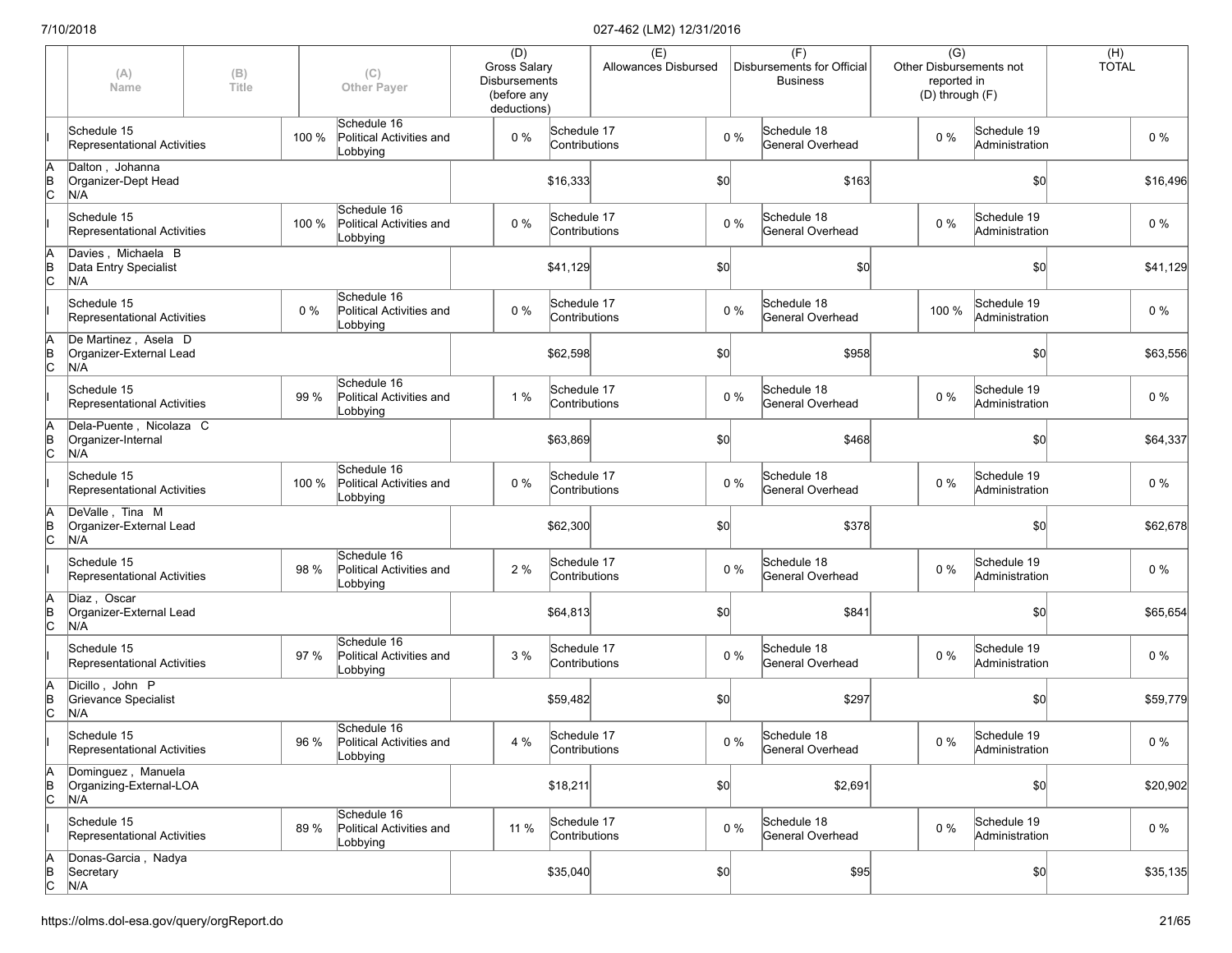|               | (A)<br>Name                                         | (B)<br><b>Title</b> |       | (C)<br><b>Other Payer</b>                           | (D)<br><b>Gross Salary</b><br><b>Disbursements</b><br>(before any |                              | (E)<br>Allowances Disbursed |       | (F)<br>Disbursements for Official<br><b>Business</b> |         | $\overline{(G)}$<br>reported in<br>(D) through (F) | Other Disbursements not       | (H)<br><b>TOTAL</b> |
|---------------|-----------------------------------------------------|---------------------|-------|-----------------------------------------------------|-------------------------------------------------------------------|------------------------------|-----------------------------|-------|------------------------------------------------------|---------|----------------------------------------------------|-------------------------------|---------------------|
|               | Schedule 15<br><b>Representational Activities</b>   |                     | 100 % | Schedule 16<br>Political Activities and<br>Lobbying | deductions)<br>0%                                                 | Schedule 17<br>Contributions |                             | $0\%$ | Schedule 18<br>General Overhead                      |         | $0\%$                                              | Schedule 19<br>Administration | $0\%$               |
| A<br>B<br>C   | Donato, Rosebert<br>Organizing-External-LOA<br>N/A  |                     |       |                                                     |                                                                   | \$25,094                     |                             | \$0   |                                                      | \$322   |                                                    | \$0                           | \$25,416            |
|               | Schedule 15<br>Representational Activities          |                     | 100 % | Schedule 16<br>Political Activities and<br>Lobbying | $0\%$                                                             | Schedule 17<br>Contributions |                             | $0\%$ | Schedule 18<br>General Overhead                      |         | $0\%$                                              | Schedule 19<br>Administration | $0\%$               |
| A<br>B<br>C   | Duran, Beatrice A<br>Grievance Specialist<br>N/A    |                     |       |                                                     |                                                                   | \$63,646                     |                             | \$0   |                                                      | \$390   |                                                    | \$0                           | \$64,036            |
|               | Schedule 15<br>Representational Activities          |                     | 97%   | Schedule 16<br>Political Activities and<br>Lobbying | 3 %                                                               | Schedule 17<br>Contributions |                             | $0\%$ | Schedule 18<br>General Overhead                      |         | $0\%$                                              | Schedule 19<br>Administration | $0\%$               |
| Ā<br>B<br>C   | Dyer, Esther D<br>Grievance Specialist<br>N/A       |                     |       |                                                     |                                                                   | \$62,261                     |                             | \$0   |                                                      | \$535   |                                                    | \$0                           | \$62,796            |
|               | Schedule 15<br>Representational Activities          |                     | 100 % | Schedule 16<br>Political Activities and<br>Lobbying | $0\%$                                                             | Schedule 17<br>Contributions |                             | 0%    | Schedule 18<br>General Overhead                      |         | $0\%$                                              | Schedule 19<br>Administration | $0\%$               |
| A<br>B<br>C   | Echols, Jamie D<br>Organizing-External-LOA<br>N/A   |                     |       |                                                     |                                                                   | \$35,615                     |                             | \$0   |                                                      | \$5,246 |                                                    | \$0                           | \$40,861            |
|               | Schedule 15<br>Representational Activities          |                     | 100 % | Schedule 16<br>Political Activities and<br>Lobbying | 0%                                                                | Schedule 17<br>Contributions |                             | $0\%$ | Schedule 18<br>General Overhead                      |         | $0\%$                                              | Schedule 19<br>Administration | $0\%$               |
| A<br>B<br>C   | Erck, Lenore<br>Office Clerk-Part Time<br>N/A       |                     |       |                                                     |                                                                   | \$29,925                     |                             | \$0   |                                                      | \$0     |                                                    | \$0                           | \$29,925            |
|               | Schedule 15<br>Representational Activities          |                     | 0%    | Schedule 16<br>Political Activities and<br>Lobbying | $0\%$                                                             | Schedule 17<br>Contributions |                             | 0%    | Schedule 18<br>General Overhead                      |         | $0\%$                                              | Schedule 19<br>Administration | 100 %               |
| $\frac{A}{B}$ | Estrada, Veronica<br>Organizing-Internal-LOA<br>N/A |                     |       |                                                     |                                                                   | \$15,942                     |                             | \$0   |                                                      | \$1,677 |                                                    | \$0                           | \$17,619            |
|               | Schedule 15<br>Representational Activities          |                     | 100 % | Schedule 16<br>Political Activities and<br>Lobbying | $0\%$                                                             | Schedule 17<br>Contributions |                             | $0\%$ | Schedule 18<br>General Overhead                      |         | $0\%$                                              | Schedule 19<br>Administration | $0\%$               |
| Ā<br>B<br>C   | Farias, Marisa<br>Organizer-External<br>N/A         |                     |       |                                                     |                                                                   | \$61,574                     |                             | \$0   |                                                      | \$286   |                                                    | \$0                           | \$61,860            |
|               | Schedule 15<br>Representational Activities          |                     | 99 %  | Schedule 16<br>Political Activities and<br>Lobbying | 1%                                                                | Schedule 17<br>Contributions |                             | $0\%$ | Schedule 18<br>General Overhead                      |         | $0\%$                                              | Schedule 19<br>Administration | $0\%$               |
| A<br>B<br>C   | Farias, Santos A<br>Organizer-Internal<br>N/A       |                     |       |                                                     |                                                                   | \$61,050                     |                             | \$0   |                                                      | \$386   |                                                    | \$0                           | \$61,436            |
|               | Schedule 15<br>Representational Activities          |                     | 71 %  | Schedule 16<br>Political Activities and<br>Lobbying | 27 %                                                              | Schedule 17<br>Contributions |                             | 2 %   | Schedule 18<br>General Overhead                      |         | $0\%$                                              | Schedule 19<br>Administration | $0\%$               |
| A<br>B<br>C   | Flores, Brenda A<br>Organizing-External-LOA<br>N/A  |                     |       |                                                     |                                                                   | \$24,955                     |                             | \$0]  |                                                      | \$5,524 |                                                    | \$0                           | \$30,479            |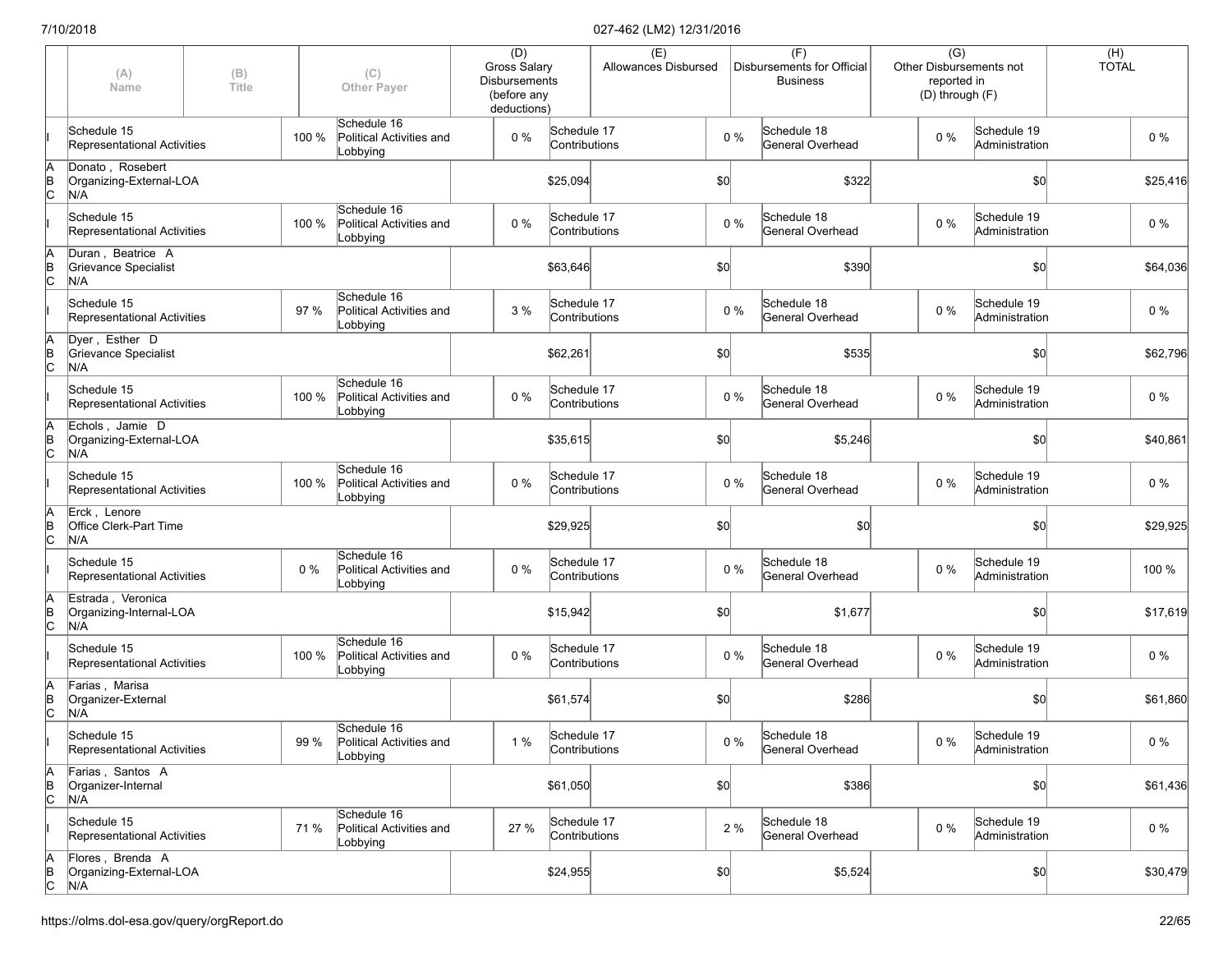|             | (A)<br>Name                                         | (B)<br>Title |       | (C)<br><b>Other Payer</b>                           | (D)<br><b>Gross Salary</b><br><b>Disbursements</b><br>(before any<br>deductions) |                              | (E)<br>Allowances Disbursed |     |       | (F)<br>Disbursements for Official<br><b>Business</b> | $\overline{(G)}$<br>reported in<br>(D) through (F) | Other Disbursements not       | (H)<br><b>TOTAL</b> |          |
|-------------|-----------------------------------------------------|--------------|-------|-----------------------------------------------------|----------------------------------------------------------------------------------|------------------------------|-----------------------------|-----|-------|------------------------------------------------------|----------------------------------------------------|-------------------------------|---------------------|----------|
|             | Schedule 15<br>Representational Activities          |              | 100 % | Schedule 16<br>Political Activities and<br>Lobbying | $0\%$                                                                            | Schedule 17<br>Contributions |                             |     | $0\%$ | Schedule 18<br><b>General Overhead</b>               | $0\%$                                              | Schedule 19<br>Administration |                     | $0\%$    |
| A<br>B<br>C | Flores, Gisela C<br>Organizing-External-LOA<br>N/A  |              |       |                                                     |                                                                                  | \$28,433                     |                             | \$0 |       | \$3,306                                              |                                                    | \$0                           |                     | \$31,739 |
|             | Schedule 15<br>Representational Activities          |              | 100 % | Schedule 16<br>Political Activities and<br>Lobbying | $0\%$                                                                            | Schedule 17<br>Contributions |                             |     | $0\%$ | Schedule 18<br>General Overhead                      | $0\%$                                              | Schedule 19<br>Administration |                     | $0\%$    |
| A<br>B<br>C | Flores, Sandra<br>Organizing-External-LOA<br>N/A    |              |       |                                                     |                                                                                  | \$35,651                     |                             | \$0 |       | \$4,476                                              |                                                    | \$0                           |                     | \$40,127 |
|             | Schedule 15<br>Representational Activities          |              | 99 %  | Schedule 16<br>Political Activities and<br>Lobbying | 1 %                                                                              | Schedule 17<br>Contributions |                             |     | $0\%$ | Schedule 18<br>General Overhead                      | $0\%$                                              | Schedule 19<br>Administration |                     | $0\%$    |
| A<br>B<br>C | Fonseca, Mauricio<br>Organizer-External<br>N/A      |              |       |                                                     |                                                                                  | \$61,164                     |                             | \$0 |       | \$679                                                |                                                    | \$0                           |                     | \$61,843 |
|             | Schedule 15<br>Representational Activities          |              | 99 %  | Schedule 16<br>Political Activities and<br>Lobbying | 1 %                                                                              | Schedule 17<br>Contributions |                             |     | $0\%$ | Schedule 18<br>General Overhead                      | $0\%$                                              | Schedule 19<br>Administration |                     | $0\%$    |
| A<br>B<br>C | Fonseca, Samantha<br>Secretary<br>N/A               |              |       |                                                     |                                                                                  | \$25,305                     |                             | \$0 |       | \$0                                                  |                                                    | \$0                           |                     | \$25,305 |
|             | Schedule 15<br>Representational Activities          |              | 100 % | Schedule 16<br>Political Activities and<br>Lobbying | $0\%$                                                                            | Schedule 17<br>Contributions |                             |     | $0\%$ | Schedule 18<br>General Overhead                      | $0\%$                                              | Schedule 19<br>Administration |                     | $0\%$    |
| A<br>B<br>C | Gandulla, Corine<br>Data Entry Specialist<br>N/A    |              |       |                                                     |                                                                                  | \$40,211                     |                             | \$0 |       | \$0                                                  |                                                    | \$0                           |                     | \$40,211 |
|             | Schedule 15<br>Representational Activities          |              | 3 %   | Schedule 16<br>Political Activities and<br>Lobbying | 0%                                                                               | Schedule 17<br>Contributions |                             |     | $0\%$ | Schedule 18<br>General Overhead                      | 97 %                                               | Schedule 19<br>Administration |                     | $0\%$    |
| A<br>B<br>C | Garcia, Irene<br>Payroll Specialist<br>N/A          |              |       |                                                     |                                                                                  | \$44,194                     |                             | \$0 |       | \$0                                                  |                                                    | \$0                           |                     | \$44,194 |
|             | Schedule 15<br>Representational Activities          |              | 0%    | Schedule 16<br>Political Activities and<br>Lobbying | 1 %                                                                              | Schedule 17<br>Contributions |                             |     | $0\%$ | Schedule 18<br>General Overhead                      | 99 %                                               | Schedule 19<br>Administration |                     | $0\%$    |
| A<br>B<br>C | Garcia, Jorge A<br>Citizenship/Political-LOA<br>N/A |              |       |                                                     |                                                                                  | \$9,747                      |                             | \$0 |       | \$706                                                |                                                    | \$0                           |                     | \$10,453 |
|             | Schedule 15<br>Representational Activities          |              | $0\%$ | Schedule 16<br>Political Activities and<br>Lobbying | 100 %                                                                            | Schedule 17<br>Contributions |                             |     | $0\%$ | Schedule 18<br>General Overhead                      | $0\%$                                              | Schedule 19<br>Administration |                     | $0\%$    |
| A<br>B<br>C | Garcia, Santos<br>Organizing-Internal-LOA<br>N/A    |              |       |                                                     |                                                                                  | \$26,489                     |                             | 50  |       | \$1,801                                              |                                                    | \$0                           |                     | \$28,290 |
|             | Schedule 15<br>Representational Activities          |              | 85 %  | Schedule 16<br>Political Activities and<br>Lobbying | 15 %                                                                             | Schedule 17<br>Contributions |                             |     | $0\%$ | Schedule 18<br>General Overhead                      | $0\%$                                              | Schedule 19<br>Administration |                     | $0\%$    |
| A<br>B<br>C | Gatti, Grace<br>Executive Secretary<br>N/A          |              |       |                                                     |                                                                                  | \$51,733                     |                             | 50  |       | \$0                                                  |                                                    | \$0                           |                     | \$51,733 |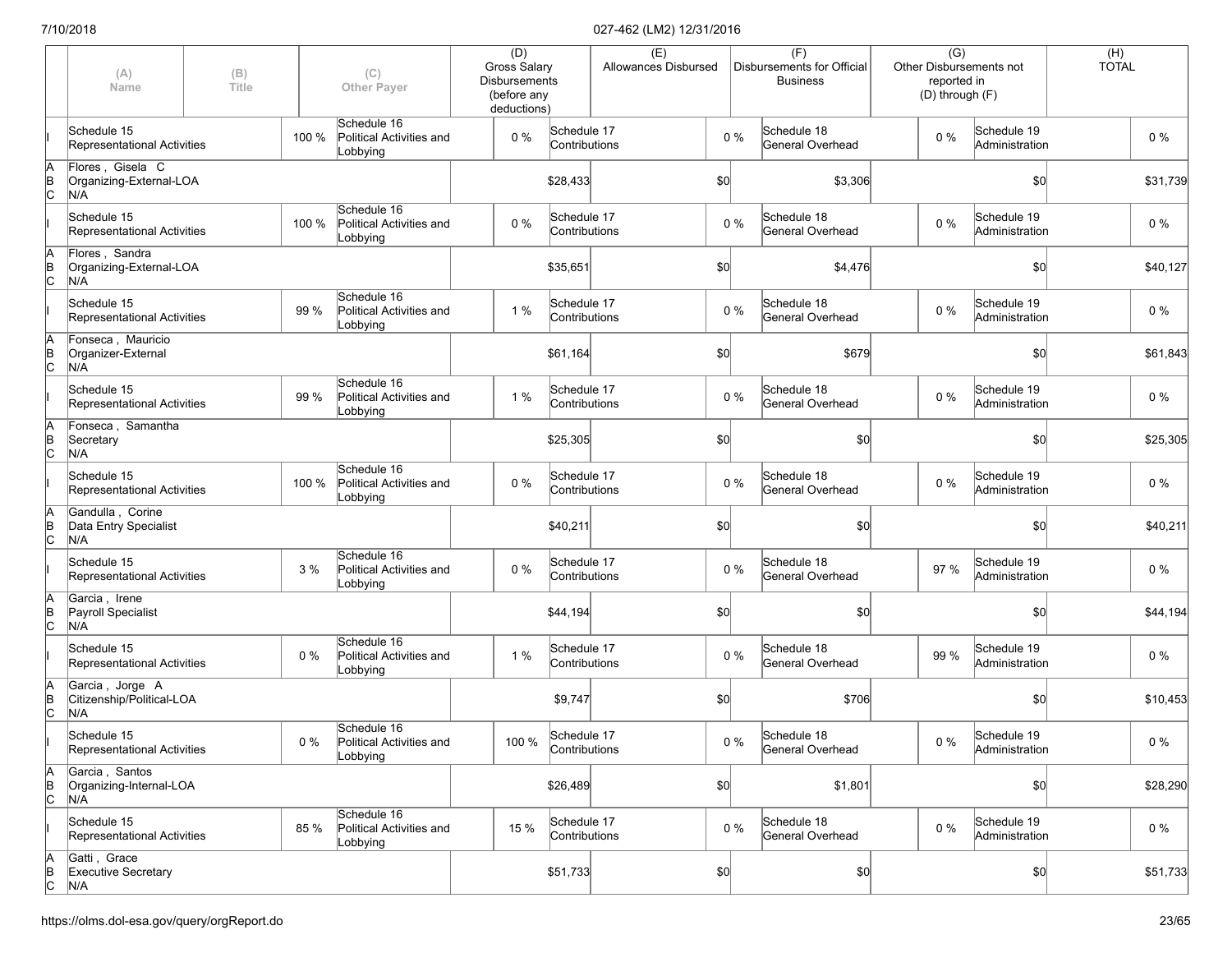|                         | (A)<br>Name                                                 | (B)<br>Title |      | (C)<br><b>Other Payer</b>                           | (D)<br><b>Gross Salary</b><br><b>Disbursements</b><br>(before any<br>deductions) |                              | (E)<br>Allowances Disbursed |       |       | (F)<br>Disbursements for Official<br><b>Business</b> | $\overline{(G)}$<br>Other Disbursements not<br>reported in<br>(D) through (F) |                               | (H)<br><b>TOTAL</b> |          |
|-------------------------|-------------------------------------------------------------|--------------|------|-----------------------------------------------------|----------------------------------------------------------------------------------|------------------------------|-----------------------------|-------|-------|------------------------------------------------------|-------------------------------------------------------------------------------|-------------------------------|---------------------|----------|
|                         | Schedule 15<br>Representational Activities                  |              | 25 % | Schedule 16<br>Political Activities and<br>Lobbying | 0%                                                                               | Schedule 17<br>Contributions |                             |       | $0\%$ | Schedule 18<br>General Overhead                      | $0\%$                                                                         | Schedule 19<br>Administration |                     | 75 %     |
| ΙA<br>$\overline{C}$    | Giannone, Felicia<br>Grievance Lead<br>N/A                  |              |      |                                                     |                                                                                  | \$64,540                     |                             | \$0   |       | \$560                                                |                                                                               | \$0                           |                     | \$65,100 |
|                         | Schedule 15<br>Representational Activities                  |              | 95 % | Schedule 16<br>Political Activities and<br>Lobbying | 5 %                                                                              | Schedule 17<br>Contributions |                             |       | $0\%$ | Schedule 18<br>General Overhead                      | $0\%$                                                                         | Schedule 19<br>Administration |                     | 0%       |
| ΙA<br>$\overline{C}$    | Goc-Ong Jr., Antonio Ario<br>Organizing-External-LOA<br>N/A |              |      |                                                     |                                                                                  | \$30,058                     |                             | \$0   |       | \$2,539                                              |                                                                               | \$0                           |                     | \$32,597 |
|                         | Schedule 15<br>Representational Activities                  |              | 89 % | Schedule 16<br>Political Activities and<br>Lobbying | 11 %                                                                             | Schedule 17<br>Contributions |                             | $0\%$ |       | Schedule 18<br>General Overhead                      | 0%                                                                            | Schedule 19<br>Administration |                     | $0\%$    |
| ΙA<br>$\overline{C}$    | Godinez, Guillermina<br>Secretary<br>N/A                    |              |      |                                                     |                                                                                  | \$43,021                     |                             | \$0   |       | \$0                                                  |                                                                               | \$0                           |                     | \$43,021 |
|                         | Schedule 15<br>Representational Activities                  |              | 0%   | Schedule 16<br>Political Activities and<br>Lobbying | 0%                                                                               | Schedule 17<br>Contributions |                             |       | $0\%$ | Schedule 18<br>General Overhead                      | 100 %                                                                         | Schedule 19<br>Administration |                     | 0%       |
| ΙA<br>B<br>lс           | Gomez, Ana B<br>Organizer-Internal<br>N/A                   |              |      |                                                     |                                                                                  | \$59,207                     |                             | \$0   |       | \$380                                                |                                                                               | \$0                           |                     | \$59,587 |
|                         | Schedule 15<br>Representational Activities                  |              | 91 % | Schedule 16<br>Political Activities and<br>Lobbying | 9 %                                                                              | Schedule 17<br>Contributions |                             |       | $0\%$ | Schedule 18<br>General Overhead                      | 0%                                                                            | Schedule 19<br>Administration |                     | 0%       |
| $\overline{B}$          | Gomez-Segura, Hector J<br>Citizenship/Political-LOA<br>N/A  |              |      |                                                     |                                                                                  | \$9,956                      |                             | \$0   |       | \$599                                                |                                                                               | \$0                           |                     | \$10,555 |
|                         | Schedule 15<br>Representational Activities                  |              | 0%   | Schedule 16<br>Political Activities and<br>Lobbying | 100 %                                                                            | Schedule 17<br>Contributions |                             |       | $0\%$ | Schedule 18<br>General Overhead                      | 0%                                                                            | Schedule 19<br>Administration |                     | 0%       |
| ΙA<br>Þ<br>$\mathsf{c}$ | Guadarrama, Antonia<br>Organizing-Internal-LOA<br>N/A       |              |      |                                                     |                                                                                  | \$18,065                     |                             | \$0   |       | \$1,271                                              |                                                                               | \$0                           |                     | \$19,336 |
|                         | Schedule 15<br>Representational Activities                  |              | 0%   | Schedule 16<br>Political Activities and<br>Lobbying | 100 %                                                                            | Schedule 17<br>Contributions |                             |       | $0\%$ | Schedule 18<br>General Overhead                      | $0\%$                                                                         | Schedule 19<br>Administration |                     | $0\%$    |
| ΙA<br>$\overline{C}$    | Guereque, Gilberto<br>Organizer-Internal<br>N/A             |              |      |                                                     |                                                                                  | \$63,646                     |                             | \$0   |       | \$390                                                |                                                                               | \$0]                          |                     | \$64,036 |
|                         | Schedule 15<br>Representational Activities                  |              | 87 % | Schedule 16<br>Political Activities and<br>Lobbying | 13 %                                                                             | Schedule 17<br>Contributions |                             |       | $0\%$ | Schedule 18<br>General Overhead                      | $0\%$                                                                         | Schedule 19<br>Administration |                     | $0\%$    |
| A<br>$\overline{C}$     | Gutierrez, Elizabeth<br>Translator<br>N/A                   |              |      |                                                     |                                                                                  | \$32,045                     |                             | \$0   |       | \$0                                                  |                                                                               | \$0                           |                     | \$32,045 |
|                         | Schedule 15<br>Representational Activities                  |              | 0%   | Schedule 16<br>Political Activities and<br>Lobbying | $0\%$                                                                            | Schedule 17<br>Contributions |                             | $0\%$ |       | Schedule 18<br>General Overhead                      | 51 %                                                                          | Schedule 19<br>Administration |                     | 49 %     |
| ΙA<br>B<br>C            | Hammett, Rowena<br>Accounts Receivable<br>N/A               |              |      |                                                     |                                                                                  | \$43,807                     |                             | \$0   |       | \$0                                                  |                                                                               | \$0]                          |                     | \$43,807 |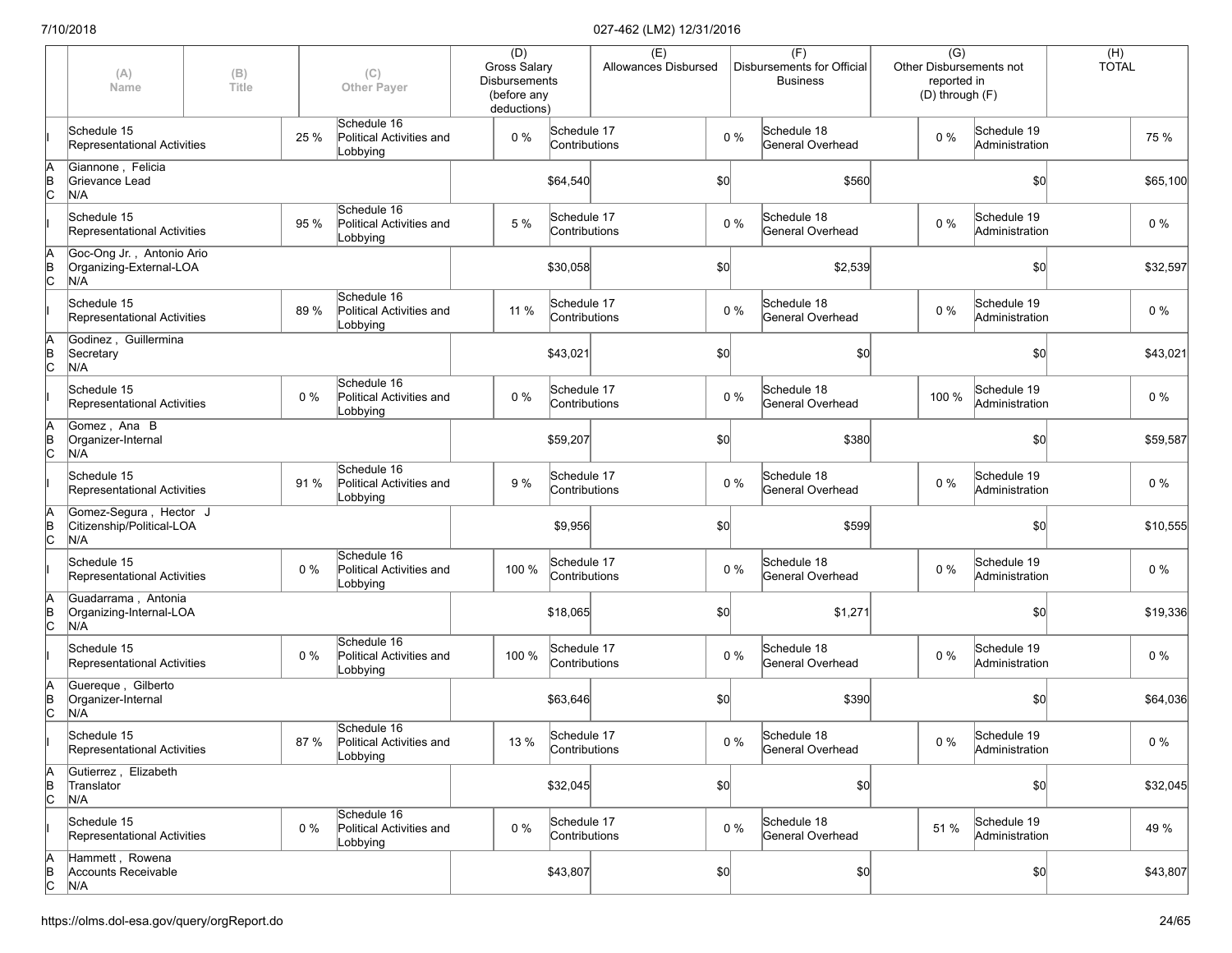|                      | (A)<br>Name                                             | (B)<br>Title |       | (C)<br><b>Other Payer</b>                                 | (D)<br><b>Gross Salary</b><br><b>Disbursements</b><br>(before any<br>deductions) |                              | (E)<br>Allowances Disbursed |     |       | (F)<br>Disbursements for Official<br><b>Business</b> | $\overline{(G)}$<br>reported in<br>(D) through (F) | Other Disbursements not       | (H)<br><b>TOTAL</b> |          |
|----------------------|---------------------------------------------------------|--------------|-------|-----------------------------------------------------------|----------------------------------------------------------------------------------|------------------------------|-----------------------------|-----|-------|------------------------------------------------------|----------------------------------------------------|-------------------------------|---------------------|----------|
|                      | Schedule 15<br>Representational Activities              |              | 1%    | Schedule 16<br>Political Activities and<br>Lobbying       | $0\%$                                                                            | Schedule 17<br>Contributions |                             |     | $0\%$ | Schedule 18<br><b>General Overhead</b>               | 99 %                                               | Schedule 19<br>Administration |                     | $0\%$    |
| A<br>$\overline{B}$  | Haynesworth, April M<br>Organizing-Internal-LOA<br>N/A  |              |       |                                                           |                                                                                  | \$21,880                     |                             | \$0 |       | \$2,157                                              |                                                    | \$0                           |                     | \$24,037 |
|                      | Schedule 15<br>Representational Activities              |              | 100 % | Schedule 16<br>Political Activities and<br>Lobbying       | $0\%$                                                                            | Schedule 17<br>Contributions |                             |     | $0\%$ | Schedule 18<br>General Overhead                      | $0\%$                                              | Schedule 19<br>Administration |                     | $0\%$    |
| ΙA<br>$\overline{C}$ | Henderson, Donell<br>Grievance Specialist<br>N/A        |              |       |                                                           |                                                                                  | \$63,652                     |                             | \$0 |       | \$390                                                |                                                    | \$0                           |                     | \$64,042 |
|                      | Schedule 15<br>Representational Activities              |              | 85 %  | Schedule 16<br>Political Activities and<br>Lobbying       | 15 %                                                                             | Schedule 17<br>Contributions |                             |     | $0\%$ | Schedule 18<br>General Overhead                      | $0\%$                                              | Schedule 19<br>Administration |                     | $0\%$    |
| ΙA<br>$\overline{C}$ | Henry, Wanda L<br>Director of Operations<br>N/A         |              |       |                                                           |                                                                                  | \$67,349                     |                             | \$0 |       | \$167                                                |                                                    | \$0                           |                     | \$67,516 |
|                      | Schedule 15<br>Representational Activities              |              | 0%    | Schedule 16<br>Political Activities and<br>Lobbying       | $0\%$                                                                            | Schedule 17<br>Contributions |                             |     | $0\%$ | Schedule 18<br>General Overhead                      | 45 %                                               | Schedule 19<br>Administration |                     | 55 %     |
| ΙA<br>$\overline{C}$ | Hernandez, Lenis J<br><b>Executive Secretary</b><br>N/A |              |       |                                                           |                                                                                  | \$69,302                     |                             | \$0 |       | \$0                                                  |                                                    | \$0                           |                     | \$69,302 |
|                      | Schedule 15<br>Representational Activities              |              | 100 % | Schedule 16<br>Political Activities and<br>Lobbying       | $0\%$                                                                            | Schedule 17<br>Contributions |                             |     | $0\%$ | Schedule 18<br>General Overhead                      | $0\%$                                              | Schedule 19<br>Administration |                     | $0\%$    |
| ΙA<br>$\overline{C}$ | Holmes, Maya S<br>Research Director<br>N/A              |              |       |                                                           |                                                                                  | \$70,007                     |                             | \$0 |       | \$4,082                                              |                                                    | \$0                           |                     | \$74,089 |
|                      | Schedule 15<br>Representational Activities              |              | 93 %  | Schedule 16<br>Political Activities and<br>Lobbying       | 7 %                                                                              | Schedule 17<br>Contributions |                             |     | $0\%$ | Schedule 18<br>General Overhead                      | $0\%$                                              | Schedule 19<br>Administration |                     | $0\%$    |
| ΙA<br>$\overline{C}$ | Hughes, Robyn D<br><b>Finance Director</b><br>N/A       |              |       |                                                           |                                                                                  | \$77,292                     |                             | \$0 |       | \$192                                                |                                                    | \$0                           |                     | \$77,484 |
|                      | Schedule 15<br>Representational Activities              |              | 3 %   | Schedule 16<br>Political Activities and<br>Lobbying       | $1\%$                                                                            | Schedule 17<br>Contributions |                             |     | $0\%$ | Schedule 18<br>General Overhead                      | 95 %                                               | Schedule 19<br>Administration |                     | 1%       |
| ΙA<br>$\overline{C}$ | Ituarte, Michaelina M<br>Dispatcher-Banquets<br>N/A     |              |       |                                                           |                                                                                  | \$60,201                     |                             | \$0 |       | \$0                                                  |                                                    | \$0                           |                     | \$60,201 |
|                      | Schedule 15<br>Representational Activities              |              |       | Schedule 16<br>100 % Political Activities and<br>Lobbying | $0\%$                                                                            | Schedule 17<br>Contributions |                             |     | $0\%$ | Schedule 18<br>General Overhead                      | $0\%$                                              | Schedule 19<br>Administration |                     | $0\%$    |
| ΙA<br>$\overline{C}$ | Janz, Linda M<br>Grievance Intake<br>N/A                |              |       |                                                           |                                                                                  | \$45,363                     |                             | \$0 |       | \$0                                                  |                                                    | \$0                           |                     | \$45,363 |
|                      | Schedule 15<br>Representational Activities              |              | 100 % | Schedule 16<br>Political Activities and<br>Lobbying       | $0\%$                                                                            | Schedule 17<br>Contributions |                             |     | $0\%$ | Schedule 18<br>General Overhead                      | $0\%$                                              | Schedule 19<br>Administration |                     | $0\%$    |
| ΙA<br>$\overline{C}$ | Juarez-Rivera, Victor C<br>Political Loa's<br>N/A       |              |       |                                                           |                                                                                  | \$19,440                     |                             | \$0 |       | \$2,287                                              |                                                    | \$0                           |                     | \$21,727 |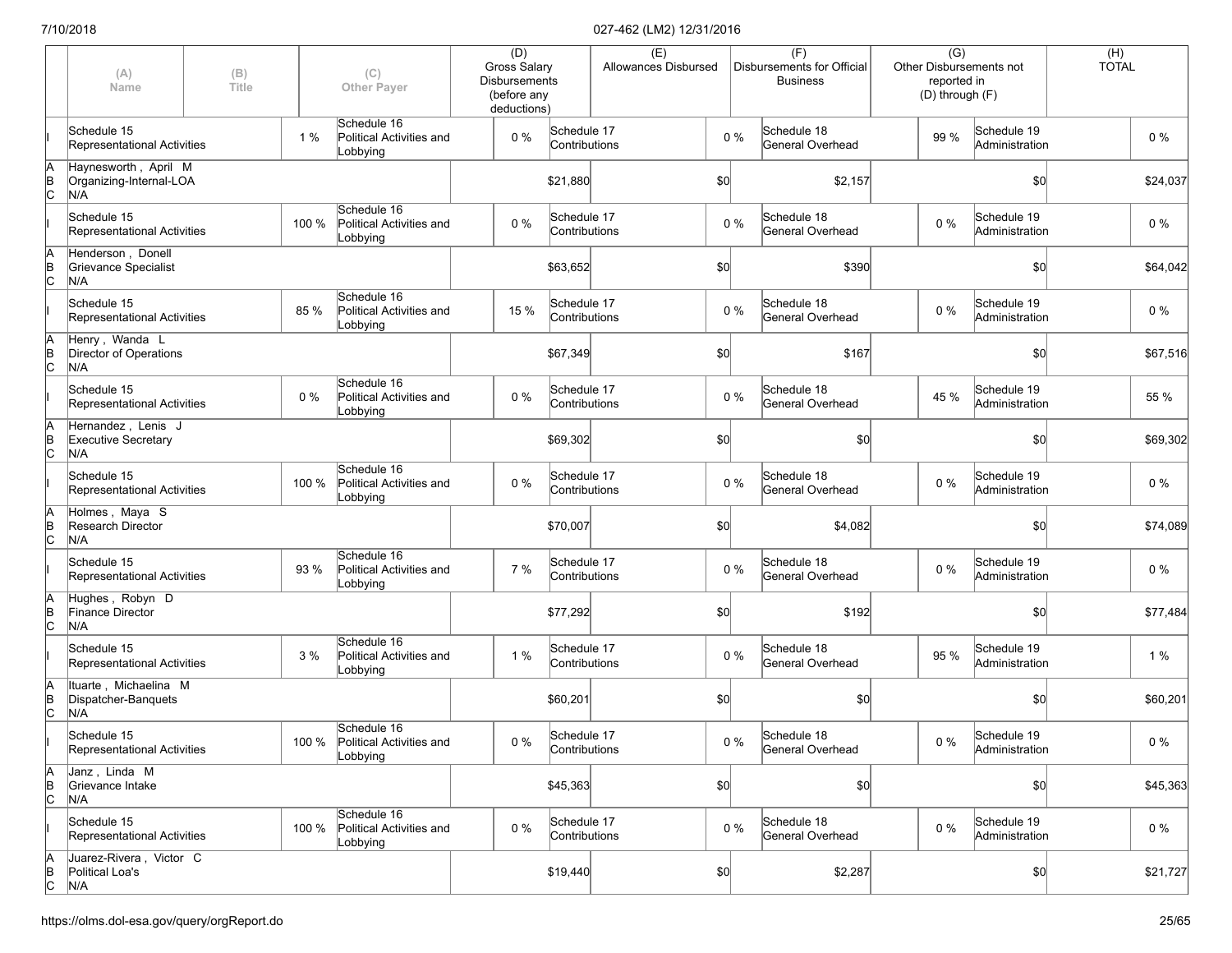|                      | (A)<br>Name                                         | (B)<br>Title |       | (C)<br><b>Other Payer</b>                                 | (D)<br>Gross Salary<br><b>Disbursements</b><br>(before any<br>deductions) |                              | (E)<br>Allowances Disbursed |     |       | (F)<br>Disbursements for Official<br><b>Business</b> | $\overline{(G)}$<br>reported in<br>(D) through (F) | Other Disbursements not       | $(H)$<br>TOTAL |
|----------------------|-----------------------------------------------------|--------------|-------|-----------------------------------------------------------|---------------------------------------------------------------------------|------------------------------|-----------------------------|-----|-------|------------------------------------------------------|----------------------------------------------------|-------------------------------|----------------|
|                      | Schedule 15<br>Representational Activities          |              | 0%    | Schedule 16<br>Political Activities and<br>Lobbying       | 100 %                                                                     | Schedule 17<br>Contributions |                             |     | $0\%$ | Schedule 18<br>General Overhead                      | $0\%$                                              | Schedule 19<br>Administration | $0\%$          |
| ΙA<br>$\overline{B}$ | Khan, Bethany A<br>Communications<br>N/A            |              |       |                                                           |                                                                           | \$67,997                     |                             | \$0 |       | \$1,831                                              |                                                    | \$0                           | \$69,828       |
|                      | Schedule 15<br>Representational Activities          |              | 100 % | Schedule 16<br>Political Activities and<br>Lobbying       | $0\%$                                                                     | Schedule 17<br>Contributions |                             |     | $0\%$ | Schedule 18<br>General Overhead                      | $0\%$                                              | Schedule 19<br>Administration | 0%             |
| ΙA<br>$\overline{C}$ | Kline, Cristina<br>Organizer-External<br>N/A        |              |       |                                                           |                                                                           | \$59,803                     |                             | \$0 |       | \$1,362                                              |                                                    | \$0                           | \$61,165       |
|                      | Schedule 15<br>Representational Activities          |              | 98 %  | Schedule 16<br>Political Activities and<br>Lobbying       | 2 %                                                                       | Schedule 17<br>Contributions |                             |     | $0\%$ | Schedule 18<br>General Overhead                      | 0%                                                 | Schedule 19<br>Administration | $0\%$          |
| ΙA<br>$\overline{C}$ | Kline, Kevin<br>Organizer-Ext Dept Head<br>N/A      |              |       |                                                           |                                                                           | \$26,809                     |                             | \$0 |       | \$90                                                 |                                                    | \$0                           | \$26,899       |
|                      | Schedule 15<br>Representational Activities          |              | 99 %  | Schedule 16<br>Political Activities and<br>Lobbying       | 1 %                                                                       | Schedule 17<br>Contributions |                             |     | $0\%$ | Schedule 18<br>General Overhead                      | $0\%$                                              | Schedule 19<br>Administration | $0\%$          |
| ΙA<br>$\overline{C}$ | Kordosky, Jason E<br>Researcher III<br>N/A          |              |       |                                                           |                                                                           | \$55,667                     |                             | \$0 |       | \$567                                                |                                                    | \$0                           | \$56,234       |
|                      | Schedule 15<br>Representational Activities          |              | 100 % | Schedule 16<br>Political Activities and<br>Lobbying       | 0%                                                                        | Schedule 17<br>Contributions |                             |     | $0\%$ | Schedule 18<br>General Overhead                      | $0\%$                                              | Schedule 19<br>Administration | $0\%$          |
| A<br>B<br>C          | Kubiak, Norbert<br>Director of Legal Affairs<br>N/A |              |       |                                                           |                                                                           | \$78,885                     |                             | \$0 |       | \$576                                                |                                                    | \$0                           | \$79,461       |
|                      | Schedule 15<br>Representational Activities          |              | 96 %  | Schedule 16<br>Political Activities and<br>Lobbying       | 4 %                                                                       | Schedule 17<br>Contributions |                             |     | $0\%$ | Schedule 18<br>General Overhead                      | $0\%$                                              | Schedule 19<br>Administration | $0\%$          |
| ΙA<br>$\overline{C}$ | Landeros, Maria D<br>Political Loa's<br>N/A         |              |       |                                                           |                                                                           | \$10,755                     |                             | \$0 |       | \$994                                                |                                                    | \$0                           | \$11,749       |
|                      | Schedule 15<br>Representational Activities          |              | 0%    | Schedule 16<br>Political Activities and<br>Lobbying       | 100 %                                                                     | Schedule 17<br>Contributions |                             |     | $0\%$ | Schedule 18<br>General Overhead                      | 0%                                                 | Schedule 19<br>Administration | $0\%$          |
| ΙA<br>$\overline{C}$ | Leong, Amy L<br>Community Organizer<br>N/A          |              |       |                                                           |                                                                           | \$42,557                     |                             | \$0 |       | \$1,878                                              |                                                    | \$0                           | \$44,435       |
|                      | Schedule 15<br>Representational Activities          |              |       | Schedule 16<br>100 % Political Activities and<br>Lobbying | $0\%$                                                                     | Schedule 17<br>Contributions |                             |     | $0\%$ | Schedule 18<br>General Overhead                      | $0\%$                                              | Schedule 19<br>Administration | $0\%$          |
| A<br>$\overline{C}$  | Lindsey, Patricia R<br>Organizer-Internal<br>N/A    |              |       |                                                           |                                                                           | \$58,790                     |                             | \$0 |       | \$343                                                |                                                    | \$0                           | \$59,133       |
|                      | Schedule 15<br>Representational Activities          |              | 100 % | Schedule 16<br>Political Activities and<br>Lobbying       | 0%                                                                        | Schedule 17<br>Contributions |                             |     | $0\%$ | Schedule 18<br>General Overhead                      | $0\%$                                              | Schedule 19<br>Administration | $0\%$          |
| A<br>B<br>C          | Liu, Ken K<br>Research Director<br>N/A              |              |       |                                                           |                                                                           | \$70,087                     |                             | 50  |       | \$2,456                                              |                                                    | \$0                           | \$72,543       |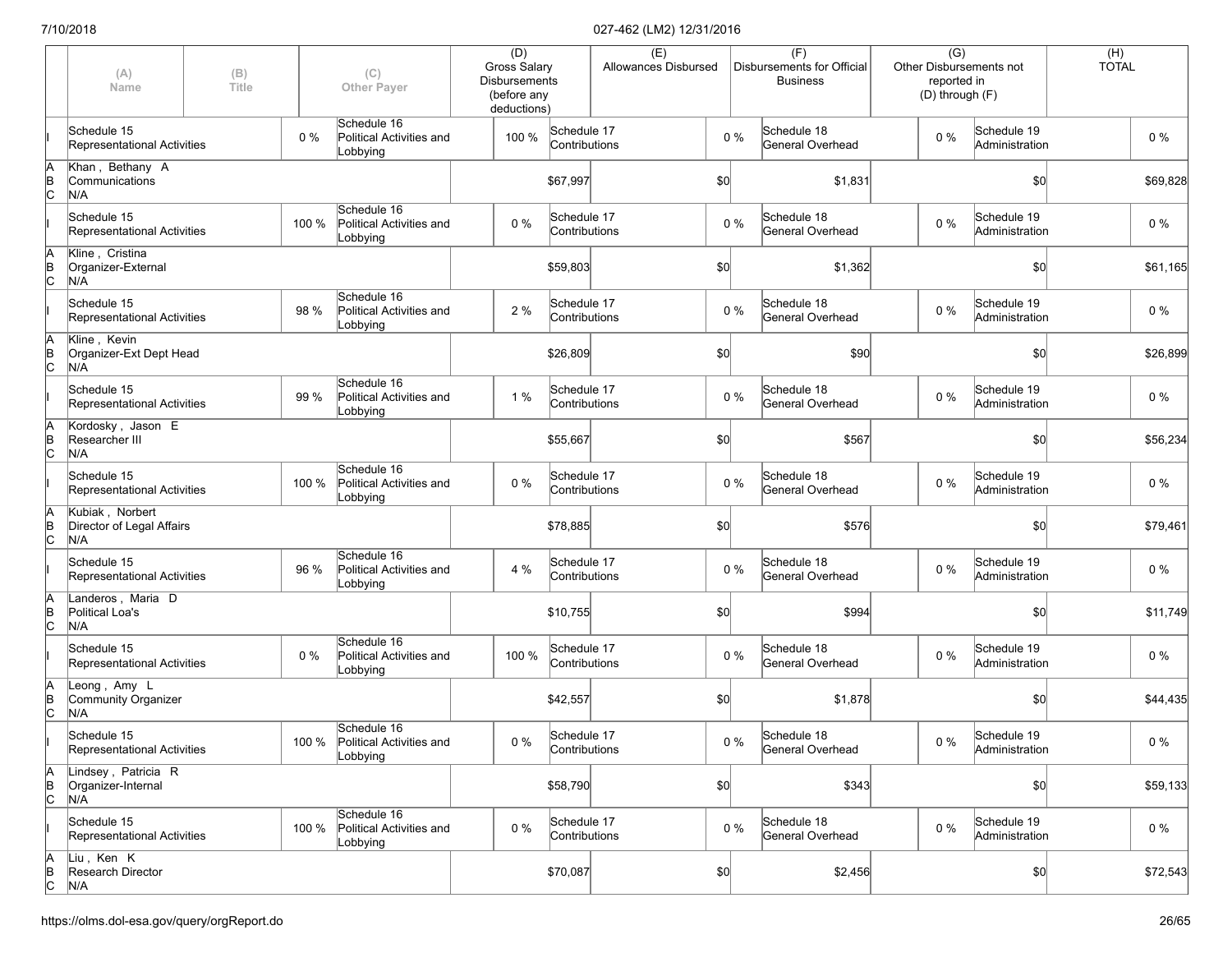|                      | (A)<br>Name                                                | (B)<br>Title |       | (C)<br><b>Other Payer</b>                           | (D)<br>Gross Salary<br><b>Disbursements</b><br>(before any<br>deductions) |                              | (E)<br>Allowances Disbursed |     |       | (F)<br>Disbursements for Official<br><b>Business</b> | $\overline{(G)}$<br>Other Disbursements not<br>reported in<br>(D) through (F) |                               | $(H)$<br>TOTAL |          |
|----------------------|------------------------------------------------------------|--------------|-------|-----------------------------------------------------|---------------------------------------------------------------------------|------------------------------|-----------------------------|-----|-------|------------------------------------------------------|-------------------------------------------------------------------------------|-------------------------------|----------------|----------|
|                      | Schedule 15<br>Representational Activities                 |              | 94 %  | Schedule 16<br>Political Activities and<br>Lobbying | 5 %                                                                       | Schedule 17<br>Contributions |                             |     | $0\%$ | Schedule 18<br>General Overhead                      | $0\%$                                                                         | Schedule 19<br>Administration |                | 1%       |
| A<br>B<br>C          | Locatelli, Guy A<br>Organizer-Internal<br>N/A              |              |       |                                                     |                                                                           | \$59,651                     |                             | \$0 |       | \$390                                                |                                                                               | \$0                           |                | \$60,041 |
|                      | Schedule 15<br>Representational Activities                 |              | 93 %  | Schedule 16<br>Political Activities and<br>Lobbying | 7 %                                                                       | Schedule 17<br>Contributions |                             |     | $0\%$ | Schedule 18<br>General Overhead                      | $0\%$                                                                         | Schedule 19<br>Administration |                | 0%       |
| ΙA<br>$\overline{C}$ | Lopez De Ramos, Ericka P<br>Organizing-Internal-LOA<br>N/A |              |       |                                                     |                                                                           | \$40,069                     |                             | \$0 |       | \$3,879                                              |                                                                               | \$0                           |                | \$43,948 |
|                      | Schedule 15<br>Representational Activities                 |              | 100 % | Schedule 16<br>Political Activities and<br>Lobbying | 0%                                                                        | Schedule 17<br>Contributions |                             |     | $0\%$ | Schedule 18<br>General Overhead                      | 0%                                                                            | Schedule 19<br>Administration |                | $0\%$    |
| A<br>$\overline{C}$  | Love, Jimmy D<br>Organizer-Internal<br>N/A                 |              |       |                                                     |                                                                           | \$59,565                     |                             | \$0 |       | \$1,155                                              |                                                                               | \$0                           |                | \$60,720 |
|                      | Schedule 15<br>Representational Activities                 |              | 94 %  | Schedule 16<br>Political Activities and<br>Lobbying | 6 %                                                                       | Schedule 17<br>Contributions |                             |     | $0\%$ | Schedule 18<br>General Overhead                      | $0\%$                                                                         | Schedule 19<br>Administration |                | $0\%$    |
| ΙA<br>ΙB<br>lc.      | Lozano, Edna<br><b>Orientation Specialist</b><br>N/A       |              |       |                                                     |                                                                           | \$38,064                     |                             | \$0 |       | \$4,020                                              |                                                                               | \$0                           |                | \$42,084 |
|                      | Schedule 15<br>Representational Activities                 |              | 100 % | Schedule 16<br>Political Activities and<br>Lobbying | 0%                                                                        | Schedule 17<br>Contributions |                             |     | $0\%$ | Schedule 18<br>General Overhead                      | $0\%$                                                                         | Schedule 19<br>Administration |                | $0\%$    |
| A<br>B<br>C          | Lucero, Nelson<br>Communications<br>N/A                    |              |       |                                                     |                                                                           | \$27,274                     |                             | \$0 |       | \$1,008                                              |                                                                               | \$0                           |                | \$28,282 |
|                      | Schedule 15<br>Representational Activities                 |              | 100 % | Schedule 16<br>Political Activities and<br>Lobbying | $0\%$                                                                     | Schedule 17<br>Contributions |                             |     | $0\%$ | Schedule 18<br>General Overhead                      | $0\%$                                                                         | Schedule 19<br>Administration |                | $0\%$    |
| ΙA<br>$\overline{C}$ | Luna, Maria D<br><b>Orientation Specialist</b><br>N/A      |              |       |                                                     |                                                                           | \$40,473                     |                             | \$0 |       | \$0                                                  |                                                                               | \$0                           |                | \$40,473 |
|                      | Schedule 15<br>Representational Activities                 |              | 100 % | Schedule 16<br>Political Activities and<br>Lobbying | $0\%$                                                                     | Schedule 17<br>Contributions |                             |     | $0\%$ | Schedule 18<br>General Overhead                      | 0%                                                                            | Schedule 19<br>Administration |                | $0\%$    |
| ΙA<br>$\overline{C}$ | Maciel, Guadalupe<br>Organizer-Internal<br>N/A             |              |       |                                                     |                                                                           | \$59,651                     |                             | \$0 |       | \$2,848                                              |                                                                               | \$0                           |                | \$62,499 |
|                      | Schedule 15<br>Representational Activities                 |              | 94 %  | Schedule 16<br>Political Activities and<br>Lobbying | 6 %                                                                       | Schedule 17<br>Contributions |                             |     | $0\%$ | Schedule 18<br>General Overhead                      | $0\%$                                                                         | Schedule 19<br>Administration |                | $0\%$    |
| ΙA<br>$\overline{C}$ | Mares, Maria P<br>Organizer-Internal<br>N/A                |              |       |                                                     |                                                                           | \$59,651                     |                             | \$0 |       | \$390                                                |                                                                               | \$0                           |                | \$60,041 |
|                      | Schedule 15<br>Representational Activities                 |              | 82 %  | Schedule 16<br>Political Activities and<br>Lobbying | 18 %                                                                      | Schedule 17<br>Contributions |                             |     | $0\%$ | Schedule 18<br>General Overhead                      | $0\%$                                                                         | Schedule 19<br>Administration |                | $0\%$    |
| A<br>B<br>C          | Martin, Anthony J<br>Grievance Specialist<br>N/A           |              |       |                                                     |                                                                           | \$59,328                     |                             | 50  |       | \$305                                                |                                                                               | \$0                           |                | \$59,633 |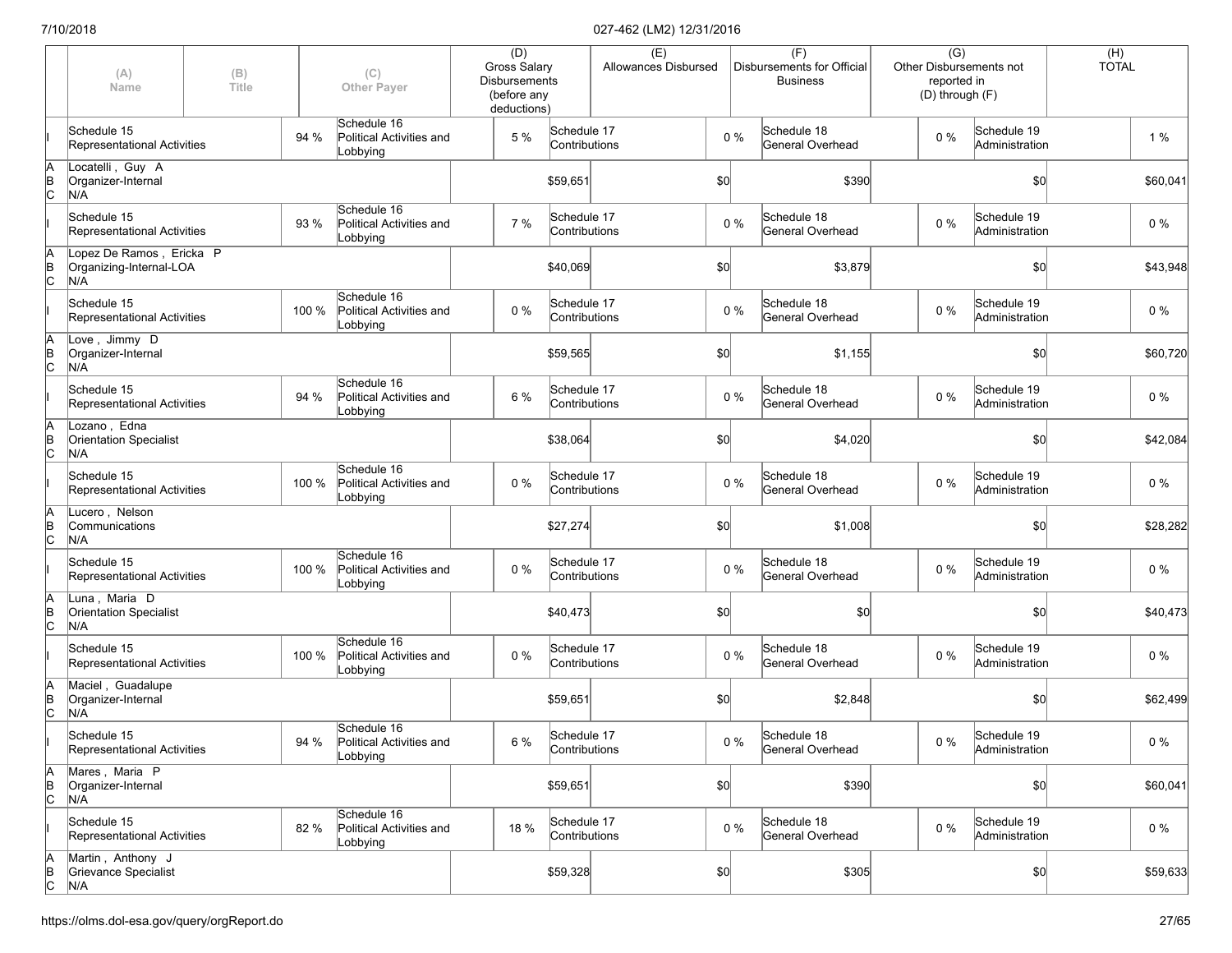|                      | (A)<br>Name                                                 | (B)<br>Title |       | (C)<br><b>Other Payer</b>                           | (D)<br><b>Gross Salary</b><br><b>Disbursements</b><br>(before any<br>deductions) |                              | (E)<br>Allowances Disbursed |      |       | (F)<br>Disbursements for Official<br><b>Business</b> | $\overline{(G)}$<br>reported in | Other Disbursements not<br>(D) through (F) | (H)<br><b>TOTAL</b> |          |
|----------------------|-------------------------------------------------------------|--------------|-------|-----------------------------------------------------|----------------------------------------------------------------------------------|------------------------------|-----------------------------|------|-------|------------------------------------------------------|---------------------------------|--------------------------------------------|---------------------|----------|
|                      | Schedule 15<br>Representational Activities                  |              | 94 %  | Schedule 16<br>Political Activities and<br>Lobbying | 5 %                                                                              | Schedule 17<br>Contributions |                             |      | $0\%$ | Schedule 18<br>General Overhead                      | 1%                              | Schedule 19<br>Administration              |                     | $0\%$    |
| ΙA<br>$\overline{C}$ | Marzola, Eleni H<br><b>Executive Secretary</b><br>N/A       |              |       |                                                     |                                                                                  | \$49,696                     |                             | \$0  |       | \$0                                                  |                                 | \$0                                        |                     | \$49,696 |
|                      | Schedule 15<br>Representational Activities                  |              | 0%    | Schedule 16<br>Political Activities and<br>Lobbying | $0\%$                                                                            | Schedule 17<br>Contributions |                             |      | $0\%$ | Schedule 18<br>General Overhead                      | 99 %                            | Schedule 19<br>Administration              |                     | 1 %      |
| ΙA<br>ļв<br>lc       | Medina, Maciel Janir<br>Organizing-External-LOA<br>N/A      |              |       |                                                     |                                                                                  | \$12,251                     |                             | \$0  |       | \$1,918                                              |                                 | \$0                                        |                     | \$14,169 |
|                      | Schedule 15<br>Representational Activities                  |              | 100 % | Schedule 16<br>Political Activities and<br>Lobbying | 0%                                                                               | Schedule 17<br>Contributions |                             |      | $0\%$ | Schedule 18<br>General Overhead                      | 0%                              | Schedule 19<br>Administration              |                     | $0\%$    |
| ΙA<br>$\overline{C}$ | Medina, Mario A<br>Organizer-External<br>N/A                |              |       |                                                     |                                                                                  | \$60,920                     |                             | \$0] |       | \$390                                                |                                 | \$0                                        |                     | \$61,310 |
|                      | Schedule 15<br>Representational Activities                  |              | 94 %  | Schedule 16<br>Political Activities and<br>Lobbying | 6 %                                                                              | Schedule 17<br>Contributions |                             |      | $0\%$ | Schedule 18<br>General Overhead                      | $0\%$                           | Schedule 19<br>Administration              |                     | $0\%$    |
| ΙA<br>Þ<br>lc.       | Mejia-Demontes D, Maria A<br>Organizing-Internal-LOA<br>N/A |              |       |                                                     |                                                                                  | \$31,839                     |                             | \$0  |       | \$2,723                                              |                                 | \$0                                        |                     | \$34,562 |
|                      | Schedule 15<br>Representational Activities                  |              | 100 % | Schedule 16<br>Political Activities and<br>Lobbying | $0\%$                                                                            | Schedule 17<br>Contributions |                             |      | $0\%$ | Schedule 18<br>General Overhead                      | $0\%$                           | Schedule 19<br>Administration              |                     | $0\%$    |
| A<br>B<br>C          | Menjivar, Carlos E<br>Security<br>N/A                       |              |       |                                                     |                                                                                  | \$45,784                     |                             | \$0] |       | \$200                                                |                                 | \$0                                        |                     | \$45,984 |
|                      | Schedule 15<br>Representational Activities                  |              | 1%    | Schedule 16<br>Political Activities and<br>Lobbying | 0%                                                                               | Schedule 17<br>Contributions |                             |      | $0\%$ | Schedule 18<br>General Overhead                      | 99 %                            | Schedule 19<br>Administration              |                     | 0%       |
| ΙA<br>B<br>lс        | Meza-Redmond, Guadalupe<br>Organizer-External<br>N/A        |              |       |                                                     |                                                                                  | \$59,003                     |                             | \$0  |       | \$162                                                |                                 | \$0                                        |                     | \$59,165 |
|                      | Schedule 15<br>Representational Activities                  |              | 99 %  | Schedule 16<br>Political Activities and<br>Lobbying | 1%                                                                               | Schedule 17<br>Contributions |                             |      | $0\%$ | Schedule 18<br>General Overhead                      | $0\%$                           | Schedule 19<br>Administration              |                     | 0%       |
| ΙA<br>$\overline{C}$ | Mitchell, Maria E<br>Organizer-External<br>N/A              |              |       |                                                     |                                                                                  | \$59,966                     |                             | \$0  |       | \$390                                                |                                 | \$0                                        |                     | \$60,356 |
|                      | Schedule 15<br>Representational Activities                  |              | 93 %  | Schedule 16<br>Political Activities and<br>Lobbying | 7 %                                                                              | Schedule 17<br>Contributions |                             |      | $0\%$ | Schedule 18<br>General Overhead                      | $0\%$                           | Schedule 19<br>Administration              |                     | $0\%$    |
| A<br>$\overline{C}$  | Montenegro, Ingrid C<br>Grievance Specialist<br>N/A         |              |       |                                                     |                                                                                  | \$21,740                     |                             | \$0  |       | \$24                                                 |                                 | \$0                                        |                     | \$21,764 |
|                      | Schedule 15<br>Representational Activities                  |              | 100 % | Schedule 16<br>Political Activities and<br>Lobbying | $0\%$                                                                            | Schedule 17<br>Contributions |                             |      | $0\%$ | Schedule 18<br>General Overhead                      | 0%                              | Schedule 19<br>Administration              |                     | $0\%$    |
| ΙA<br>$\overline{C}$ | Moseley, Patti A<br>Member Svc Sp/WC & Unemp<br>N/A         |              |       |                                                     |                                                                                  | \$59,762                     |                             | 50   |       | \$321                                                |                                 | \$0                                        |                     | \$60,083 |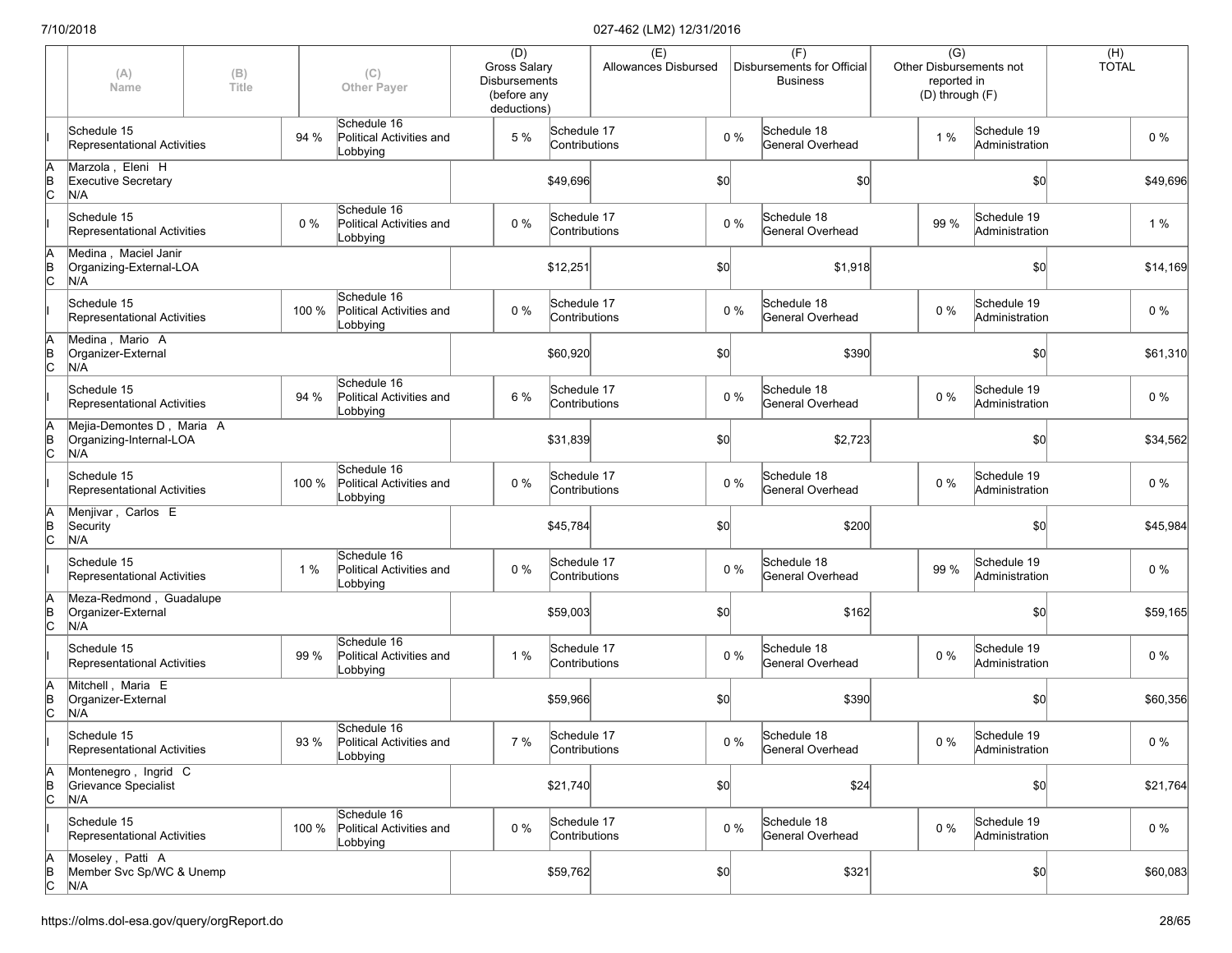|                      | (A)<br>Name                                        | (B)<br>Title |       | (C)<br><b>Other Payer</b>                           | (D)<br><b>Gross Salary</b><br><b>Disbursements</b><br>(before any<br>deductions) |                              | (E)<br>Allowances Disbursed |     |       | (F)<br>Disbursements for Official<br><b>Business</b> | Other Disbursements not<br>(D) through (F) | $\overline{(G)}$<br>reported in |                               | (H)<br><b>TOTAL</b> |          |
|----------------------|----------------------------------------------------|--------------|-------|-----------------------------------------------------|----------------------------------------------------------------------------------|------------------------------|-----------------------------|-----|-------|------------------------------------------------------|--------------------------------------------|---------------------------------|-------------------------------|---------------------|----------|
|                      | Schedule 15<br>Representational Activities         |              | 98 %  | Schedule 16<br>Political Activities and<br>Lobbying | 2 %                                                                              | Schedule 17<br>Contributions |                             |     | $0\%$ | Schedule 18<br>General Overhead                      | $0\%$                                      |                                 | Schedule 19<br>Administration |                     | $0\%$    |
| ΙA<br>$\overline{B}$ | Munguia, Monica<br>Organizing-Internal-LOA<br>N/A  |              |       |                                                     |                                                                                  | \$25,176                     |                             | \$0 |       | \$2,353                                              |                                            |                                 | \$0                           |                     | \$27,529 |
|                      | Schedule 15<br>Representational Activities         |              | 95 %  | Schedule 16<br>Political Activities and<br>Lobbying | 5 %                                                                              | Schedule 17<br>Contributions |                             |     | $0\%$ | Schedule 18<br>General Overhead                      | $0\%$                                      |                                 | Schedule 19<br>Administration |                     | $0\%$    |
| ΙA<br>$\overline{C}$ | Muniz, Elodia<br>Organizer-Internal<br>N/A         |              |       |                                                     |                                                                                  | \$49,775                     |                             | \$0 |       | \$105                                                |                                            |                                 | \$0                           |                     | \$49,880 |
|                      | Schedule 15<br>Representational Activities         |              | 100 % | Schedule 16<br>Political Activities and<br>Lobbying | 0%                                                                               | Schedule 17<br>Contributions |                             |     | $0\%$ | Schedule 18<br>General Overhead                      | $0\%$                                      |                                 | Schedule 19<br>Administration |                     | $0\%$    |
| ΙA<br>$\overline{C}$ | Navas, Ramiro J<br>Organizer- Ext Dept Head<br>N/A |              |       |                                                     |                                                                                  | \$67,157                     |                             | \$0 |       | \$390                                                |                                            |                                 | \$0                           |                     | \$67,547 |
|                      | Schedule 15<br>Representational Activities         |              | 100 % | Schedule 16<br>Political Activities and<br>Lobbying | 0%                                                                               | Schedule 17<br>Contributions |                             |     | $0\%$ | Schedule 18<br>General Overhead                      | $0\%$                                      |                                 | Schedule 19<br>Administration |                     | $0\%$    |
| ΙA<br>$\overline{C}$ | Neanover, Chad M<br>Boycott LOA<br>N/A             |              |       |                                                     |                                                                                  | \$30,541                     |                             | \$0 |       | \$0                                                  |                                            |                                 | \$0                           |                     | \$30,541 |
|                      | Schedule 15<br>Representational Activities         |              | 92 %  | Schedule 16<br>Political Activities and<br>Lobbying | 8 %                                                                              | Schedule 17<br>Contributions |                             |     | $0\%$ | Schedule 18<br>General Overhead                      | $0\%$                                      |                                 | Schedule 19<br>Administration |                     | $0\%$    |
| A<br>B<br>C          | Noonkester, Mark J<br>Accounts Payable<br>N/A      |              |       |                                                     |                                                                                  | \$42,576                     |                             | \$0 |       | \$0                                                  |                                            |                                 | \$0                           |                     | \$42,576 |
|                      | Schedule 15<br>Representational Activities         |              | 0%    | Schedule 16<br>Political Activities and<br>Lobbying | $0\%$                                                                            | Schedule 17<br>Contributions |                             |     | $0\%$ | Schedule 18<br>General Overhead                      | 100 %                                      |                                 | Schedule 19<br>Administration |                     | 0%       |
| ΙA<br>$\overline{C}$ | Norman, James L<br>IT-Network Administrator<br>N/A |              |       |                                                     |                                                                                  | \$55,212                     |                             | \$0 |       | \$195                                                |                                            |                                 | \$0                           |                     | \$55,407 |
|                      | Schedule 15<br>Representational Activities         |              | 0%    | Schedule 16<br>Political Activities and<br>Lobbying | $0\%$                                                                            | Schedule 17<br>Contributions |                             |     | $0\%$ | Schedule 18<br>General Overhead                      | 100 %                                      |                                 | Schedule 19<br>Administration |                     | $0\%$    |
| ΙA<br>$\overline{C}$ | Nunez, Yanneth<br>Organizing-External-LOA<br>N/A   |              |       |                                                     |                                                                                  | \$30,392                     |                             | \$0 |       | \$4,409                                              |                                            |                                 | \$0                           |                     | \$34,801 |
|                      | Schedule 15<br>Representational Activities         |              | 97 %  | Schedule 16<br>Political Activities and<br>Lobbying | 3%                                                                               | Schedule 17<br>Contributions |                             |     | $0\%$ | Schedule 18<br>General Overhead                      | $0\%$                                      |                                 | Schedule 19<br>Administration |                     | $0\%$    |
| ΙA<br>$\overline{C}$ | O'Brien, Jacqueline<br>Organizer-Dept Head<br>N/A  |              |       |                                                     |                                                                                  | \$69,438                     |                             | 50  |       | \$2,006                                              |                                            |                                 | \$0                           |                     | \$71,444 |
|                      | Schedule 15<br>Representational Activities         |              | 96 %  | Schedule 16<br>Political Activities and<br>Lobbying | 4 %                                                                              | Schedule 17<br>Contributions |                             |     | $0\%$ | Schedule 18<br>General Overhead                      | $0\%$                                      |                                 | Schedule 19<br>Administration |                     | $0\%$    |
| $\overline{C}$       | Ocampo, Juan O<br>Political Loa's<br>N/A           |              |       |                                                     |                                                                                  | \$21,813                     |                             | 50  |       | \$2,059                                              |                                            |                                 | \$0                           |                     | \$23,872 |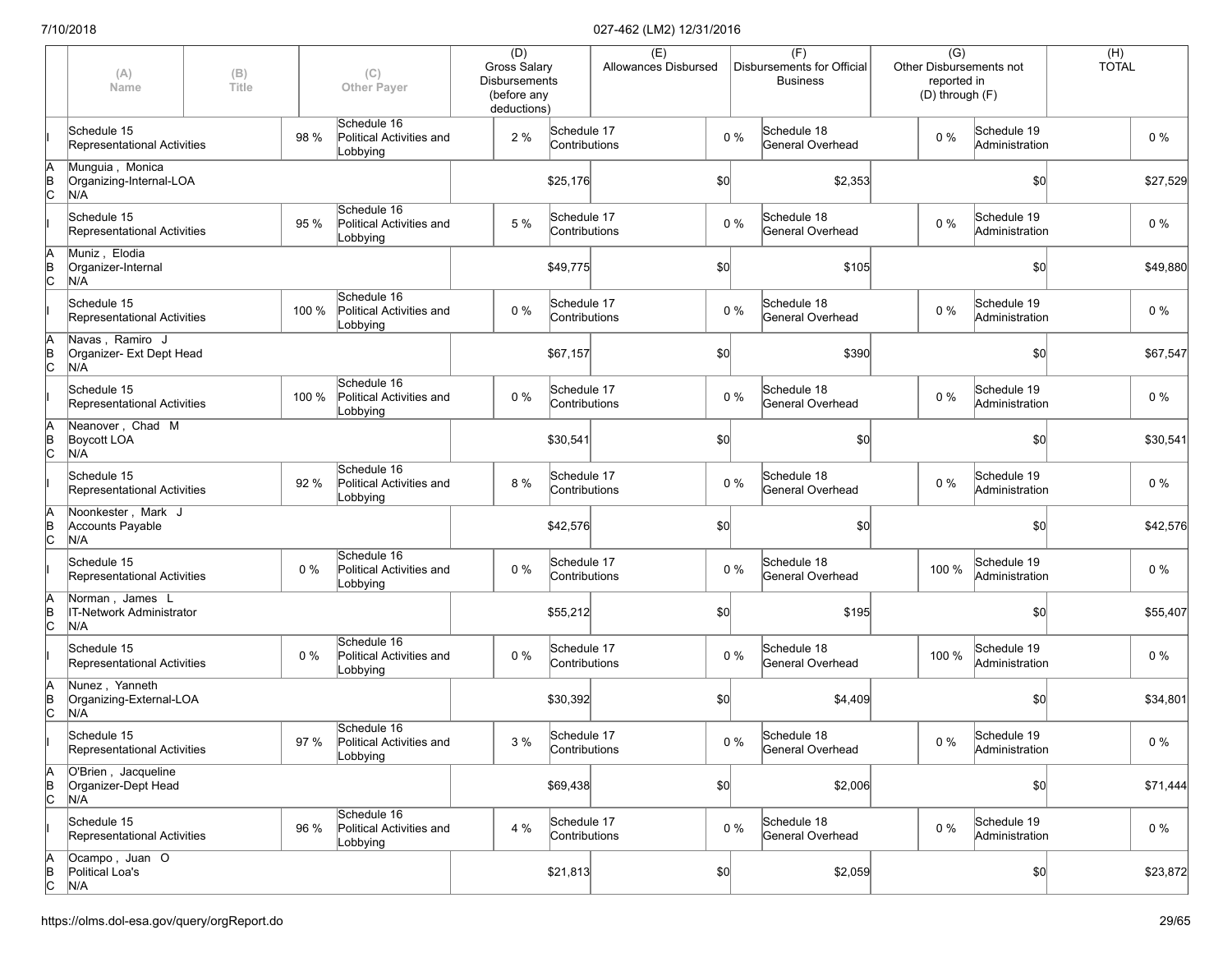|               | (A)<br>Name                                            | (B)<br>Title |       | (C)<br><b>Other Payer</b>                           | (D)<br><b>Gross Salary</b><br><b>Disbursements</b><br>(before any<br>deductions) |                              | (E)<br>Allowances Disbursed |     |       | (F)<br>Disbursements for Official<br><b>Business</b> | $\overline{(G)}$<br>Other Disbursements not<br>reported in<br>(D) through (F) |                               | $(H)$<br>TOTAL |          |
|---------------|--------------------------------------------------------|--------------|-------|-----------------------------------------------------|----------------------------------------------------------------------------------|------------------------------|-----------------------------|-----|-------|------------------------------------------------------|-------------------------------------------------------------------------------|-------------------------------|----------------|----------|
|               | Schedule 15<br>Representational Activities             |              | $0\%$ | Schedule 16<br>Political Activities and<br>Lobbying | 100 %                                                                            | Schedule 17<br>Contributions |                             |     | $0\%$ | Schedule 18<br>General Overhead                      | 0%                                                                            | Schedule 19<br>Administration |                | $0\%$    |
| A<br>B<br>C   | Ocampo, Maria G<br>Organizer-Internal<br>N/A           |              |       |                                                     |                                                                                  | \$59,096                     |                             | \$0 |       | \$195                                                |                                                                               | \$0                           |                | \$59,291 |
|               | Schedule 15<br>Representational Activities             |              | 93 %  | Schedule 16<br>Political Activities and<br>Lobbying | 7 %                                                                              | Schedule 17<br>Contributions |                             |     | $0\%$ | Schedule 18<br>General Overhead                      | $0\%$                                                                         | Schedule 19<br>Administration |                | 0%       |
| A<br>B<br>C   | Ordinario, Maria C<br>Member Services Spec/Comm<br>N/A |              |       |                                                     |                                                                                  | \$69,447                     |                             | \$0 |       | \$330                                                |                                                                               | \$0                           |                | \$69,777 |
|               | Schedule 15<br>Representational Activities             |              | 100 % | Schedule 16<br>Political Activities and<br>Lobbying | $0\%$                                                                            | Schedule 17<br>Contributions |                             |     | $0\%$ | Schedule 18<br>General Overhead                      | 0%                                                                            | Schedule 19<br>Administration |                | $0\%$    |
| A<br>B<br>C   | Orozco, Lorena<br>Translator<br>N/A                    |              |       |                                                     |                                                                                  | \$44,196                     |                             | \$0 |       | \$0                                                  |                                                                               | \$0                           |                | \$44,196 |
|               | Schedule 15<br>Representational Activities             |              | 42 %  | Schedule 16<br>Political Activities and<br>Lobbying | $0\%$                                                                            | Schedule 17<br>Contributions |                             |     | $0\%$ | Schedule 18<br>General Overhead                      | 58 %                                                                          | Schedule 19<br>Administration |                | $0\%$    |
| A<br>B<br>C   | Osorio Garcia, Josefa A<br>Organizer-Internal<br>N/A   |              |       |                                                     |                                                                                  | \$59,849                     |                             | \$0 |       | \$375                                                |                                                                               | \$0                           |                | \$60,224 |
|               | Schedule 15<br>Representational Activities             |              | 95 %  | Schedule 16<br>Political Activities and<br>Lobbying | 5 %                                                                              | Schedule 17<br>Contributions |                             |     | $0\%$ | Schedule 18<br>General Overhead                      | $0\%$                                                                         | Schedule 19<br>Administration |                | $0\%$    |
| A<br>B<br>C   | Owens, Mark J<br>Data Entry Specialist<br>N/A          |              |       |                                                     |                                                                                  | \$47,079                     |                             | \$0 |       | \$0                                                  |                                                                               | \$0                           |                | \$47,079 |
|               | Schedule 15<br>Representational Activities             |              | 26 %  | Schedule 16<br>Political Activities and<br>Lobbying | 6 %                                                                              | Schedule 17<br>Contributions |                             |     | $0\%$ | Schedule 18<br>General Overhead                      | 68 %                                                                          | Schedule 19<br>Administration |                | 0%       |
| $\frac{A}{B}$ | Padilla, Carlos<br>Organizing-Internal-LOA<br>N/A      |              |       |                                                     |                                                                                  | \$17,434                     |                             | \$0 |       | \$1,219                                              |                                                                               | \$0                           |                | \$18,653 |
|               | Schedule 15<br>Representational Activities             |              | 100 % | Schedule 16<br>Political Activities and<br>Lobbying | $0\%$                                                                            | Schedule 17<br>Contributions |                             |     | $0\%$ | Schedule 18<br>General Overhead                      | 0%                                                                            | Schedule 19<br>Administration |                | $0\%$    |
| A<br>B<br>C   | Pappageorge, Monique<br>Grievance Intake<br>N/A        |              |       |                                                     |                                                                                  | \$41,968                     |                             | \$0 |       | \$0                                                  |                                                                               | \$0                           |                | \$41,968 |
|               | Schedule 15<br>Representational Activities             |              | 1%    | Schedule 16<br>Political Activities and<br>Lobbying | $0\%$                                                                            | Schedule 17<br>Contributions |                             |     | $0\%$ | Schedule 18<br>General Overhead                      | 99 %                                                                          | Schedule 19<br>Administration |                | 0 %      |
| A<br>B<br>C   | Parraga, Teresa<br>Political Loa's<br>N/A              |              |       |                                                     |                                                                                  | \$11,999                     |                             | \$0 |       | \$1,109                                              |                                                                               | \$0                           |                | \$13,108 |
|               | Schedule 15<br>Representational Activities             |              | $0\%$ | Schedule 16<br>Political Activities and<br>Lobbying | 100 %                                                                            | Schedule 17<br>Contributions |                             |     | $0\%$ | Schedule 18<br>General Overhead                      | 0%                                                                            | Schedule 19<br>Administration |                | $0\%$    |
| A<br>B<br>C   | Patino, Jennifer I<br>Secretary<br>N/A                 |              |       |                                                     |                                                                                  | \$30,818                     |                             | \$0 |       | \$0                                                  |                                                                               | 50                            |                | \$30,818 |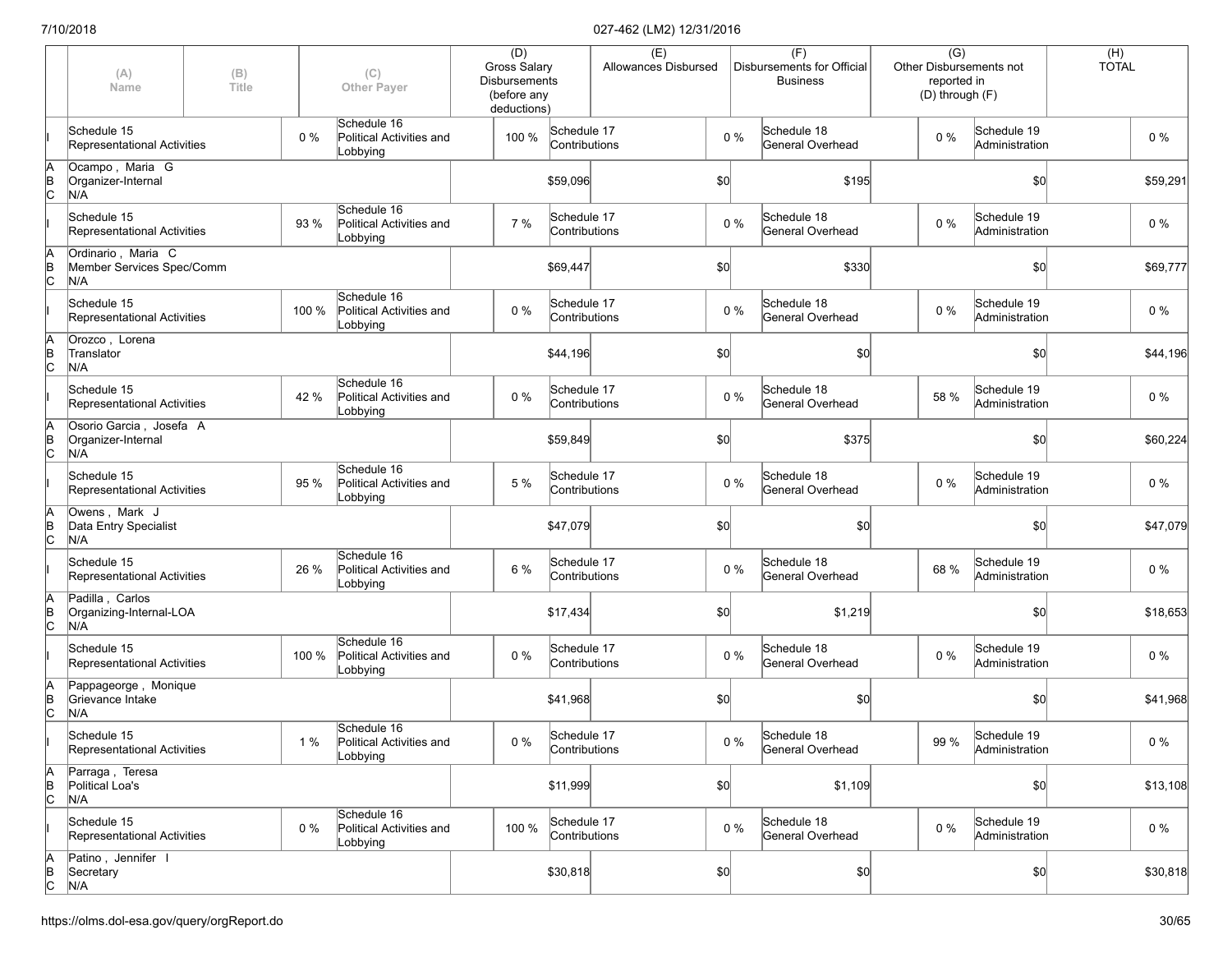|               | (A)<br>Name                                       | (B)<br>Title |       | (C)<br><b>Other Payer</b>                                 | (D)<br>Gross Salary<br><b>Disbursements</b><br>(before any<br>deductions) |                              | (E)<br>Allowances Disbursed |     |       | (F)<br>Disbursements for Official<br><b>Business</b> | $\overline{(G)}$<br>Other Disbursements not<br>reported in<br>(D) through (F) |                               | (H)<br><b>TOTAL</b> |          |
|---------------|---------------------------------------------------|--------------|-------|-----------------------------------------------------------|---------------------------------------------------------------------------|------------------------------|-----------------------------|-----|-------|------------------------------------------------------|-------------------------------------------------------------------------------|-------------------------------|---------------------|----------|
|               | Schedule 15<br>Representational Activities        |              | $0\%$ | Schedule 16<br>Political Activities and<br>Lobbying       | $0\%$                                                                     | Schedule 17<br>Contributions |                             |     | $0\%$ | Schedule 18<br><b>General Overhead</b>               | 100 %                                                                         | Schedule 19<br>Administration |                     | $0\%$    |
| A<br>B<br>C   | Pena, Evangelina<br>Data Entry Specialist<br>N/A  |              |       |                                                           |                                                                           | \$41,903                     |                             | \$0 |       | \$0                                                  |                                                                               | \$0                           |                     | \$41,903 |
|               | Schedule 15<br>Representational Activities        |              | 100 % | Schedule 16<br>Political Activities and<br>Lobbying       | $0\%$                                                                     | Schedule 17<br>Contributions |                             |     | $0\%$ | Schedule 18<br>General Overhead                      | $0\%$                                                                         | Schedule 19<br>Administration |                     | $0\%$    |
| A<br>B<br>C   | Perez, Carmela<br>Political Loa's<br>N/A          |              |       |                                                           |                                                                           | \$25,603                     |                             | \$0 |       | \$2,093                                              |                                                                               | \$0                           |                     | \$27,696 |
|               | Schedule 15<br>Representational Activities        |              | 0%    | Schedule 16<br>Political Activities and<br>Lobbying       | 100 %                                                                     | Schedule 17<br>Contributions |                             |     | 0%    | Schedule 18<br>General Overhead                      | $0\%$                                                                         | Schedule 19<br>Administration |                     | $0\%$    |
| Ā<br>B<br>C   | Pike, Martha<br>Grievance Intern<br>N/A           |              |       |                                                           |                                                                           | \$20,371                     |                             | \$0 |       | \$234                                                |                                                                               | \$0                           |                     | \$20,605 |
|               | Schedule 15<br>Representational Activities        |              | 94 %  | Schedule 16<br>Political Activities and<br>Lobbying       | 6 %                                                                       | Schedule 17<br>Contributions |                             |     | 0%    | Schedule 18<br>General Overhead                      | $0\%$                                                                         | Schedule 19<br>Administration |                     | $0\%$    |
| A<br>B<br>C   | Pineda, Jose L<br>Organizer-Ext Dept Head<br>N/A  |              |       |                                                           |                                                                           | \$82,808                     |                             | \$0 |       | \$443                                                |                                                                               | \$0                           |                     | \$83,251 |
|               | Schedule 15<br>Representational Activities        |              | 100 % | Schedule 16<br>Political Activities and<br>Lobbying       | 0%                                                                        | Schedule 17<br>Contributions |                             |     | 0%    | Schedule 18<br>General Overhead                      | $0\%$                                                                         | Schedule 19<br>Administration |                     | 0%       |
| A<br>B<br>C   | Pisanello, Judith A<br>Cashier<br>N/A             |              |       |                                                           |                                                                           | \$40,987                     |                             | \$0 |       | \$0                                                  |                                                                               | \$0                           |                     | \$40,987 |
|               | Schedule 15<br>Representational Activities        |              | 0%    | Schedule 16<br>Political Activities and<br>Lobbying       | $0\%$                                                                     | Schedule 17<br>Contributions |                             |     | 0%    | Schedule 18<br>General Overhead                      | 100 %                                                                         | Schedule 19<br>Administration |                     | $0\%$    |
| $\frac{A}{B}$ | Poppel, Zachary D<br>Researcher III<br>N/A        |              |       |                                                           |                                                                           | \$54,888                     |                             | \$0 |       | \$1,557                                              |                                                                               | \$0                           |                     | \$56,445 |
|               | Schedule 15<br>Representational Activities        |              | 100 % | Schedule 16<br>Political Activities and<br>Lobbying       | $0\%$                                                                     | Schedule 17<br>Contributions |                             |     | $0\%$ | Schedule 18<br>General Overhead                      | $0\%$                                                                         | Schedule 19<br>Administration |                     | $0\%$    |
| A<br>B<br>C   | Preciado, Mirna<br><b>Staff Director</b><br>N/A   |              |       |                                                           |                                                                           | \$78,111                     |                             | \$0 |       | \$1,097                                              |                                                                               | \$0                           |                     | \$79,208 |
|               | Schedule 15<br>Representational Activities        |              |       | Schedule 16<br>100 % Political Activities and<br>Lobbying | $0\%$                                                                     | Schedule 17<br>Contributions |                             |     | $0\%$ | Schedule 18<br>General Overhead                      | $0\%$                                                                         | Schedule 19<br>Administration |                     | $0\%$    |
| A<br>B<br>C   | Pringle, Teri Lynn<br>Grievance Intern<br>N/A     |              |       |                                                           |                                                                           | \$25,954                     |                             | \$0 |       | \$264                                                |                                                                               | \$0                           |                     | \$26,218 |
|               | Schedule 15<br>Representational Activities        |              | 100 % | Schedule 16<br>Political Activities and<br>Lobbying       | $0\%$                                                                     | Schedule 17<br>Contributions |                             |     | 0%    | Schedule 18<br>General Overhead                      | $0\%$                                                                         | Schedule 19<br>Administration |                     | $0\%$    |
| A<br>B<br>C   | Puente, Rocio<br>Citizenship/Political-LOA<br>N/A |              |       |                                                           |                                                                           | \$9,702                      |                             | 50  |       | \$542                                                |                                                                               | \$0                           |                     | \$10,244 |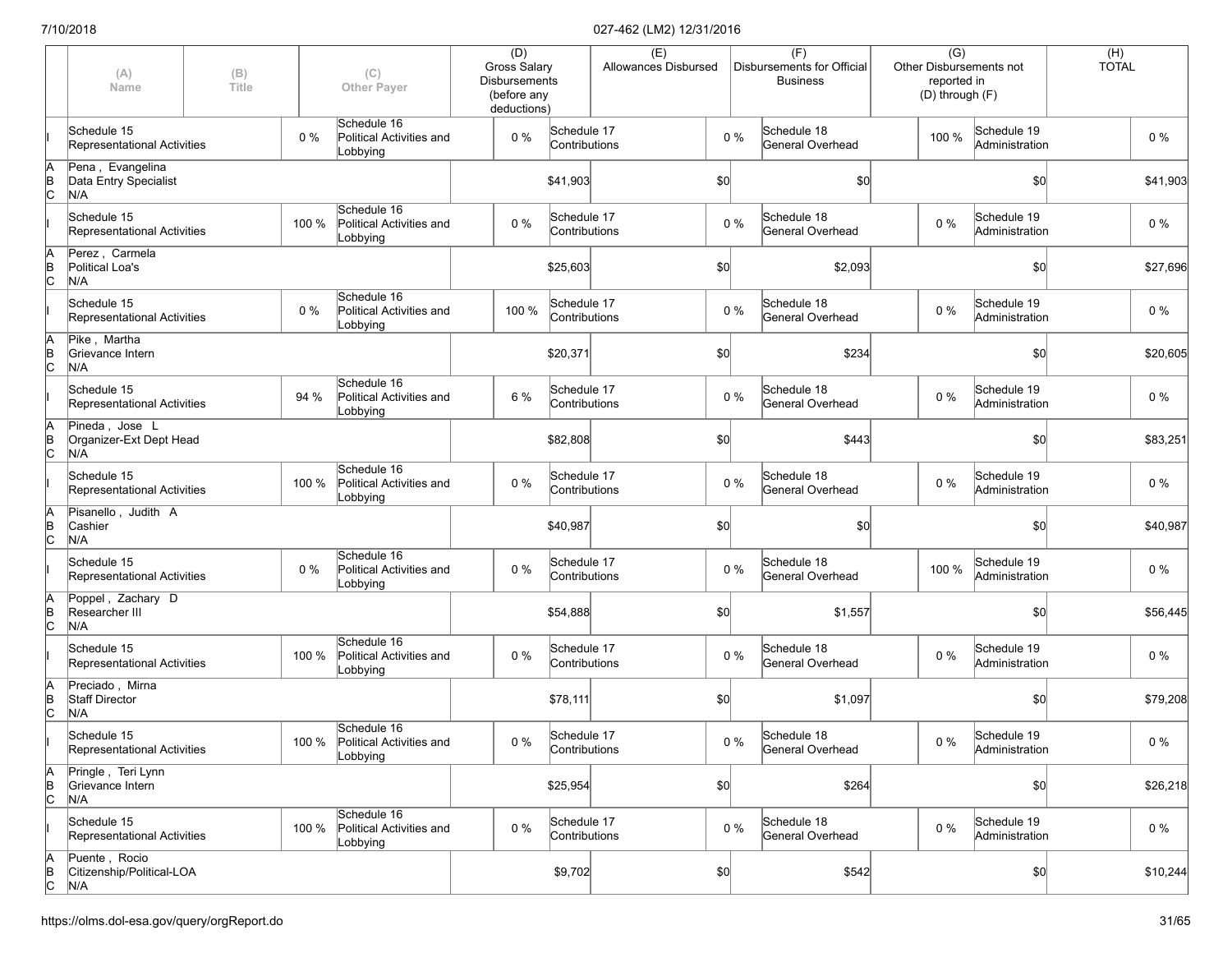|                      | (A)<br>Name                                              | (B)<br>Title |       | (C)<br><b>Other Payer</b>                           | (D)<br>Gross Salary<br><b>Disbursements</b><br>(before any<br>deductions) |                              | (E)<br>Allowances Disbursed |     |       | (F)<br>Disbursements for Official<br><b>Business</b> | $\overline{(G)}$<br>Other Disbursements not<br>reported in<br>(D) through (F) |                               | $(H)$<br>TOTAL |  |
|----------------------|----------------------------------------------------------|--------------|-------|-----------------------------------------------------|---------------------------------------------------------------------------|------------------------------|-----------------------------|-----|-------|------------------------------------------------------|-------------------------------------------------------------------------------|-------------------------------|----------------|--|
|                      | Schedule 15<br>Representational Activities               |              | 0%    | Schedule 16<br>Political Activities and<br>Lobbying | 100 %                                                                     | Schedule 17<br>Contributions |                             |     | $0\%$ | Schedule 18<br>General Overhead                      | $0\%$                                                                         | Schedule 19<br>Administration | $0\%$          |  |
| A<br>B<br>C          | Ramirez, Marta A<br>Organizer-External<br>N/A            |              |       |                                                     |                                                                           | \$59,606                     |                             | \$0 |       | \$374                                                |                                                                               | \$0                           | \$59,980       |  |
|                      | Schedule 15<br>Representational Activities               |              | 91 %  | Schedule 16<br>Political Activities and<br>Lobbying | 9%                                                                        | Schedule 17<br>Contributions |                             |     | $0\%$ | Schedule 18<br>General Overhead                      | $0\%$                                                                         | Schedule 19<br>Administration | 0%             |  |
| ΙA<br>$\overline{C}$ | Ramos, Claudia<br>Political Loa's<br>N/A                 |              |       |                                                     |                                                                           | \$11,197                     |                             | \$0 |       | \$1,119                                              |                                                                               | \$0                           | \$12,316       |  |
|                      | Schedule 15<br>Representational Activities               |              | 0%    | Schedule 16<br>Political Activities and<br>Lobbying | 100 %                                                                     | Schedule 17<br>Contributions |                             |     | $0\%$ | Schedule 18<br>General Overhead                      | 0%                                                                            | Schedule 19<br>Administration | $0\%$          |  |
| ΙA<br>$\overline{C}$ | Ramos-Cabrales, Daniel<br>Organizing-Internal-LOA<br>N/A |              |       |                                                     |                                                                           | \$36,932                     |                             | \$0 |       | \$6,299                                              |                                                                               | \$0                           | \$43,231       |  |
|                      | Schedule 15<br>Representational Activities               |              | 85 %  | Schedule 16<br>Political Activities and<br>Lobbying | 15 %                                                                      | Schedule 17<br>Contributions |                             |     | $0\%$ | Schedule 18<br>General Overhead                      | $0\%$                                                                         | Schedule 19<br>Administration | $0\%$          |  |
| ΙA<br>$\overline{C}$ | Rapovy, Anna N<br>Grievance Intake<br>N/A                |              |       |                                                     |                                                                           | \$19,955                     |                             | \$0 |       | \$195                                                |                                                                               | \$0                           | \$20,150       |  |
|                      | Schedule 15<br>Representational Activities               |              | 100 % | Schedule 16<br>Political Activities and<br>Lobbying | 0%                                                                        | Schedule 17<br>Contributions |                             |     | $0\%$ | Schedule 18<br>General Overhead                      | $0\%$                                                                         | Schedule 19<br>Administration | $0\%$          |  |
| A<br>B<br>C          | Rasberry, Charese A<br>Organizer-External Lead<br>N/A    |              |       |                                                     |                                                                           | \$62,721                     |                             | \$0 |       | \$390                                                |                                                                               | \$0                           | \$63,111       |  |
|                      | Schedule 15<br>Representational Activities               |              | 92 %  | Schedule 16<br>Political Activities and<br>Lobbying | 8 %                                                                       | Schedule 17<br>Contributions |                             |     | $0\%$ | Schedule 18<br>General Overhead                      | $0\%$                                                                         | Schedule 19<br>Administration | $0\%$          |  |
| ΙA<br>$\overline{C}$ | Recinos, Rosa<br>Organizing-Internal-LOA<br>N/A          |              |       |                                                     |                                                                           | \$31,130                     |                             | \$0 |       | \$2,535                                              |                                                                               | \$0                           | \$33,665       |  |
|                      | Schedule 15<br>Representational Activities               |              | 96 %  | Schedule 16<br>Political Activities and<br>Lobbying | 4 %                                                                       | Schedule 17<br>Contributions |                             |     | $0\%$ | Schedule 18<br>General Overhead                      | $0\%$                                                                         | Schedule 19<br>Administration | $0\%$          |  |
| ΙA<br>$\overline{C}$ | Recinos-Barahona, America<br>Organizer-External<br>N/A   |              |       |                                                     |                                                                           | \$59,780                     |                             | \$0 |       | \$1,140                                              |                                                                               | \$0                           | \$60,920       |  |
|                      | Schedule 15<br>Representational Activities               |              | 95 %  | Schedule 16<br>Political Activities and<br>Lobbying | 5 %                                                                       | Schedule 17<br>Contributions |                             |     | $0\%$ | Schedule 18<br>General Overhead                      | $0\%$                                                                         | Schedule 19<br>Administration | $0\%$          |  |
| A<br>$\overline{C}$  | Reed, James<br>Organizing-Internal-LOA<br>N/A            |              |       |                                                     |                                                                           | \$31,910                     |                             | \$0 |       | \$1,797                                              |                                                                               | \$0                           | \$33,707       |  |
|                      | Schedule 15<br>Representational Activities               |              | 8 %   | Schedule 16<br>Political Activities and<br>Lobbying | 92 %                                                                      | Schedule 17<br>Contributions |                             |     | $0\%$ | Schedule 18<br>General Overhead                      | 0%                                                                            | Schedule 19<br>Administration | $0\%$          |  |
| A<br>B<br>C          | Rivera, Jose J<br>Organizer-Internal<br>N/A              |              |       |                                                     |                                                                           | \$60,465                     |                             | 50  |       | \$945                                                |                                                                               | \$0                           | \$61,410       |  |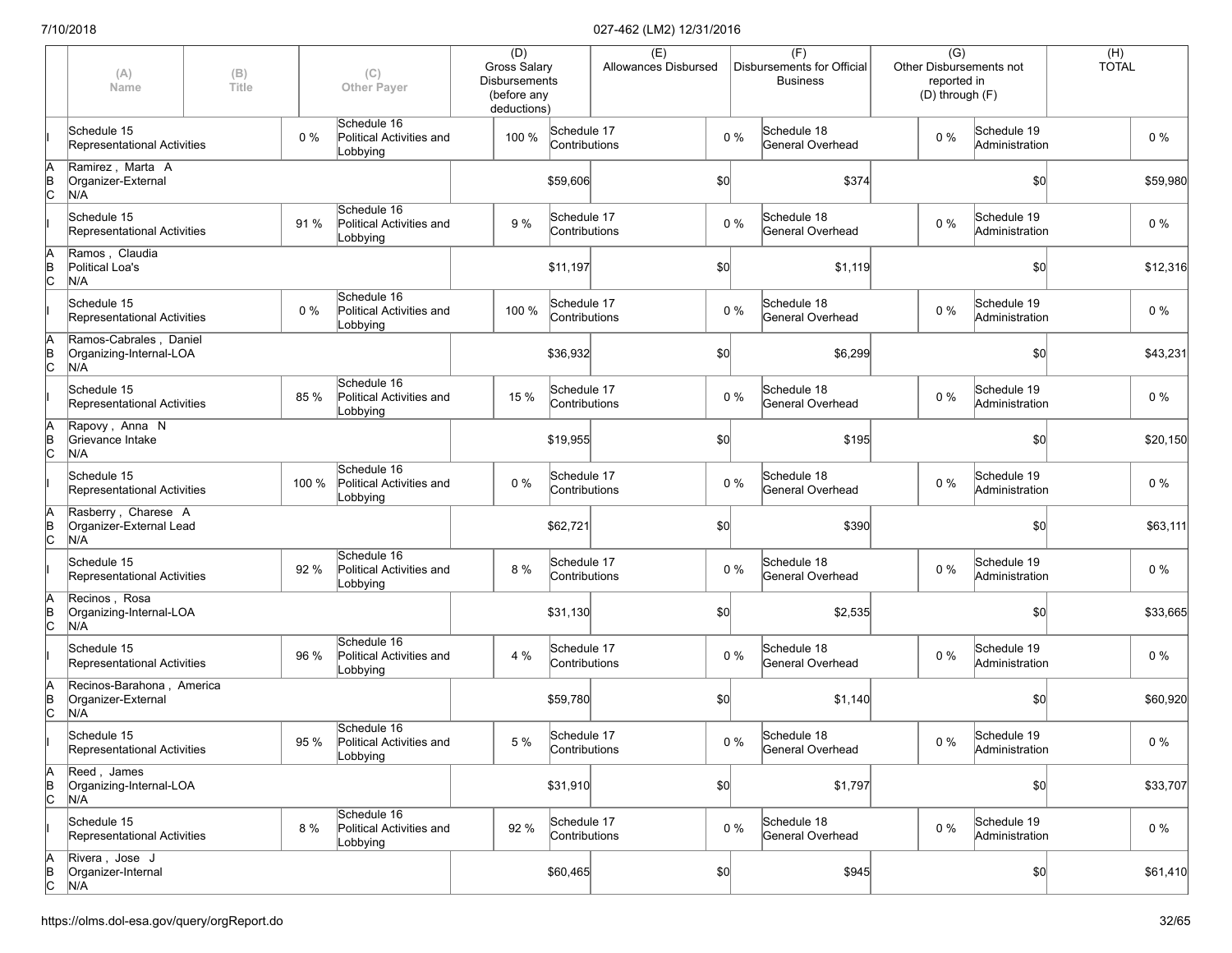|               | (A)<br>Name                                            | (B)<br>Title |       | (C)<br><b>Other Payer</b>                           | (D)<br><b>Gross Salary</b><br><b>Disbursements</b><br>(before any<br>deductions) |                              | (E)<br>Allowances Disbursed |      |       | (F)<br>Disbursements for Official<br><b>Business</b> | $\overline{(G)}$<br>Other Disbursements not<br>reported in<br>(D) through (F) |                               | (H)<br><b>TOTAL</b> |          |
|---------------|--------------------------------------------------------|--------------|-------|-----------------------------------------------------|----------------------------------------------------------------------------------|------------------------------|-----------------------------|------|-------|------------------------------------------------------|-------------------------------------------------------------------------------|-------------------------------|---------------------|----------|
|               | Schedule 15<br><b>Representational Activities</b>      |              | 100 % | Schedule 16<br>Political Activities and<br>Lobbying | $0\%$                                                                            | Schedule 17<br>Contributions |                             |      | $0\%$ | Schedule 18<br>General Overhead                      | $0\%$                                                                         | Schedule 19<br>Administration |                     | $0\%$    |
| A<br>B<br>C   | Roby, Freda G<br><b>Orientation Specialist</b><br>N/A  |              |       |                                                     |                                                                                  | \$42,041                     |                             | \$0] |       | \$0                                                  |                                                                               | \$0                           |                     | \$42,041 |
|               | Schedule 15<br>Representational Activities             |              | 100 % | Schedule 16<br>Political Activities and<br>Lobbying | $0\%$                                                                            | Schedule 17<br>Contributions |                             |      | $0\%$ | Schedule 18<br>General Overhead                      | $0\%$                                                                         | Schedule 19<br>Administration |                     | $0\%$    |
| $\frac{A}{B}$ | Rodriguez, Jaime<br>Building maintenance<br>N/A        |              |       |                                                     |                                                                                  | \$42,192                     |                             | \$0] |       | \$0                                                  |                                                                               | \$0                           |                     | \$42,192 |
|               | Schedule 15<br>Representational Activities             |              | 0%    | Schedule 16<br>Political Activities and<br>Lobbying | 0%                                                                               | Schedule 17<br>Contributions |                             |      | $0\%$ | Schedule 18<br>General Overhead                      | 100 %                                                                         | Schedule 19<br>Administration |                     | $0\%$    |
| A<br>B<br>C   | Rodriguez, Teresa M<br>Organizing-Internal-LOA<br>N/A  |              |       |                                                     |                                                                                  | \$23,745                     |                             | \$0] |       | \$2,691                                              |                                                                               | \$0                           |                     | \$26,436 |
|               | Schedule 15<br>Representational Activities             |              | 99 %  | Schedule 16<br>Political Activities and<br>Lobbying | 1 %                                                                              | Schedule 17<br>Contributions |                             |      | $0\%$ | Schedule 18<br>General Overhead                      | $0\%$                                                                         | Schedule 19<br>Administration |                     | $0\%$    |
| A<br>B<br>C   | Rojas, Mirtha<br>Organizing-Internal-LOA<br>N/A        |              |       |                                                     |                                                                                  | \$31,315                     |                             | \$0  |       | \$3,202                                              |                                                                               | \$0                           |                     | \$34,517 |
|               | Schedule 15<br>Representational Activities             |              | 97 %  | Schedule 16<br>Political Activities and<br>Lobbying | 3%                                                                               | Schedule 17<br>Contributions |                             |      | 0%    | Schedule 18<br>General Overhead                      | $0\%$                                                                         | Schedule 19<br>Administration |                     | $0\%$    |
| A<br>B<br>C   | Romero-Hernandez, Maria D<br>Organizer-External<br>N/A |              |       |                                                     |                                                                                  | \$59,651                     |                             | \$0] |       | \$390                                                |                                                                               | \$0                           |                     | \$60,041 |
|               | Schedule 15<br>Representational Activities             |              | 91 %  | Schedule 16<br>Political Activities and<br>Lobbying | 9%                                                                               | Schedule 17<br>Contributions |                             |      | $0\%$ | Schedule 18<br>General Overhead                      | 0%                                                                            | Schedule 19<br>Administration |                     | $0\%$    |
| A<br>B<br>C   | Saba, David S<br>Organizing-Internal-LOA<br>N/A        |              |       |                                                     |                                                                                  | \$27,834                     |                             | \$0  |       | \$3,473                                              |                                                                               | \$0                           |                     | \$31,307 |
|               | Schedule 15<br>Representational Activities             |              | 79 %  | Schedule 16<br>Political Activities and<br>Lobbying | 21 %                                                                             | Schedule 17<br>Contributions |                             |      | $0\%$ | Schedule 18<br>General Overhead                      | $0\%$                                                                         | Schedule 19<br>Administration |                     | $0\%$    |
| A<br>B<br>C   | Salazar, Ana V<br>Organizer-Internal<br>N/A            |              |       |                                                     |                                                                                  | \$53,333                     |                             | \$0] |       | \$380                                                |                                                                               | \$0                           |                     | \$53,713 |
|               | Schedule 15<br>Representational Activities             |              | 74 %  | Schedule 16<br>Political Activities and<br>Lobbying | 26 %                                                                             | Schedule 17<br>Contributions |                             |      | $0\%$ | Schedule 18<br>General Overhead                      | $0\ \%$                                                                       | Schedule 19<br>Administration |                     | $0\%$    |
| A<br>B<br>C   | Saldana, Raymond J<br>Intern<br>N/A                    |              |       |                                                     |                                                                                  | \$36,044                     |                             | \$0  |       | \$710                                                |                                                                               | \$0                           |                     | \$36,754 |
|               | Schedule 15<br>Representational Activities             |              | 100 % | Schedule 16<br>Political Activities and<br>Lobbying | 0%                                                                               | Schedule 17<br>Contributions |                             |      | 0%    | Schedule 18<br>General Overhead                      | 0%                                                                            | Schedule 19<br>Administration |                     | $0\%$    |
| A<br>B<br>C   | Salinas-Preciado, Iris<br>Receptionist<br>N/A          |              |       |                                                     |                                                                                  | \$39,688                     |                             | 50   |       | \$0]                                                 |                                                                               | \$0                           |                     | \$39,688 |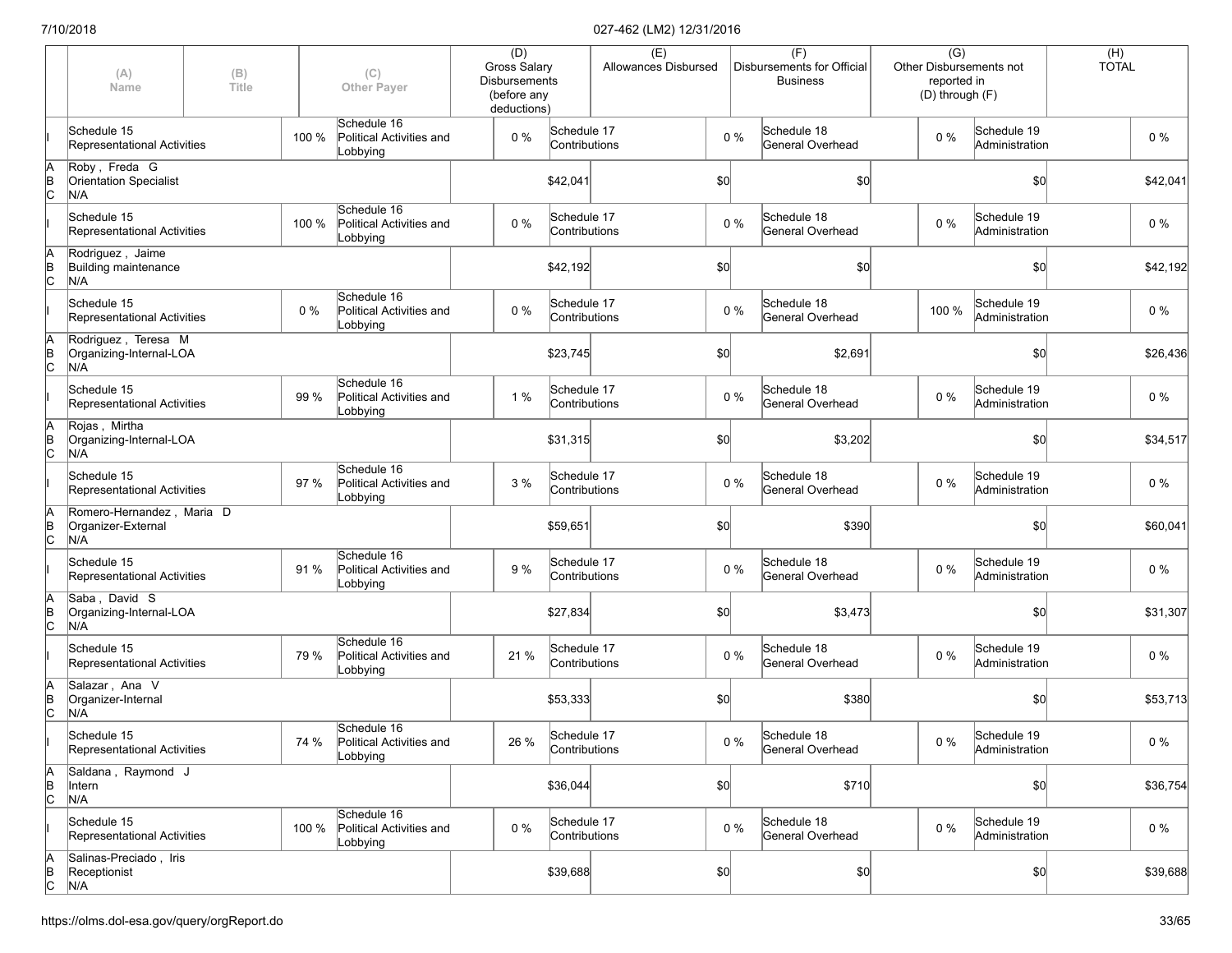|                      | (A)<br>Name                                             | (B)<br>Title |       | (C)<br><b>Other Payer</b>                                 | (D)<br><b>Gross Salary</b><br><b>Disbursements</b><br>(before any<br>deductions) |                              | (E)<br>Allowances Disbursed |      |       | (F)<br>Disbursements for Official<br><b>Business</b> | $\overline{(G)}$<br>Other Disbursements not<br>reported in<br>(D) through (F) |                               | (H)<br><b>TOTAL</b> |          |
|----------------------|---------------------------------------------------------|--------------|-------|-----------------------------------------------------------|----------------------------------------------------------------------------------|------------------------------|-----------------------------|------|-------|------------------------------------------------------|-------------------------------------------------------------------------------|-------------------------------|---------------------|----------|
|                      | Schedule 15<br>Representational Activities              |              | 100 % | Schedule 16<br>Political Activities and<br>Lobbying       | $0\%$                                                                            | Schedule 17<br>Contributions |                             |      | $0\%$ | Schedule 18<br>General Overhead                      | $0\%$                                                                         | Schedule 19<br>Administration |                     | $0\%$    |
| ΙA<br>$\overline{C}$ | Sanchez, Teresa<br>Organizer-Internal<br>N/A            |              |       |                                                           |                                                                                  | \$20,171                     |                             | \$0  |       | \$195                                                |                                                                               | \$0                           |                     | \$20,366 |
|                      | Schedule 15<br>Representational Activities              |              | 100 % | Schedule 16<br>Political Activities and<br>Lobbying       | $0\%$                                                                            | Schedule 17<br>Contributions |                             |      | $0\%$ | Schedule 18<br>General Overhead                      | $0\%$                                                                         | Schedule 19<br>Administration |                     | 0%       |
| ΙA<br>$\overline{C}$ | Schlesinger, Hugh Lee<br>Organizing-External-LOA<br>N/A |              |       |                                                           |                                                                                  | \$14,585                     |                             | \$0  |       | \$2,241                                              |                                                                               | \$0                           |                     | \$16,826 |
|                      | Schedule 15<br>Representational Activities              |              | 100 % | Schedule 16<br>Political Activities and<br>Lobbying       | $0\%$                                                                            | Schedule 17<br>Contributions |                             |      | $0\%$ | Schedule 18<br>General Overhead                      | 0%                                                                            | Schedule 19<br>Administration |                     | $0\%$    |
| ΙA<br>$\overline{C}$ | Smith, Brandon L<br>Grievance Specialist<br>N/A         |              |       |                                                           |                                                                                  | \$59,557                     |                             | \$0] |       | \$357                                                |                                                                               | \$0                           |                     | \$59,914 |
|                      | Schedule 15<br>Representational Activities              |              | 98 %  | Schedule 16<br>Political Activities and<br>Lobbying       | 2%                                                                               | Schedule 17<br>Contributions |                             |      | $0\%$ | Schedule 18<br>General Overhead                      | $0\%$                                                                         | Schedule 19<br>Administration |                     | $0\%$    |
| ΙA<br>B<br>lс        | Smith, Linda M<br>Dispatcher-Lead<br>N/A                |              |       |                                                           |                                                                                  | \$39,008                     |                             | \$0  |       | \$0                                                  |                                                                               | \$0                           |                     | \$39,008 |
|                      | Schedule 15<br>Representational Activities              |              | 88 %  | Schedule 16<br>Political Activities and<br>Lobbying       | $0\%$                                                                            | Schedule 17<br>Contributions |                             |      | $0\%$ | Schedule 18<br>General Overhead                      | 11 %                                                                          | Schedule 19<br>Administration |                     | 1%       |
| ļв<br>$\mathsf{c}$   | Sorto-Ulloa, Suzzeth<br>Grievance Intake<br>N/A         |              |       |                                                           |                                                                                  | \$11,236                     |                             | \$0] |       | \$227                                                |                                                                               | \$0                           |                     | \$11,463 |
|                      | Schedule 15<br>Representational Activities              |              | 100 % | Schedule 16<br>Political Activities and<br>Lobbying       | 0%                                                                               | Schedule 17<br>Contributions |                             |      | $0\%$ | Schedule 18<br>General Overhead                      | 0%                                                                            | Schedule 19<br>Administration |                     | $0\%$    |
| ΙA<br>$\overline{C}$ | Stover, Tegan E<br>Research<br>N/A                      |              |       |                                                           |                                                                                  | \$43,962                     |                             | \$0  |       | \$0                                                  |                                                                               | \$0                           |                     | \$43,962 |
|                      | Schedule 15<br>Representational Activities              |              | 95 %  | Schedule 16<br>Political Activities and<br>Lobbying       | 5 %                                                                              | Schedule 17<br>Contributions |                             |      | $0\%$ | Schedule 18<br>General Overhead                      | $0\%$                                                                         | Schedule 19<br>Administration |                     | 0%       |
| ΙA<br>$\overline{C}$ | Streeter, Mitchell D<br>Organizer-External Lead<br>N/A  |              |       |                                                           |                                                                                  | \$62,261                     |                             | \$0  |       | \$10,482                                             |                                                                               | \$0                           |                     | \$72,743 |
|                      | Schedule 15<br>Representational Activities              |              |       | Schedule 16<br>100 % Political Activities and<br>Lobbying | $0\%$                                                                            | Schedule 17<br>Contributions |                             |      | $0\%$ | Schedule 18<br>General Overhead                      | $0\%$                                                                         | Schedule 19<br>Administration |                     | $0\%$    |
| A<br>$\overline{C}$  | Sullivan, James<br>Political Organizer<br>N/A           |              |       |                                                           |                                                                                  | \$56,906                     |                             | \$0  |       | \$564                                                |                                                                               | \$0                           |                     | \$57,470 |
|                      | Schedule 15<br>Representational Activities              |              | 94 %  | Schedule 16<br>Political Activities and<br>Lobbying       | 6 %                                                                              | Schedule 17<br>Contributions |                             |      | $0\%$ | Schedule 18<br>General Overhead                      | 0%                                                                            | Schedule 19<br>Administration |                     | $0\%$    |
| A<br>$\overline{C}$  | Tedemet, Tibein K<br>Communications<br>N/A              |              |       |                                                           |                                                                                  | \$38,201                     |                             | 50   |       | \$498                                                |                                                                               | \$0                           |                     | \$38,699 |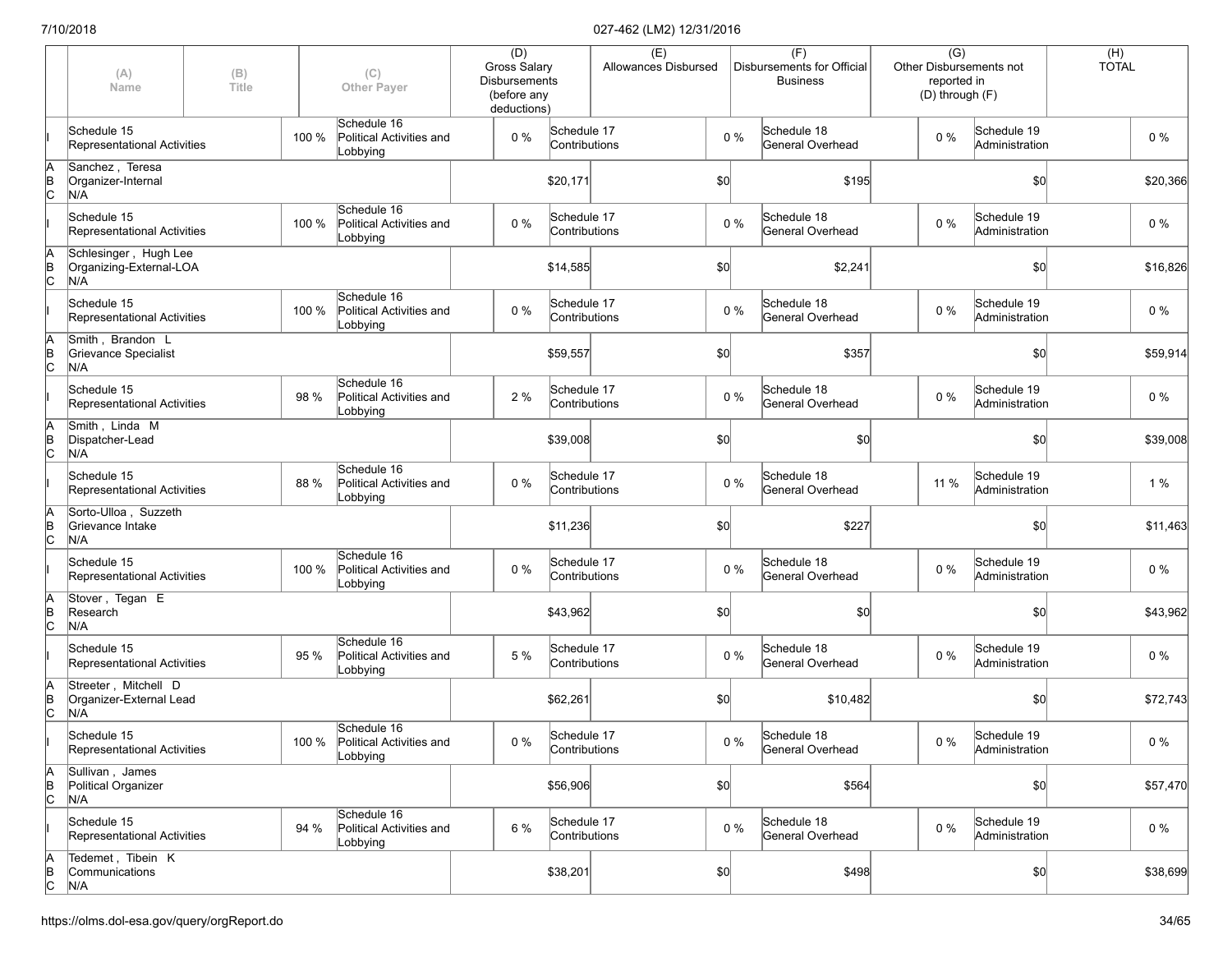|                      | (A)<br>Name                                         | (B)<br>Title |       | (C)<br><b>Other Payer</b>                           | (D)<br><b>Gross Salary</b><br><b>Disbursements</b><br>(before any<br>deductions) |                              | (E)<br>Allowances Disbursed |     |       | (F)<br>Disbursements for Official<br><b>Business</b> | $\overline{(G)}$<br>reported in<br>(D) through (F) | Other Disbursements not       | (H)<br><b>TOTAL</b> |          |
|----------------------|-----------------------------------------------------|--------------|-------|-----------------------------------------------------|----------------------------------------------------------------------------------|------------------------------|-----------------------------|-----|-------|------------------------------------------------------|----------------------------------------------------|-------------------------------|---------------------|----------|
|                      | Schedule 15<br>Representational Activities          |              | 100 % | Schedule 16<br>Political Activities and<br>Lobbying | 0%                                                                               | Schedule 17<br>Contributions |                             |     | $0\%$ | Schedule 18<br>General Overhead                      | $0\%$                                              | Schedule 19<br>Administration |                     | $0\%$    |
| ΙA<br>$\overline{C}$ | Terzian, Deven N<br>Bidg maintenance/runner<br>N/A  |              |       |                                                     |                                                                                  | \$42,588                     |                             | \$0 |       | \$0                                                  |                                                    | \$0                           |                     | \$42,588 |
|                      | Schedule 15<br>Representational Activities          |              | 0%    | Schedule 16<br>Political Activities and<br>Lobbying | $0\%$                                                                            | Schedule 17<br>Contributions |                             |     | $0\%$ | Schedule 18<br>General Overhead                      | 100 %                                              | Schedule 19<br>Administration |                     | $0\%$    |
| ΙA<br>$\overline{C}$ | Thomas, Diana M<br>Political Loa's<br>N/A           |              |       |                                                     |                                                                                  | \$16,913                     |                             | \$0 |       | \$1,976                                              |                                                    | \$0                           |                     | \$18,889 |
|                      | Schedule 15<br>Representational Activities          |              | 0%    | Schedule 16<br>Political Activities and<br>Lobbying | 100 %                                                                            | Schedule 17<br>Contributions |                             |     | $0\%$ | Schedule 18<br>General Overhead                      | $0\%$                                              | Schedule 19<br>Administration |                     | $0\%$    |
| ΙA<br>$\overline{C}$ | Thomas, John T<br>Director of Legal Affairs<br>N/A  |              |       |                                                     |                                                                                  | \$81,284                     |                             | \$0 |       | \$1,181                                              |                                                    | \$0                           |                     | \$82,465 |
|                      | Schedule 15<br>Representational Activities          |              | 95 %  | Schedule 16<br>Political Activities and<br>Lobbying | 5 %                                                                              | Schedule 17<br>Contributions |                             |     | $0\%$ | Schedule 18<br>General Overhead                      | $0\%$                                              | Schedule 19<br>Administration |                     | $0\%$    |
| ΙA<br>$\overline{C}$ | Torres . Nohemi S<br>Organizer-Internal Lead<br>N/A |              |       |                                                     |                                                                                  | \$64,696                     |                             | \$0 |       | \$389                                                |                                                    | \$0                           |                     | \$65,085 |
|                      | Schedule 15<br>Representational Activities          |              | 95 %  | Schedule 16<br>Political Activities and<br>Lobbying | 5 %                                                                              | Schedule 17<br>Contributions |                             |     | $0\%$ | Schedule 18<br>General Overhead                      | $0\%$                                              | Schedule 19<br>Administration |                     | $0\%$    |
| ΙA<br>$\overline{C}$ | Torres Chavez, Jesus<br>Building maintenance<br>N/A |              |       |                                                     |                                                                                  | \$44,163                     |                             | \$0 |       | \$0                                                  |                                                    | \$0                           |                     | \$44,163 |
|                      | Schedule 15<br>Representational Activities          |              | 0%    | Schedule 16<br>Political Activities and<br>Lobbying | $0\%$                                                                            | Schedule 17<br>Contributions |                             |     | $0\%$ | Schedule 18<br>General Overhead                      | 100 %                                              | Schedule 19<br>Administration |                     | $0\%$    |
| ļΑ<br>$\overline{C}$ | Trujillo, Deborah<br>Secretary<br>N/A               |              |       |                                                     |                                                                                  | \$43,284                     |                             | \$0 |       | \$0                                                  |                                                    | \$0                           |                     | \$43,284 |
|                      | Schedule 15<br>Representational Activities          |              | 0%    | Schedule 16<br>Political Activities and<br>Lobbying | $0\%$                                                                            | Schedule 17<br>Contributions |                             |     | 35 %  | Schedule 18<br>General Overhead                      | 65 %                                               | Schedule 19<br>Administration |                     | $0\%$    |
| ΙA<br>$\overline{C}$ | Valles, Diana R<br>Organizer-Ext Dept Head<br>N/A   |              |       |                                                     |                                                                                  | \$71,978                     |                             | \$0 |       | \$441                                                |                                                    | \$0                           |                     | \$72,419 |
|                      | Schedule 15<br>Representational Activities          |              | 97 %  | Schedule 16<br>Political Activities and<br>Lobbying | 3%                                                                               | Schedule 17<br>Contributions |                             |     | $0\%$ | Schedule 18<br>General Overhead                      | $0\%$                                              | Schedule 19<br>Administration |                     | $0\%$    |
| ΙA<br>$\overline{C}$ | Valles, Edwin<br>Political Loa's<br>N/A             |              |       |                                                     |                                                                                  | \$13,746                     |                             | 50  |       | \$786                                                |                                                    | \$0                           |                     | \$14,532 |
|                      | Schedule 15<br>Representational Activities          |              | 0%    | Schedule 16<br>Political Activities and<br>Lobbying | 100 %                                                                            | Schedule 17<br>Contributions |                             |     | $0\%$ | Schedule 18<br>General Overhead                      | $0\%$                                              | Schedule 19<br>Administration |                     | $0\%$    |
| A<br>B<br>C          | Vega, Norma A<br>Organizer-External<br>N/A          |              |       |                                                     |                                                                                  | \$54,479                     |                             | 50  |       | \$329                                                |                                                    | \$0                           |                     | \$54,808 |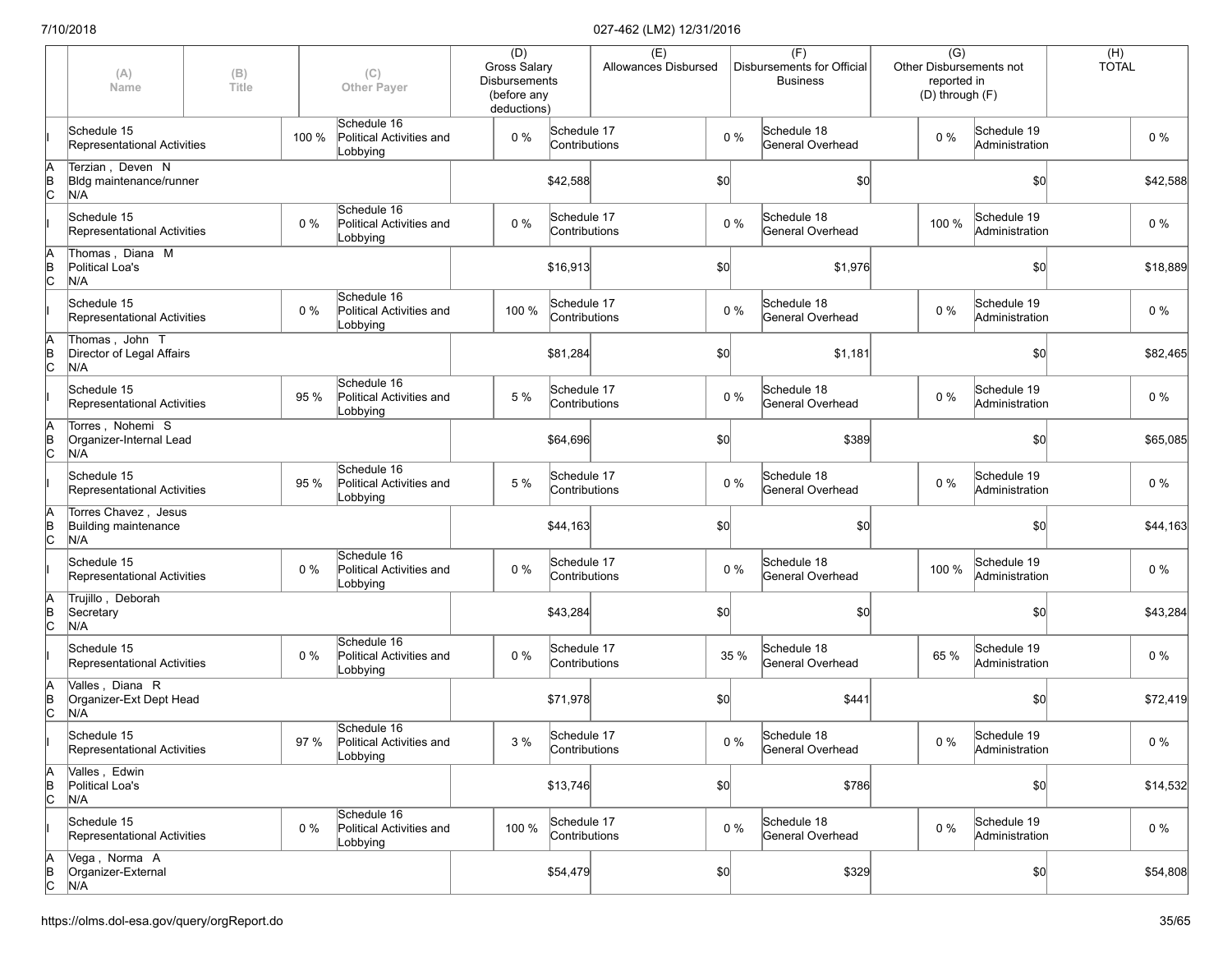|               | (A)<br>Name                                           | (B)<br><b>Title</b> |       | (C)<br><b>Other Payer</b>                                 | (D)<br><b>Gross Salary</b><br><b>Disbursements</b><br>(before any<br>deductions) |                              | (E)<br>Allowances Disbursed |     |       | (F)<br>Disbursements for Official<br><b>Business</b> | $\overline{(G)}$<br>Other Disbursements not<br>reported in<br>(D) through (F) |                               | $(H)$<br>TOTAL |          |
|---------------|-------------------------------------------------------|---------------------|-------|-----------------------------------------------------------|----------------------------------------------------------------------------------|------------------------------|-----------------------------|-----|-------|------------------------------------------------------|-------------------------------------------------------------------------------|-------------------------------|----------------|----------|
|               | Schedule 15<br>Representational Activities            |                     | 100 % | Schedule 16<br>Political Activities and<br>Lobbying       | $0\%$                                                                            | Schedule 17<br>Contributions |                             |     | $0\%$ | Schedule 18<br>General Overhead                      | 0%                                                                            | Schedule 19<br>Administration |                | $0\%$    |
| A<br>B<br>C   | Velasco, Irene G<br>Political Loa's<br>N/A            |                     |       |                                                           |                                                                                  | \$22,152                     |                             | \$0 |       | \$2,387                                              |                                                                               | \$0                           |                | \$24,539 |
|               | Schedule 15<br>Representational Activities            |                     | 100 % | Schedule 16<br>Political Activities and<br>Lobbying       | $0\%$                                                                            | Schedule 17<br>Contributions |                             |     | $0\%$ | Schedule 18<br>General Overhead                      | $0\%$                                                                         | Schedule 19<br>Administration |                | 0%       |
| A<br>B<br>C   | Velazquez, Carmen<br>Cashier Lead<br>N/A              |                     |       |                                                           |                                                                                  | \$41,903                     |                             | \$0 |       | \$0                                                  |                                                                               | \$0                           |                | \$41,903 |
|               | Schedule 15<br>Representational Activities            |                     | 0%    | Schedule 16<br>Political Activities and<br>Lobbying       | $0\%$                                                                            | Schedule 17<br>Contributions |                             |     | $0\%$ | Schedule 18<br>General Overhead                      | 100 %                                                                         | Schedule 19<br>Administration |                | $0\%$    |
| A<br>B<br>C   | Venturi, Jose E<br>Organizing-Internal-LOA<br>N/A     |                     |       |                                                           |                                                                                  | \$22,662                     |                             | \$0 |       | \$174                                                |                                                                               | \$0                           |                | \$22,836 |
|               | Schedule 15<br>Representational Activities            |                     | 83 %  | Schedule 16<br>Political Activities and<br>Lobbying       | 17 %                                                                             | Schedule 17<br>Contributions |                             |     | $0\%$ | Schedule 18<br>General Overhead                      | 0%                                                                            | Schedule 19<br>Administration |                | $0\%$    |
| A<br>B<br>C   | Vicke, Enrique<br>Grievance Specialist<br>N/A         |                     |       |                                                           |                                                                                  | \$58,541                     |                             | \$0 |       | \$0                                                  |                                                                               | \$0                           |                | \$58,541 |
|               | Schedule 15<br>Representational Activities            |                     | 100 % | Schedule 16<br>Political Activities and<br>Lobbying       | $0\%$                                                                            | Schedule 17<br>Contributions |                             |     | $0\%$ | Schedule 18<br>General Overhead                      | $0\%$                                                                         | Schedule 19<br>Administration |                | 0%       |
| A<br>B<br>C   | Villalobos, Cecilia<br>Organizing-Internal-LOA<br>N/A |                     |       |                                                           |                                                                                  | \$23,319                     |                             | \$0 |       | \$3,135                                              |                                                                               | \$0                           |                | \$26,454 |
|               | Schedule 15<br>Representational Activities            |                     | 100 % | Schedule 16<br>Political Activities and<br>Lobbying       | $0\%$                                                                            | Schedule 17<br>Contributions |                             |     | $0\%$ | Schedule 18<br>General Overhead                      | 0%                                                                            | Schedule 19<br>Administration |                | 0%       |
| $\frac{A}{B}$ | Ward, Vernisha L<br>Organizer-Internal<br>N/A         |                     |       |                                                           |                                                                                  | \$60,255                     |                             | \$0 |       | \$414                                                |                                                                               | \$0                           |                | \$60,669 |
|               | Schedule 15<br>Representational Activities            |                     | 92 %  | Schedule 16<br>Political Activities and<br>Lobbying       | 8 %                                                                              | Schedule 17<br>Contributions |                             |     | $0\%$ | Schedule 18<br>General Overhead                      | $0\%$                                                                         | Schedule 19<br>Administration |                | $0\%$    |
| A<br>B<br>C   | White, Lynn M<br>Organizer-Dept Head<br>N/A           |                     |       |                                                           |                                                                                  | \$71,658                     |                             | \$0 |       | \$8,078                                              |                                                                               | \$0                           |                | \$79,736 |
|               | Schedule 15<br>Representational Activities            |                     |       | Schedule 16<br>100 % Political Activities and<br>Lobbying | $0\%$                                                                            | Schedule 17<br>Contributions |                             |     | $0\%$ | Schedule 18<br>General Overhead                      | $0\%$                                                                         | Schedule 19<br>Administration |                | $0\%$    |
| A<br>B<br>C   | Whiteside, Charles L<br>Security<br>N/A               |                     |       |                                                           |                                                                                  | \$44,684                     |                             | \$0 |       | \$0                                                  |                                                                               | \$0                           |                | \$44,684 |
|               | Schedule 15<br>Representational Activities            |                     | $0\%$ | Schedule 16<br>Political Activities and<br>Lobbying       | $0\%$                                                                            | Schedule 17<br>Contributions |                             |     | $0\%$ | Schedule 18<br>General Overhead                      | 100 %                                                                         | Schedule 19<br>Administration |                | $0\%$    |
| A<br>B<br>C   | Woolman, Diane E<br>Grievance Specialist<br>N/A       |                     |       |                                                           |                                                                                  | \$60,959                     |                             | \$0 |       | \$347                                                |                                                                               | \$0]                          |                | \$61,306 |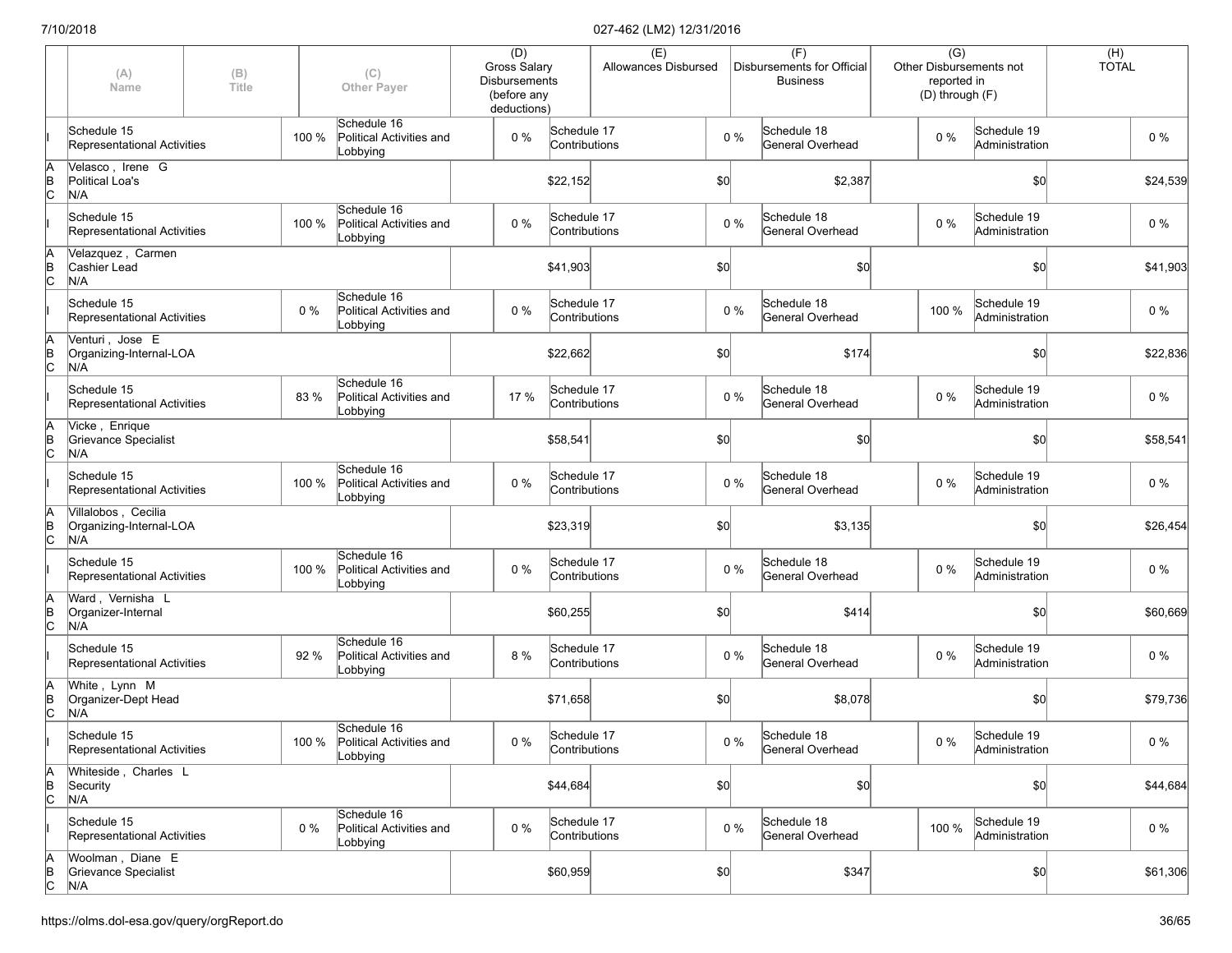|                          | (A)<br>Name                                          | (B)<br>Title |       | (C)<br><b>Other Payer</b>                           | (D)<br><b>Gross Salary</b><br><b>Disbursements</b><br>(before any<br>deductions) |                              |       | (E)<br>Allowances Disbursed  |       |     | <b>Business</b> | Disbursements for Official |                  | (G)<br>Other Disbursements not<br>reported in<br>$(D)$ through $(F)$ |             |                | (H)<br><b>TOTAL</b> |             |
|--------------------------|------------------------------------------------------|--------------|-------|-----------------------------------------------------|----------------------------------------------------------------------------------|------------------------------|-------|------------------------------|-------|-----|-----------------|----------------------------|------------------|----------------------------------------------------------------------|-------------|----------------|---------------------|-------------|
|                          | Schedule 15<br>Representational Activities           |              | 97%   | Schedule 16<br>Political Activities and<br>Lobbying | 3%                                                                               | Schedule 17<br>Contributions |       |                              | $0\%$ |     | Schedule 18     | General Overhead           |                  | $0\%$                                                                | Schedule 19 | Administration |                     | 0%          |
|                          | TOTALS RECEIVED BY EMPLOYEES MAKING \$10,000 OR LESS |              |       |                                                     |                                                                                  | \$656,119                    |       |                              |       | \$0 |                 |                            | \$52.795         |                                                                      |             | \$C            |                     | \$708.914   |
|                          | Schedule 15<br>Representational Activities           |              | 100 % | Schedule 16<br>Political Activities and Lobbying    |                                                                                  |                              | $0\%$ | Schedule 17<br>Contributions |       |     | $0\%$           | Schedule 18                | General Overhead |                                                                      | $0\%$       | Schedule 19    | Administration      | $0\%$       |
|                          | Total Employee Disbursements                         |              |       |                                                     |                                                                                  | \$8.705.742                  |       |                              | \$0   |     |                 | \$298.273                  |                  |                                                                      |             | \$0            |                     | \$9,004.015 |
|                          | Less Deductions                                      |              |       |                                                     |                                                                                  |                              |       |                              |       |     |                 |                            |                  |                                                                      |             |                |                     |             |
| <b>Net Disbursements</b> |                                                      |              |       |                                                     |                                                                                  |                              |       |                              |       |     |                 |                            |                  |                                                                      |             |                | \$9,004,015         |             |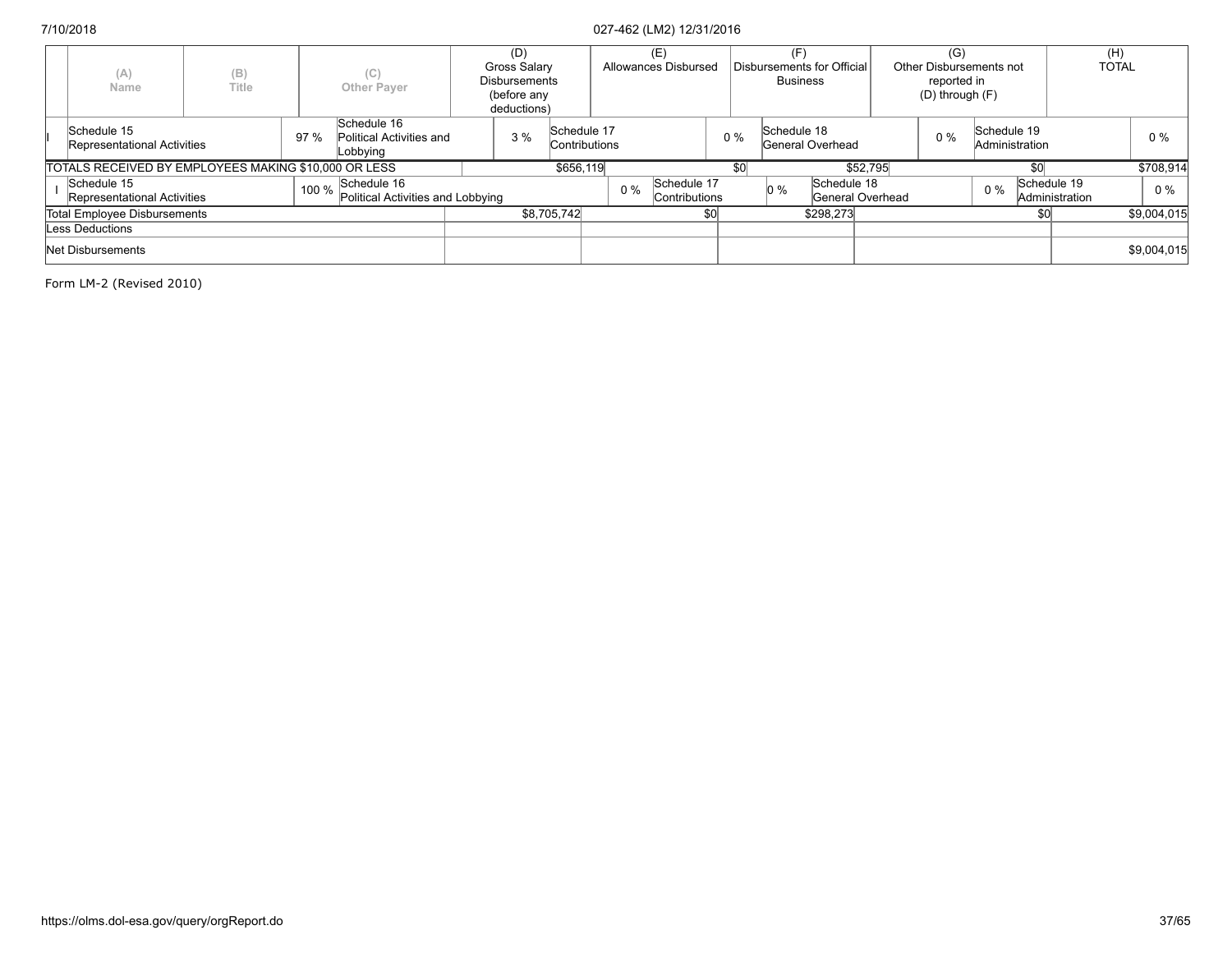#### **SCHEDULE 13 - MEMBERSHIP STATUS** FILE NUMBER: 027-462

| Category of Membership                                                   | Number | <b>Voting Eligibility</b> |
|--------------------------------------------------------------------------|--------|---------------------------|
| (A)                                                                      | (B)    | w                         |
| Active members                                                           | 50,141 | Yes                       |
| <b>Members</b> (Total of all lines above)                                | 50.141 |                           |
| Agency Fee Payers*                                                       |        |                           |
| Total Members/Fee Pavers                                                 | 50,141 |                           |
| *Agency Fee Payers are not considered members of the labor organization. |        |                           |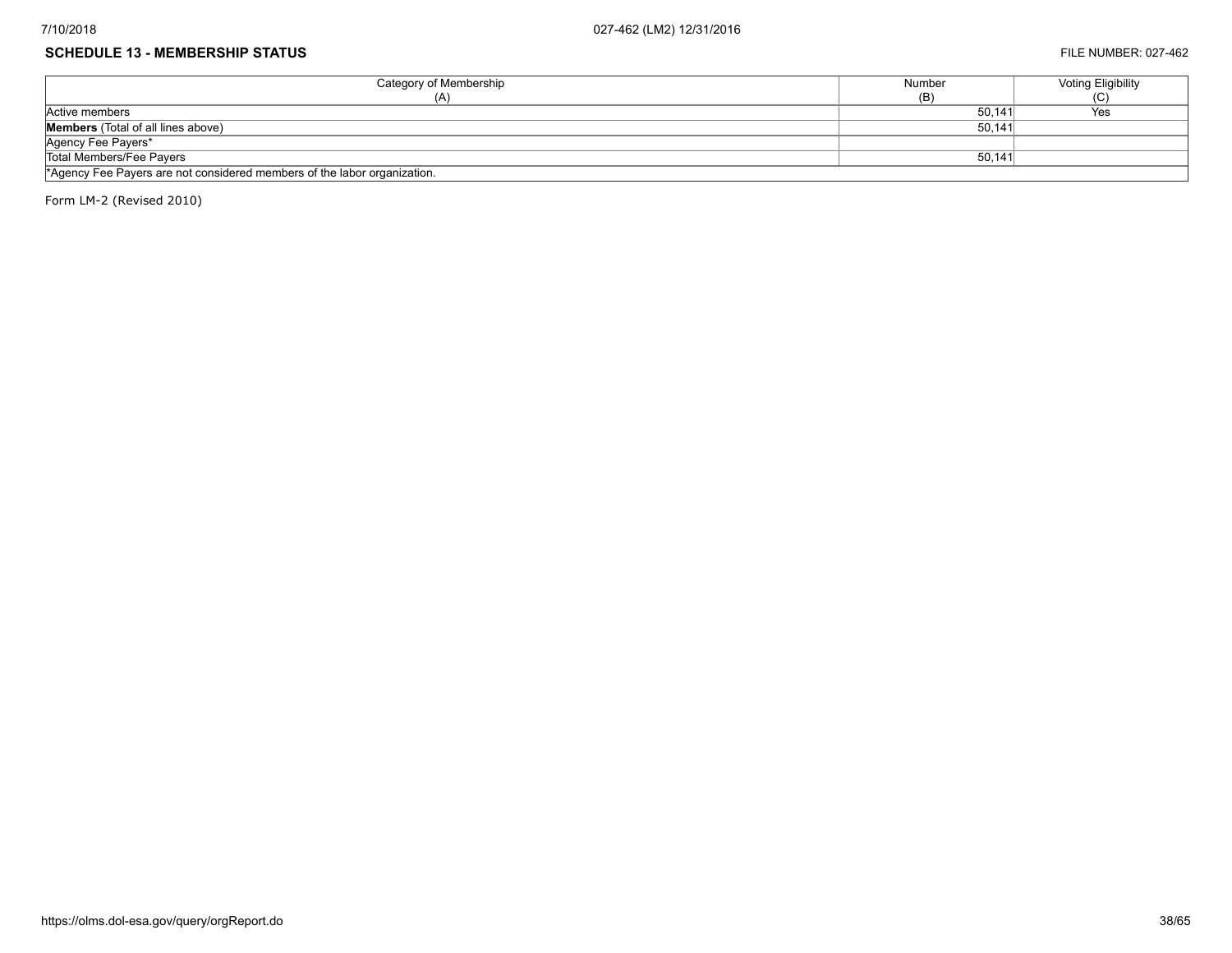# **DETAILED SUMMARY PAGE - SCHEDULES 14 THROUGH 19** FILE NUMBER: 027-462

| SCHEDULE 14 OTHER RECEIPTS           |             |
|--------------------------------------|-------------|
| 1. Named Payer Itemized Receipts     | \$2,269,179 |
| 2. Named Payer Non-itemized Receipts | \$24,159    |
| 3. All Other Receipts                | \$30,502    |
| 4. Total Receipts                    | \$2,323,840 |
|                                      |             |
|                                      |             |

| SCHEDULE 15 REPRESENTATIONAL ACTIVITIES       |             |
|-----------------------------------------------|-------------|
| 1. Named Payee Itemized Disbursements         | \$1,331,175 |
| 2. Named Payee Non-itemized Disbursements     | \$375,956   |
| 3. To Officers                                | \$195,705   |
| 4. To Employees                               | \$7,104,099 |
| 5. All Other Disbursements                    | \$124,050   |
| 6. Total Disbursements                        | \$9,130,985 |
| SCHEDULE 16 POLITICAL ACTIVITIES AND LOBBYING |             |
| 1. Named Payee Itemized Disbursements         | \$240,855   |
| 2. Named Payee Non-itemized Disbursements     | \$48,380    |
| 3. To Officers                                | \$74,531    |
| 4. To Employees                               | \$619,622   |
| 5. All Other Disbursements                    | \$36,625    |
| 6. Total Disbursement                         | \$1,020,013 |

| SCHEDULE 17 CONTRIBUTIONS, GIFTS & GRANTS |           |
|-------------------------------------------|-----------|
| 1. Named Payee Itemized Disbursements     | \$447,500 |
| 2. Named Payee Non-itemized Disbursements | \$28,132  |
| 3. To Officers                            | \$0       |
| 4. To Employees                           | \$84,705  |
| 5. All Other Disbursements                | \$32,092  |
| 6. Total Disbursements                    | \$592,429 |
|                                           |           |

| SCHEDULE 18 GENERAL OVERHEAD              |             |
|-------------------------------------------|-------------|
| 1. Named Payee Itemized Disbursements     | \$601,527   |
| 2. Named Payee Non-itemized Disbursements | \$561,834   |
| 3. To Officers                            | \$0         |
| 4. To Employees                           | \$1,032,389 |
| 5. All Other Disbursements                | \$98,480    |
| 6. Total Disbursements                    | \$2,294,230 |
| SCHEDULE 19 UNION ADMINISTRATION          |             |
| 1. Named Payee Itemized Disbursements     | \$0         |
| 2. Named Payee Non-itemized Disbursements | \$0         |
| 3. To Officers                            | \$56,163    |
| 4. To Employees                           | \$163,203   |
| 5. All Other Disbursements                |             |
| 6. Total Disbursements                    | \$219,366   |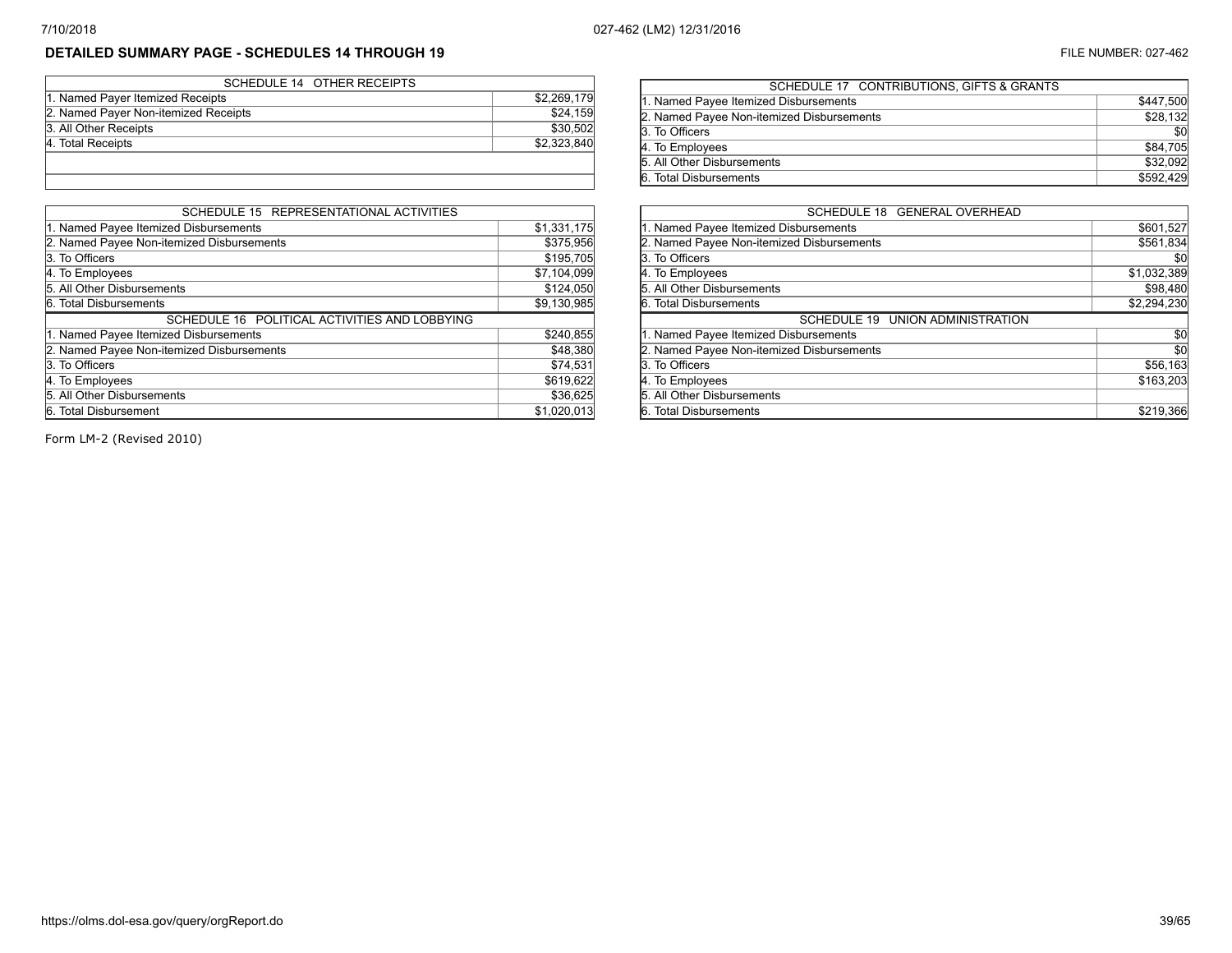# **SCHEDULE 14 - OTHER RECEIPTS** FILE NUMBER: 027-462

| Name and Address               |                                                                   |            |                 |
|--------------------------------|-------------------------------------------------------------------|------------|-----------------|
| (A)                            |                                                                   |            |                 |
| <b>AMTRUST NORTH AMERICA</b>   | Purpose                                                           | Date       | Amount          |
| 18973                          | (C)                                                               | (D)        | (E)             |
|                                | <b>WORKERS COMPENSATION INSURANCE AUDIT REFUND</b>                | 11/16/2016 | \$19,576        |
| <b>IRVINE</b><br>CA            | Total Itemized Transactions with this Payee/Payer                 |            | \$19,576        |
| 92623                          | Total Non-Itemized Transactions with this Payee/Payer             |            | \$0             |
| Type or Classification         | Total of All Transactions with this Payee/Payer for This Schedule |            | \$19,576        |
| (B)                            |                                                                   |            |                 |
| <b>INSURANCE PROVIDER</b>      |                                                                   |            |                 |
| Name and Address               |                                                                   |            |                 |
| (A)                            |                                                                   |            |                 |
| C & B HOUSING PARTNERSHIP      | Purpose                                                           | Date       | Amount          |
|                                | (C)                                                               | (D)        | (E)             |
| 710 W LAKE MEADE AVE           | <b>REIMBURSEMENT OF EXPENSES</b>                                  | 03/10/2016 | \$10,000        |
| <b>NORTH LAS VEGAS</b>         | <b>REIMBURSEMENT OF EXPENSES</b>                                  | 05/27/2016 | \$66,873        |
| <b>NV</b>                      | <b>REIMBURSEMENT OF EXPENSES</b>                                  | 08/04/2016 | \$17,060        |
| 89030                          | Total Itemized Transactions with this Payee/Payer                 |            | \$93,933        |
| Type or Classification         | Total Non-Itemized Transactions with this Payee/Payer             |            |                 |
| (B)                            | Total of All Transactions with this Payee/Payer for This Schedule |            | \$93,933        |
| <b>BENEFIT PROVIDER</b>        |                                                                   |            |                 |
| Name and Address               |                                                                   |            |                 |
| (A)                            |                                                                   |            |                 |
| <b>ELAN OFFICE SYSTEMS</b>     |                                                                   | Date       |                 |
|                                | Purpose<br>(C)                                                    | (D)        | Amount          |
| 4675 W TECO AVE, SUITE 140     | <b>CANON BUYOUT</b>                                               | 02/17/2016 | (E)<br>\$16,869 |
| <b>LAS VEGAS</b>               |                                                                   |            | \$16,869        |
| <b>NV</b>                      | Total Itemized Transactions with this Payee/Payer                 |            | \$0             |
| 89118                          | Total Non-Itemized Transactions with this Payee/Payer             |            |                 |
| Type or Classification         | Total of All Transactions with this Payee/Payer for This Schedule |            | \$16,869        |
| (B)                            |                                                                   |            |                 |
| LEASES-EQUIPMENT               |                                                                   |            |                 |
| Name and Address               |                                                                   |            |                 |
| (A)                            |                                                                   |            |                 |
| LOCAL #165                     |                                                                   |            |                 |
|                                | Purpose                                                           | Date       | Amount          |
| 4825 W NEVSO DR                | (C)                                                               | (D)        | (E)             |
| <b>LAS VEGAS</b>               | Total Itemized Transactions with this Payee/Payer                 |            |                 |
| <b>NV</b>                      | Total Non-Itemized Transactions with this Payee/Payer             |            | \$5,180         |
| 89103-3787                     | Total of All Transactions with this Payee/Payer for This Schedule |            | \$5,180         |
| Type or Classification         |                                                                   |            |                 |
| (B)                            |                                                                   |            |                 |
| <b>LABOR UNION AFFILIATES</b>  |                                                                   |            |                 |
| Name and Address               |                                                                   |            |                 |
| (A)                            | Purpose                                                           | Date       | Amount          |
| <b>MILLIMAN</b>                | (C)                                                               | (D)        | (E)             |
|                                | <b>REIMBURSEMENT OF EXPENSES</b>                                  | 01/19/2016 | \$15,150        |
| 9400 N CENTRAL EXPRESS         | REIMBURSEMENT OF EXPENSES                                         | 02/17/2016 | \$23,217        |
| <b>DALLAS</b><br><b>TX</b>     | <b>REIMBURSEMENT OF EXPENSES</b>                                  | 12/21/2016 | \$17,597        |
| 75231-5030                     | Total Itemized Transactions with this Payee/Payer                 |            | \$55,964        |
|                                | Total Non-Itemized Transactions with this Payee/Payer             |            | \$827           |
| <b>Type or Classification</b>  | Total of All Transactions with this Payee/Payer for This Schedule |            | \$56,791        |
| (B)<br><b>BENEFIT PROVIDER</b> |                                                                   |            |                 |
|                                |                                                                   |            |                 |
| Name and Address               | Purpose                                                           | Date       | Amount          |
| (A)                            | (C)                                                               | (D)        | (E)             |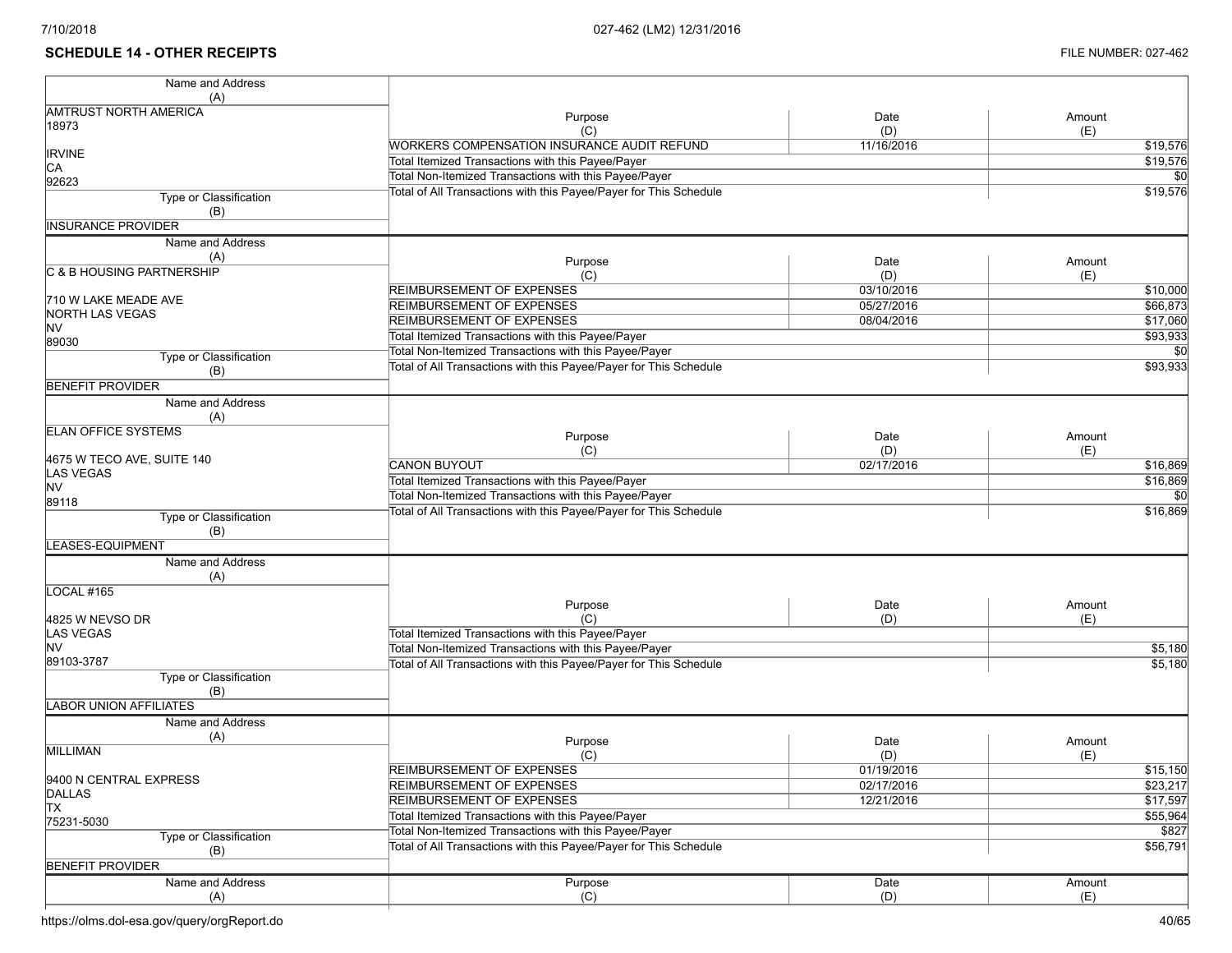| <b>SENECA INSURANCE COMPANY</b> | Purpose                                                           | Date        | Amount    |
|---------------------------------|-------------------------------------------------------------------|-------------|-----------|
|                                 | (C)                                                               | (D)         | (E)       |
| 160 WATER STREET 16TH FLOOR     | Total Itemized Transactions with this Payee/Payer                 |             |           |
| <b>NEW YORK</b>                 | Total Non-Itemized Transactions with this Payee/Payer             |             | \$5,422   |
| NY                              | Total of All Transactions with this Payee/Payer for This Schedule | \$5,422     |           |
| 10038                           |                                                                   |             |           |
| Type or Classification          |                                                                   |             |           |
| (B)                             |                                                                   |             |           |
| <b>IINSURANCE PROVIDER</b>      |                                                                   |             |           |
| Name and Address                | Purpose                                                           | Date        | Amount    |
| (A)                             | (C)                                                               | (D)         | (E)       |
| <b>UNITE HERE</b>               | <b>EXPENSE REIMBURSEMENTS</b>                                     | 01/11/2016  | \$5,575   |
|                                 | <b>EXPENSE REIMBURSEMENTS</b>                                     | 04/20/2016  | \$134,822 |
| 275 7TH AVE, 16TH FLOOR         | <b>EXPENSE REIMBURSEMENTS</b>                                     | 04/26/2016  | \$40,792  |
| <b>NEW YORK</b>                 | <b>EXPENSE REIMBURSEMENTS</b>                                     | 05/11/2016  | \$19,810  |
| NY                              | <b>EXPENSE REIMBURSEMENTS</b>                                     | 05/27/2016  | \$6,534   |
| 10001                           | <b>EXPENSE REIMBURSEMENTS</b>                                     | 06/13/2016  | \$111,732 |
| Type or Classification          | <b>EXPENSE REIMBURSEMENTS</b>                                     | 09/16/2016  | \$16,558  |
| (B)                             | <b>EXPENSE REIMBURSEMENTS</b>                                     | 10/12/2016  | \$204,245 |
| <b>LABOR UNION AFFILIATES</b>   | <b>EXPENSE REIMBURSEMENTS</b>                                     | 11/08/2016  | \$213,494 |
|                                 | <b>EXPENSE REIMBURSEMENTS</b>                                     | 11/16/2016  | \$49,436  |
|                                 | Total Itemized Transactions with this Payee/Payer                 |             | \$802,998 |
|                                 | Total Non-Itemized Transactions with this Payee/Payer             |             | \$11,254  |
|                                 | Total of All Transactions with this Payee/Payer for This Schedule |             | \$814,252 |
| Name and Address                | Purpose                                                           | Date        | Amount    |
| (A)                             | (C)                                                               | (D)         | (E)       |
| UNITE HERE TIP FUND             | <b>EXPENSE REIMBURSEMENTS</b>                                     | 05/20/2016  | \$100,000 |
|                                 | <b>EXPENSE REIMBURSEMENTS</b>                                     | 08/11/2016  | \$60,000  |
| 275 7TH AVE, 16TH FLOOR         | <b>EXPENSE REIMBURSEMENTS</b>                                     | 08/31/2016  | \$20,579  |
| <b>NEW YORK</b>                 | <b>EXPENSE REIMBURSEMENTS</b>                                     | 10/04/2016  | \$984,000 |
| <b>NY</b>                       | <b>EXPENSE REIMBURSEMENTS</b>                                     | 12/22/2016  | \$115,260 |
| 10001                           | Total Itemized Transactions with this Payee/Payer                 |             |           |
| <b>Type or Classification</b>   |                                                                   | \$1,279,839 |           |
| (B)                             | Total Non-Itemized Transactions with this Payee/Payer             | \$1,476     |           |
| <b>LABOR UNION AFFILIATES</b>   | Total of All Transactions with this Payee/Payer for This Schedule | \$1,281,315 |           |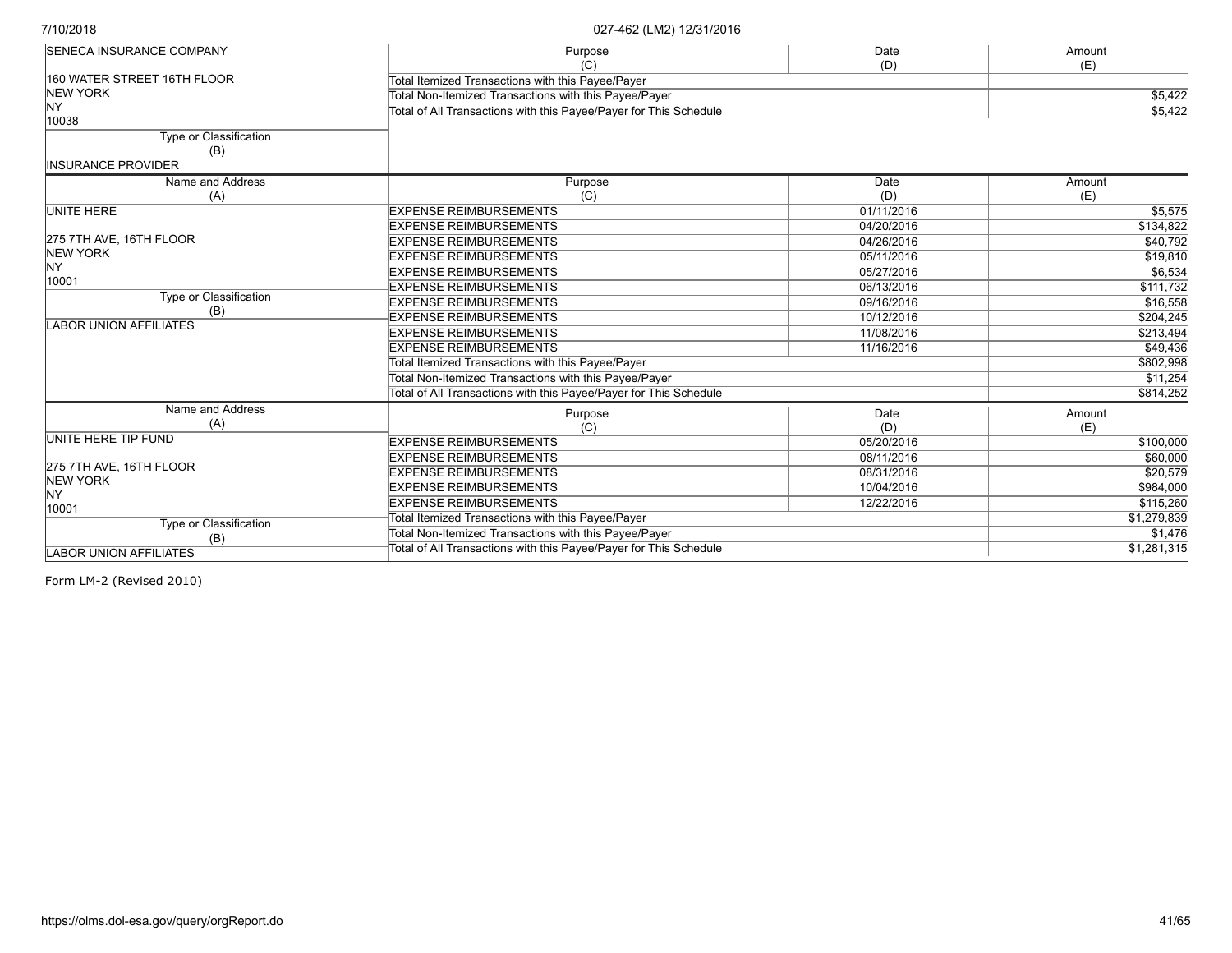# **SCHEDULE 15 - REPRESENTATIONAL ACTIVITIES FILE NUMBER: 027-462**

| Name and Address                |                                                                   |            |                |
|---------------------------------|-------------------------------------------------------------------|------------|----------------|
| (A)                             | Purpose                                                           | Date       | Amount         |
| A & B Printing                  | (C)                                                               | (D)        | (E)            |
|                                 | Admin & Contract Enforecement/Organizing                          | 03/17/2016 | \$15,065       |
| 2908 S HIGHLAND BLDG 18, ST     | Admin & Contract Enforecement/Organizing                          | 04/06/2016 | \$10,314       |
| <b>LAS VEGAS</b>                | Admin & Contract Enforecement/Organizing                          | 04/20/2016 | \$40,166       |
| <b>NV</b>                       | Admin & Contract Enforecement/Organizing                          | 12/12/2016 | \$33,726       |
| 89109                           | Total Itemized Transactions with this Payee/Payer                 |            | \$99,271       |
| Type or Classification          | Total Non-Itemized Transactions with this Payee/Payer             |            | \$29,490       |
| (B)                             | Total of All Transactions with this Payee/Payer for This Schedule |            | \$128,761      |
| <b>Printing/Mailing Company</b> |                                                                   |            |                |
| Name and Address                |                                                                   |            |                |
| (A)                             |                                                                   |            |                |
| ALBERT D SEENO CONTRUCTN CO     |                                                                   |            |                |
|                                 | Purpose                                                           | Date       | Amount         |
| 1800WILLOW PASS COURT           | (C)                                                               | (D)        | (E)            |
| CONCORD                         | Total Itemized Transactions with this Payee/Payer                 |            |                |
| CA                              | Total Non-Itemized Transactions with this Payee/Payer             |            | \$17,731       |
| 94520                           |                                                                   |            |                |
|                                 | Total of All Transactions with this Payee/Payer for This Schedule |            | \$17,731       |
| Type or Classification          |                                                                   |            |                |
| (B)                             |                                                                   |            |                |
| <b>OFFICE SPACE</b>             |                                                                   |            |                |
| Name and Address                |                                                                   |            |                |
| (A)                             |                                                                   |            |                |
| <b>AMERICAN AIRLINES</b>        |                                                                   |            |                |
| 619616                          | Purpose                                                           | Date       | Amount         |
|                                 | (C)                                                               | (D)        | (E)            |
| <b>DFW AIRPORT</b>              | Total Itemized Transactions with this Payee/Payer                 |            |                |
| TХ                              | Total Non-Itemized Transactions with this Payee/Payer             |            | \$5,175        |
| 75261-9616                      | Total of All Transactions with this Payee/Payer for This Schedule |            | \$5,175        |
| Type or Classification          |                                                                   |            |                |
| (B)                             |                                                                   |            |                |
| AIRLINE                         |                                                                   |            |                |
| Name and Address                | Purpose                                                           | Date       | Amount         |
| (A)                             | (C)                                                               | (D)        | (E)            |
| <b>AMTRUST NORTH AMERICA</b>    | <b>INSURANCE</b>                                                  | 01/01/2016 | \$7,887        |
| 18973                           | <b>INSURANCE</b>                                                  | 02/01/2016 | \$7,853        |
|                                 | <b>INSURANCE</b>                                                  | 03/01/2016 | \$7,755        |
| <b>IRVINE</b>                   |                                                                   |            |                |
| IСA                             | <b>INSURANCE</b>                                                  | 05/01/2016 | $\sqrt{9,276}$ |
| 92623                           | <b>INSURANCE</b>                                                  | 07/01/2016 | \$9,349        |
| Type or Classification          | <b>INSURANCE</b>                                                  | 08/01/2016 | \$10,150       |
| (B)                             | Total Itemized Transactions with this Payee/Payer                 |            | \$52,270       |
| <b>INSURANCE PROVIDER</b>       | Total Non-Itemized Transactions with this Payee/Payer             |            | \$0            |
|                                 | Total of All Transactions with this Payee/Payer for This Schedule |            | \$52,270       |
| Name and Address                |                                                                   |            |                |
| (A)                             |                                                                   |            |                |
| AT&T                            |                                                                   |            |                |
| 5025                            | Purpose                                                           | Date       | Amount         |
|                                 | (C)                                                               | (D)        | (E)            |
| <b>CAROL STREAM</b>             | Total Itemized Transactions with this Payee/Payer                 |            |                |
|                                 | Total Non-Itemized Transactions with this Payee/Payer             |            | \$9,313        |
| 60197-5025                      |                                                                   |            |                |
| Type or Classification          | Total of All Transactions with this Payee/Payer for This Schedule |            | \$9,313        |
|                                 |                                                                   |            |                |
| (B)                             |                                                                   |            |                |
| UTILITY PROVIDER                |                                                                   |            |                |
| Name and Address                |                                                                   |            |                |
|                                 |                                                                   |            |                |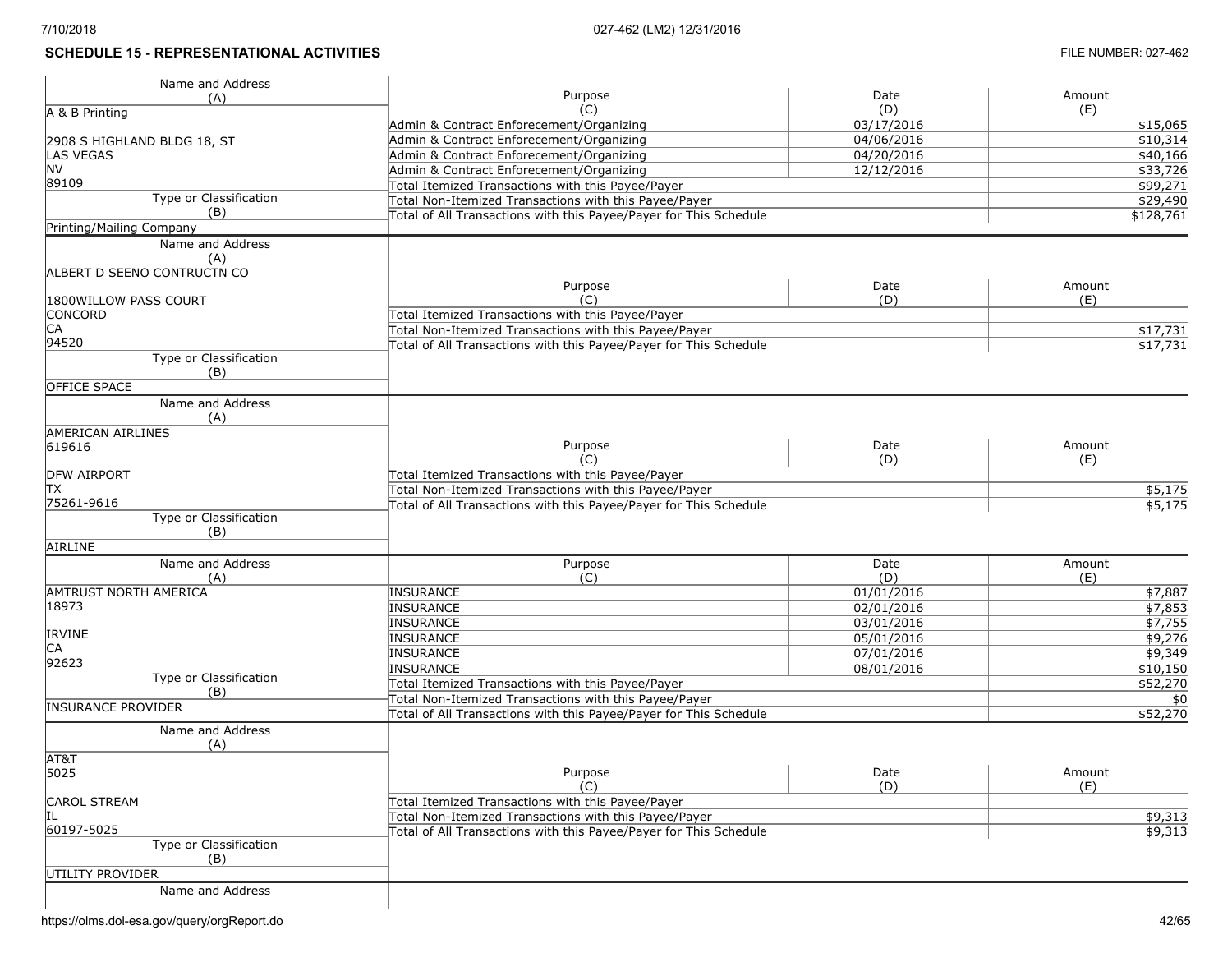| (A)                                   | Purpose                                                           | Date       | Amount   |
|---------------------------------------|-------------------------------------------------------------------|------------|----------|
| <b>AT&amp;T MOBILITY</b>              | (C)                                                               | (D)        | (E)      |
| 9004                                  | ADMIN & CONTRACT ENFORECEMENT/ORG                                 | 01/05/2016 | \$5,056  |
|                                       | ADMIN & CONTRACT ENFORECEMENT/ORG                                 | 02/05/2016 | \$6,773  |
| <b>CAROL STREAM</b>                   | ADMIN & CONTRACT ENFORECEMENT/ORG                                 | 03/05/2016 | \$5,545  |
| IL                                    | ADMIN & CONTRACT ENFORECEMENT/ORG                                 | 04/05/2016 | \$6,493  |
| 60197-9004                            | ADMIN & CONTRACT ENFORECEMENT/ORG                                 | 07/05/2016 | \$7,020  |
| Type or Classification                | ADMIN & CONTRACT ENFORECEMENT/ORG                                 | 08/05/2016 | \$5,679  |
| (B)                                   | ADMIN & CONTRACT ENFORECEMENT/ORG                                 | 09/05/2016 | \$5,559  |
| UTILITY PROVIDER                      | ADMIN & CONTRACT ENFORECEMENT/ORG                                 | 10/05/2016 | \$7,166  |
|                                       | ADMIN & CONTRACT ENFORECEMENT/ORG                                 | 11/05/2016 | \$5,144  |
|                                       | ADMIN & CONTRACT ENFORECEMENT/ORG                                 | 12/05/2016 | \$5,494  |
|                                       | Total Itemized Transactions with this Payee/Payer                 |            | \$59,929 |
|                                       | Total Non-Itemized Transactions with this Payee/Payer             |            |          |
|                                       |                                                                   |            | \$8,766  |
|                                       | Total of All Transactions with this Payee/Payer for This Schedule |            | \$68,695 |
| Name and Address<br>(A)               |                                                                   |            |          |
| CALIFORNIA OFFSET PRINTERS INC        | Purpose                                                           | Date       | Amount   |
|                                       | (C)                                                               | (D)        | (E)      |
| 620 WEST ELK AVENUE                   | ADMIN & CONTRACT ENFORCEMENT                                      | 03/22/2016 | \$11,414 |
| <b>GLENDALE</b>                       | <b>ADMIN &amp; CONTRACT ENFORCEMENT</b>                           | 04/20/2016 | \$12,889 |
| <b>CA</b>                             | Total Itemized Transactions with this Payee/Payer                 |            | \$24,303 |
| 91204-1404                            | Total Non-Itemized Transactions with this Payee/Payer             |            | \$0      |
| Type or Classification                | Total of All Transactions with this Payee/Payer for This Schedule |            | \$24,303 |
| (B)                                   |                                                                   |            |          |
| PRINTING AND MAILING COMPANY          |                                                                   |            |          |
| Name and Address                      |                                                                   |            |          |
| (A)                                   |                                                                   |            |          |
| CANON FINANCIAL SVC INC               | Purpose                                                           | Date       | Amount   |
|                                       | (C)                                                               | (D)        | (E)      |
| 14904 COLLECTIONS CENTER DR           | ADMIN & CONTRACT ENFORCEMENT/ORG                                  | 01/25/2016 |          |
| <b>CHICAGO</b>                        |                                                                   |            | \$5,159  |
| IL                                    | Total Itemized Transactions with this Payee/Payer                 |            | \$5,159  |
| 60693                                 | Total Non-Itemized Transactions with this Payee/Payer             |            | \$10,247 |
| Type or Classification                | Total of All Transactions with this Payee/Payer for This Schedule |            | \$15,406 |
| (B)                                   |                                                                   |            |          |
| LEASES-EQUIPMENT                      |                                                                   |            |          |
| Name and Address                      |                                                                   |            |          |
| (A)                                   |                                                                   |            |          |
| <b>CIRCUS CIRCUS HOTEL AND CASINO</b> | Purpose                                                           | Date       | Amount   |
|                                       | (C)                                                               | (D)        | (E)      |
| 2880 S LAS VEGAS BLVD                 | <b>CONTRACT NEGOTIATIONS</b>                                      | 05/23/2016 | \$6,844  |
| <b>LAS VEGAS</b>                      | Total Itemized Transactions with this Payee/Payer                 |            |          |
| <b>NV</b>                             |                                                                   |            | \$6,844  |
| 89109                                 | Total Non-Itemized Transactions with this Payee/Payer             |            | \$68     |
| Type or Classification                | Total of All Transactions with this Payee/Payer for This Schedule |            | \$6,912  |
| (B)                                   |                                                                   |            |          |
| MEETING ROOMS                         |                                                                   |            |          |
| Name and Address                      | Purpose                                                           | Date       | Amount   |
| (A)                                   | (C)                                                               | (D)        | (E)      |
| CONSOLIDATED COLOR PRESS INC          | ORGANIZING CAMPAIGN                                               | 10/19/2016 | \$8,110  |
|                                       | Total Itemized Transactions with this Payee/Payer                 |            | \$8,110  |
| 307 SEVENTH AVE SUITE 602             | Total Non-Itemized Transactions with this Payee/Payer             |            |          |
| <b>NEW YORK</b>                       | Total of All Transactions with this Payee/Payer for This Schedule |            | \$8,110  |
| <b>NY</b>                             |                                                                   |            |          |
| 10001                                 |                                                                   |            |          |
| Type or Classification<br>(B)         |                                                                   |            |          |
|                                       |                                                                   |            |          |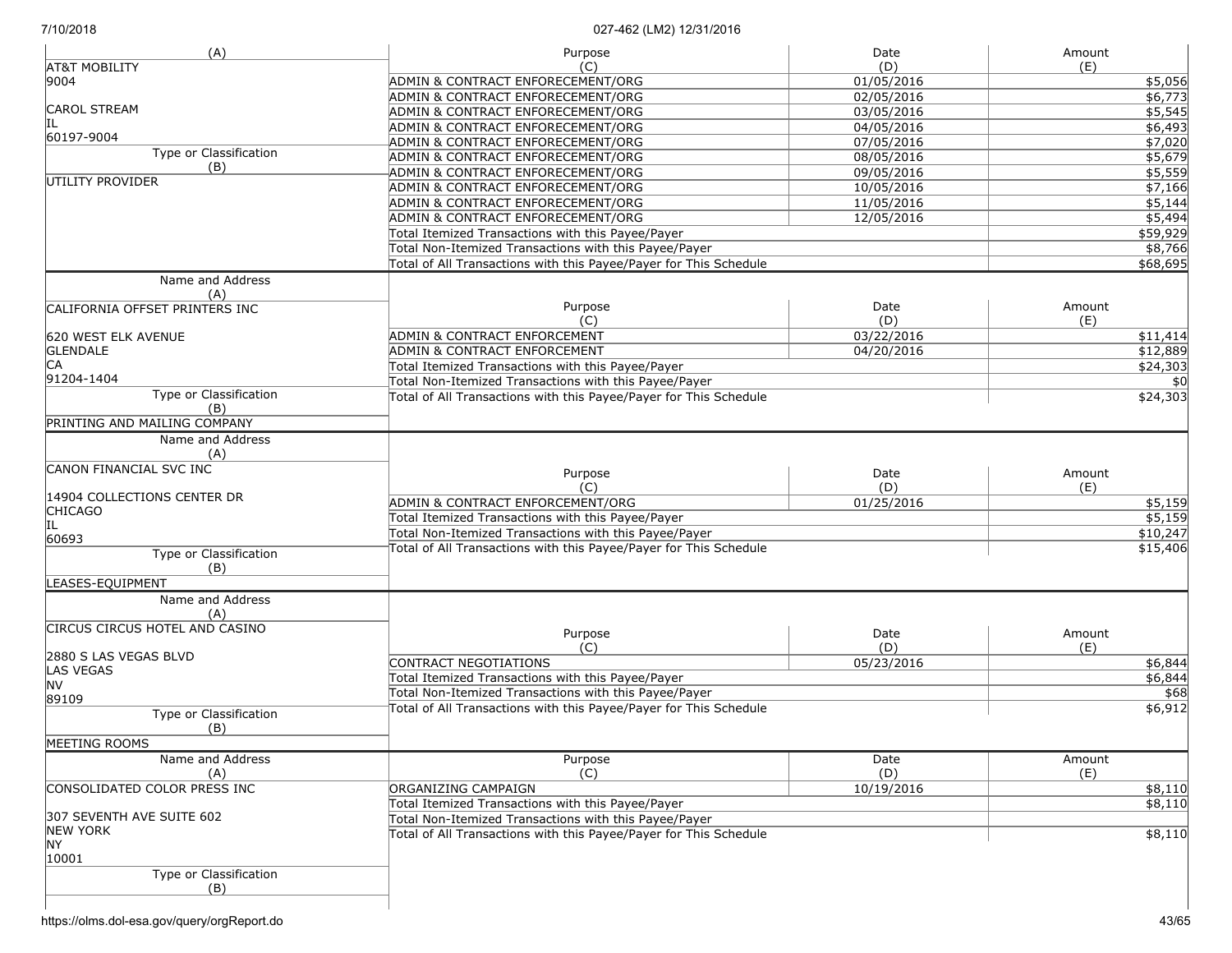| ADVERTISING/PROMOTINS                    |                                                                      |                          |                       |
|------------------------------------------|----------------------------------------------------------------------|--------------------------|-----------------------|
| Name and Address                         |                                                                      |                          |                       |
| (A)                                      |                                                                      |                          |                       |
| <b>CULINARY TRAINING ACADEMY</b>         | Purpose                                                              | Date                     | Amount                |
|                                          | (C)                                                                  | (D)                      | (E)                   |
| 710 W LAKE MEAD BLVD<br><b>LAS VEGAS</b> | ADMIN & CONTRACT ENFORCEMENT                                         | 03/11/2016               | \$8,280               |
| NV                                       | Total Itemized Transactions with this Payee/Payer                    |                          | \$8,280               |
| 89030-4067                               | Total Non-Itemized Transactions with this Payee/Payer                |                          | \$1,613               |
| <b>Type or Classification</b>            | Total of All Transactions with this Payee/Payer for This Schedule    |                          | \$9,893               |
| (B)                                      |                                                                      |                          |                       |
| <b>FOOD SUPPLIER</b>                     |                                                                      |                          |                       |
| Name and Address                         |                                                                      |                          |                       |
| (A)                                      | Purpose                                                              | Date                     | Amount                |
| <b>CUSTOM SOFTWARE SYSTEM</b>            | (C)                                                                  | (D)                      | (E)                   |
|                                          | ADMIN & CONTRACT ENFORCEMENT/ORG                                     | 01/01/2016               | \$5,320               |
| 821 KLONDIKE CT                          | ADMIN & CONTRACT ENFORCEMENT                                         | 02/01/2016               | \$5,360               |
| <b>HENDERSON</b>                         | ADMIN & CONTRACT ENFORCEMENT                                         | 02/29/2016               | \$5,360               |
| NV<br>89011                              | Total Itemized Transactions with this Payee/Payer                    |                          | \$16,040              |
|                                          | Total Non-Itemized Transactions with this Payee/Payer                |                          | \$4,840               |
| Type or Classification<br>(B)            | Total of All Transactions with this Payee/Payer for This Schedule    |                          | \$20,880              |
| COMPUTER SUPPLIER                        |                                                                      |                          |                       |
| Name and Address                         |                                                                      |                          |                       |
| (A)                                      |                                                                      |                          |                       |
| DAVID BINDER RESEARCH                    | Purpose                                                              | Date                     | Amount                |
|                                          | (C)                                                                  | (D)                      | (E)                   |
| 44 PAGE ST STE 404                       | CAMPAIGN RESEARCH                                                    | 02/29/2016               | \$23,500              |
| <b>SAN FRANCISCO</b>                     | CAMPAIGN RESEARCH                                                    | 07/14/2016               | \$19,600              |
| CA                                       | Total Itemized Transactions with this Payee/Payer                    |                          | \$43,100              |
| 94102                                    | Total Non-Itemized Transactions with this Payee/Payer                |                          | \$0                   |
| Type or Classification                   | Total of All Transactions with this Payee/Payer for This Schedule    |                          | \$43,100              |
| (B)                                      |                                                                      |                          |                       |
| <b>RESEARCH SUPPLIER</b>                 |                                                                      |                          |                       |
| Name and Address                         | Purpose                                                              | Date                     | Amount                |
| (A)                                      | (C)                                                                  | (D)                      | (E)                   |
| DAVIS, COWELL & BOWE, LLP                | ADMIN & CONTRACT ENFORCEMENT/ORG                                     | 01/11/2016               | \$59,280              |
| 595 MARKET ST STE 800                    | ADMIN & CONTRACT ENFORCEMENT/ORG                                     | 01/11/2016               | \$16,312              |
| <b>SAN FRANCISCO</b>                     | ADMIN & CONTRACT ENFORCEMENT/ORG<br>ADMIN & CONTRACT ENFORCEMENT/ORG | 01/18/2016<br>02/29/2016 | \$53,511<br>\$107,145 |
| СA                                       | ADMIN & CONTRACT ENFORCEMENT/ORG                                     | 03/29/2016               | \$56,723              |
| 94105-2821                               | ADMIN & CONTRACT ENFORCEMENT/ORG                                     | 05/03/2016               | \$78,382              |
| Type or Classification                   | ADMIN & CONTRACT ENFORCEMENT/ORG                                     | 05/13/2016               | \$67,434              |
| (B)                                      | ADMIN & CONTRACT ENFORCEMENT/ORG                                     | 06/30/2016               | \$71,978              |
| LEGAL COUNSEL                            | ADMIN & CONTRACT ENFORCEMENT/ORG                                     | 07/26/2016               | \$49,425              |
|                                          | ADMIN & CONTRACT ENFORCEMENT/ORG                                     | 08/30/2016               | \$43,289              |
|                                          | ADMIN & CONTRACT ENFORCEMENT/ORG                                     | 10/14/2016               | \$49,660              |
|                                          | ADMIN & CONTRACT ENFORCEMENT/ORG                                     | 10/20/2016               | \$65,678              |
|                                          | ADMIN & CONTRACT ENFORCEMENT/ORG                                     | 11/10/2016               | \$28,809              |
|                                          | ADMIN & CONTRACT ENFORCEMENT/ORG                                     | 11/10/2016               | \$26,265              |
|                                          | Total Itemized Transactions with this Payee/Payer                    |                          | \$773,891             |
|                                          | Total Non-Itemized Transactions with this Payee/Payer                |                          | \$43,100              |
|                                          | Total of All Transactions with this Payee/Payer for This Schedule    |                          | \$816,991             |
| Name and Address                         | Purpose                                                              | Date                     | Amount                |
| (A)                                      | (C)                                                                  | (D)                      | (E)                   |
| <b>DS POLITICAL</b>                      |                                                                      |                          |                       |
|                                          |                                                                      |                          |                       |

1250 H STREET NW #200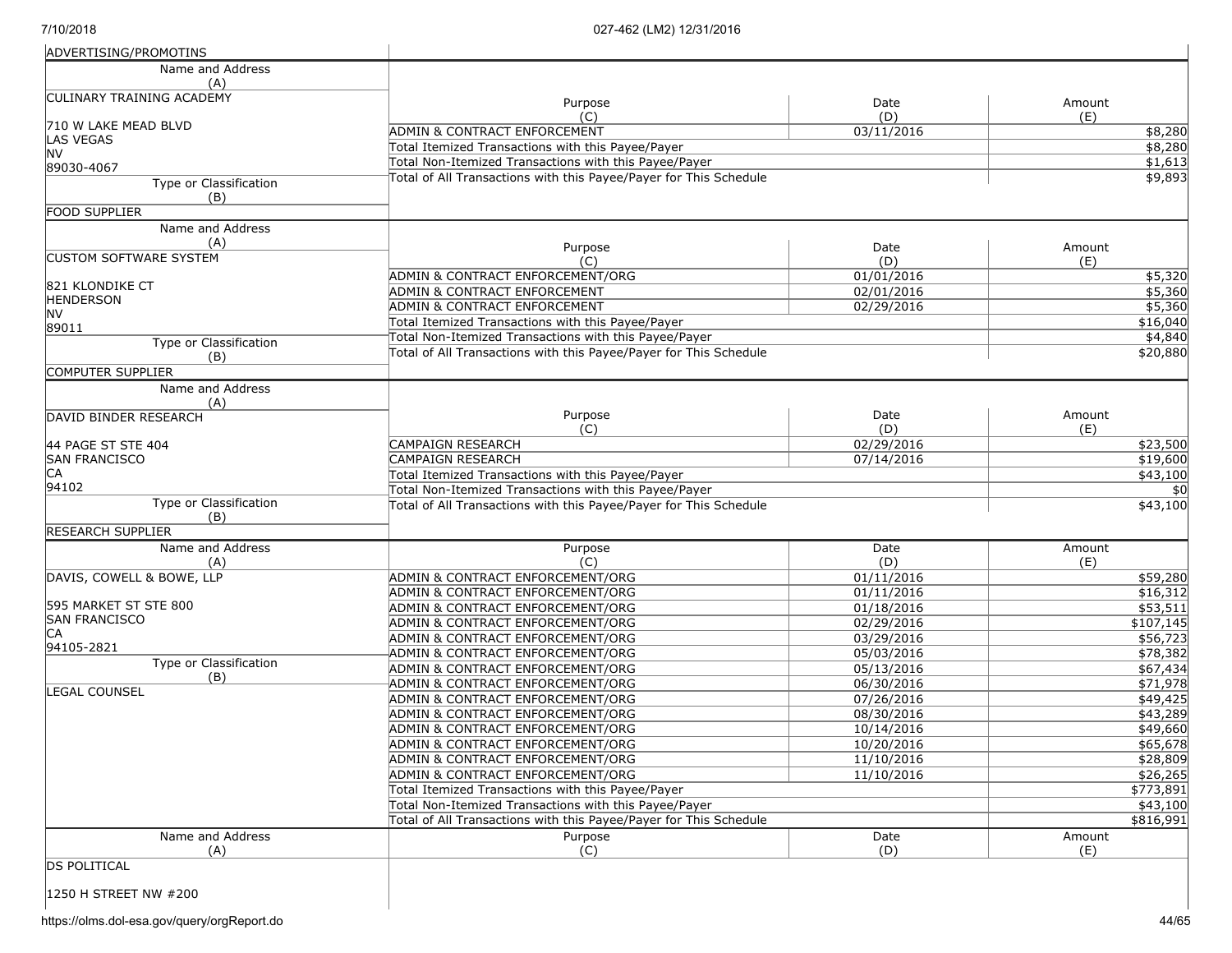| <b>WASHINGTON</b>                    | Purpose                                                           | Date              | Amount             |
|--------------------------------------|-------------------------------------------------------------------|-------------------|--------------------|
| DC<br>20005                          | (C)<br><b>ADMIN &amp; CONTRACT ENFORCEMENT</b>                    | (D)<br>02/05/2016 | (E)                |
| <b>Type or Classification</b>        | Total Itemized Transactions with this Payee/Payer                 |                   | \$5,000<br>\$5,000 |
| (B)                                  | Total Non-Itemized Transactions with this Payee/Payer             |                   |                    |
| ADVERTISING/PROMOTION                | Total of All Transactions with this Payee/Payer for This Schedule |                   | \$5,000            |
| Name and Address                     |                                                                   |                   |                    |
| (A)                                  |                                                                   |                   |                    |
| <b>EDNA FRANCIS</b>                  | Purpose                                                           | Date              | Amount             |
| 65556                                | (C)                                                               | (D)               | (E)                |
| LOS ANGELES                          | ADMIN & CONTRACT ENFORCEMENT                                      | 08/04/2016        | \$9,774            |
| IСA                                  | Total Itemized Transactions with this Payee/Payer                 |                   | \$9,774            |
| 90065-0556                           | Total Non-Itemized Transactions with this Payee/Payer             |                   |                    |
| Type or Classification               | Total of All Transactions with this Payee/Payer for This Schedule |                   | \$9,774            |
| (B)                                  |                                                                   |                   |                    |
| PROFESSIONAL SERVICES                |                                                                   |                   |                    |
| Name and Address                     |                                                                   |                   |                    |
| (A)<br><b>ENTERPRISE RENT-A-CAR</b>  |                                                                   |                   |                    |
| 846451                               | Purpose                                                           | Date              | Amount             |
|                                      | (C)                                                               | (D)               | (E)                |
| <b>KANSAS CITY</b>                   | Total Itemized Transactions with this Payee/Payer                 |                   |                    |
| MO                                   | Total Non-Itemized Transactions with this Payee/Payer             |                   | \$12,304           |
| 64184-6451                           | Total of All Transactions with this Payee/Payer for This Schedule |                   | \$12,304           |
| <b>Type or Classification</b><br>(B) |                                                                   |                   |                    |
| RENTAL CAR AGENCY                    |                                                                   |                   |                    |
| Name and Address                     |                                                                   |                   |                    |
| (A)                                  |                                                                   |                   |                    |
| <b>ETHIX VENTURES, INC</b>           |                                                                   |                   |                    |
|                                      | Purpose                                                           | Date              | Amount             |
| 9 MAIN ST STE 3C<br><b>SUTTON</b>    | $(\cap)$<br>Total Itemized Transactions with this Payee/Payer     | (D)               | (E)                |
| МA                                   | Total Non-Itemized Transactions with this Payee/Payer             |                   | \$22,161           |
| 01590-1660                           | Total of All Transactions with this Payee/Payer for This Schedule |                   | \$22,161           |
| Type or Classification               |                                                                   |                   |                    |
| (B)                                  |                                                                   |                   |                    |
| ADVERTISING/PROMOTION                |                                                                   |                   |                    |
| Name and Address                     |                                                                   |                   |                    |
| (A)<br><b>FACEBOOK</b>               |                                                                   |                   |                    |
|                                      | Purpose                                                           | Date              | Amount             |
| 1 HACKER WAY                         | (C)                                                               | (D)               | (E)                |
| <b>MENLO PARK</b>                    | Total Itemized Transactions with this Payee/Payer                 |                   |                    |
| СA                                   | Total Non-Itemized Transactions with this Payee/Payer             |                   | \$6,511            |
| 94025                                | Total of All Transactions with this Payee/Payer for This Schedule |                   | \$6,511            |
| Type or Classification<br>(B)        |                                                                   |                   |                    |
| ADVERTISING/PROMOTION                |                                                                   |                   |                    |
| Name and Address                     | Purpose                                                           | Date              | Amount             |
| (A)                                  | (C)                                                               | (D)               | (E)                |
| <b>FMCS</b>                          | Total Itemized Transactions with this Payee/Payer                 |                   |                    |
|                                      | Total Non-Itemized Transactions with this Payee/Payer             |                   | \$9,950            |
| 2100 K STREET NW                     | Total of All Transactions with this Payee/Payer for This Schedule |                   | \$9,950            |
| <b>WASHINGTON</b><br>DC              |                                                                   |                   |                    |
| 20427-0000                           |                                                                   |                   |                    |
| Type or Classification               |                                                                   |                   |                    |
|                                      |                                                                   |                   |                    |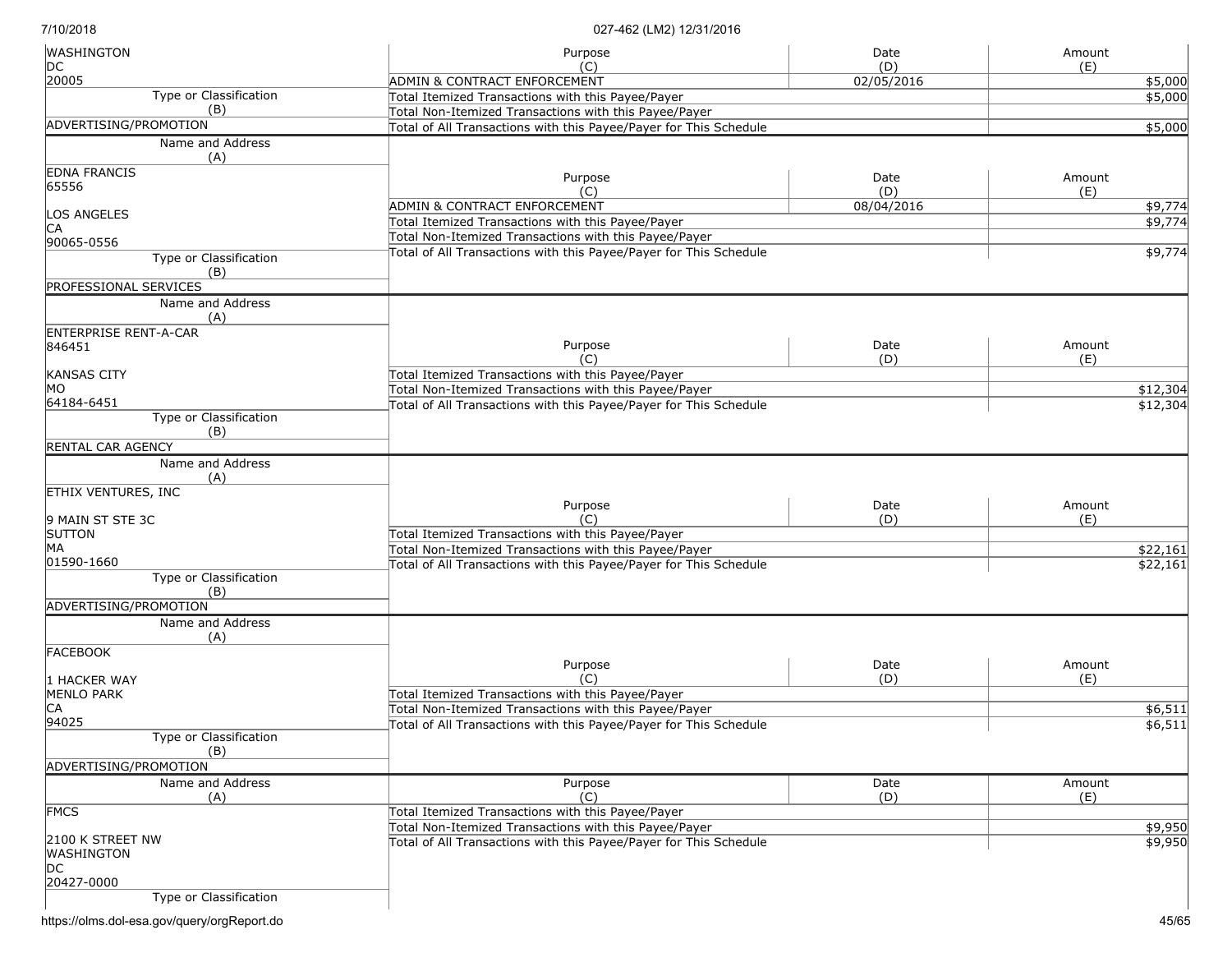| (B)                                      |                                                                   |             |               |
|------------------------------------------|-------------------------------------------------------------------|-------------|---------------|
| <b>SERVICE PROVIDER</b>                  |                                                                   |             |               |
| Name and Address                         |                                                                   |             |               |
| (A)                                      |                                                                   |             |               |
| FORD CREDIT                              |                                                                   |             |               |
| 790093                                   | Purpose<br>(C)                                                    | Date<br>(D) | Amount<br>(E) |
| <b>ST LOUIS</b>                          | Total Itemized Transactions with this Payee/Payer                 |             |               |
| MO                                       | Total Non-Itemized Transactions with this Payee/Payer             |             | \$12,147      |
| 63179-0093                               | Total of All Transactions with this Payee/Payer for This Schedule |             | \$12,147      |
| Type or Classification                   |                                                                   |             |               |
| (B)                                      |                                                                   |             |               |
| <b>AUTOMOBILE SUPPLIER</b>               |                                                                   |             |               |
| Name and Address                         |                                                                   |             |               |
| (A)                                      | Purpose                                                           | Date        | Amount        |
| <b>FREDRIC HOROWITZ</b><br>3613          | (C)                                                               | (D)         | (E)           |
|                                          | ADMIN & CONTRACT ENFORCEMENT                                      | 02/23/2016  | \$7,639       |
| <b>SANTA MONICA</b>                      | ADMIN & CONTRACT ENFORCEMENT                                      | 10/18/2016  | \$7,018       |
| IСA                                      | Total Itemized Transactions with this Payee/Payer                 |             | \$14,657      |
| 90408-3613                               | Total Non-Itemized Transactions with this Payee/Payer             |             | \$12,598      |
| <b>Type or Classification</b>            | Total of All Transactions with this Payee/Payer for This Schedule |             | \$27,255      |
| (B)                                      |                                                                   |             |               |
| ARBITRATOR                               |                                                                   |             |               |
| Name and Address<br>(A)                  |                                                                   |             |               |
| <b>GOOGLE</b>                            |                                                                   |             |               |
|                                          | Purpose                                                           | Date        | Amount        |
| 19510 JAMBOREE RD STE                    | (C)                                                               | (D)         | (E)           |
| <b>IRVINE</b>                            | Total Itemized Transactions with this Payee/Payer                 |             |               |
| CA                                       | Total Non-Itemized Transactions with this Payee/Payer             |             | \$9,365       |
| 92612-0000                               | Total of All Transactions with this Payee/Payer for This Schedule |             | \$9,365       |
| Type or Classification<br>(B)            |                                                                   |             |               |
| ADVERTISING/PROMOTIONS                   |                                                                   |             |               |
| Name and Address                         |                                                                   |             |               |
| (A)                                      |                                                                   |             |               |
| JAN STIGLITZ                             | Purpose                                                           | Date        | Amount        |
|                                          | (C)                                                               | (D)         | (E)           |
| 225 CEDAR STREET                         | ADMIN & CONTRACT ENFORCEMENT                                      | 12/14/2016  | \$5,446       |
| <b>SAN DIEGO</b>                         | Total Itemized Transactions with this Payee/Payer                 |             | \$5,446       |
| CA<br>92101                              | Total Non-Itemized Transactions with this Payee/Payer             |             | \$7,155       |
| Type or Classification                   | Total of All Transactions with this Payee/Payer for This Schedule |             | \$12,601      |
| (B)                                      |                                                                   |             |               |
| <b>ARBITRATOR</b>                        |                                                                   |             |               |
| Name and Address                         |                                                                   |             |               |
| (A)                                      |                                                                   |             |               |
| JAY FOGELBERG                            | Purpose                                                           | Date        | Amount        |
|                                          | (C)                                                               | (D)         | (E)           |
| 10970 SPOON RIDGE<br><b>EDEN PRAIRIE</b> | <b>ADMIN &amp; CONTRACT ENFORCEMENT</b>                           | 06/03/2016  | \$5,494       |
| MN                                       | Total Itemized Transactions with this Payee/Payer                 |             | \$5,494       |
| 55347                                    | Total Non-Itemized Transactions with this Payee/Payer             |             | \$900         |
| <b>Type or Classification</b>            | Total of All Transactions with this Payee/Payer for This Schedule |             | \$6,394       |
| (B)                                      |                                                                   |             |               |
| <b>ARBITRATOR</b>                        |                                                                   |             |               |
| Name and Address                         | Purpose                                                           | Date        | Amount        |
| (A)                                      | (C)                                                               | (D)         | (E)           |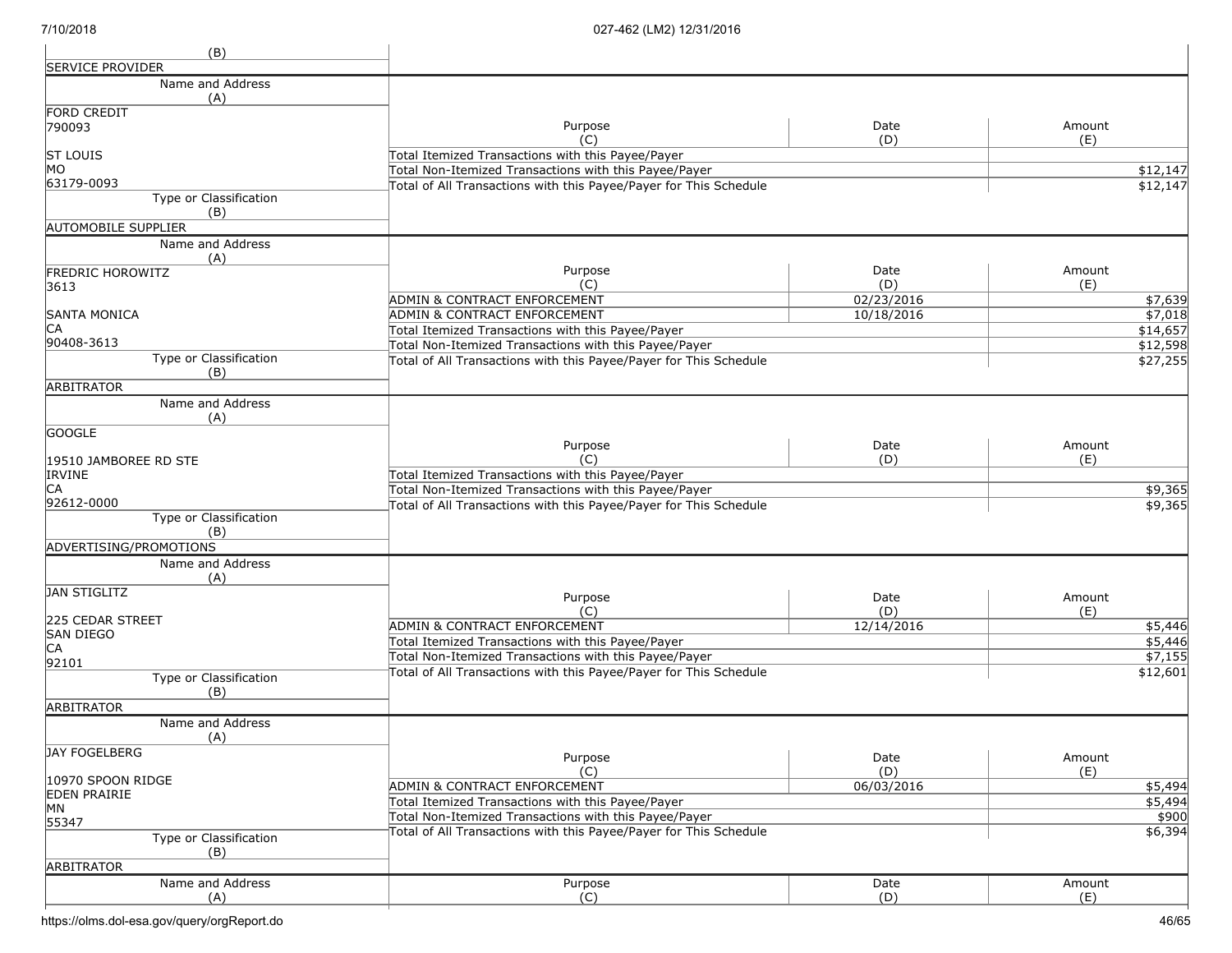| <b>JOE HENDERSON</b><br>1828                     | Purpose<br>(C)                                                    | Date<br>(D) | Amount<br>(E) |
|--------------------------------------------------|-------------------------------------------------------------------|-------------|---------------|
|                                                  | ADMIN & CONTRACT ENFORCEMENT                                      | 10/18/2016  | \$7,464       |
| <b>SANTA ROSA</b>                                | Total Itemized Transactions with this Payee/Payer                 |             | \$7,464       |
| IСA                                              | Total Non-Itemized Transactions with this Payee/Payer             |             | \$1,100       |
| 95402-1828                                       | Total of All Transactions with this Payee/Payer for This Schedule |             | \$8,564       |
| Type or Classification<br>(B)                    |                                                                   |             |               |
| <b>ARBITRATOR</b>                                |                                                                   |             |               |
| Name and Address<br>(A)                          |                                                                   |             |               |
| JOHN PERONE                                      | Purpose<br>(C)                                                    | Date<br>(D) | Amount<br>(E) |
| 2005 PALO VERDE AVE STE 147                      | ADMIN & CONTRACT ENFORCEMENT                                      | 07/25/2016  | \$6,467       |
| LONG BEACH                                       | Total Itemized Transactions with this Payee/Payer                 |             | \$6,467       |
| <b>CA</b>                                        | Total Non-Itemized Transactions with this Payee/Payer             |             |               |
| 90815-3322<br>Type or Classification<br>(B)      | Total of All Transactions with this Payee/Payer for This Schedule |             | \$6,467       |
| <b>ARBITRATOR</b>                                |                                                                   |             |               |
| Name and Address<br>(A)                          |                                                                   |             |               |
| <b>KATHERINE THOMSON</b>                         | Purpose<br>(C)                                                    | Date<br>(D) | Amount<br>(E) |
| 3060 EL CERRITO PLAZA #333                       | ADMIN & CONTRACT ENFORCEMENT                                      | 03/11/2016  | \$6,469       |
| <b>EL CERRITO</b>                                | ADMIN & CONTRACT ENFORCEMENT                                      | 04/06/2016  | \$6,381       |
| CA                                               | Total Itemized Transactions with this Payee/Payer                 |             | \$12,850      |
| 94530                                            | Total Non-Itemized Transactions with this Payee/Payer             |             | \$573         |
| Type or Classification<br>(B)                    | Total of All Transactions with this Payee/Payer for This Schedule |             | \$13,423      |
| <b>ARBITRATOR</b>                                |                                                                   |             |               |
| Name and Address<br>(A)                          |                                                                   |             |               |
| LV METRO POLICE DEPT                             |                                                                   |             |               |
|                                                  | Purpose                                                           | Date        | Amount        |
| 400 B SOUTH MARTIN L KING B                      | (C)                                                               | (D)         | (E)           |
| LAS VEGAS                                        | Total Itemized Transactions with this Payee/Payer                 |             |               |
| <b>NV</b><br>89106                               | Total Non-Itemized Transactions with this Payee/Payer             |             | \$5,718       |
| Type or Classification<br>(B)                    | Total of All Transactions with this Payee/Payer for This Schedule |             | \$5,718       |
| <b>GOVERNMENT OFFICE</b>                         |                                                                   |             |               |
| Name and Address                                 |                                                                   |             |               |
| (A)                                              |                                                                   |             |               |
| MANNING, HALL & SALISBURY, LLC                   | Purpose                                                           | Date        | Amount        |
|                                                  | (C)                                                               | (D)         | (E)           |
| 617 S 8TH ST STE A                               | <b>ADMIN &amp; CONTRACT ENFORCEMENT</b>                           | 05/25/2016  | \$5,049       |
| LAS VEGAS                                        | ADMIN & CONTRACT ENFORCEMENT                                      | 10/19/2016  | \$5,560       |
| <b>NV</b>                                        | Total Itemized Transactions with this Payee/Payer                 |             | \$10,609      |
| 89101-7004                                       | Total Non-Itemized Transactions with this Payee/Payer             |             | \$19,280      |
| Type or Classification<br>(B)                    | Total of All Transactions with this Payee/Payer for This Schedule |             | \$29,889      |
| <b>PROFESSIONAL SERVICES</b>                     |                                                                   |             |               |
| Name and Address<br>(A)                          | Purpose<br>(C)                                                    | Date<br>(D) | Amount<br>(E) |
| MICHAEL D RAPPAPORT                              | Total Itemized Transactions with this Payee/Payer                 |             |               |
|                                                  | Total Non-Itemized Transactions with this Payee/Payer             |             | \$5,129       |
| 15445 VENTURA BLVD STE 84<br><b>SHERMAN OAKS</b> | Total of All Transactions with this Payee/Payer for This Schedule |             | \$5,129       |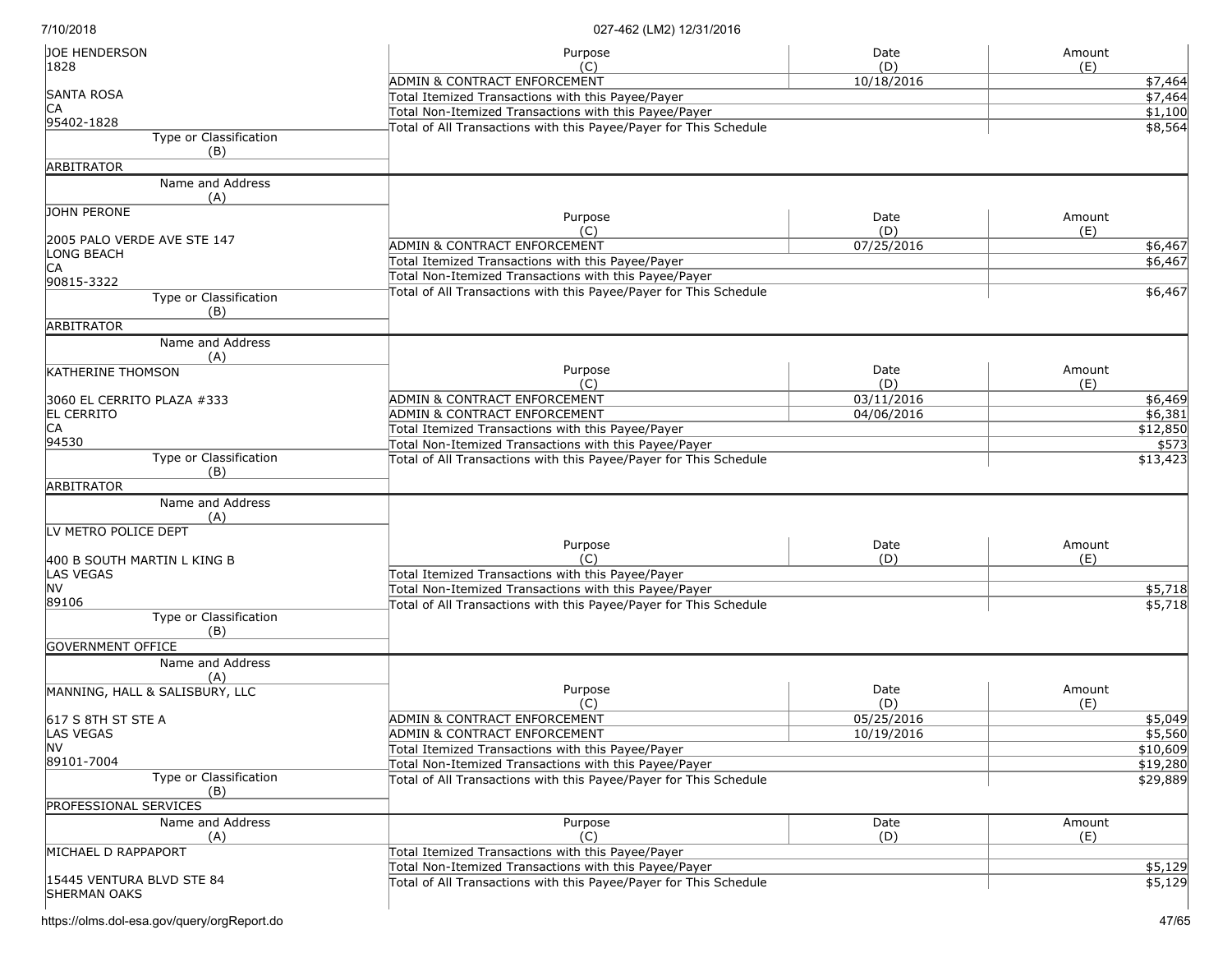| CA<br>91403-3005                         |                                                                                                                            |             |               |
|------------------------------------------|----------------------------------------------------------------------------------------------------------------------------|-------------|---------------|
| Type or Classification<br>(B)            |                                                                                                                            |             |               |
| <b>ARBITRATOR</b>                        |                                                                                                                            |             |               |
| Name and Address<br>(A)                  |                                                                                                                            |             |               |
| RISING TIDE INTERACTIVE, LLC             | Purpose<br>(C)                                                                                                             | Date<br>(D) | Amount<br>(E) |
| 1250 H STREET NW SUITE 200               | ORGANIZING CAMPAIGN                                                                                                        | 08/04/2016  | \$7,278       |
| <b>WASHINGTON</b>                        | Total Itemized Transactions with this Payee/Payer                                                                          |             | \$7,278       |
| DC                                       | Total Non-Itemized Transactions with this Payee/Payer                                                                      |             |               |
| 20005                                    | Total of All Transactions with this Payee/Payer for This Schedule                                                          |             | \$7,278       |
| Type or Classification<br>(B)            |                                                                                                                            |             |               |
| ADVERTISING/PROMOTION                    |                                                                                                                            |             |               |
| Name and Address<br>(A)                  |                                                                                                                            |             |               |
| <b>ROCKET FUEL INC</b>                   | Purpose                                                                                                                    | Date        | Amount        |
|                                          | (C)                                                                                                                        | (D)         | (E)           |
| 2000 SEAPORT BLVD<br><b>REDWOOD CITY</b> | <b>ORGANIZING CAMPAIGN</b>                                                                                                 | 06/22/2016  | \$5,000       |
| CA                                       | Total Itemized Transactions with this Payee/Payer                                                                          |             | \$5,000       |
| 94063                                    | Total Non-Itemized Transactions with this Payee/Payer                                                                      |             |               |
| Type or Classification<br>(B)            | Total of All Transactions with this Payee/Payer for This Schedule                                                          |             | \$5,000       |
| ADVERTISING/PROMOTIONS                   |                                                                                                                            |             |               |
| Name and Address                         | Purpose                                                                                                                    | Date        | Amount        |
| (A)                                      | (C)                                                                                                                        | (D)         | (E)           |
| <b>ROSS COMMUNICATNS &amp; MANAGEMNT</b> | ORGANIZING CAMPAIGN                                                                                                        | 01/15/2016  | \$5,648       |
|                                          | ORGANIZING CAMPAIGN                                                                                                        | 02/09/2016  | \$5,648       |
| 1700 L ST                                | ORGANIZING CAMPAIGN                                                                                                        | 03/17/2016  | \$5,648       |
| <b>SACRAMENTO</b>                        | ORGANIZING CAMPAIGN                                                                                                        | 05/17/2016  | \$5,848       |
| CA                                       | ORGANIZING CAMPAIGN                                                                                                        | 06/07/2016  | \$6,087       |
| 95811                                    | ORGANIZING CAMPAIGN                                                                                                        | 08/09/2016  | \$11,296      |
| Type or Classification<br>(B)            | ORGANIZING CAMPAIGN                                                                                                        | 09/06/2016  | \$5,648       |
| ADVERTISING/PROMOTION                    | ORGANIZING CAMPAIGN                                                                                                        | 10/07/2016  | \$5,648       |
|                                          | ORGANIZING CAMPAIGN                                                                                                        | 11/16/2016  | \$5,648       |
|                                          | ORGANIZING CAMPAIGN                                                                                                        | 12/09/2016  | \$5,648       |
|                                          | Total Itemized Transactions with this Payee/Payer                                                                          |             | \$62,767      |
|                                          | Total Non-Itemized Transactions with this Payee/Payer                                                                      |             | \$3,935       |
|                                          | Total of All Transactions with this Payee/Payer for This Schedule                                                          |             | \$66,702      |
| Name and Address<br>(A)                  |                                                                                                                            |             |               |
| <b>SIGNA REALTY GROUP</b>                |                                                                                                                            |             |               |
|                                          | Purpose                                                                                                                    | Date        | Amount        |
| 601 S RANCHO DRIVE SUITE A-              | (C)                                                                                                                        | (D)         | (E)           |
| <b>LAS VEGAS</b><br>NV                   | Total Itemized Transactions with this Payee/Payer                                                                          |             | \$15,015      |
| 89106                                    | Total Non-Itemized Transactions with this Payee/Payer<br>Total of All Transactions with this Payee/Payer for This Schedule |             |               |
| <b>Type or Classification</b><br>(B)     |                                                                                                                            |             | \$15,015      |
| <b>RENTALS</b>                           |                                                                                                                            |             |               |
| Name and Address                         | Purpose                                                                                                                    | Date        | Amount        |
| (A)                                      | (C)                                                                                                                        | (D)         | (E)           |
| <b>SOUTHWEST AIRLINES</b>                |                                                                                                                            |             |               |
| 97390                                    |                                                                                                                            |             |               |
|                                          |                                                                                                                            |             |               |
|                                          |                                                                                                                            |             |               |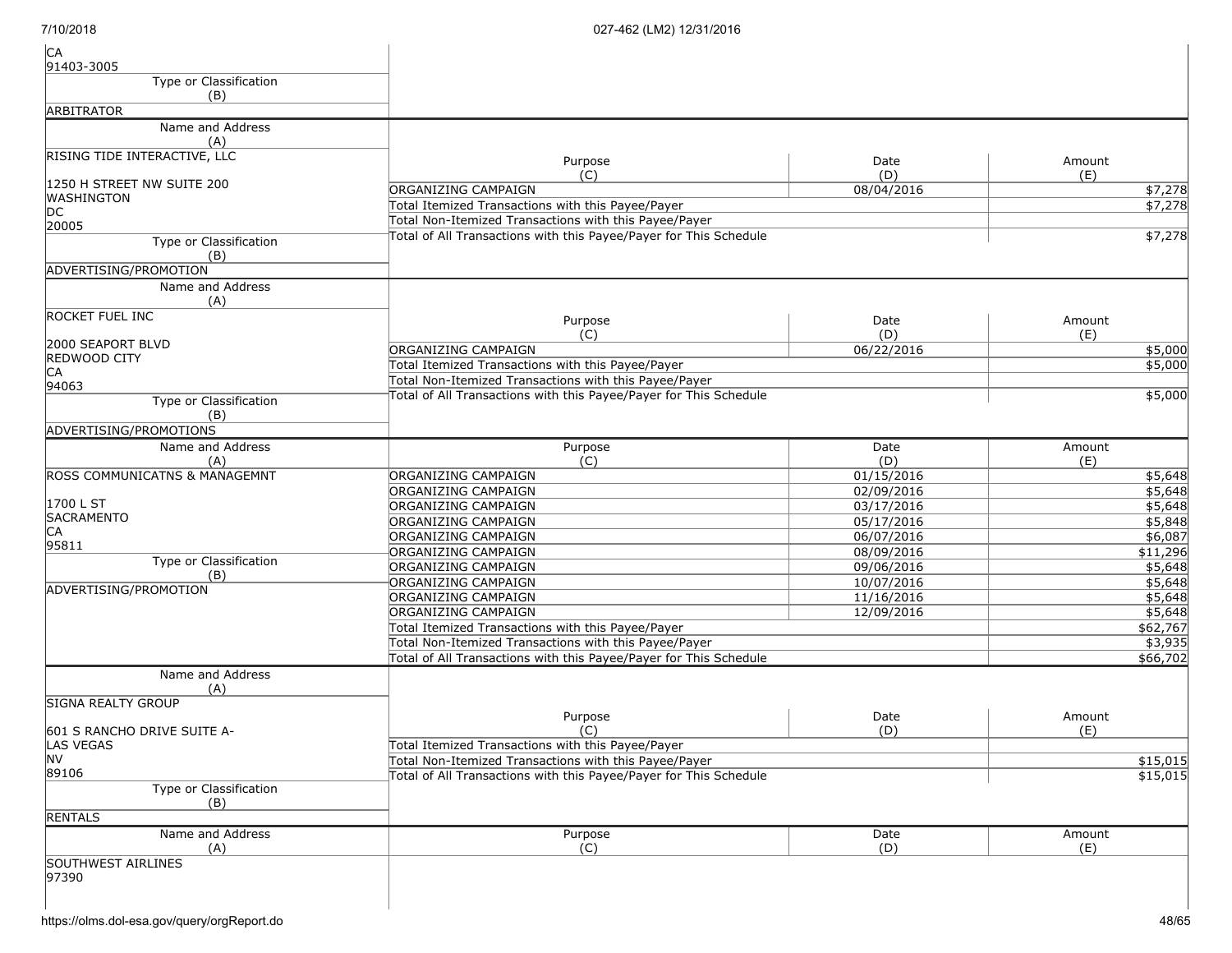| <b>DALLAS</b>                                 | Purpose                                                           | Date              | Amount          |
|-----------------------------------------------|-------------------------------------------------------------------|-------------------|-----------------|
| ТX<br>75397-0000                              | (C)<br>ADMIN & CONTRACT ENFORCEMENT/ORG                           | (D)<br>04/22/2016 | (E)<br>\$11,002 |
| Type or Classification                        | ADMIN & CONTRACT ENFORCEMENT/ORG                                  | 06/22/2016        | \$5,104         |
| (B)                                           | Total Itemized Transactions with this Payee/Payer                 |                   | \$16,106        |
| AIRLINE                                       | Total Non-Itemized Transactions with this Payee/Payer             |                   | \$15,645        |
|                                               | Total of All Transactions with this Payee/Payer for This Schedule |                   | \$31,751        |
| Name and Address                              |                                                                   |                   |                 |
| (A)                                           |                                                                   |                   |                 |
| TERRACES @ HIGHLAND RESERVE                   | Purpose                                                           | Date              | Amount          |
| 700 GIBSON DR                                 | (C)                                                               | (D)               | (E)             |
| ROSEVILLE                                     | Total Itemized Transactions with this Payee/Payer                 |                   |                 |
| CA                                            | Total Non-Itemized Transactions with this Payee/Payer             |                   | \$15,624        |
| 95678                                         | Total of All Transactions with this Payee/Payer for This Schedule |                   | \$15,624        |
| Type or Classification<br>(B)                 |                                                                   |                   |                 |
| <b>RENTALS</b>                                |                                                                   |                   |                 |
| Name and Address                              |                                                                   |                   |                 |
| (A)                                           |                                                                   |                   |                 |
| TRILOGY INTERACTIVE LLC                       |                                                                   |                   |                 |
| 4177                                          | Purpose                                                           | Date              | Amount          |
|                                               | (C)                                                               | (D)               | (E)             |
| MOUNTAIN VIEW                                 | Total Itemized Transactions with this Payee/Payer                 |                   |                 |
| СA                                            | Total Non-Itemized Transactions with this Payee/Payer             |                   | \$6,770         |
| 94040-4177                                    | Total of All Transactions with this Payee/Payer for This Schedule |                   | \$6,770         |
| Type or Classification<br>(B)                 |                                                                   |                   |                 |
| ADVERTISING/PROMOTION                         |                                                                   |                   |                 |
| Name and Address                              |                                                                   |                   |                 |
| (A)                                           |                                                                   |                   |                 |
| <b>TWITTER</b>                                | Purpose                                                           | Date              | Amount          |
|                                               | (C)                                                               | (D)               | (E)             |
| 1355 MARKET ST                                | ORGANIZING CAMPAIGN                                               | 09/22/2016        | \$7,807         |
| <b>SAN FRANCISCO</b>                          | ORGANIZING CAMPAIGN                                               | 11/22/2016        | \$8,177         |
| ICA                                           | Total Itemized Transactions with this Payee/Payer                 |                   | \$15,984        |
| 94103-0000                                    | Total Non-Itemized Transactions with this Payee/Payer             |                   | \$16,426        |
| Type or Classification<br>(B)                 | Total of All Transactions with this Payee/Payer for This Schedule |                   | \$32,410        |
| ADVERTISING/PROMOTION                         |                                                                   |                   |                 |
| Name and Address<br>(A)                       |                                                                   |                   |                 |
| UNITE HERE                                    |                                                                   |                   |                 |
|                                               | Purpose<br>(C)                                                    | Date              | Amount          |
| 275 SEVENTH AVE 16TH FLOOR<br><b>NEW YORK</b> | Total Itemized Transactions with this Payee/Payer                 | (D)               | (E)             |
| <b>NY</b>                                     | Total Non-Itemized Transactions with this Payee/Payer             |                   | \$6,784         |
| 10001-6708                                    | Total of All Transactions with this Payee/Payer for This Schedule |                   |                 |
| Type or Classification                        |                                                                   |                   | \$6,784         |
| (B)                                           |                                                                   |                   |                 |
| <b>LABOR UNION AFFILIATES</b>                 |                                                                   |                   |                 |
| Name and Address                              | Purpose                                                           | Date              | Amount          |
| (A)                                           | (C)                                                               | (D)               | (E)             |
| UPLAND IX, LLC                                | Total Itemized Transactions with this Payee/Payer                 |                   | \$32,427        |
| 205921                                        | Total Non-Itemized Transactions with this Payee/Payer             |                   | \$16,656        |
|                                               | Total of All Transactions with this Payee/Payer for This Schedule |                   | \$49,083        |
| <b>DALLAS</b>                                 |                                                                   |                   |                 |
| lТX<br>75320-5921                             |                                                                   |                   |                 |
|                                               |                                                                   |                   |                 |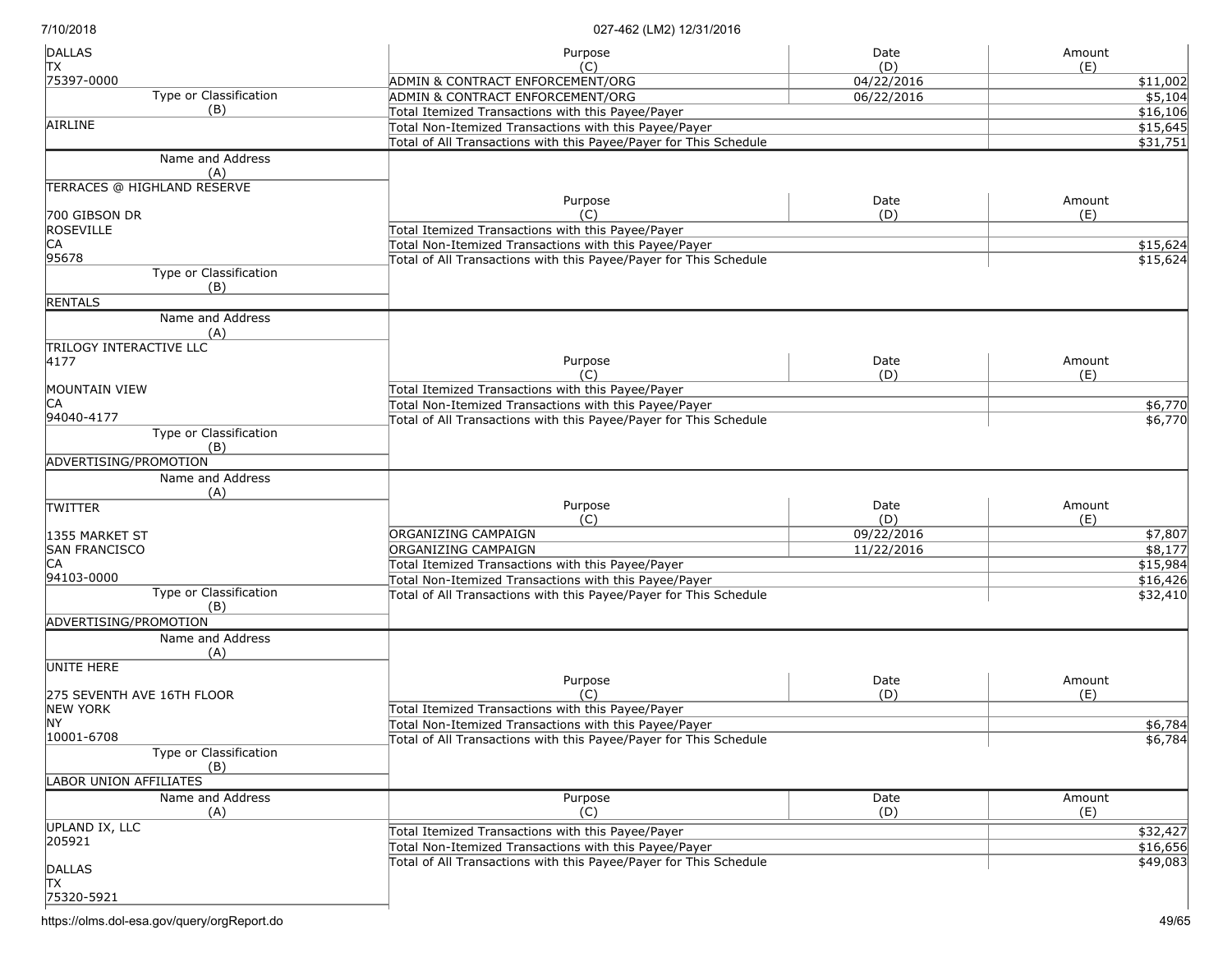| Type or Classification          | Purpose                                                           | Date       | Amount   |
|---------------------------------|-------------------------------------------------------------------|------------|----------|
| (B)                             |                                                                   | (D)        | (E)      |
| UTILITY PROVIDER                | ADMIN & CONTRACT ENFORCEMENT                                      | 03/24/2016 | \$8,500  |
|                                 | ADMIN & CONTRACT ENFORCEMENT                                      | 08/05/2016 | \$10,500 |
|                                 | ADMIN & CONTRACT ENFORCEMENT                                      | 11/16/2016 | \$13,427 |
|                                 | Total Itemized Transactions with this Payee/Payer                 |            | \$32,427 |
|                                 | Total Non-Itemized Transactions with this Payee/Payer             |            | \$16,656 |
|                                 | Total of All Transactions with this Payee/Payer for This Schedule |            | \$49,083 |
| Name and Address                |                                                                   |            |          |
| (A)                             |                                                                   |            |          |
| <b>WYNN LAS VEGAS</b>           | Purpose                                                           | Date       | Amount   |
|                                 | (C)                                                               | (D)        | (E)      |
| 3131 S LAS VEGAS BLVD           | CONTRACT NEGOTIATIONS                                             | 09/22/2016 | \$8,019  |
| LAS VEGAS                       | Total Itemized Transactions with this Payee/Payer                 |            | \$8,019  |
| <b>NV</b>                       | Total Non-Itemized Transactions with this Payee/Payer             |            | \$4,495  |
| 89109                           | Total of All Transactions with this Payee/Payer for This Schedule |            | \$12,514 |
| Type or Classification          |                                                                   |            |          |
| (B)                             |                                                                   |            |          |
| <b>MEETING ROOMS</b>            |                                                                   |            |          |
| Name and Address                |                                                                   |            |          |
| (A)                             |                                                                   |            |          |
| <b>XEROX FINANCIAL SERVICES</b> | Purpose                                                           | Date       | Amount   |
| 202882                          | (C                                                                | (D)        | (E)      |
| DALLAS                          | ADMIN & CONTRACT ENFORCEMENT/ORG                                  | 06/20/2016 | \$8,636  |
| lТX                             | Total Itemized Transactions with this Payee/Payer                 |            | \$8,636  |
| 75320-2882                      | Total Non-Itemized Transactions with this Payee/Payer             |            | \$19,372 |
| Type or Classification          | Total of All Transactions with this Payee/Payer for This Schedule |            | \$28,008 |
| (B)                             |                                                                   |            |          |
| <b>OFFICE SUPPLIER</b>          |                                                                   |            |          |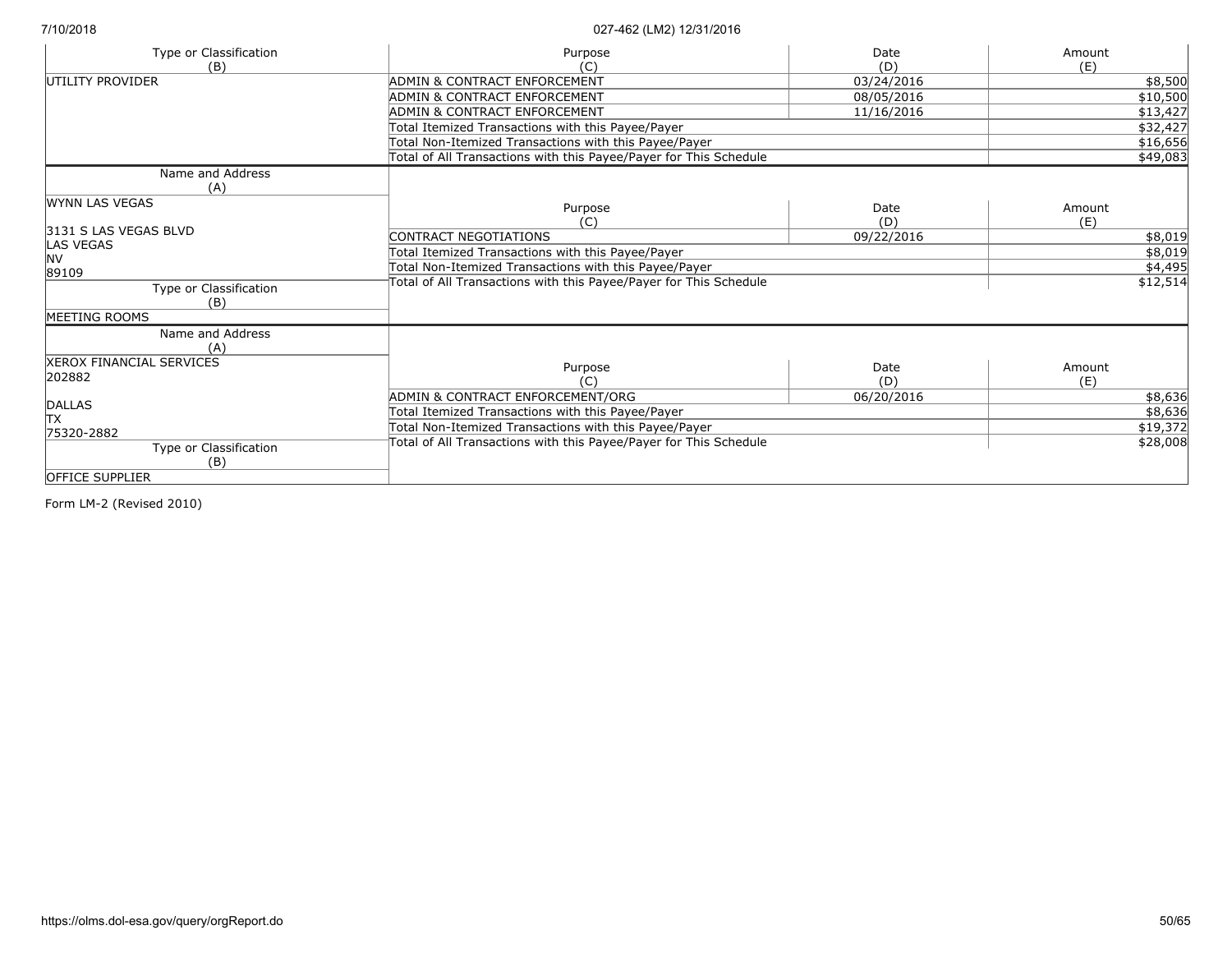# **SCHEDULE 16 - POLITICAL ACTIVITIES AND LOBBYING FILE NUMBER 027-462**

| Name and Address                  |                                                                   |            |          |
|-----------------------------------|-------------------------------------------------------------------|------------|----------|
| (A)                               |                                                                   |            |          |
| A & B PRINTING                    | Purpose                                                           | Date       | Amount   |
|                                   | (C)                                                               | (D)        | (E)      |
| 2908 S HIGHLAND BLDG 18, ST       | <b>GET-OUT-THE-VOTE</b>                                           | 06/07/2016 | \$5,814  |
| <b>LAS VEGAS</b>                  | <b>GET-OUT-THE-VOTE</b>                                           | 10/28/2016 | \$13,828 |
| <b>NV</b>                         | Total Itemized Transactions with this Payee/Payer                 |            | \$19,642 |
| 89109                             | Total Non-Itemized Transactions with this Payee/Payer             |            | \$24,022 |
| Type or Classification            | Total of All Transactions with this Payee/Payer for This Schedule |            | \$43,664 |
| (B)                               |                                                                   |            |          |
| PRINTING/MAILING COMPANY          |                                                                   |            |          |
| Name and Address                  |                                                                   |            |          |
| (A)                               |                                                                   |            |          |
| <b>BELL TRANS</b>                 | Purpose                                                           | Date       | Amount   |
|                                   | (C)                                                               | (D)        | (E)      |
| 1900 S INDUSTRIAL RD              | <b>GET-OUT-THE-VOTE</b>                                           | 01/22/2016 | \$6,520  |
| <b>LAS VEGAS</b>                  | Total Itemized Transactions with this Payee/Payer                 |            | \$6,520  |
| <b>NV</b>                         | Total Non-Itemized Transactions with this Payee/Payer             |            | \$1,412  |
| 89102                             | Total of All Transactions with this Payee/Payer for This Schedule |            | \$7,932  |
| Type or Classification            |                                                                   |            |          |
| (B)                               |                                                                   |            |          |
| <b>TRANSPORTATION</b>             |                                                                   |            |          |
| Name and Address                  |                                                                   |            |          |
| (A)                               |                                                                   |            |          |
| <b>COSTCO</b>                     |                                                                   |            |          |
|                                   | Purpose                                                           | Date       | Amount   |
| 222 S MARTIN L KING BLVD          | (C)                                                               | (D)        | (E)      |
| <b>LAS VEGAS</b>                  | Total Itemized Transactions with this Payee/Payer                 |            |          |
| <b>NV</b>                         | Total Non-Itemized Transactions with this Payee/Payer             |            | \$10,225 |
| 89106-4305                        | Total of All Transactions with this Payee/Payer for This Schedule |            | \$10,225 |
| Type or Classification            |                                                                   |            |          |
| (B)                               |                                                                   |            |          |
| FOOD AND OFFICE SUPPLIER          |                                                                   |            |          |
| Name and Address                  |                                                                   |            |          |
| (A)                               |                                                                   |            |          |
| <b>DIVINE TRANSPORTATION</b>      | Purpose                                                           | Date       | Amount   |
|                                   | (C)                                                               | (D)        | (E)      |
| 412 E GOWAN RD                    | <b>GET-OUT-THE-VOTE</b>                                           | 12/01/2016 | \$62,542 |
| NORTH LAS VEGAS<br><b>NV</b>      | Total Itemized Transactions with this Payee/Payer                 |            | \$62,542 |
| 89032                             | Total Non-Itemized Transactions with this Payee/Payer             |            |          |
| Type or Classification            | Total of All Transactions with this Payee/Payer for This Schedule |            | \$62,542 |
| (B)                               |                                                                   |            |          |
| <b>TRANSPORTATION</b>             |                                                                   |            |          |
| Name and Address                  |                                                                   |            |          |
|                                   |                                                                   |            |          |
| (A)                               | Purpose                                                           | Date       | Amount   |
| <b>ETHIX VENTURES, INC</b>        | (C)                                                               | (D)        | (E)      |
|                                   | GENERAL POLITICAL-ADMINISTRATION                                  | 09/19/2016 | \$11,070 |
| 9 MAIN ST STE 3C<br><b>SUTTON</b> | GENERAL POLITICAL-ADMINISTRATION                                  | 09/19/2016 | \$5,110  |
| MA                                | Total Itemized Transactions with this Payee/Payer                 |            | \$16,180 |
| 01590-1660                        | Total Non-Itemized Transactions with this Payee/Payer             |            |          |
| Type or Classification            |                                                                   |            | \$1,750  |
| (B)                               | Total of All Transactions with this Payee/Payer for This Schedule |            | \$17,930 |
| ADVERTISING/PROMOTION             |                                                                   |            |          |
|                                   |                                                                   |            |          |
| Name and Address                  | Purpose                                                           | Date       | Amount   |
| (A)                               | (C)                                                               | (D)        | (E)      |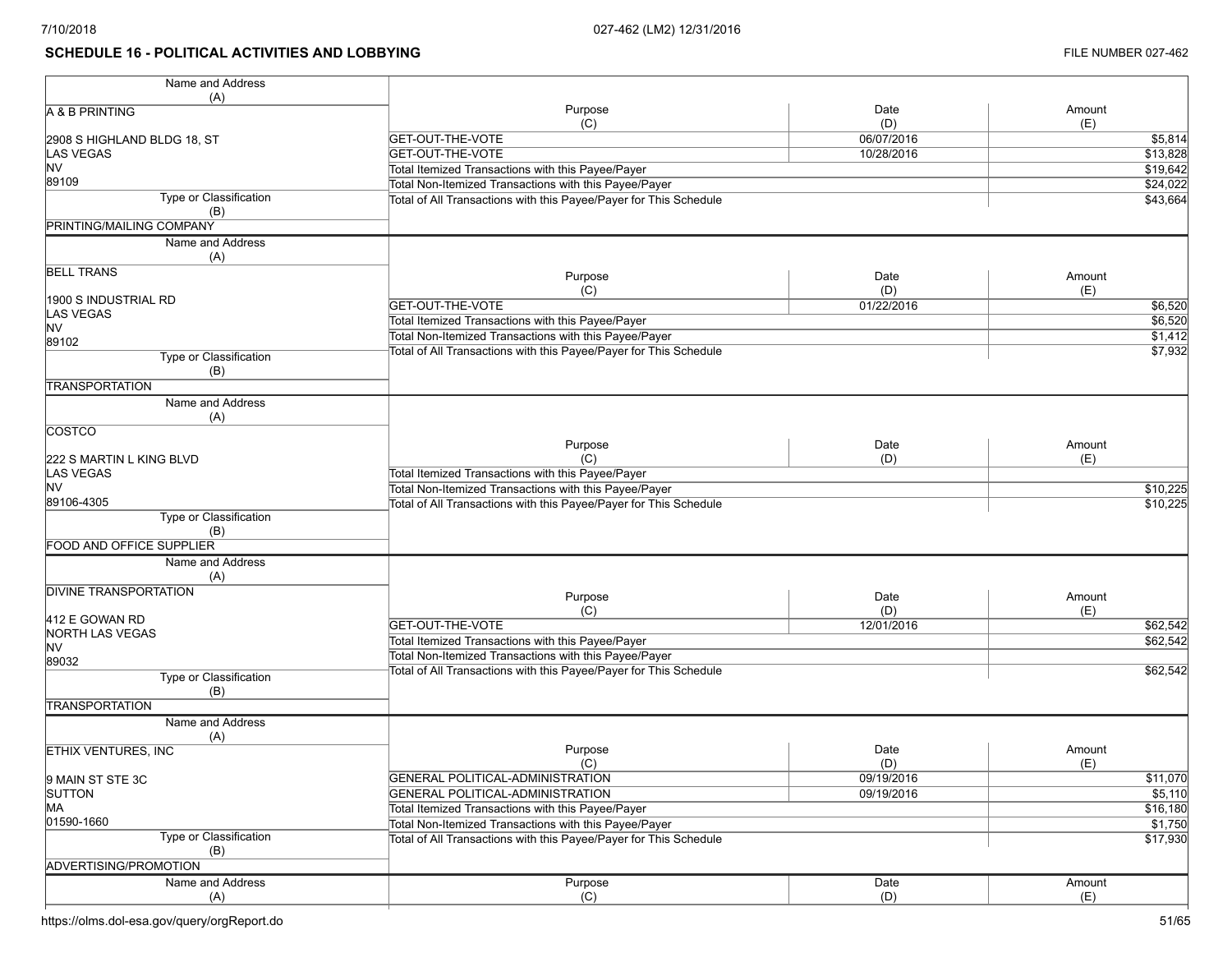| <b>FERNANDEZ JANITORIAL SVC INC</b>      | Purpose                                                           | Date              | Amount         |
|------------------------------------------|-------------------------------------------------------------------|-------------------|----------------|
| 2840 MONTESSOURI                         | (C)<br><b>GET-OUT-THE-VOTE</b>                                    | (D)<br>12/01/2016 | (E)<br>\$5,391 |
| <b>LAS VEGAS</b>                         | Total Itemized Transactions with this Payee/Payer                 |                   | \$5,391        |
| NV                                       | Total Non-Itemized Transactions with this Payee/Payer             |                   | \$3,075        |
| 89117                                    |                                                                   |                   |                |
| Type or Classification                   | Total of All Transactions with this Payee/Payer for This Schedule |                   | \$8,466        |
| (B)                                      |                                                                   |                   |                |
| <b>BUILDING MAINTENANCE</b>              |                                                                   |                   |                |
| Name and Address<br>(A)                  |                                                                   |                   |                |
| <b>INDOFF INC</b>                        | Purpose                                                           | Date              | Amount         |
| 842808                                   | (C)                                                               | (D)               | (E)            |
|                                          | <b>GET-OUT-THE-VOTE</b>                                           | 11/22/2016        | \$5,976        |
| <b>KANSAS CITY</b>                       | Total Itemized Transactions with this Payee/Payer                 |                   | \$5,976        |
| MO                                       | Total Non-Itemized Transactions with this Payee/Payer             |                   | \$266          |
| 64184-2808                               | Total of All Transactions with this Payee/Payer for This Schedule |                   | \$6,242        |
| Type or Classification<br>(B)            |                                                                   |                   |                |
| <b>OFFICE SUPPLIER</b>                   |                                                                   |                   |                |
| Name and Address<br>(A)                  |                                                                   |                   |                |
| <b>NV STATE AFL-CIO</b>                  |                                                                   |                   |                |
|                                          | Purpose                                                           | Date              | Amount         |
| 602 E. JOHN ST                           | (C)                                                               | (D)               | (E)            |
| <b>CARSON CITY</b>                       | <b>GET-OUT-THE-VOTE</b>                                           | 05/23/2016        | \$60,000       |
| <b>NV</b>                                | Total Itemized Transactions with this Payee/Payer                 |                   | \$60,000       |
| 89706                                    | Total Non-Itemized Transactions with this Payee/Payer             |                   |                |
| Type or Classification                   | Total of All Transactions with this Payee/Payer for This Schedule |                   | \$60,000       |
| (B)                                      |                                                                   |                   |                |
| <b>LABOR UNION AFFILIATES</b>            |                                                                   |                   |                |
| Name and Address                         |                                                                   |                   |                |
| (A)                                      |                                                                   |                   |                |
| <b>ROSS COMMUNICATNS &amp; MANAGEMNT</b> |                                                                   |                   |                |
|                                          | Purpose                                                           | Date              | Amount         |
| 1700 L ST                                | (C)                                                               | (D)               | (E)            |
| <b>SACRAMENTO</b>                        | <b>POLITICAL</b>                                                  | 05/17/2016        | \$12,175       |
| CA                                       | Total Itemized Transactions with this Payee/Payer                 |                   | \$12,175       |
| 95811                                    | Total Non-Itemized Transactions with this Payee/Payer             |                   |                |
| Type or Classification                   | Total of All Transactions with this Payee/Payer for This Schedule |                   | \$12,175       |
| (B)                                      |                                                                   |                   |                |
| ADVERTISING/PROMOTION                    |                                                                   |                   |                |
| Name and Address                         |                                                                   |                   |                |
| (A)                                      |                                                                   |                   |                |
| <b>RYAN'S EXPRESS</b>                    |                                                                   |                   |                |
|                                          | Purpose                                                           | Date              | Amount         |
| 412 E GOWAN RD                           | (C)                                                               | (D)               | (E)            |
| <b>NORTH LAS VEGAS</b>                   | <b>GET-OUT-THE-VOTE</b>                                           | 12/22/2016        | \$47,429       |
| <b>NV</b>                                | Total Itemized Transactions with this Payee/Payer                 |                   | \$47,429       |
| 89032                                    | Total Non-Itemized Transactions with this Payee/Payer             |                   |                |
| Type or Classification                   | Total of All Transactions with this Payee/Payer for This Schedule |                   | \$47,429       |
| (B)                                      |                                                                   |                   |                |
| <b>TRANSPORTATION</b>                    |                                                                   |                   |                |
| Name and Address                         | Purpose                                                           | Date              | Amount         |
| (A)                                      | (C)                                                               | (D)               | (E)            |
| <b>TANDEM, INC</b>                       |                                                                   |                   |                |
| 308                                      |                                                                   |                   |                |
|                                          |                                                                   |                   |                |
| <b>CARSON CITY</b>                       |                                                                   |                   |                |
|                                          |                                                                   |                   |                |
|                                          |                                                                   |                   |                |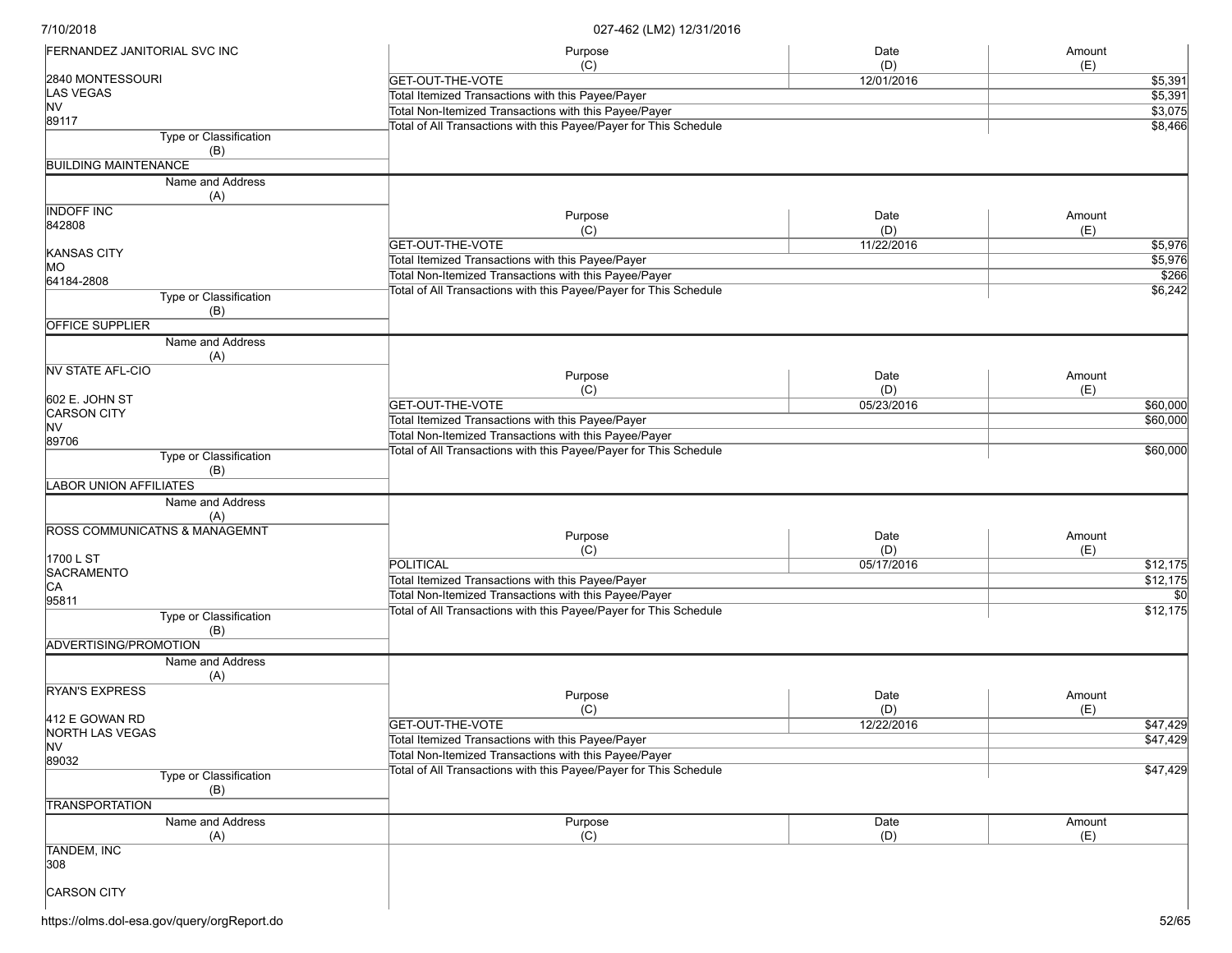| <b>INV</b>                   | Purpose                                                           | Date       | Amount  |
|------------------------------|-------------------------------------------------------------------|------------|---------|
| 89702                        | (C)                                                               | (D)        | (E)     |
| Type or Classification       | ADVOCATING/OPOSING LEGISLATION                                    | 12/19/2016 | \$5,000 |
| (B)                          | Total Itemized Transactions with this Payee/Payer                 |            | \$5,000 |
| <b>PROFESSIONAL SERVICES</b> | Total Non-Itemized Transactions with this Payee/Payer             |            |         |
|                              | Total of All Transactions with this Payee/Payer for This Schedule |            | \$5,000 |
| Name and Address             |                                                                   |            |         |
| (A)                          |                                                                   |            |         |
| <b>VIVA LAS AREPAS</b>       |                                                                   |            |         |
|                              | Purpose                                                           | Date       | Amount  |
| 11616 SOUTH LAS VEGAS BLVD   | (C)                                                               | (D)        | (E)     |
| LAS VEGAS                    | Total Itemized Transactions with this Payee/Payer                 |            |         |
| <b>INV</b>                   | Total Non-Itemized Transactions with this Payee/Payer             |            | \$7,630 |
| 89104-0000                   | Total of All Transactions with this Payee/Payer for This Schedule |            | \$7,630 |
| Type or Classification       |                                                                   |            |         |
| (B)                          |                                                                   |            |         |
| <b>FOOD SUPPLIER</b>         |                                                                   |            |         |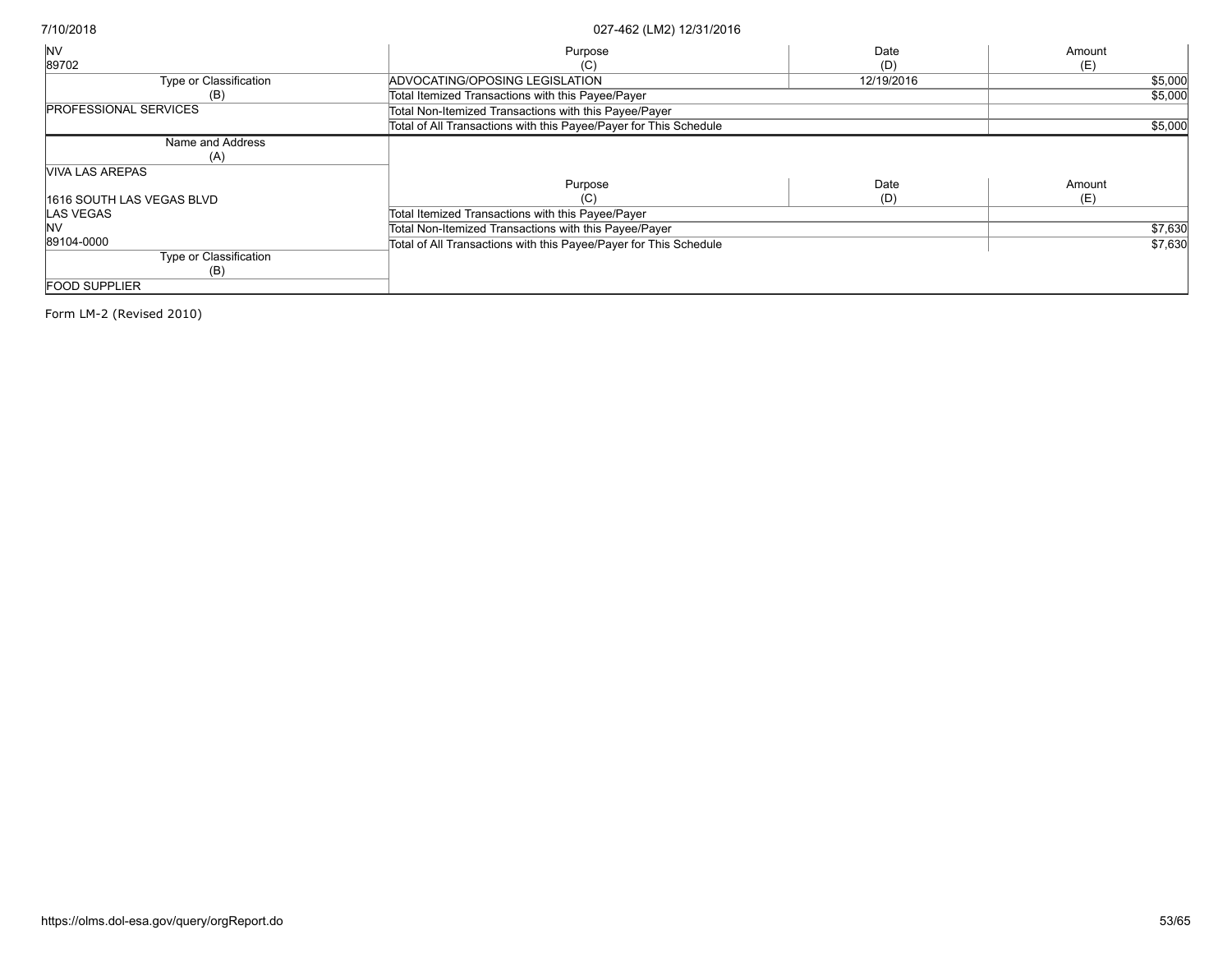# **SCHEDULE 17 - CONTRIBUTIONS, GIFTS & GRANTS FILE NUMBER: 027-462**

| Name and Address              |                                                                   |            |                    |
|-------------------------------|-------------------------------------------------------------------|------------|--------------------|
| (A)                           |                                                                   |            |                    |
| A & B PRINTING                |                                                                   | Date       | Amount             |
|                               | Purpose<br>(C)                                                    | (D)        | (E)                |
| 2908 S HIGHLAND BLDG 18, ST   | Total Itemized Transactions with this Payee/Payer                 |            |                    |
| Las Vegas<br><b>NV</b>        | Total Non-Itemized Transactions with this Payee/Payer             |            |                    |
| 89109                         |                                                                   |            | \$5,982            |
| Type or Classification        | Total of All Transactions with this Payee/Payer for This Schedule |            | \$5,982            |
| (B)                           |                                                                   |            |                    |
| PRINTING/MAILING COMPANY      |                                                                   |            |                    |
|                               |                                                                   |            |                    |
| Name and Address              |                                                                   |            |                    |
| (A)                           |                                                                   |            |                    |
| <b>ANTI-DEFAMATION LEAGUE</b> | Purpose                                                           | Date       | Amount             |
|                               | (C)                                                               | (D)        | (E)                |
| 8965 S EASTERN AVE STE 375    | <b>CHARITABLE</b>                                                 | 07/18/2016 | \$5,000            |
| <b>LAS VEGAS</b><br><b>NV</b> | Total Itemized Transactions with this Payee/Payer                 |            | \$5,000            |
|                               | Total Non-Itemized Transactions with this Payee/Payer             |            | \$2,500            |
| 89123                         | Total of All Transactions with this Payee/Payer for This Schedule |            | $\frac{1}{57,500}$ |
| Type or Classification        |                                                                   |            |                    |
| (B)                           |                                                                   |            |                    |
| <b>CHARITY</b>                |                                                                   |            |                    |
| Name and Address              |                                                                   |            |                    |
| (A)                           |                                                                   |            |                    |
| CASE                          | Purpose                                                           | Date       | Amount             |
|                               | (C)                                                               | (D)        | (E)                |
| 2401 N CENTRAL AVE SUITE 1    | <b>CHARITABLE</b>                                                 | 04/20/2016 | \$5,000            |
| PHOENIX                       | Total Itemized Transactions with this Payee/Payer                 |            | \$5,000            |
| <b>AZ</b>                     | Total Non-Itemized Transactions with this Payee/Payer             |            | $\overline{50}$    |
| 80004                         | Total of All Transactions with this Payee/Payer for This Schedule |            | \$5,000            |
| <b>Type or Classification</b> |                                                                   |            |                    |
| (B)                           |                                                                   |            |                    |
| <b>CHARITY</b>                |                                                                   |            |                    |
| Name and Address              |                                                                   |            |                    |
| (A)                           |                                                                   |            |                    |
| LOCAL #47 FIRE RELIEF FUND    | Purpose                                                           | Date       | Amount             |
|                               | (C)                                                               | (D)        | (E)                |
| 12836 146TH STREET            | <b>CHARITABLE</b>                                                 | 06/07/2016 | \$5,000            |
| EDMONTON, ALBERTA             | Total Itemized Transactions with this Payee/Payer                 |            | \$5,000            |
| 00                            | Total Non-Itemized Transactions with this Payee/Payer             |            | $\overline{50}$    |
| <b>T5L 2H7</b>                |                                                                   |            | 55,000             |
| Type or Classification        | Total of All Transactions with this Payee/Payer for This Schedule |            |                    |
| (B)                           |                                                                   |            |                    |
| <b>CHARITY</b>                |                                                                   |            |                    |
| Name and Address              |                                                                   |            |                    |
| (A)                           |                                                                   |            |                    |
| <b>NV STATE AFL-CIO</b>       |                                                                   |            |                    |
|                               | Purpose                                                           | Date       | Amount             |
| 602 E. JOHN ST                | (C)                                                               | (D)        | (E)                |
| <b>CARSON CITY</b>            | Total Itemized Transactions with this Payee/Payer                 |            |                    |
| <b>NV</b>                     | Total Non-Itemized Transactions with this Payee/Payer             |            | \$5,500            |
| 89706                         | Total of All Transactions with this Payee/Payer for This Schedule |            | \$5,500            |
| <b>Type or Classification</b> |                                                                   |            |                    |
| (B)                           |                                                                   |            |                    |
| <b>LABOR UNION AFFILIATES</b> |                                                                   |            |                    |
| Name and Address              | Purpose                                                           | Date       | Amount             |
|                               | (C)                                                               | (D)        | (E)                |
| (A)                           |                                                                   |            |                    |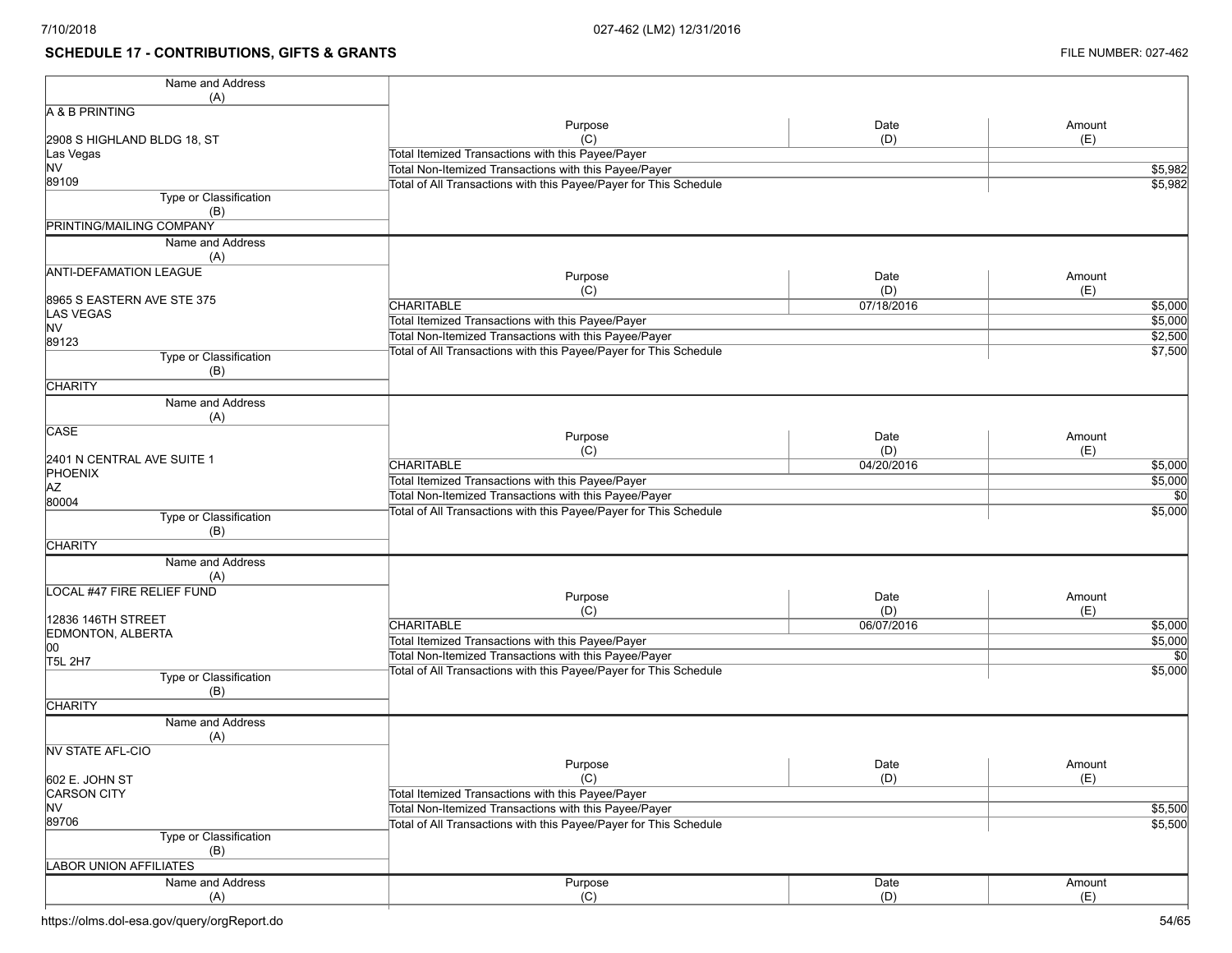| <b>PUBLIC EDUCATION FOUNDATION</b>   | Purpose                                                           | Date       | Amount    |
|--------------------------------------|-------------------------------------------------------------------|------------|-----------|
|                                      | (C)                                                               | (D)        | (E)       |
| 3360 W SAHARA AVE STE 160            | <b>CHARITABLE</b>                                                 | 08/16/2016 | \$7,500   |
| <b>LAS VEGAS</b>                     | Total Itemized Transactions with this Payee/Payer                 |            | \$7,500   |
| <b>NV</b>                            | Total Non-Itemized Transactions with this Payee/Payer             |            | \$0       |
| 89102-6071                           | Total of All Transactions with this Payee/Payer for This Schedule |            | \$7,500   |
| <b>Type or Classification</b><br>(B) |                                                                   |            |           |
| <b>CHARITY</b>                       |                                                                   |            |           |
| Name and Address                     |                                                                   |            |           |
| (A)                                  |                                                                   |            |           |
| <b>ULAN</b>                          |                                                                   |            |           |
|                                      | Purpose                                                           | Date       | Amount    |
| 1201 N DECATUR STE 106               | (C)                                                               | (D)        | (E)       |
| LAS VEGAS                            | Total Itemized Transactions with this Payee/Payer                 |            |           |
| <b>NV</b>                            | Total Non-Itemized Transactions with this Payee/Payer             |            | \$14,150  |
| 89108-1213                           | Total of All Transactions with this Payee/Payer for This Schedule |            | \$14,150  |
| Type or Classification<br>(B)        |                                                                   |            |           |
| <b>LABOR UNION AFFILIATES</b>        |                                                                   |            |           |
| Name and Address                     |                                                                   |            |           |
| (A)                                  |                                                                   |            |           |
| <b>UNITE HERE</b>                    | Purpose                                                           | Date       | Amount    |
|                                      | (C)                                                               | (D)        | (E)       |
| 275 SEVENTH AVE 16TH FLOOR           | <b>CHARITABLE</b>                                                 | 09/30/2016 | \$300,000 |
| <b>NEW YORK</b>                      | <b>CHARITABLE</b>                                                 | 12/16/2016 | \$100,000 |
| NY.                                  | Total Itemized Transactions with this Payee/Payer                 |            | \$400,000 |
| 10001-6708                           | Total Non-Itemized Transactions with this Payee/Payer             |            |           |
| Type or Classification               | Total of All Transactions with this Payee/Payer for This Schedule |            | \$400,000 |
| (B)                                  |                                                                   |            |           |
| <b>LABOR UNION AFFILIATES</b>        |                                                                   |            |           |
| Name and Address                     |                                                                   |            |           |
| (A)                                  |                                                                   |            |           |
| UNITE HERE L54 HARDSHIP FUND         |                                                                   |            |           |
|                                      | Purpose                                                           | Date       | Amount    |
| 1014 ATLANTIC AVE                    | (C)                                                               | (D)        | (E)       |
| <b>ATLANTIC CITY</b>                 | <b>CHARITABLE</b>                                                 | 08/16/2016 | \$25,000  |
| NJ.                                  | Total Itemized Transactions with this Payee/Payer                 |            | \$25,000  |
| 08401                                | Total Non-Itemized Transactions with this Payee/Payer             |            | \$0       |
| Type or Classification               | Total of All Transactions with this Payee/Payer for This Schedule |            | \$25,000  |
| (B)                                  |                                                                   |            |           |
| <b>CHARITY</b>                       |                                                                   |            |           |
|                                      |                                                                   |            |           |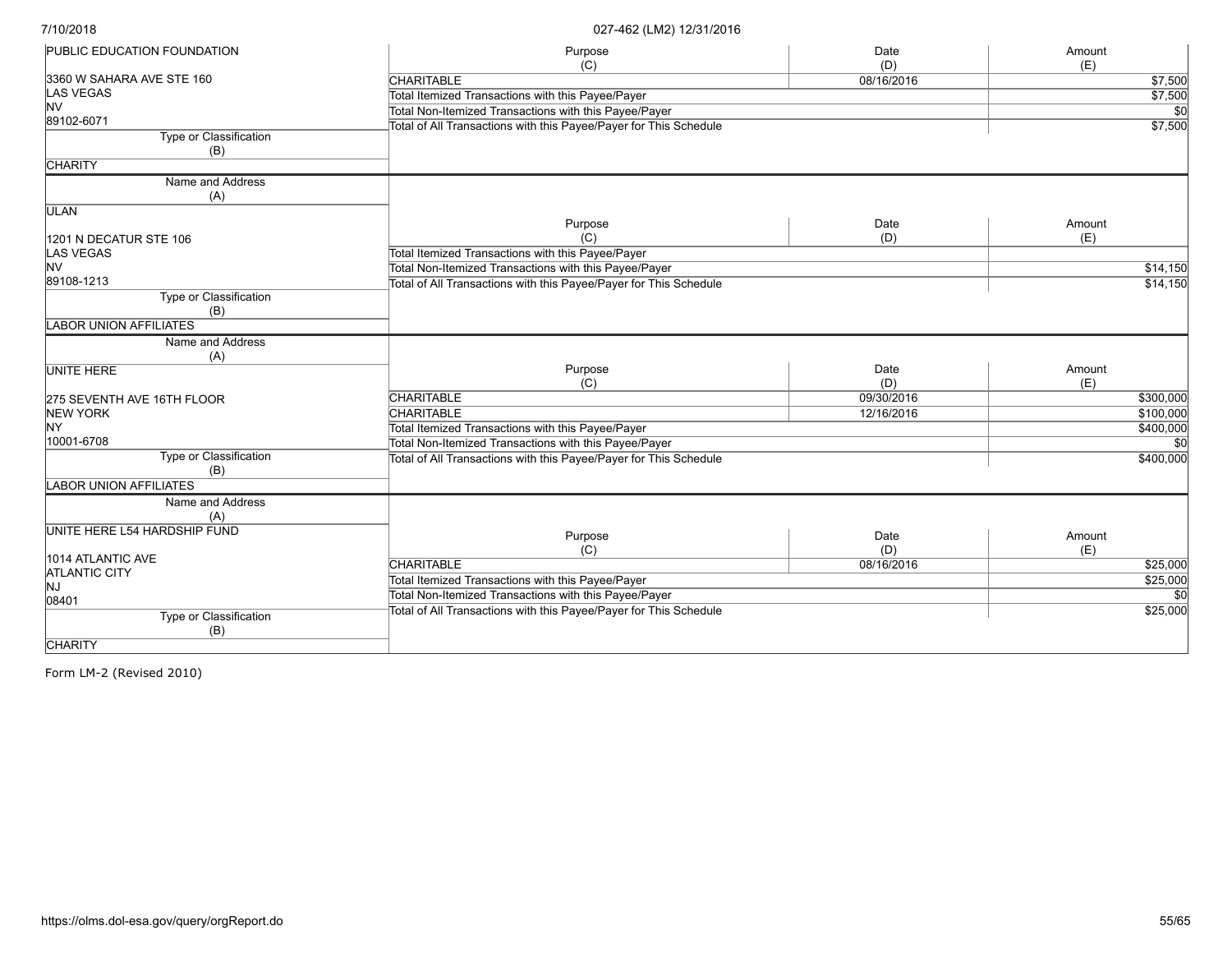### **SCHEDULE 18 - GENERAL OVERHEAD** FILE NUMBER: 027-462

| Name and Address                |                                                                   |            |          |
|---------------------------------|-------------------------------------------------------------------|------------|----------|
| (A)                             |                                                                   |            |          |
| A & B PRINTING                  |                                                                   |            |          |
|                                 | Purpose                                                           | Date       | Amount   |
| 2908 S HIGHLAND BLDG 18, ST     | (C)                                                               | (D)        | (E)      |
| <b>LAS VEGAS</b>                | Total Itemized Transactions with this Payee/Payer                 |            |          |
| <b>NV</b>                       | Total Non-Itemized Transactions with this Payee/Payer             |            | \$17,843 |
| 89109                           | Total of All Transactions with this Payee/Payer for This Schedule |            | \$17,843 |
| Type or Classification          |                                                                   |            |          |
| (B)<br>PRINTING/MAILING COMPANY |                                                                   |            |          |
|                                 |                                                                   |            |          |
| Name and Address                |                                                                   |            |          |
| (A)                             |                                                                   |            |          |
| <b>ACCOUNTEMPS</b>              |                                                                   |            |          |
| 743295                          | Purpose                                                           | Date       | Amount   |
|                                 | (C)                                                               | (D)        | (E)      |
| LOS ANGELES                     | Total Itemized Transactions with this Payee/Payer                 |            |          |
| CA                              | Total Non-Itemized Transactions with this Payee/Payer             |            | \$31,527 |
| 90074-3295                      | Total of All Transactions with this Payee/Payer for This Schedule |            | \$31,527 |
| Type or Classification          |                                                                   |            |          |
| (B)                             |                                                                   |            |          |
| <b>PROFESSIONAL SERVICES</b>    |                                                                   |            |          |
| Name and Address                |                                                                   |            |          |
| (A)                             |                                                                   |            |          |
| <b>ADP</b>                      |                                                                   |            |          |
|                                 | Purpose<br>(C)                                                    | Date       | Amount   |
| 12250 E LLIFF AVE               |                                                                   | (D)        | (E)      |
| <b>AURORA</b>                   | Total Itemized Transactions with this Payee/Payer                 |            |          |
| <b>CO</b><br>80014-0000         | Total Non-Itemized Transactions with this Payee/Payer             |            | \$16,518 |
|                                 | Total of All Transactions with this Payee/Payer for This Schedule |            | \$16,518 |
| Type or Classification          |                                                                   |            |          |
| (B)<br><b>PAYROLL SERVICE</b>   |                                                                   |            |          |
|                                 |                                                                   |            |          |
| Name and Address                | Purpose                                                           | Date       | Amount   |
| (A)                             | (C)                                                               | (D)        | (E)      |
| <b>AMTRUST NORTH AMERICA</b>    | <b>INSURANCE</b>                                                  | 09/01/2016 | \$11,191 |
| 18973                           | <b>INSURANCE</b>                                                  | 10/01/2016 | 511,191  |
|                                 | <b>INSURANCE</b>                                                  | 11/01/2016 |          |
| <b>IRVINE</b><br>CA             |                                                                   |            | \$11,191 |
| 92623-0000                      | <b>INSURANCE</b>                                                  | 12/01/2016 | \$11,191 |
| Type or Classification          | Total Itemized Transactions with this Payee/Payer                 |            | \$44,764 |
| (B)                             | Total Non-Itemized Transactions with this Payee/Payer             |            | \$4,795  |
| <b>INSURANCE PROVIDER</b>       | Total of All Transactions with this Payee/Payer for This Schedule |            | \$49,559 |
|                                 |                                                                   |            |          |
| Name and Address                |                                                                   |            |          |
| (A)                             |                                                                   |            |          |
| <b>AT&amp;T MOBILITY</b>        |                                                                   |            |          |
| 9004                            | Purpose                                                           | Date       | Amount   |
|                                 | (C)                                                               | (D)        | (E)      |
| <b>CAROL STREAM</b>             | Total Itemized Transactions with this Payee/Payer                 |            |          |
| IL                              | Total Non-Itemized Transactions with this Payee/Payer             |            | \$30,237 |
| 60197-9004                      | Total of All Transactions with this Payee/Payer for This Schedule |            | \$30,237 |
| <b>Type or Classification</b>   |                                                                   |            |          |
| (B)                             |                                                                   |            |          |
| UTILITY PROVIDER                |                                                                   |            |          |
| Name and Address                | Purpose                                                           | Date       | Amount   |
| (A)                             | (C)                                                               | (D)        | (E)      |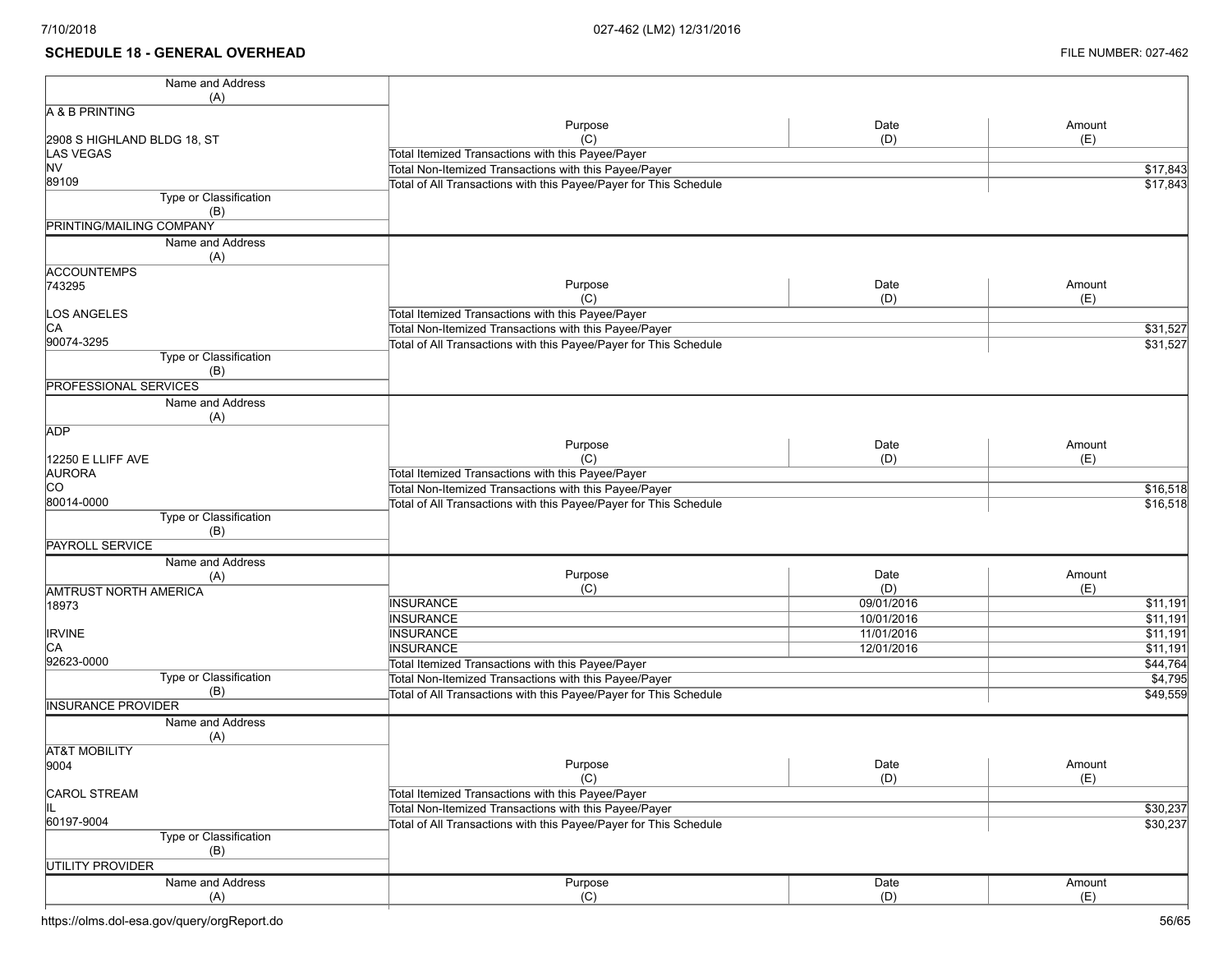| CANON FINANCIAL SVC INC                       | Purpose                                                           | Date    | Amount   |
|-----------------------------------------------|-------------------------------------------------------------------|---------|----------|
|                                               | (C)                                                               | (D)     | (E)      |
| 14904 COLLECTIONS CENTER DR<br><b>CHICAGO</b> | Total Itemized Transactions with this Payee/Payer                 |         |          |
|                                               | Total Non-Itemized Transactions with this Payee/Payer             | \$5,895 |          |
| 60693                                         | Total of All Transactions with this Payee/Payer for This Schedule |         | \$5,895  |
| Type or Classification                        |                                                                   |         |          |
| (B)                                           |                                                                   |         |          |
|                                               |                                                                   |         |          |
| LEASES-EQUIPMENT                              |                                                                   |         |          |
| Name and Address<br>(A)                       |                                                                   |         |          |
| <b>CDW DIRECT</b>                             |                                                                   |         |          |
| 75723                                         | Purpose                                                           | Date    | Amount   |
|                                               | (C)                                                               | (D)     | (E)      |
| <b>CHICAGO</b>                                | Total Itemized Transactions with this Payee/Payer                 |         |          |
|                                               | Total Non-Itemized Transactions with this Payee/Payer             |         | \$9,040  |
| 60675-5723                                    | Total of All Transactions with this Payee/Payer for This Schedule |         | \$9,040  |
| Type or Classification<br>(B)                 |                                                                   |         |          |
| <b>COMPUTER SUPPLIER</b>                      |                                                                   |         |          |
| Name and Address                              |                                                                   |         |          |
| (A)                                           |                                                                   |         |          |
| <b>CENTURYLINK</b>                            |                                                                   |         |          |
| 29040                                         | Purpose                                                           | Date    | Amount   |
|                                               | (C)                                                               | (D)     | (E)      |
| PHOENIX                                       | Total Itemized Transactions with this Payee/Payer                 |         |          |
| AZ                                            | Total Non-Itemized Transactions with this Payee/Payer             |         | \$42,096 |
| 85038-9040                                    | Total of All Transactions with this Payee/Payer for This Schedule |         | \$42,096 |
| Type or Classification<br>(B)                 |                                                                   |         |          |
| <b>UTILITY PROVIDER</b>                       |                                                                   |         |          |
| Name and Address                              |                                                                   |         |          |
| (A)                                           |                                                                   |         |          |
| <b>CITY OF LAS VEGAS</b>                      |                                                                   |         |          |
| 52794                                         | Purpose                                                           | Date    | Amount   |
|                                               | (C)                                                               | (D)     | (E)      |
| PHOENIX                                       | Total Itemized Transactions with this Payee/Payer                 |         |          |
| <b>AZ</b>                                     | Total Non-Itemized Transactions with this Payee/Payer             |         | \$10,510 |
| 85072-2794                                    | Total of All Transactions with this Payee/Payer for This Schedule |         | \$10,510 |
| Type or Classification                        |                                                                   |         |          |
| (B)                                           |                                                                   |         |          |
| <b>GOVERNMENT OFFICE</b>                      |                                                                   |         |          |
| Name and Address                              |                                                                   |         |          |
| (A)                                           |                                                                   |         |          |
| COX COMMUNICATIONS, INC                       |                                                                   |         |          |
| 53262                                         | Purpose                                                           | Date    | Amount   |
|                                               | (C)                                                               | (D)     | (E)      |
| PHOENIX                                       | Total Itemized Transactions with this Payee/Payer                 |         |          |
| <b>AZ</b>                                     | Total Non-Itemized Transactions with this Payee/Payer             |         |          |
| 85072-3262                                    |                                                                   |         | \$8,856  |
| Type or Classification                        | Total of All Transactions with this Payee/Payer for This Schedule |         | \$8,856  |
|                                               |                                                                   |         |          |
| (B)                                           |                                                                   |         |          |
| UTILITY PROVIDER                              |                                                                   |         |          |
| Name and Address                              | Purpose                                                           | Date    | Amount   |
| (A)                                           | (C)                                                               | (D)     | (E)      |
| <b>CULINARY TRAINING ACADEMY</b>              |                                                                   |         |          |
|                                               |                                                                   |         |          |
| 710 W LAKE MEAD BLVD                          |                                                                   |         |          |
| NORTH LAS VEGAS                               |                                                                   |         |          |
|                                               |                                                                   |         |          |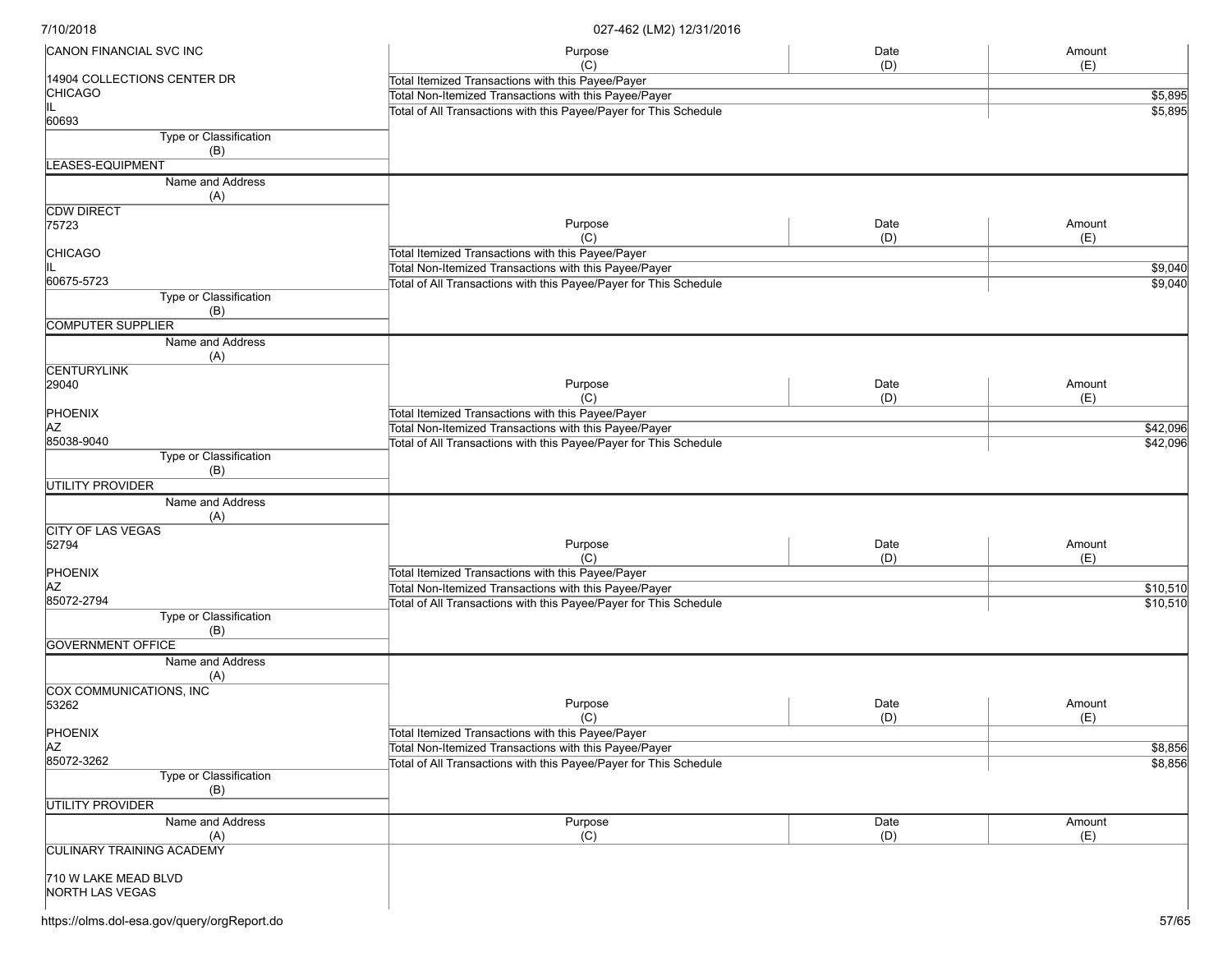| <b>NV</b>                    | Purpose                                                           | Date       | Amount    |
|------------------------------|-------------------------------------------------------------------|------------|-----------|
| 89030-4067                   | (C)                                                               | (D)        | (E)       |
| Type or Classification       | <b>FOOD &amp; BEVERAGE</b>                                        | 02/05/2016 | \$6,348   |
| (B)                          | <b>FOOD &amp; BEVERAGE</b>                                        | 10/28/2016 | \$8,038   |
| <b>FOOD SUPPLIER</b>         | Total Itemized Transactions with this Payee/Payer                 |            | \$14,386  |
|                              | Total Non-Itemized Transactions with this Payee/Payer             |            | \$2,368   |
|                              | Total of All Transactions with this Payee/Payer for This Schedule |            | \$16,754  |
| Name and Address             | Purpose                                                           | Date       | Amount    |
| (A)                          | (C)                                                               | (D)        | (E)       |
| DAVIS, COWELL & BOWE, LLP    | <b>PROFESSIONAL FEES - LEGAL</b>                                  | 01/11/2016 | \$14,857  |
|                              | <b>PROFESSIONAL FEES - LEGAL</b>                                  | 01/18/2016 | \$11,611  |
| 595 MARKET ST STE 800        | <b>PROFESSIONAL FEES - LEGAL</b>                                  | 02/29/2016 | \$7,395   |
| SAN FRANCISCO                | <b>PROFESSIONAL FEES - LEGAL</b>                                  | 03/29/2016 | \$12,048  |
| СA                           | PROFESSIONAL FEES - LEGAL                                         | 05/03/2016 | \$9,171   |
| 94105-2821                   | <b>PROFESSIONAL FEES - LEGAL</b>                                  | 05/13/2016 | \$8,505   |
| Type or Classification       | PROFESSIONAL FEES - LEGAL                                         | 06/10/2016 | \$11,342  |
| (B)                          | PROFESSIONAL FEES - LEGAL                                         | 07/26/2016 | \$15,184  |
| <b>LEGAL COUNSEL</b>         | <b>PROFESSIONAL FEES - LEGAL</b>                                  | 08/30/2016 | \$18,037  |
|                              | PROFESSIONAL FEES - LEGAL                                         | 10/14/2016 | \$12,997  |
|                              | <b>PROFESSIONAL FEES - LEGAL</b>                                  | 10/20/2016 | \$14,156  |
|                              | <b>PROFESSIONAL FEES - LEGAL</b>                                  | 11/10/2016 | \$16,626  |
|                              | Total Itemized Transactions with this Payee/Payer                 |            | \$151,929 |
|                              | Total Non-Itemized Transactions with this Payee/Payer             |            |           |
|                              |                                                                   |            | \$649     |
|                              | Total of All Transactions with this Payee/Payer for This Schedule |            | \$152,578 |
| Name and Address<br>(A)      |                                                                   |            |           |
| <b>DELL</b>                  |                                                                   |            |           |
| 910916                       | Purpose                                                           | Date       | Amount    |
|                              | (C)                                                               | (D)        | (E)       |
| PASADENA                     | Total Itemized Transactions with this Payee/Payer                 |            |           |
| CА                           | Total Non-Itemized Transactions with this Payee/Payer             |            | \$7,430   |
| 91110-0916                   | Total of All Transactions with this Payee/Payer for This Schedule |            | \$7,430   |
| Type or Classification       |                                                                   |            |           |
| (B)                          |                                                                   |            |           |
| <b>COMPUTER SUPPLIER</b>     |                                                                   |            |           |
| Name and Address             |                                                                   |            |           |
| (A)                          |                                                                   |            |           |
| <b>EXTRA SPACE STORAGE</b>   |                                                                   |            |           |
|                              | Purpose                                                           | Date       | Amount    |
| 1120 S LAS VEGAS BLVD        | (C)                                                               | (D)        | (E)       |
| LAS VEGAS                    | Total Itemized Transactions with this Payee/Payer                 |            |           |
| <b>NV</b>                    | Total Non-Itemized Transactions with this Payee/Payer             |            | \$8,336   |
| 89104                        | Total of All Transactions with this Payee/Payer for This Schedule |            | \$8,336   |
| Type or Classification       |                                                                   |            |           |
| (B)                          |                                                                   |            |           |
| <b>RENTAL</b>                |                                                                   |            |           |
| Name and Address             |                                                                   |            |           |
| (A)                          |                                                                   |            |           |
| <b>G&amp;K SERVICES, INC</b> | Purpose                                                           | Date       | Amount    |
|                              | (C)                                                               | (D)        | (E)       |
| 4670 VANDENBERG DR           | <b>BUILDING MAINTENANCE</b>                                       | 04/15/2016 | \$7,101   |
| <b>NORTH LAS VEGAS</b>       | <b>BUILDING MAINTENANCE</b>                                       | 04/22/2016 | \$5,740   |
| NV.                          | Total Itemized Transactions with this Payee/Payer                 |            | \$12,841  |
| 89081-2730                   | Total Non-Itemized Transactions with this Payee/Payer             |            |           |
| Type or Classification       | Total of All Transactions with this Payee/Payer for This Schedule |            | \$12,841  |
| (B)                          |                                                                   |            |           |
| <b>BUILDING MAINTENANCE</b>  |                                                                   |            |           |
| Name and Address             |                                                                   |            |           |
|                              |                                                                   |            |           |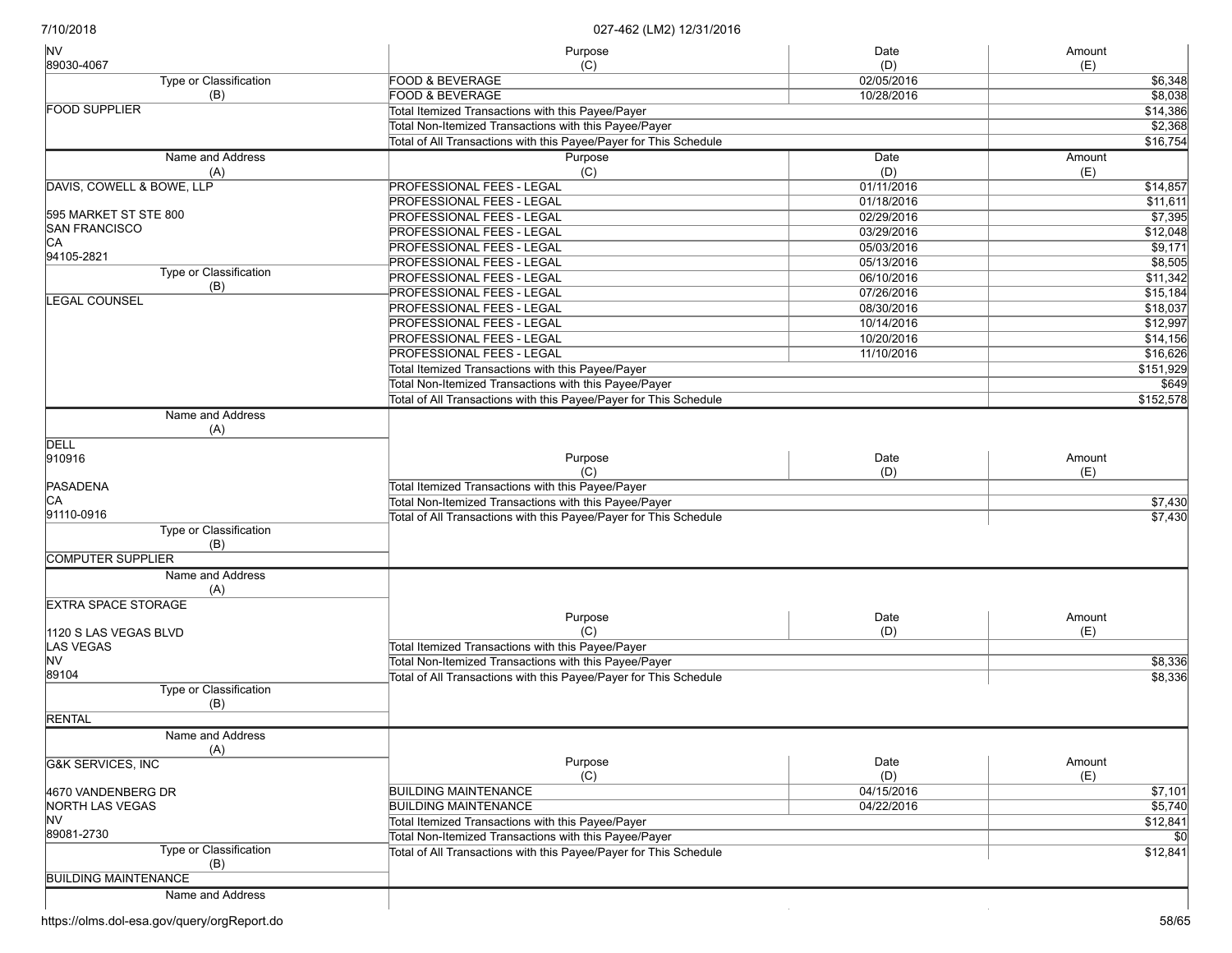| (A)                                   | Purpose                                                           | Date       | Amount    |
|---------------------------------------|-------------------------------------------------------------------|------------|-----------|
| <b>GUY MARZOLA</b>                    | (C)                                                               | (D)        | (E)       |
|                                       | Total Itemized Transactions with this Payee/Payer                 |            |           |
| 297 WINTER CREEK COURT                | Total Non-Itemized Transactions with this Payee/Payer             |            | \$7,000   |
| <b>HENDERSON</b>                      | Total of All Transactions with this Payee/Payer for This Schedule |            | \$7,000   |
| <b>NV</b>                             |                                                                   |            |           |
| 89074                                 |                                                                   |            |           |
| <b>Type or Classification</b><br>(B)  |                                                                   |            |           |
| <b>PROFESSIONAL SERVICES</b>          |                                                                   |            |           |
| Name and Address<br>(A)               |                                                                   |            |           |
| <b>INDOFF INC</b>                     |                                                                   |            |           |
| 842808                                | Purpose                                                           | Date       | Amount    |
|                                       | (C)                                                               | (D)        | (E)       |
| KANSAS CITY                           | <b>SUPPLIES</b>                                                   | 10/24/2016 | \$5,873   |
| MO                                    | Total Itemized Transactions with this Payee/Payer                 |            | \$5,873   |
| 64184-2808                            | Total Non-Itemized Transactions with this Payee/Payer             |            | \$39,652  |
| Type or Classification                | Total of All Transactions with this Payee/Payer for This Schedule |            | \$45,525  |
| (B)                                   |                                                                   |            |           |
| <b>OFFICE SUPPLIER</b>                |                                                                   |            |           |
| Name and Address                      |                                                                   |            |           |
| (A)                                   | Purpose                                                           | Date       | Amount    |
| <b>LAYTON LAYTON &amp; TOBLER LLP</b> | (C)                                                               | (D)        | (E)       |
|                                       | PROFESSIONAL FEES - AUDIT/TAX                                     | 04/22/2016 | \$11,562  |
| 606 S 9TH ST                          | PROFESSIONAL FEES - AUDIT/TAX                                     | 07/18/2016 | \$6,645   |
| LAS VEGAS                             | PROFESSIONAL FEES - AUDIT/TAX                                     | 10/24/2016 | \$28,370  |
| <b>NV</b>                             | PROFESSIONAL FEES - AUDIT/TAX                                     | 11/22/2016 | \$9,750   |
| 89101-7013                            | Total Itemized Transactions with this Payee/Payer                 |            | \$56,327  |
| Type or Classification                | Total Non-Itemized Transactions with this Payee/Payer             |            | \$47,859  |
| (B)                                   | Total of All Transactions with this Payee/Payer for This Schedule |            | \$104,186 |
| <b>PROFESSIONALSERVICES</b>           |                                                                   |            |           |
| Name and Address                      |                                                                   |            |           |
| (A)                                   |                                                                   |            |           |
| LOCAL #165                            |                                                                   |            |           |
|                                       | Purpose                                                           | Date       | Amount    |
| 4825 W NEVSO DR                       | (C)                                                               | (D)        | (E)       |
| <b>LAS VEGAS</b>                      | Total Itemized Transactions with this Payee/Payer                 |            |           |
| <b>NV</b>                             | Total Non-Itemized Transactions with this Payee/Payer             |            | \$5,171   |
| 89103-3787                            | Total of All Transactions with this Payee/Payer for This Schedule |            | \$5,171   |
| Type or Classification                |                                                                   |            |           |
| (B)                                   |                                                                   |            |           |
| <b>LABOR UNION AFFILIATES</b>         |                                                                   |            |           |
| Name and Address                      |                                                                   |            |           |
| (A)                                   |                                                                   |            |           |
| LOWE'S                                |                                                                   |            |           |
|                                       | Purpose                                                           | Date       | Amount    |
| 425 W CHARLESTON BLVD                 | (C)                                                               | (D)        | (E)       |
| <b>LAS VEGAS</b>                      | Total Itemized Transactions with this Payee/Payer                 |            |           |
| <b>NV</b>                             | Total Non-Itemized Transactions with this Payee/Payer             |            | \$807     |
| 89102-0000                            | Total of All Transactions with this Payee/Payer for This Schedule |            | \$807     |
| Type or Classification                |                                                                   |            |           |
| (B)                                   |                                                                   |            |           |
| <b>BUILDING MATERIALS</b>             |                                                                   |            |           |
| Name and Address                      | Purpose                                                           | Date       | Amount    |
| (A)                                   | (C)                                                               | (D)        | (E)       |
| <b>MERRILL LYNCH</b>                  | Total Itemized Transactions with this Payee/Payer                 |            |           |
|                                       | Total Non-Itemized Transactions with this Payee/Payer             |            | \$53,728  |
| 400 S RAMPART BLVD STE 300            | Total of All Transactions with this Payee/Payer for This Schedule |            | \$53,728  |
|                                       |                                                                   |            |           |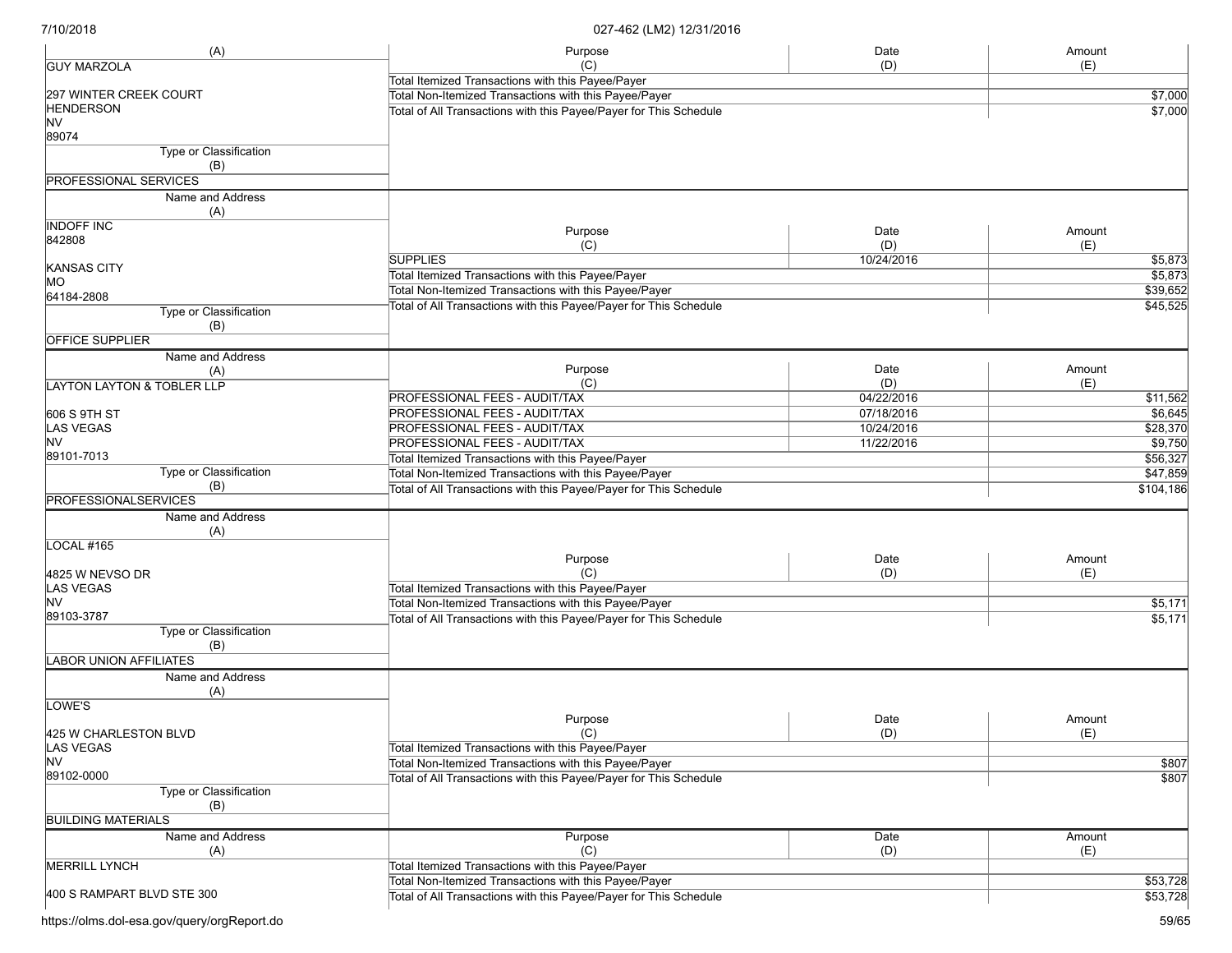| LAS VEGAS                       |                                                                   |            |           |
|---------------------------------|-------------------------------------------------------------------|------------|-----------|
| <b>NV</b>                       |                                                                   |            |           |
| 89145                           |                                                                   |            |           |
| <b>Type or Classification</b>   |                                                                   |            |           |
| (B)                             |                                                                   |            |           |
| <b>PROFESSIONAL SERVICES</b>    |                                                                   |            |           |
| Name and Address                | Purpose                                                           | Date       | Amount    |
| (A)                             | (C)                                                               | (D)        | (E)       |
| MILAGROS CLEANING SVC, INC      | <b>REPAIRS &amp; MAINT - BUILDING</b>                             | 01/01/2016 | \$13,019  |
|                                 | <b>REPAIRS &amp; MAINT - BUILDING</b>                             | 02/01/2016 | \$13,009  |
| 2840 MONTESSOURI STREET         | <b>REPAIRS &amp; MAINT - BUILDING</b>                             | 03/01/2016 | \$12,978  |
| LAS VEGAS                       | <b>REPAIRS &amp; MAINT - BUILDING</b>                             | 04/01/2016 | \$13,020  |
| <b>NV</b>                       | <b>REPAIRS &amp; MAINT - BUILDING</b>                             | 05/01/2016 | \$12,991  |
| 89117-3023                      | REPAIRS & MAINT - BUILDING                                        | 06/01/2016 | \$13,017  |
| Type or Classification          | <b>REPAIRS &amp; MAINT - BUILDING</b>                             | 07/01/2016 | \$13,014  |
| (B)                             | <b>REPAIRS &amp; MAINT - BUILDING</b>                             | 08/01/2016 | \$13,038  |
| <b>BUILDING MAINTENANCE</b>     | <b>REPAIRS &amp; MAINT - BUILDING</b>                             | 09/01/2016 | \$13,097  |
|                                 | <b>REPAIRS &amp; MAINT - BUILDING</b>                             | 10/01/2016 | \$13,074  |
|                                 | <b>REPAIRS &amp; MAINT - BUILDING</b>                             | 11/01/2016 | \$13,082  |
|                                 | <b>REPAIRS &amp; MAINT - BUILDING</b>                             | 12/01/2016 |           |
|                                 |                                                                   |            | \$13,041  |
|                                 | Total Itemized Transactions with this Payee/Payer                 |            | \$156,380 |
|                                 | Total Non-Itemized Transactions with this Payee/Payer             |            |           |
|                                 | Total of All Transactions with this Payee/Payer for This Schedule |            | \$156,380 |
| Name and Address                | Purpose                                                           | Date       | Amount    |
| (A)                             | (C)                                                               | (D)        | (E)       |
| <b>NV ENERGY</b>                | <b>UTILITY SERVICES</b>                                           | 02/18/2016 | \$5,287   |
| 30086                           | <b>UTILITY SERVICES</b>                                           | 05/17/2016 | \$5,421   |
|                                 | <b>UTILITY SERVICES</b>                                           | 06/16/2016 | \$5,732   |
| <b>RENO</b>                     | <b>UTILITY SERVICES</b>                                           | 07/19/2016 | \$8,563   |
| <b>NV</b>                       | <b>UTILITY SERVICES</b>                                           | 08/18/2016 | \$8,249   |
| 89520-3086                      | <b>UTILITY SERVICES</b>                                           | 09/16/2016 | \$8,165   |
| Type or Classification          | <b>UTILITY SERVICES</b>                                           | 10/19/2016 | \$7,071   |
| (B)                             | <b>UTILITY SERVICES</b>                                           | 11/16/2016 | \$5,501   |
| UTILITY PROVIDER                | <b>UTILITY SERVICES</b>                                           | 12/16/2016 | \$5,023   |
|                                 | Total Itemized Transactions with this Payee/Payer                 |            | \$59,012  |
|                                 | Total Non-Itemized Transactions with this Payee/Payer             |            | \$15,093  |
|                                 | Total of All Transactions with this Payee/Payer for This Schedule |            | \$74,105  |
|                                 |                                                                   |            |           |
| Name and Address                | Purpose                                                           | Date       | Amount    |
| (A)                             | (C)                                                               | (D)        | (E)       |
| <b>POSTMASTER</b>               | <b>POSTAGE</b>                                                    | 02/23/2016 | \$15,000  |
|                                 | <b>POSTAGE</b>                                                    | 03/18/2016 | \$8,776   |
| 1001 E SUNSET BLVD<br>LAS VEGAS | <b>POSTAGE</b>                                                    | 04/20/2016 | \$15,000  |
| NV                              | <b>POSTAGE</b>                                                    | 10/19/2016 | \$15,000  |
| 89199-9651                      | <b>POSTAGE</b>                                                    | 11/23/2016 | \$15,000  |
|                                 | <b>POSTAGE</b>                                                    | 12/14/2016 | \$5,000   |
| Type or Classification          | Total Itemized Transactions with this Payee/Payer                 |            | \$73,776  |
| (B)                             | Total Non-Itemized Transactions with this Payee/Payer             |            | \$8,757   |
| PRINTING/MAILING COMPANY        | Total of All Transactions with this Payee/Payer for This Schedule |            | \$82,533  |
| Name and Address                | Purpose                                                           | Date       | Amount    |
| (A)                             | (C)                                                               | (D)        | (E)       |
| <b>REDDY ICE</b>                | Total Itemized Transactions with this Payee/Payer                 |            |           |
| 730505                          | Total Non-Itemized Transactions with this Payee/Payer             |            | \$7,317   |
|                                 | Total of All Transactions with this Payee/Payer for This Schedule |            | \$7,317   |
| <b>DALLAS</b>                   |                                                                   |            |           |
| <b>TX</b>                       |                                                                   |            |           |
| 75373-0505                      |                                                                   |            |           |
| <b>Type or Classification</b>   |                                                                   |            |           |
|                                 |                                                                   |            |           |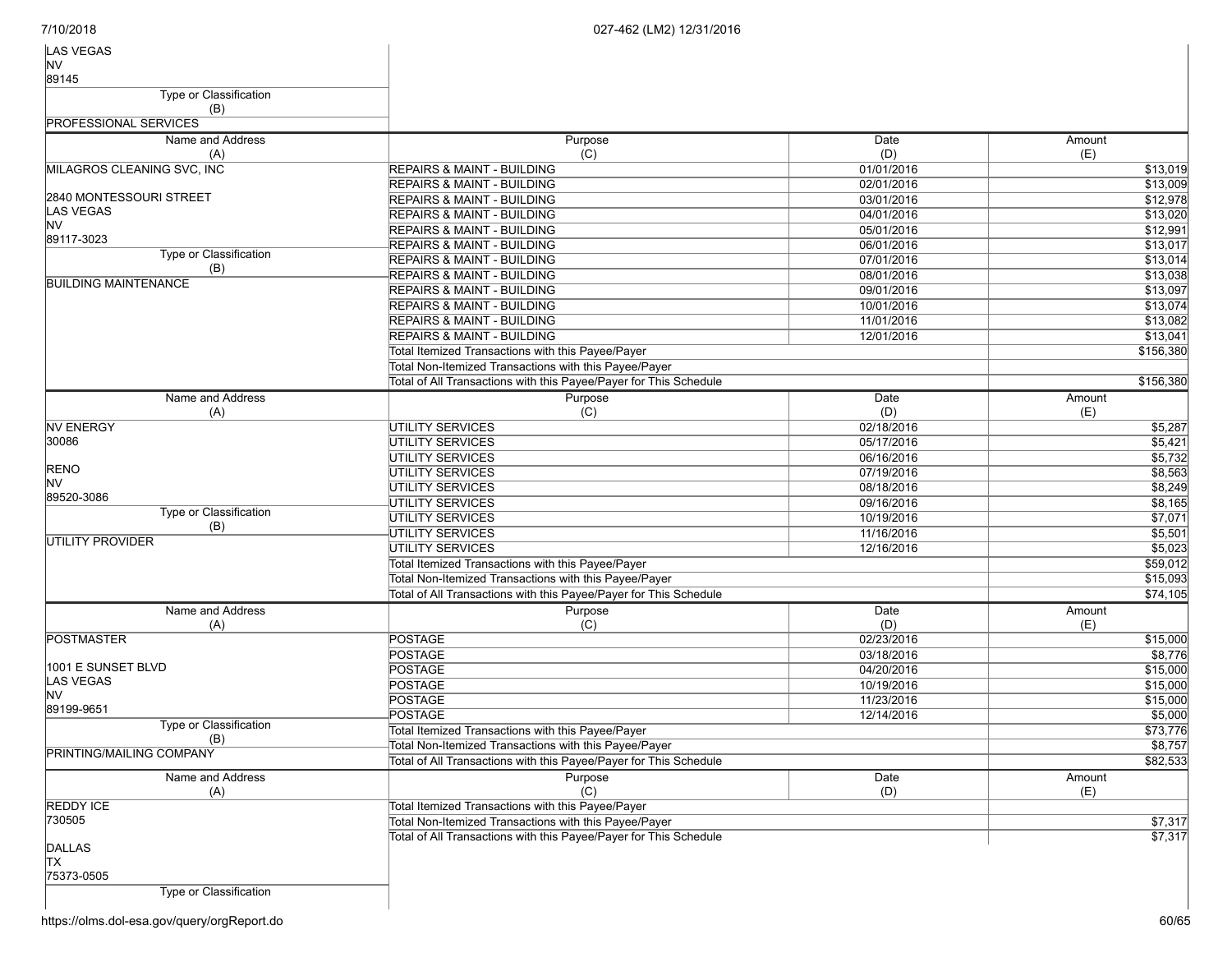| (B)                                      |                                                                                                            |             |               |
|------------------------------------------|------------------------------------------------------------------------------------------------------------|-------------|---------------|
| <b>OFFICE SUPPLIER</b>                   |                                                                                                            |             |               |
| Name and Address                         |                                                                                                            |             |               |
| (A)                                      |                                                                                                            |             |               |
| <b>REPUBLIC SVCS, INC</b>                |                                                                                                            |             |               |
| 78040                                    | Purpose<br>(C)                                                                                             | Date<br>(D) | Amount<br>(E) |
| <b>PHOENIX</b>                           | Total Itemized Transactions with this Payee/Payer                                                          |             |               |
| AZ                                       | Total Non-Itemized Transactions with this Payee/Payer                                                      |             | \$11,317      |
| 85062-8040                               | Total of All Transactions with this Payee/Payer for This Schedule                                          |             | \$11,317      |
| Type or Classification<br>(B)            |                                                                                                            |             |               |
| <b>UTILITY PROVIDER</b>                  |                                                                                                            |             |               |
| Name and Address                         |                                                                                                            |             |               |
| (A)                                      |                                                                                                            |             |               |
| ROBERT HALF TECHNOLOGY                   |                                                                                                            |             |               |
| 743295                                   | Purpose                                                                                                    | Date        | Amount        |
|                                          | (C)                                                                                                        | (D)         | (E)           |
| LOS ANGELES                              | Total Itemized Transactions with this Payee/Payer                                                          |             |               |
| CA<br>90074-3295                         | Total Non-Itemized Transactions with this Payee/Payer                                                      |             | \$23,947      |
| Type or Classification                   | Total of All Transactions with this Payee/Payer for This Schedule                                          |             | \$23,947      |
| (B)                                      |                                                                                                            |             |               |
| <b>PROFESSIONAL SERVICES</b>             |                                                                                                            |             |               |
| Name and Address                         |                                                                                                            |             |               |
| (A)                                      |                                                                                                            |             |               |
| <b>ROSS COMMUNICATNS &amp; MANAGEMNT</b> | Purpose                                                                                                    | Date        | Amount        |
|                                          | (C)                                                                                                        | (D)         | (E)           |
| 1700 L ST                                | <b>CONSULTING</b>                                                                                          | 04/20/2016  | \$5,648       |
| SACRAMENTO<br>CA                         | Total Itemized Transactions with this Payee/Payer                                                          |             | \$5,648       |
| 95811                                    | Total Non-Itemized Transactions with this Payee/Payer                                                      |             | \$378         |
| Type or Classification                   | Total of All Transactions with this Payee/Payer for This Schedule                                          |             | \$6,026       |
| (B)                                      |                                                                                                            |             |               |
| ADVERTISING/PROMOTION                    |                                                                                                            |             |               |
| Name and Address                         |                                                                                                            |             |               |
| (A)                                      |                                                                                                            |             |               |
| SENECA INSURANCE COMPANY INC             | Purpose                                                                                                    | Date        | Amount        |
|                                          | (C)                                                                                                        | (D)         | (E)           |
| 160 WATER STREET 16TH FLOOR              | <b>INSURANCE</b>                                                                                           | 04/30/2016  | \$8,319       |
| <b>NEW YORK</b><br>NY.                   | Total Itemized Transactions with this Payee/Payer                                                          |             | \$8,319       |
| 10038                                    | Total Non-Itemized Transactions with this Payee/Payer                                                      |             | \$37,943      |
| Type or Classification                   | Total of All Transactions with this Payee/Payer for This Schedule                                          |             | \$46,262      |
| (B)                                      |                                                                                                            |             |               |
| <b>INSURANCE PROVIDER</b>                |                                                                                                            |             |               |
| Name and Address                         |                                                                                                            |             |               |
| (A)                                      |                                                                                                            |             |               |
| SW AIR CONDITIONING SVC, INC             |                                                                                                            |             |               |
|                                          | Purpose                                                                                                    | Date        | Amount        |
| 3020 S VALLEY VIEW BLVD                  | (C)                                                                                                        | (D)         | (E)           |
| LAS VEGAS<br><b>NV</b>                   | Total Itemized Transactions with this Payee/Payer<br>Total Non-Itemized Transactions with this Payee/Payer |             | \$9,509       |
| 89102-7805                               | Total of All Transactions with this Payee/Payer for This Schedule                                          |             | \$9,509       |
| Type or Classification                   |                                                                                                            |             |               |
| (B)                                      |                                                                                                            |             |               |
| <b>BUILDING MAINTENANCE</b>              |                                                                                                            |             |               |
| Name and Address                         | Purpose                                                                                                    | Date        | Amount        |
| (A)                                      | (C)                                                                                                        | (D)         | (E)           |
|                                          |                                                                                                            |             |               |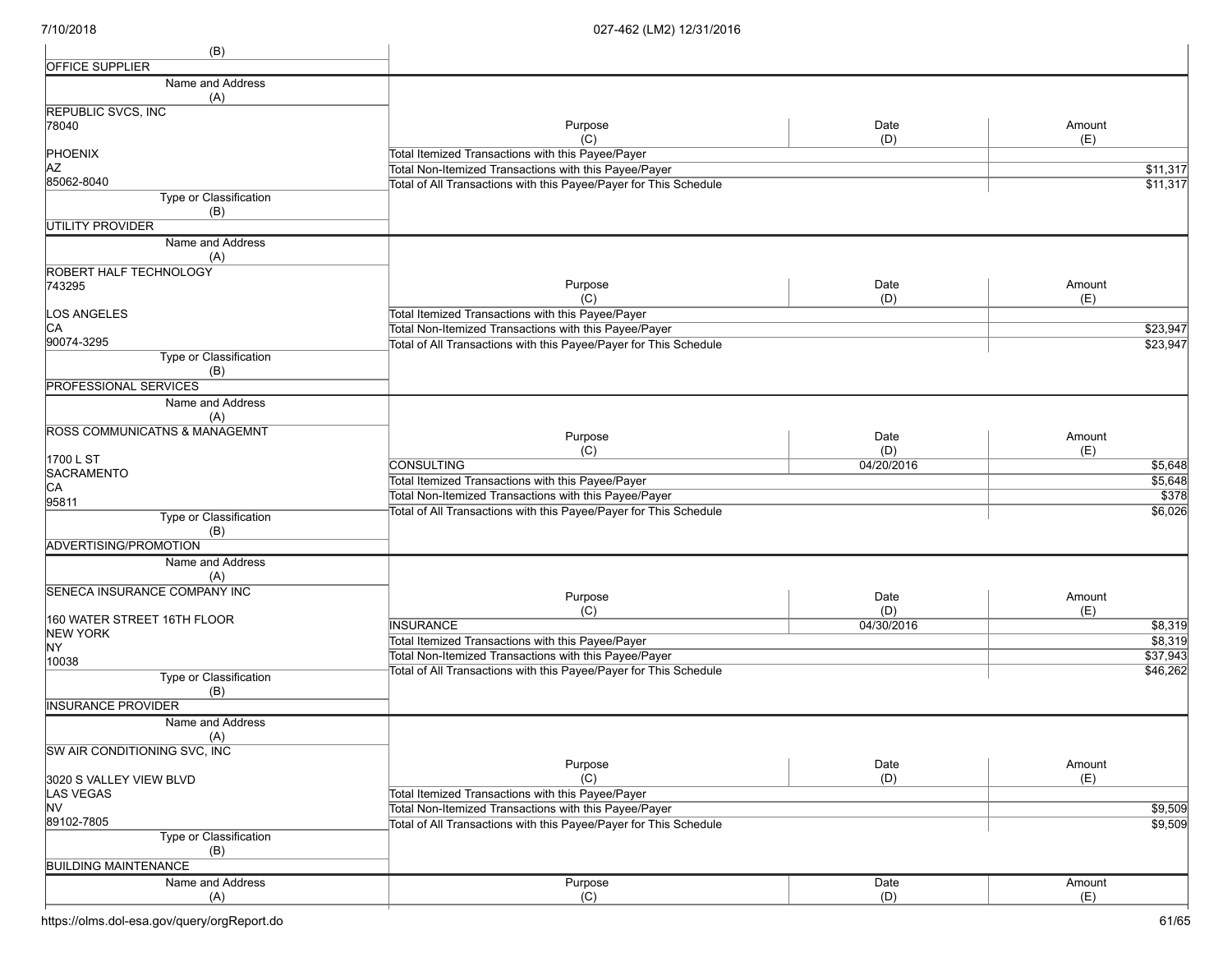| <b>TAHOE SPRINGS</b>                 | Purpose                                                           | Date       | Amount   |
|--------------------------------------|-------------------------------------------------------------------|------------|----------|
| 3300 MEADE AVE STE B                 | (C)<br>Total Itemized Transactions with this Payee/Payer          | (D)        | (E)      |
| LAS VEGAS                            |                                                                   |            | \$18,635 |
| <b>NV</b>                            | Total Non-Itemized Transactions with this Payee/Payer             |            |          |
| 89102-0749                           | Total of All Transactions with this Payee/Payer for This Schedule |            | \$18,635 |
| Type or Classification               |                                                                   |            |          |
| (B)                                  |                                                                   |            |          |
| <b>FOOD SUPPLIER</b>                 |                                                                   |            |          |
|                                      |                                                                   |            |          |
| Name and Address<br>(A)              |                                                                   |            |          |
| THE PRINTER SUPPLY MAN               |                                                                   |            |          |
| 33005                                | Purpose                                                           | Date       | Amount   |
|                                      | (C)                                                               | (D)        | (E)      |
| LAS VEGAS                            | Total Itemized Transactions with this Payee/Payer                 |            |          |
| <b>NV</b>                            | Total Non-Itemized Transactions with this Payee/Payer             |            | \$8,376  |
| 89133-3005                           | Total of All Transactions with this Payee/Payer for This Schedule |            | \$8,376  |
| Type or Classification               |                                                                   |            |          |
| (B)                                  |                                                                   |            |          |
| <b>OFFICE SUPPLIER</b>               |                                                                   |            |          |
| Name and Address                     |                                                                   |            |          |
| (A)                                  |                                                                   |            |          |
| <b>UNITE HERE</b>                    |                                                                   |            |          |
|                                      | Purpose                                                           | Date       | Amount   |
| 275 SEVENTH AVE 16TH FLOOR           | (C)                                                               | (D)        | (E)      |
| <b>NEW YORK</b>                      | <b>EXCHANGE HOST AND WAGE REIM</b>                                | 08/26/2016 | \$6,431  |
| NY                                   | Total Itemized Transactions with this Payee/Payer                 |            | \$6,431  |
| 10001-6708                           | Total Non-Itemized Transactions with this Payee/Payer             |            | \$33,860 |
| Type or Classification               | Total of All Transactions with this Payee/Payer for This Schedule |            | \$40,291 |
|                                      |                                                                   |            |          |
| (B)<br><b>LABOR UNION AFFILIATES</b> |                                                                   |            |          |
|                                      |                                                                   |            |          |
| Name and Address                     |                                                                   |            |          |
| (A)                                  |                                                                   |            |          |
| <b>US POSTAL SERVICE</b>             |                                                                   |            |          |
| 894757                               | Purpose                                                           | Date       | Amount   |
|                                      | (C)                                                               | (D)        | (E)      |
| LOS ANGELES                          | Total Itemized Transactions with this Payee/Payer                 |            |          |
| CA                                   | Total Non-Itemized Transactions with this Payee/Payer             |            | \$10,000 |
| 90189-4757                           | Total of All Transactions with this Payee/Payer for This Schedule |            | \$10,000 |
| Type or Classification               |                                                                   |            |          |
| (B)                                  |                                                                   |            |          |
| <b>GOVERNMENT OFFICE</b>             |                                                                   |            |          |
| Name and Address                     |                                                                   |            |          |
| (A)                                  |                                                                   |            |          |
| <b>WATER DISTRICT</b>                |                                                                   |            |          |
|                                      | Purpose                                                           | Date       | Amount   |
| 1001 S VALLEY VIEW BLVD              | (C)                                                               | (D)        | (E)      |
| LAS VEGAS                            | Total Itemized Transactions with this Payee/Payer                 |            |          |
| NV                                   | Total Non-Itemized Transactions with this Payee/Payer             |            | \$6,737  |
| 89153-0001                           | Total of All Transactions with this Payee/Payer for This Schedule |            | \$6,737  |
| Type or Classification               |                                                                   |            |          |
| (B)                                  |                                                                   |            |          |
| UTILITY PROVIDER                     |                                                                   |            |          |
|                                      |                                                                   |            |          |
| Name and Address                     | Purpose                                                           | Date       | Amount   |
| (A)                                  | (C)                                                               | (D)        | (E)      |
| <b>WAXIE SANITARY SUPPLY</b>         | Total Itemized Transactions with this Payee/Payer                 |            |          |
| 60227                                | Total Non-Itemized Transactions with this Payee/Payer             |            | \$8,939  |
|                                      | Total of All Transactions with this Payee/Payer for This Schedule |            | \$8,939  |
| LOS ANGELES                          |                                                                   |            |          |
|                                      |                                                                   |            |          |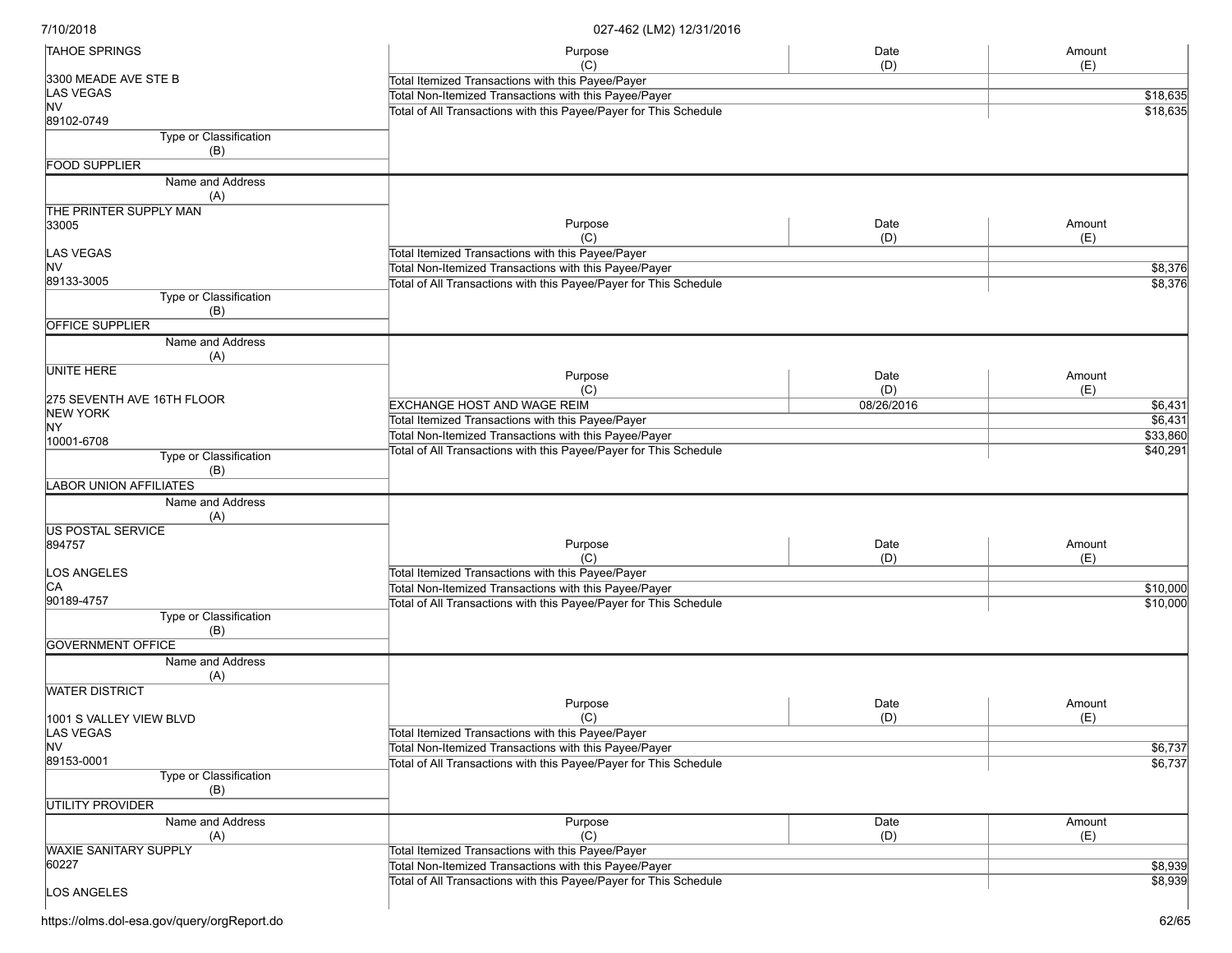| CA                              |                                                                   |            |          |
|---------------------------------|-------------------------------------------------------------------|------------|----------|
| 90060-0227                      |                                                                   |            |          |
| Type or Classification          |                                                                   |            |          |
| (B)                             |                                                                   |            |          |
| <b>JANITORIAL SUPPLIER</b>      |                                                                   |            |          |
| Name and Address                |                                                                   |            |          |
| (A)                             |                                                                   |            |          |
| <b>XEROX FINANCIAL SERVICES</b> |                                                                   |            |          |
| 202882                          | Purpose                                                           | Date       | Amount   |
|                                 | (C)                                                               | (D)        | (E)      |
| DALLAS                          | Total Itemized Transactions with this Payee/Payer                 |            |          |
| <b>TX</b>                       | Total Non-Itemized Transactions with this Payee/Payer             |            | \$10,709 |
| 75320-2882                      | Total of All Transactions with this Payee/Payer for This Schedule |            | \$10,709 |
| Type or Classification          |                                                                   |            |          |
| (B)                             |                                                                   |            |          |
| <b>OFFICE SUPPLIER</b>          |                                                                   |            |          |
| Name and Address                |                                                                   |            |          |
| (A)                             |                                                                   |            |          |
| ZONES, INC.                     | Purpose                                                           | Date       | Amount   |
|                                 | (C)                                                               | (D)        | (E)      |
| 1102 15TH STREET SW SUITE #     | MAINTENANCE AGREEMENT                                             | 07/11/2016 | \$5,841  |
| <b>AUBURN</b>                   | Total Itemized Transactions with this Payee/Payer                 |            | \$5,841  |
| <b>WA</b>                       | Total Non-Itemized Transactions with this Payee/Payer             |            | \$0      |
| 98001                           | Total of All Transactions with this Payee/Payer for This Schedule |            | \$5,841  |
| Type or Classification          |                                                                   |            |          |
| (B)                             |                                                                   |            |          |
| <b>COMPUTER SUPPLIER</b>        |                                                                   |            |          |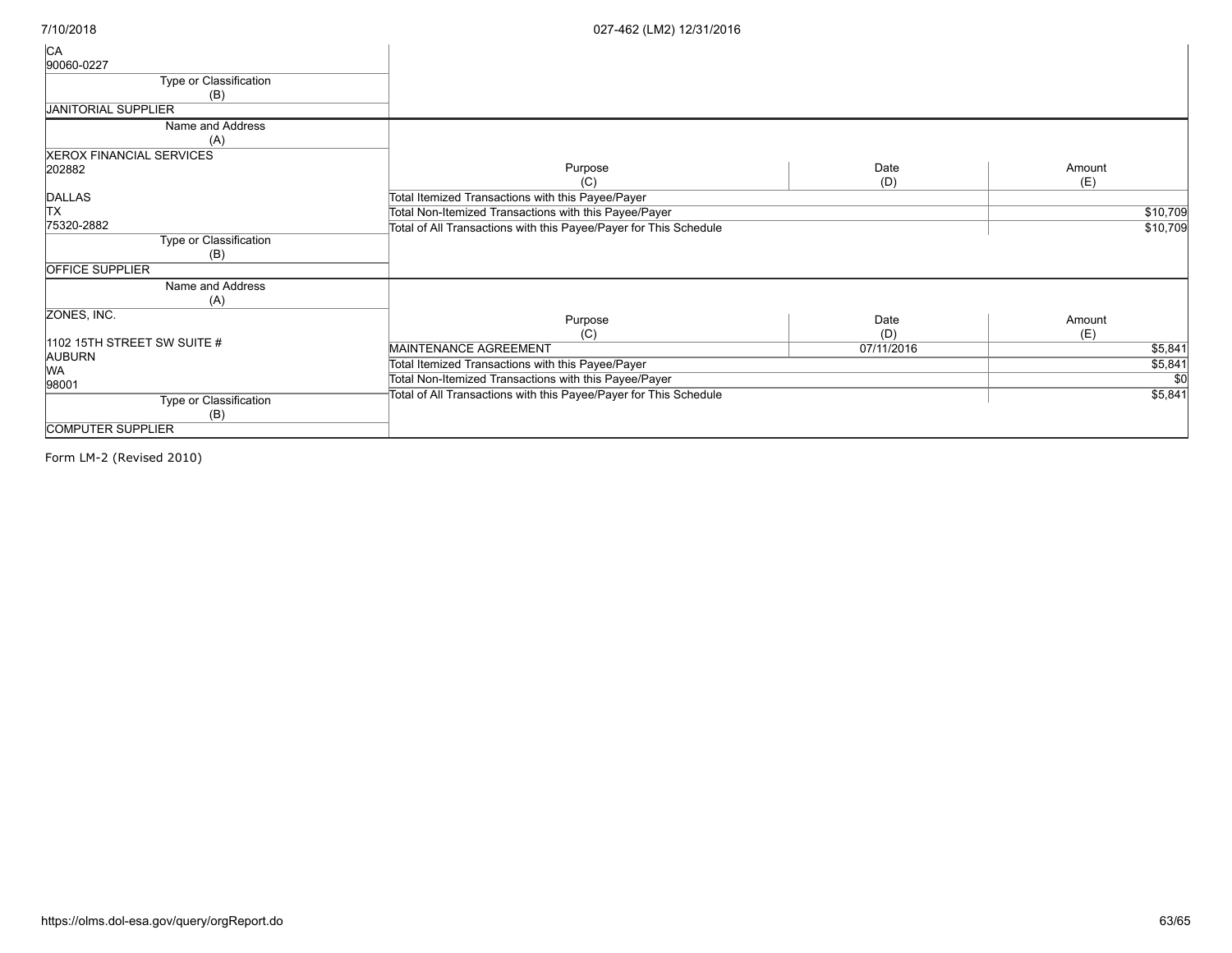#### **SCHEDULE 19 - UNION ADMINISTRATION** FILE NUMBER: 027-462

There was no data found for this schedule.

#### **SCHEDULE 20 - BENEFITS** FILE NUMBER: 027-462

**Description** (A) To Whom Paid (B) Amount (C) Total of all lines above (Total will be automatically entered in Item 55.) \$2,518,243 HOUSING BENEFIT SALL SERVICES AND SALL SERVICES AND SALL SERVICES AND SALL SERVICES AND SALL SERVICES AND SALL SERVICES AND SALL SERVICES AND SALL SERVICES AND SALL SERVICES AND SALL SERVICES AND SALL SERVICES AND SALL SER HEREIU WELFARE FUND 150 **HEREIU WELFARE FUND 150** \$1,783,466 HEALTH BENEFIT UNITE HERE HEALTH \$12,201 HEALTH BENEFIT UNITE HERE LOCAL 2262 \$4,006 PENSION - DEFINED BENEFIT SAND TO THE SAND BARTENDERS PENSION S NV CULINARY AND BARTENDERS PENSION PENSION - DEFINED CONTRIBUTION 6257,933